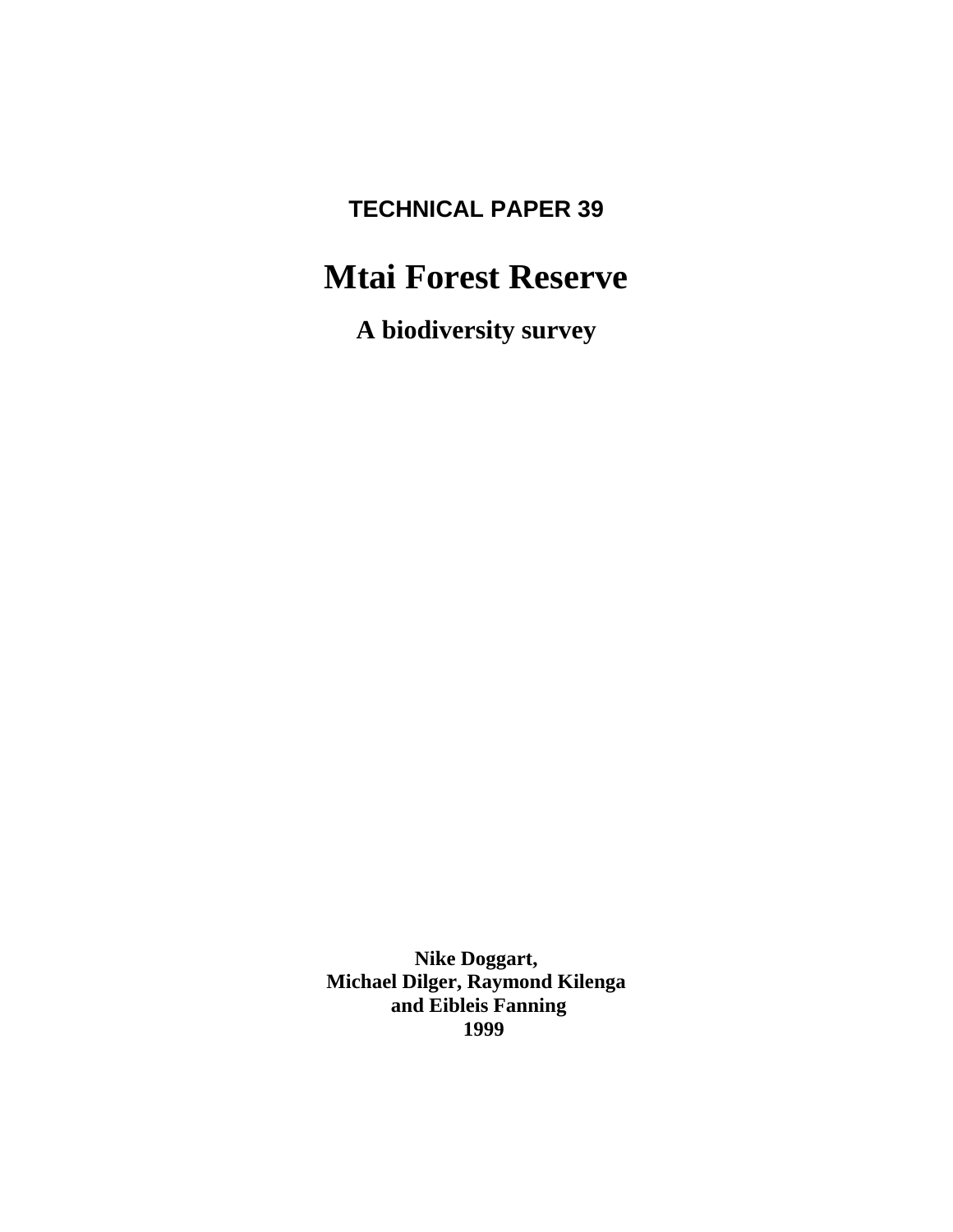**East Usambara Conservation Area Management Programme**

**Technical Paper 39** 

# **Mtai Forest Reserve**

**A biodiversity survey**

**Nike Doggart, Michael S. Dilger, Raymond Kilenga and Eibleis Fanning**

> **Ministry of Natural Resources and Tourism, Tanzania Forestry and Beekeeping Division**

**Department of International Development Co-operation, Finland Finnish Forest and Park Service** 

**Frontier-Tanzania University of Dar es Salaam Society for Environmental Exploration** 

**Tanga 1999**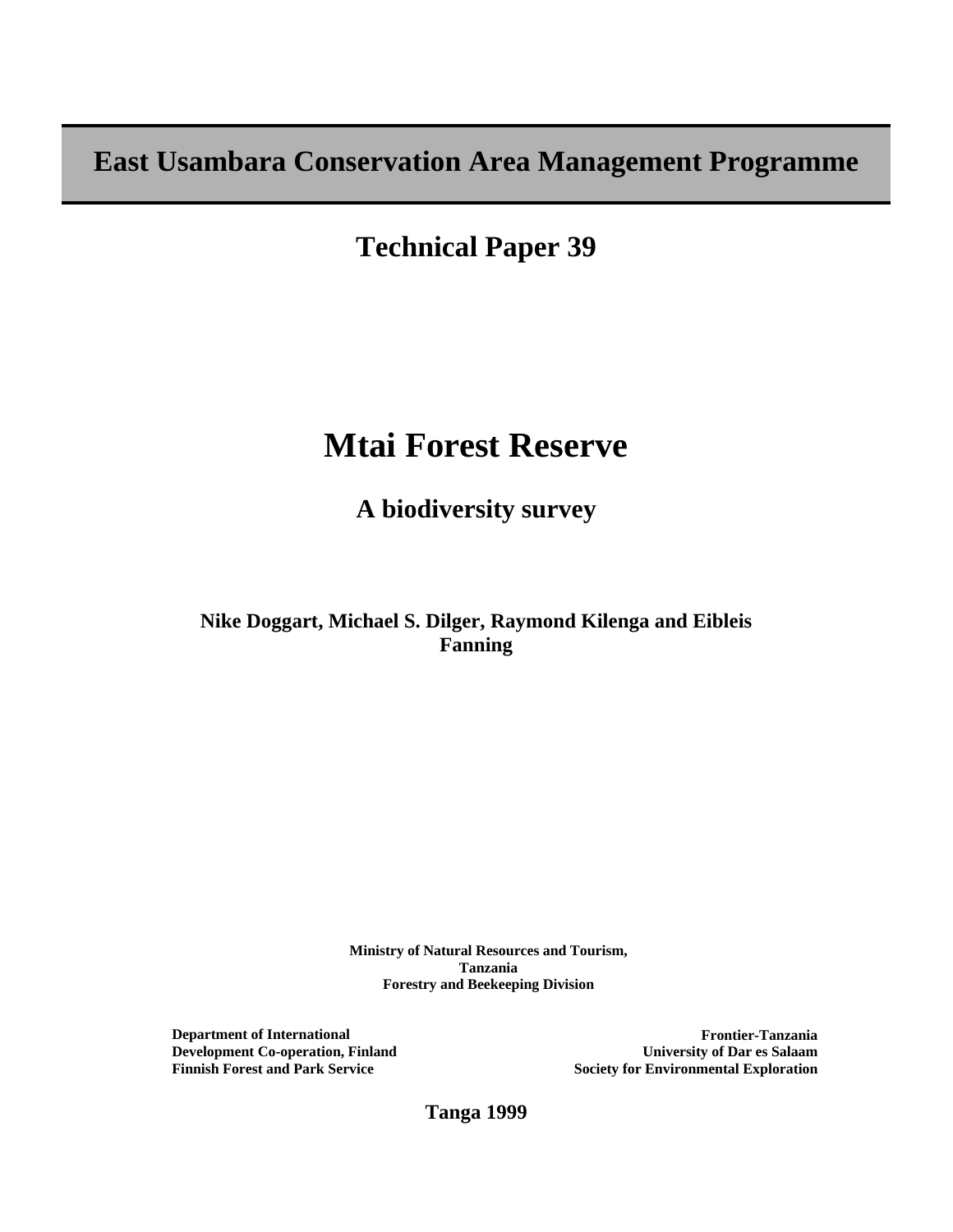# **© Metsähallitus - Forest and Park Service**

Cover painting: Jaffary Aussi (1995)

**ISSN 1236-620X ISBN 9987-646-02-6**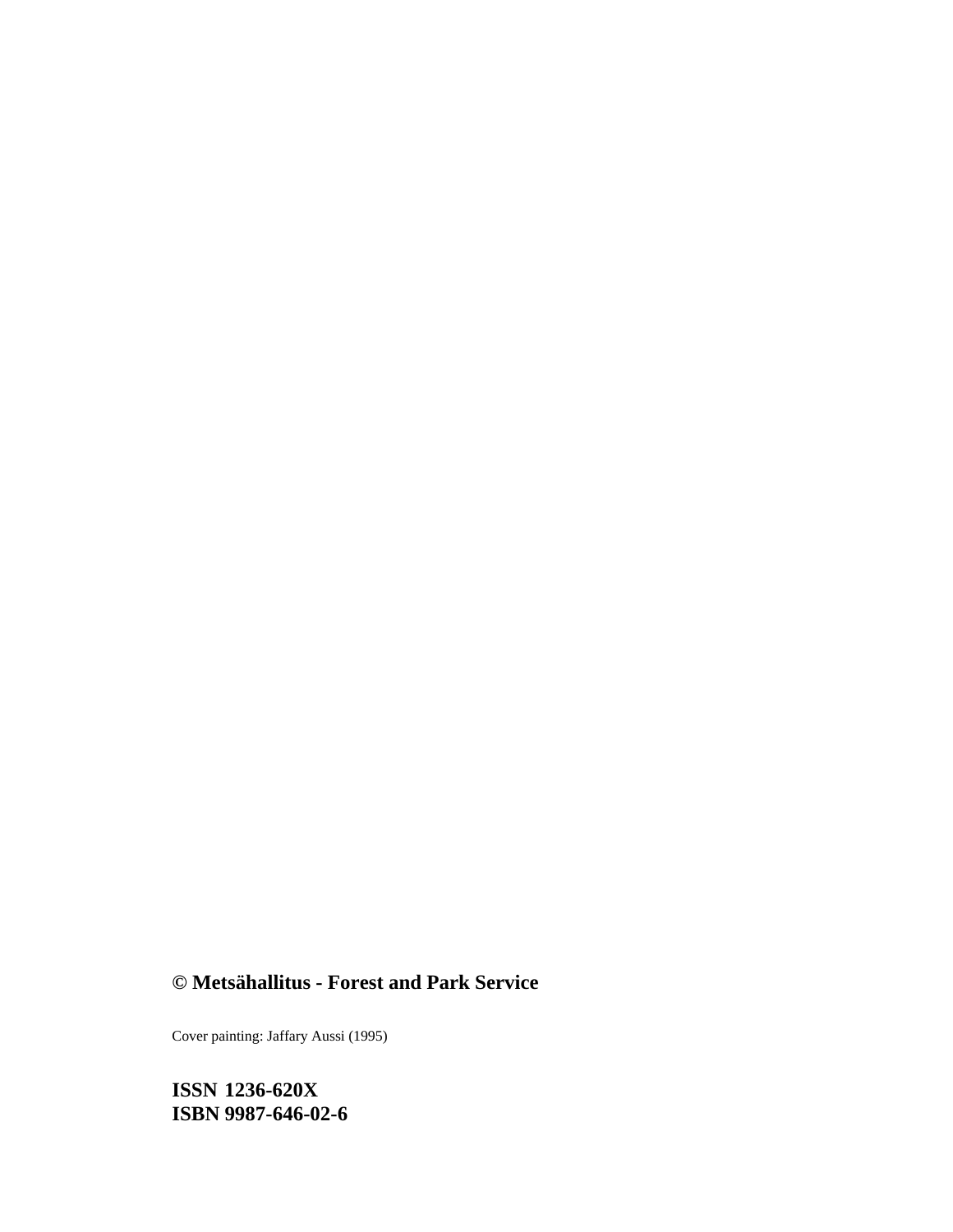#### **East Usambara Conservation Area Management Programme (EUCAMP)**

The East Usambara rain forests are one of the most valuable areas for biodiversity conservation in Africa. Several plant and animal species are found only in the East Usambara Mountains. The rain forests secure the water supply of 200,000 people and the local people in the mountains depend on these forests. The East Usambara Conservation Area Management Programme has established the Amani Nature Reserve and aims at protecting water sources; establishing and protecting Forest Reserves; sustaining villager's benefits from the forest; and rehabilitating the Amani Botanical Garden. The programme is implemented by the Forestry and Beekeeping Division of the Ministry of Natural Resources and Tourism with financial support from the Government of Finland, and implementation support from the Finnish Forest and Park Service. To monitor the impact of the project, both baseline biodiversity assessments and development of a monitoring system are needed. The present activity is aimed at establishing baseline information on biological diversity in selected East Usambara forests.

#### **The University of Dar es Salaam (UDSM)**

The University of Dar es Salaam was established in July 1970 as a centre for learning and research in the arts and the physical, natural, earth, marine, medical and human sciences. The University is surveying and mapping the flora and fauna of Tanzania and is conducting research into the maintenance and improvement of the environment and the sustainable exploitation of Tanzania's natural resources.

#### **The Society for Environmental Exploration (SEE)**

The Society is a non-profit making company limited by guarantee and was formed in 1989. The Society's objectives are to advance field research into environmental issues and implement practical projects contributing to the conservation of natural resources. Projects organised by The Society are joint initiatives developed in collaboration with national research agencies in co-operating countries.

#### **Frontier Tanzania Forest Research Programme (FT FRP)**

The Society for Environmental Exploration and the University of Dar es Salaam have been conducting collaborative research into environmental issues since July 1989 under the title of the Frontier Tanzania Forest Research Programme (FT FRP). Since July 1994, the FT FRP has been working in the forests of the East Usambara mountains in collaboration with the East Usambara Conservation Area Management Programme (EUCAMP). This survey of selected forests collects baseline biodiversity data and assists the EUCAMP in the management of the East Usambara forests.

## **For more information:**

Forestry and Beekeeping Division P.O. Box 426, Dar es Salaam, Tanzania Tel: 255-51-111 061/2/3/4 Fax: 255-51-114 659 TLX 41853 misitu tz E-mail: misitu@twiga.com

East Usambara Conservation Area Management Programme P.O. Box 5869, Tanga, Tanzania Tel: 255-53-43453, 46907, 43820 Fax: 255-53-43820 E-mail: usambara@twiga.com Internet: www.usambara.com

Dept of Zoology / Dept of Botany University of Dar es Salaam P.O. Box 35064, Dar es Salaam, Tanzania Tel: 255-51-410462 E-mail: zoology@udsm.ac.tz

Department for Development Co-operation Ministry for Foreign Affairs Katajanokanlaituri 3 FIN-00160 Helsinki, Finland Tel 358-9-134 161 Fax 358-9-1341 6293

Finnish Forest and Park Service P.O. Box 94, FIN-01301 Vantaa, Finland Tel: 358-9-857 841 Fax: 358-9-8578 4401 E-mail: knowhow@metsa.fi

Society for Environmental Exploration 77 Leonard Street, London, UK Tel: +44 20 76 13 24 22 Fax: +44 20 76 13 29 92 E-mail: enquiries@frontierprojects.ac.uk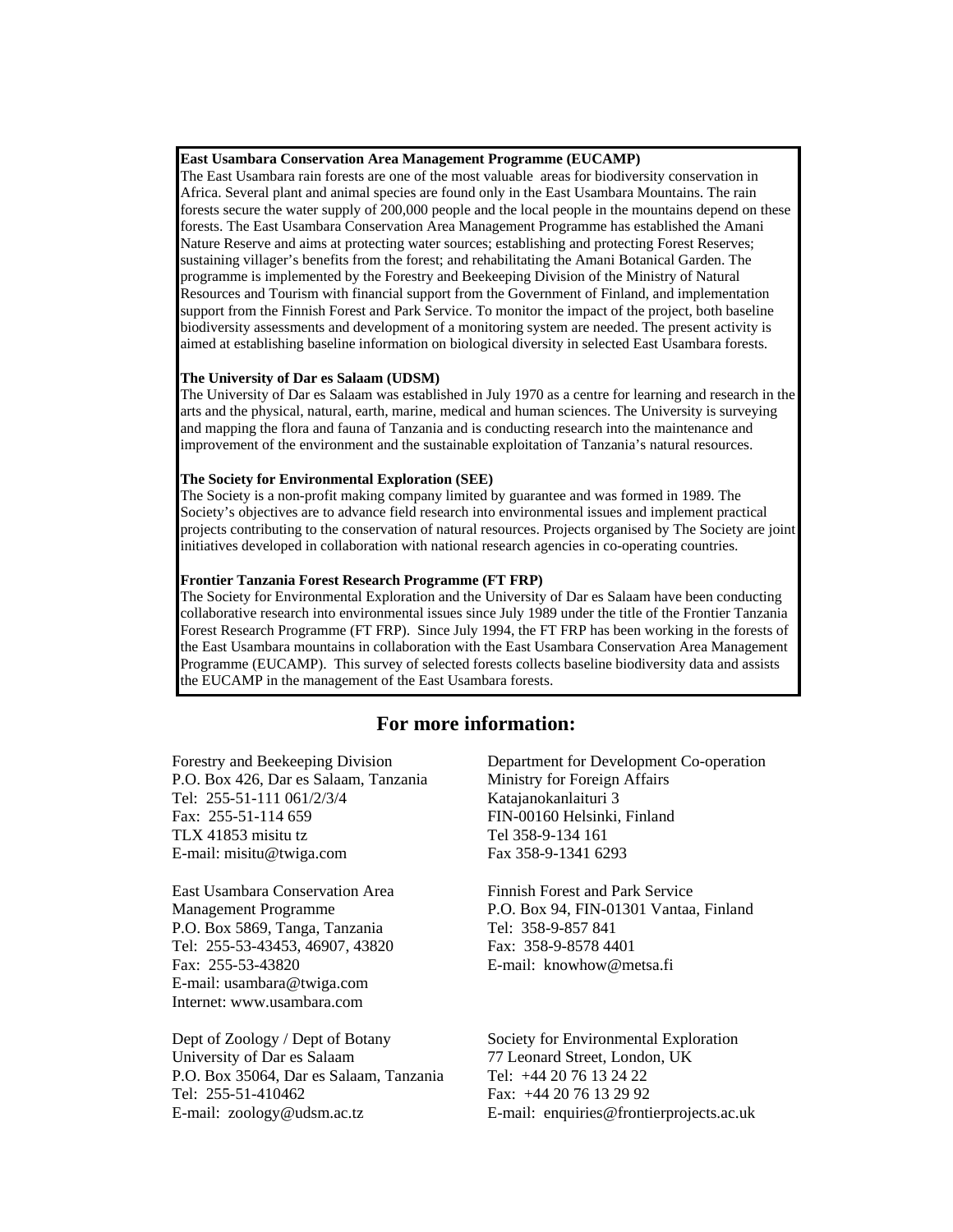# **TABLE OF CONTENTS**

| 1.0                             |                                       |  |
|---------------------------------|---------------------------------------|--|
| 1.1<br>1.2<br>1.3<br>1.4<br>1.5 |                                       |  |
| 2.0                             |                                       |  |
| 3.0                             |                                       |  |
| 3.1                             |                                       |  |
|                                 | 3.1.1<br>3.1.2                        |  |
|                                 | 3.1.3                                 |  |
|                                 | 3.1.4                                 |  |
| 4.0                             |                                       |  |
| 4.1                             |                                       |  |
| 4.2                             |                                       |  |
|                                 | 4.2.1                                 |  |
| 4.3                             |                                       |  |
|                                 | 4.3.1                                 |  |
| 4.4                             | 4.3.2                                 |  |
|                                 |                                       |  |
|                                 |                                       |  |
|                                 |                                       |  |
|                                 |                                       |  |
|                                 |                                       |  |
|                                 |                                       |  |
|                                 |                                       |  |
|                                 |                                       |  |
| 5.0                             |                                       |  |
| 5.1                             |                                       |  |
| 5.2                             |                                       |  |
|                                 | 5.2.1                                 |  |
|                                 | 5.2.2                                 |  |
|                                 | 5.2.3<br>5.2.4                        |  |
|                                 | 6.2.5                                 |  |
| 5.3                             |                                       |  |
|                                 |                                       |  |
|                                 | $\sim$ $\sim$<br>$\sim$ $\sim$ $\sim$ |  |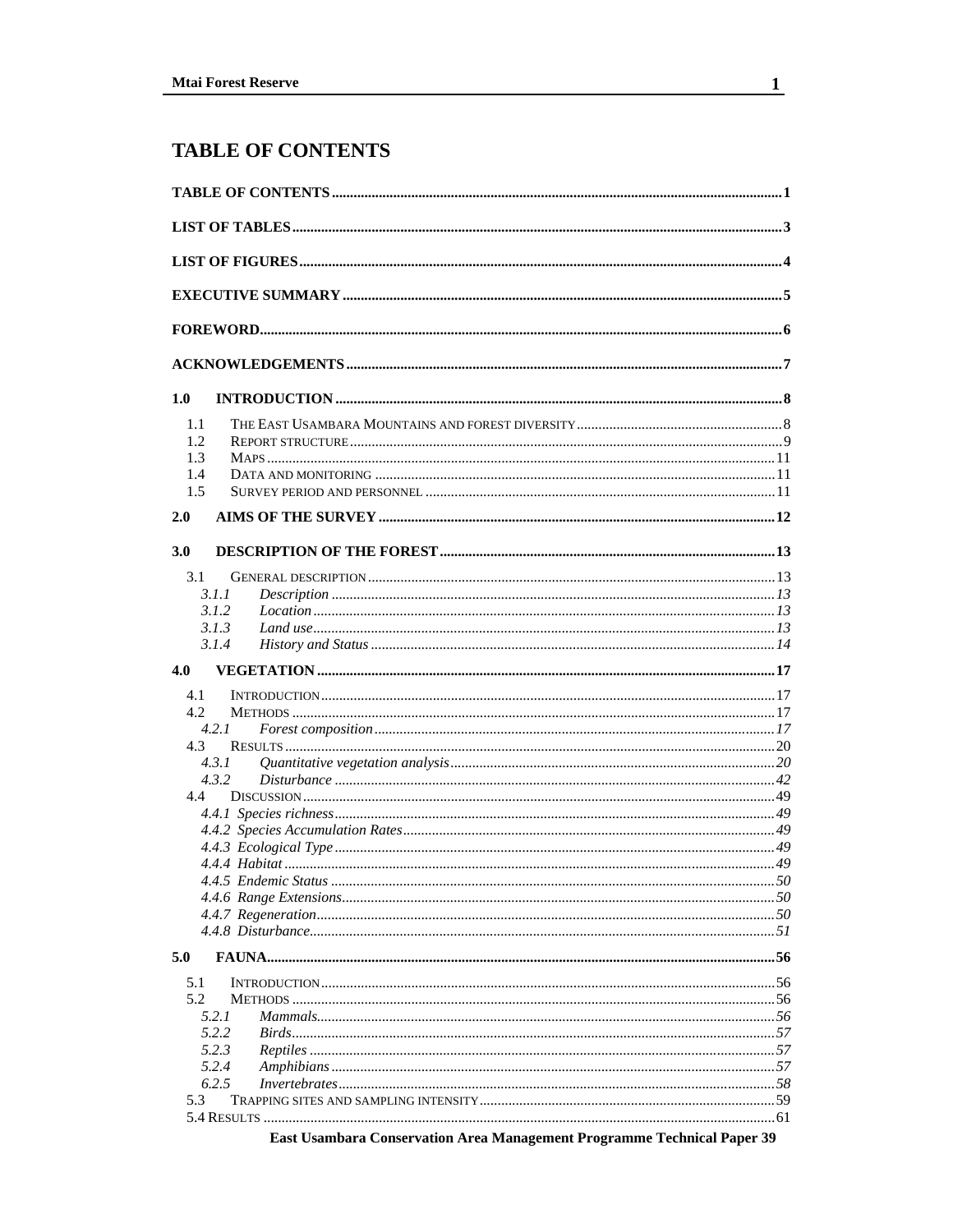|     | 5.4.1 |     |
|-----|-------|-----|
|     | 5.4.2 |     |
|     | 5.4.3 |     |
|     | 5.4.4 |     |
|     | 545   |     |
| 5.5 |       |     |
|     |       |     |
|     |       |     |
|     |       |     |
|     |       |     |
|     |       |     |
| 6.0 |       |     |
| 7.0 |       | .95 |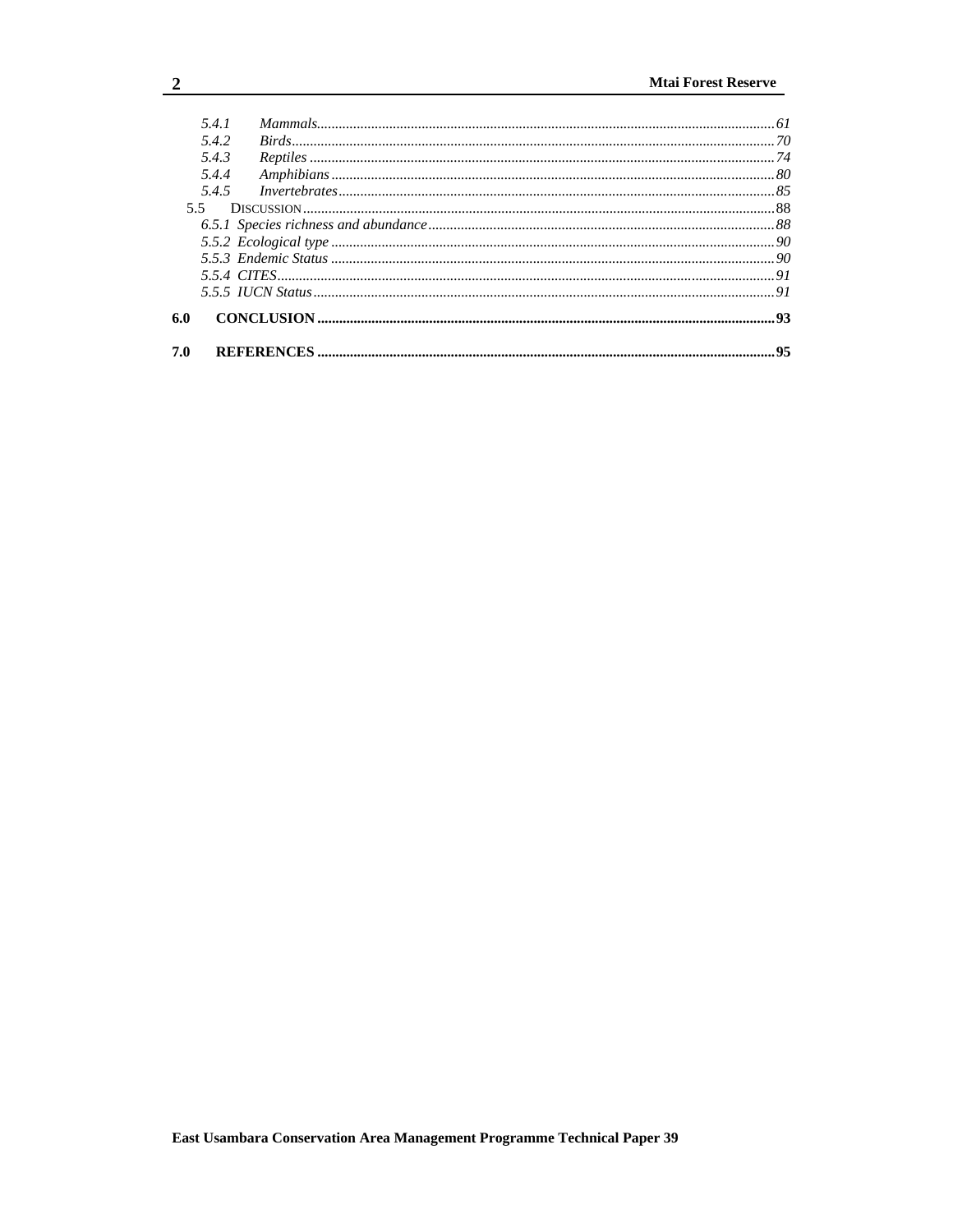## **LIST OF TABLES**

| Table 1. Summary of biodiversity of taxa surveyed.                                                 | $\sqrt{5}$       |
|----------------------------------------------------------------------------------------------------|------------------|
| Table 2. Forest area in the East Usambaras (based on Johansson and Sandy 1996).                    | $\boldsymbol{9}$ |
| Table 3. Land use distribution (Johansson & Sandy, 1996).                                          | 14               |
| <b>Table 4.</b> Checklist of trees and shrubs                                                      | 20               |
| Table 5. Species recorded in the regeneration layers but not as trees greater than 10 cm dbh.      | 26               |
| Table 6. Summary of opportunistic botanical records.                                               | 27               |
| Table 7. Tree and shrub species found outside their previously recorded range in the East Usambara |                  |
| Mountains.                                                                                         | 28               |
| Table 8. Summary of ecological type for tree and shrub species (based on Table 4).                 | 30               |
| Table 9. Summary of the habitat for tree and shrub species (based on Table 4).                     | 30               |
| Table 10. Submontane species occurring in lowland areas and the lowest altitudes where they were   |                  |
| recorded.                                                                                          | 31               |
| Table 11. Summary of endemic status for tree and shrub species.                                    | 31               |
| Table 12. The abundance of selected timber species.                                                | 31               |
| Table 13. Disturbance transect results for pole counts in the west of Mtai.                        | 42               |
| Table 14. Disturbance transect results for pole counts in the east of Mtai.                        | 43               |
| Table 15. Disturbance transect results for timber counts in the west of Mtai.                      | 45               |
| Table 16. Disturbance transect results for timber counts in the east of Mtai.                      | 46               |
| Table 17. Frequency of selected human disturbances recorded in the forest in vegetation plots and  |                  |
| along disturbance transects.                                                                       | 48               |
| Table 18. Summary descriptions of trapping sites.                                                  | 59               |
| Table 19. Sampling intensity by trap night (number of nights x number of traps).*                  | 59               |
| Table 20. Summary of small mammals (non-bats).                                                     | 61<br>63         |
| Table 21. Abundance of duiker, bushbuck and hyrax dung.<br>Table 22. Summary of dung survey.       | 63               |
| Table 23. Summary of mammal observations.                                                          | 65               |
| Table 24. Ranges of near endemic mammal species recorded.                                          | 66               |
| Table 25. Summary of bats for Mtai East.                                                           | 67               |
| Table 26. Summary of birds.                                                                        | 70               |
| Table 27. Ranges of near-endemic bird species recorded (Zimmerman, 1996).                          | 73               |
| Table 28. Summary of reptiles                                                                      | 74               |
| Table 29. Summary of reptile observations.                                                         | 76               |
| Table 30. Range of endemic and near-endemic reptile species recorded (Howell, 1993).               | 77               |
| Table 31. Summary of amphibians.                                                                   | 80               |
| Table 32. Ranges of endemic and near-endemic amphibian species recorded (Howell 1993).             | 82               |
| Table 33. Summary of butterflies.                                                                  | 85               |
| Table 34. Summary of molluscs.                                                                     | 87               |
| Table 35. Summary of faunal families and species.                                                  | 88               |
| Table 36. Summary of capture locations of faunal species.                                          | 88               |
| Table 37. Summary of ecological type of faunal species.                                            | 90               |
| Table 38. Summary of endemic status of faunal species.                                             | 90               |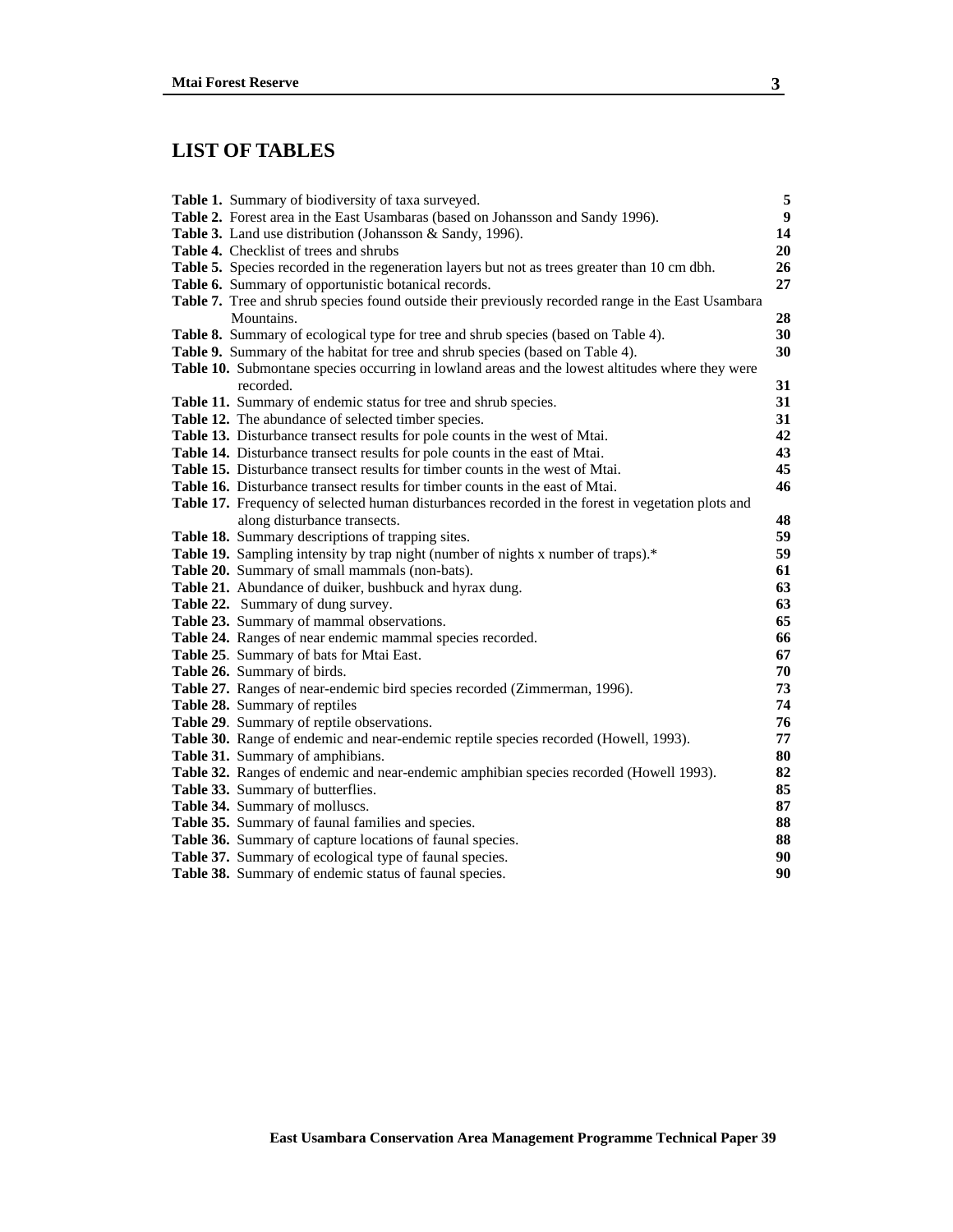## **LIST OF FIGURES**

| Figure 1. The location of Mtai Forest Reserve in relation to other East Usambara forests.                  | 15 |
|------------------------------------------------------------------------------------------------------------|----|
| Figure 2. Topographical map.                                                                               | 16 |
| <b>Figure 3.</b> Location of vegetation plots and disturbance transects.                                   | 19 |
| Figure 4. Species accumulation rates of trees and shrubs (10 cm dbh and larger) by vegetation plot.        | 30 |
| Figure 5. Distribution of forest dependent tree and shrub individuals.                                     | 32 |
| <b>Figure 6.</b> Distribution of forest dependent tree and shrub species.                                  | 33 |
| Figure 7. Distribution of non-forest tree and shrub individuals.                                           | 34 |
| <b>Figure 8.</b> Distribution of non-forest tree and shrub species.                                        | 35 |
| <b>Figure 9.</b> Distribution of submontane tree and shrub individuals.                                    | 36 |
| Figure 10. Distribution of submontane tree and shrub species.                                              | 37 |
| <b>Figure 11.</b> Distribution of endemic tree and shrub individuals.                                      | 38 |
| <b>Figure 12.</b> Distribution of endemic tree and shrub species.                                          | 39 |
| Figure 13. Distribution of near-endemic tree and shrub individuals.                                        | 40 |
| <b>Figure 14.</b> Distribution of near-endemic tree and shrub species.                                     | 41 |
| Figure 15. Cut and naturally fallen poles recorded per hectare by transect in the west of Mtai.            | 42 |
| Figure 16. Cut and naturally fallen poles recorded per hectare by transect in the east of Mtai.            | 43 |
| <b>Figure 17.</b> Distribution of pole cutting in the reserve.                                             | 44 |
| <b>Figure 18.</b> Cut and naturally fallen timber recorded per hectare by transect in the west of Mtai.    | 45 |
| Figure 19. Cut and naturally fallen timbers recorded per hectare by transect in the east of Mtai.          | 46 |
| <b>Figure 20.</b> Distribution of timber cutting in the reserve.                                           | 47 |
| Figure 21. Areas of highest disturbance in relation to the distribution of tree and shrub individuals that |    |
| are both forest dependent and endemic.                                                                     | 52 |
| Figure 22. Areas of highest disturbance in relation to the distribution of tree and shrub species that are |    |
| both forest dependent and endemic.                                                                         | 53 |
| Figure 23. Areas of highest disturbance in relation to the distribution of tree and shrub individuals that |    |
| are both forest dependent and near-endemic.                                                                | 54 |
| Figure 24. Areas of highest disturbance in relation to the distribution of tree and shrub species that are |    |
| both forest dependent and near-endemic.                                                                    | 55 |
| Figure 25. Location of trapping sites.                                                                     | 60 |
| Figure 26. Distribution of forest dependent mammal species.                                                | 68 |
| Figure 27. Distribution of near-endemic mammal species.                                                    | 69 |
| Figure 28. Distribution of forest dependent reptile species.                                               | 78 |
| Figure 29. Distribution of endemic and near-endemic reptile species.                                       | 79 |
| Figure 30. Distribution of forest dependent amphibian species.                                             | 83 |
| Figure 31. Distribution of near-endemic and endemic amphibian species.                                     | 84 |
| Figure 32. Areas of highest disturbance in relation to the distribution of animal species that are both    |    |
| forest dependent and endemic or near-endemic.                                                              | 92 |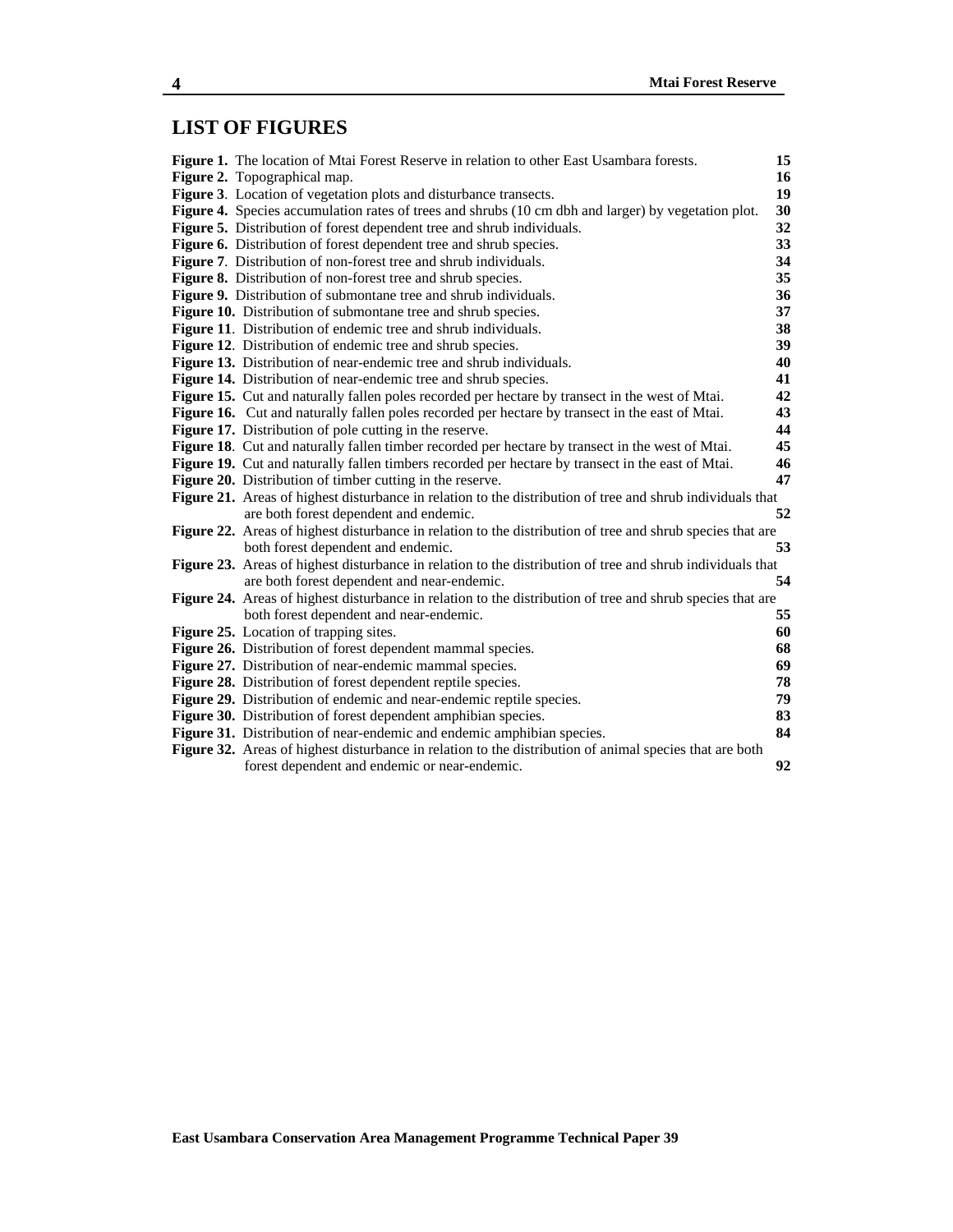#### **EXECUTIVE SUMMARY**

Mtai Forest Reserve, in the East Usambara Mountains of north-east Tanzania was gazetted in 1913. It is situated in Muheza District, Tanga Region. The reserve now covers 3107 ha although 6107 ha was originally gazetted in 1913. The forest extends between 180 - 1016 m asl, encompassing lowland and submontane forest.

As part of the East Usambara Catchment Forest Project (from 1999 East Usambara Conservation Area Management Programme, EUCAMP) Frontier-Tanzania conducted a biological survey of Mtai Forest Reserve between July - September 1996 and between January - March 1997 for a total of 130 research-days. The survey covered systematically all parts of the reserve with a sampling intensity of 0.25% for the vegetation survey and eight zoological trapping sites. This report provides an inventory of the trees, shrubs, mammals, reptiles, amphibians, birds, butterflies and molluscs recorded during the survey. The report also describes patterns of human disturbance within the reserve.

| <b>Taxon:</b>           | <b>Total</b><br>no. of<br>species | % forest<br>dependent | No. of<br>non-<br>forest<br>species | No. of<br>endemics | No. of<br>near-<br>endemics | No. of forest<br>dependent<br>endemics and<br>near-endemics |
|-------------------------|-----------------------------------|-----------------------|-------------------------------------|--------------------|-----------------------------|-------------------------------------------------------------|
| Trees, shrubs and herbs | 271                               | 34                    | 18                                  |                    | 62                          | 33                                                          |
| Mammals                 | 31                                | 29                    | 6                                   | $\theta$           | 2                           |                                                             |
| $Birds*$                | 94                                | 20                    | 32                                  | 0                  | ∍                           | 2                                                           |
| Reptiles                | 34                                | 47                    |                                     | 2                  | 9                           | 11                                                          |
| Amphibians              | 27                                | 52                    |                                     |                    | 10                          | 11                                                          |
| <b>Butterflies</b>      | 55                                | 42                    | $\Omega$                            | $\Omega$           | 6                           | 5                                                           |
| <b>Molluscs</b>         | 33                                | N/A                   | N/A                                 | 5                  |                             | N/A                                                         |
| <b>Total</b>            | 457                               |                       | 58                                  | 11                 | 84                          | 50                                                          |

**Table 1.** Summary of biodiversity of taxa surveyed.

\* This does not represent an inventory. This information is limited to the species observed casually.

Mtai Forest Reserve is one of the largest remaining forest blocks in the East Usambaras. In terms of conservation it is significant as habitat for a number of endemic and threatened species and, in some areas, as an example of pristine lowland and submontane Eastern Arc forest. Seven plants were recorded which are endemic to the Usambara Mountains including *Cola usambarensis, Rinorea scheffleri* and *Saintpaulia grotei* which are found only in the East Usambaras.

In terms of fauna, the reserve is home to one critically endangered, four endangered and 20 vulnerable species according to IUCN categories. This includes the recently described snake *Prosymna semifasciata* and the endemic chameleon *Chamaeleo spinosus*. Mtai has an exceptionally high diversity of amphibians and reptiles.

Pole and timber cutting is occurring throughout the reserve. The highest intensity of pole and timber cutting are on the western edge of the reserve. High rates were also recorded close to the villages of Hemsambia and Maramba. Fire has caused the most intense damage to the forest mainly at the forest edge. Trapping is also widespread.

The information collected will be used for management planning by the EUCAMP. The survey results are also available as a baseline for monitoring. The data is stored on a Microsoft Access database and is available on the Internet at the address: www.usambara.com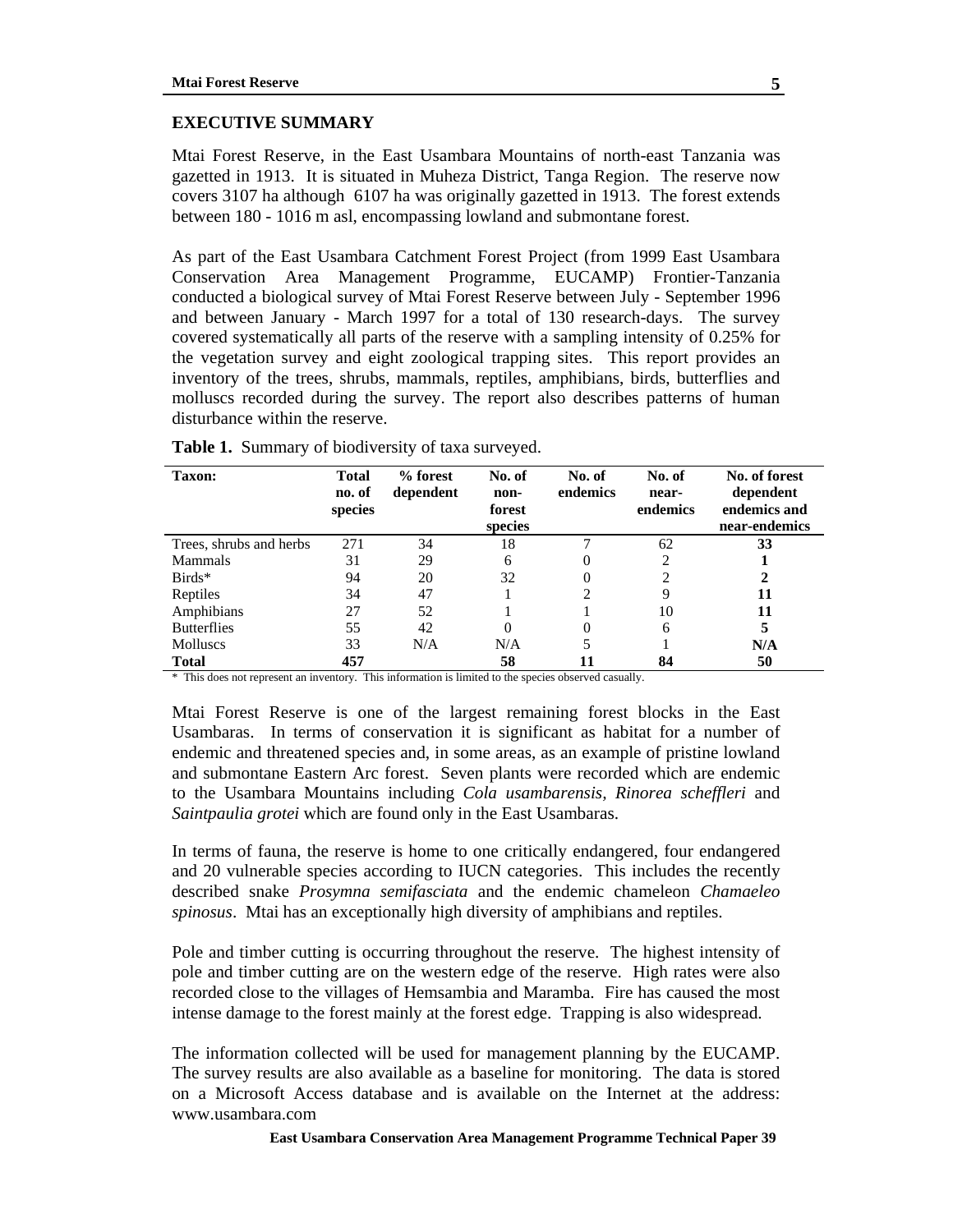## **FOREWORD**

The East Usambara forests in north-eastern Tanzania are part of the Eastern Arc mountains. More than one hundred years of biological interest and research have shown that these forests have a unique diversity of flora and fauna, and an exceptionally high degree of endemism. They have gained global recognision as being part of a Biodiversity Hotspot (Conservation International), an Endemic Bird Area (BirdLife), a Centre of Plant Diversity (WWF and IUCN) and a Globally Important Ecoregion (WWF). Since 1990, the East Usambara Conservation Area Management Programme (EUCAMP) (formerly known as the East Usambara Catchment Forest Project (EUCFP)) has worked in the East Usambara Mountains with the mission to protect these natural forests. The project is implemented by the Forestry and Beekeeping Division (FBD) of the Ministry of Natural Resources and Tourism (MNRT) with financial support from the Government of Finland, and implementation support from the Finnish Forest and Park Service.

Although a considerable amount of biological information exists from the East Usambaras much of this is restricted to the Amani area and systematic surveys are few. In order to get more comprehensive information on the forests, biodiversity surveys were initiated and contracted in July 1995. The surveys are conducted by Frontier Tanzania, a joint venture between the University of Dar es Salaam and the Society for Environmental Exploration, together with EUCAMP. The aim of the surveys is to provide systematic baseline information on the biological values of different forests as a basis for management planning and long-term monitoring, as well as training forestry staff in the use of biological inventory techniques. They will also help setting of priorities in the conservation of this valuable area.

The surveys have been carried out over ten-week field phases. The programme involves short-term expatriate volunteer research assistants, permanent EUCAMP, Frontier-Tanzania, University of Dar es Salaam, and Tanzania Forestry Research Institute staff, as well as an international network of taxonomists and other experts. The surveys have become progressively more systematic and quantitative, and have already resulted in the discovery of several previously unknown taxa. This will further raise awareness of the unique conservation values of the East Usambaras. EUCAMP has also commissioned the development of a biodiversity database, a work which also contributed the maps to these reports. All data collected during the surveys is entered in this database, which is linked to the national biodiversity database.

The reports are the result of the work of many people – too many to be listed here. We would like to thank all of them for their invaluable effort. We hope that the surveys will make yet another contribution to the long historic chain of efforts to study and understand these unique forests. Perhaps even more than that we hope that this information will contribute to a better management and conservation of the East Usambaras so that the beauty of the area will continue to amaze coming generations and that the light in the tunnel will become the bright future.

Evarast Nashanda Veli Pohjonen

Project Manager Chief Technical Adviser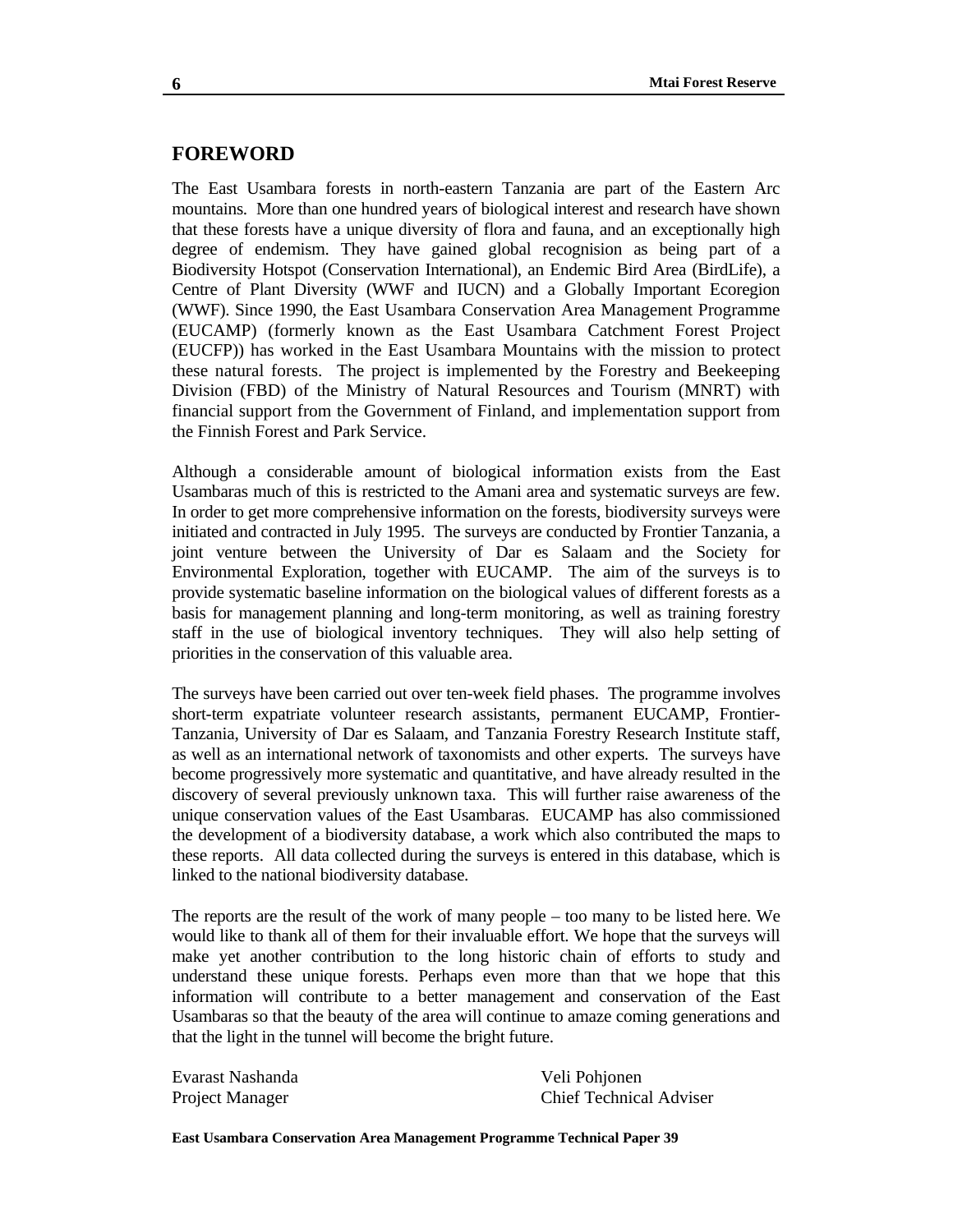## **ACKNOWLEDGEMENTS**

This report is the culmination of the advice, co-operation, hard work and expertise of many people. In particular we would like to thank the following people:

| <b>MANAGEMENT</b>                                           |                                                                                                                                                                                                                                                                                                                                                                                                 |
|-------------------------------------------------------------|-------------------------------------------------------------------------------------------------------------------------------------------------------------------------------------------------------------------------------------------------------------------------------------------------------------------------------------------------------------------------------------------------|
| FRONTIER-TANZANIA                                           |                                                                                                                                                                                                                                                                                                                                                                                                 |
| Managing Director of SEE:<br>Director of Research:          | <b>Eibleis Fanning</b><br>Leigh Stubblefield                                                                                                                                                                                                                                                                                                                                                    |
| <b>UDSM</b> Co-ordinators:                                  | Professor K. M. Howell                                                                                                                                                                                                                                                                                                                                                                          |
|                                                             | Dr M. H. Muruke                                                                                                                                                                                                                                                                                                                                                                                 |
| EUCAMP:                                                     |                                                                                                                                                                                                                                                                                                                                                                                                 |
| <b>Chief Technical Advisor:</b><br>1999)                    | Dr S. Johansson (until 1998) and Dr V. Pohjonen (from                                                                                                                                                                                                                                                                                                                                           |
| Project Manager:                                            | Mr Katigula (until 1997, now deceased) and Mr E. Nashanda<br>(from 1998)                                                                                                                                                                                                                                                                                                                        |
| <b>FIELD RESEARCH</b><br>FRONTIER-TANZANIA                  |                                                                                                                                                                                                                                                                                                                                                                                                 |
| <b>Research Assistants:</b>                                 | John Brockbank, Rose Chance, Ben Cornish, Maureen<br>Eaton, Susan Fuller, Tanya Green, Rachel Hirst, Rhoda<br>Holmes, Sonya Hudson, Liana Joseph, Deborah Mackenzie,<br>Anna Marriott, Andrew Nicholson, Asa Nyberg, Omi Parikh,<br>Clare Patten. Steve Pyer, Clare Quinn, Hanna Siurua,<br>Rhiwena Slack, Liadan Stevens, Robert Tolhurst, Jack<br>Trevelyan, Kate Westmacott and Emily Woods. |
| Project Co-ordinator:                                       | Pamela Cunneyworth                                                                                                                                                                                                                                                                                                                                                                              |
| Research Co-ordinator:                                      | Michael S. Dilger and Nike Doggart                                                                                                                                                                                                                                                                                                                                                              |
| <b>Assistant Research Co-ordinator: Nicholas Beale</b>      |                                                                                                                                                                                                                                                                                                                                                                                                 |
| Camp Co-ordinators:                                         | Christopher White                                                                                                                                                                                                                                                                                                                                                                               |
| Field Assistants:                                           | Hassani Abadi, Abdallah Maingo and Zahara Rashidi.                                                                                                                                                                                                                                                                                                                                              |
| EUCAMP:                                                     | Raymond R. Kilenga, Albert Ntemi, Rashidi Shughuli, Frank<br>Mahenge, Juma Ntogolela, Raymond M. E. K. Muna, Victor<br>Mgonde and Mussa Jackson.                                                                                                                                                                                                                                                |
| <b>TECHNICAL SUPPORT</b>                                    |                                                                                                                                                                                                                                                                                                                                                                                                 |
| We would also thank to thank the following technical staff: |                                                                                                                                                                                                                                                                                                                                                                                                 |
| UDSM:                                                       | Professor K. M. Howell, Department of Zoology and Marine<br>Biology.                                                                                                                                                                                                                                                                                                                            |
|                                                             | Frank Mbago, Curator of the Herbarium, Department of                                                                                                                                                                                                                                                                                                                                            |
|                                                             | Botany and Microbiology.                                                                                                                                                                                                                                                                                                                                                                        |
|                                                             | Bernard Mponda, Technician, Department of Botany and<br>Microbiology.                                                                                                                                                                                                                                                                                                                           |
| TAFORI:                                                     | Ahmed Mndolwa, Botanist.                                                                                                                                                                                                                                                                                                                                                                        |
| identifications of the zoological specimens.                | We are also grateful to all of the taxonomists listed in Appendix II for providing us with the                                                                                                                                                                                                                                                                                                  |
| <b>REPORT WRITING</b>                                       |                                                                                                                                                                                                                                                                                                                                                                                                 |

Frontier-Tanzania Author: Nike Doggart Editorial Comments: Veli Pohjonen, Chief Technical Adviser, East Usambara Conservation Area Management Programme; Prof. K. M. Howell, University of Dar es Salaam; Neil Burgess, Birdlife Denmark; Alan Rodgers, UNDP and Damon Stanwell-Smith, SEE.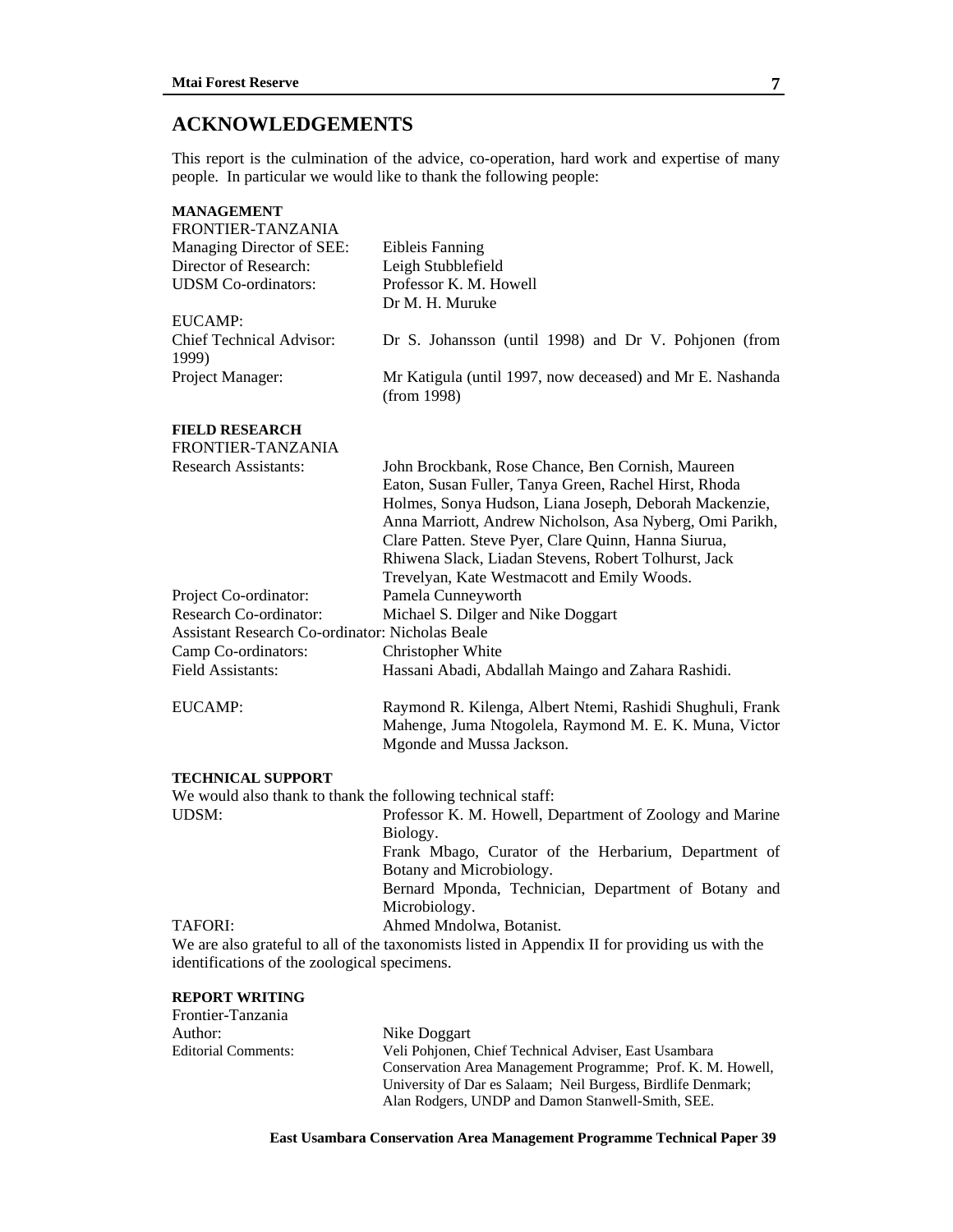## **1.0 INTRODUCTION**

#### **1.1 The East Usambara Mountains and forest diversity**

The East Usambara Mountains support ancient and unique forests rich in endemic species (Hamilton, 1989). Their old age, isolation and role as condensers of the moisture from the Indian Ocean make them an important conservation resource. The mountains are situated in north-east Tanzania within 40 km of the coastal town of Tanga between  $4^{\circ}48'$ -5 $^{\circ}13'$ S and  $38^{\circ}32'$ -38 $^{\circ}48'$ E. These mountains form part of a chain known as the Eastern Arc that stretches down the coast of East Africa from southern Kenya to southern Tanzania. This is a chain of isolated mountains composed of Precambrian rock exposed by block faulting and slow uprising (Griffiths, 1993). Being adjacent to the Indian Ocean, considerable orographic rainfall occurs in this area. The rainfall distribution is bi-modal, peaking between March and May and between September and December. The dry seasons are from June to August and January to March. However precipitation occurs in all months. Rainfall is greatest at higher altitudes and in the south-east of the mountains, increasing from 1,200 mm annually in the foothills to over 2,200 mm at higher altitudes. Because of the topographical and climatic interactions, the west-facing slopes of the mountains are drier compared to the east-facing slopes.

Research in the East Usambara Mountains began in the late 1890s with substantial botanical collections being undertaken. Later, in 1928, surveys were undertaken on amphibians and by the 1930s detailed ornithological work had begun. Since these early studies biological research in the mountains has steadily increased. Recently, work in the area has also included an attempt to understand the drainage and catchment value of the mountain's forests (Bruen, 1989; Litterick, 1989).

The East Usambara forests have been likened to the African equivalent of the Galapagos Islands in terms of their endemism and biodiversity (Rodgers & Homewood, 1982; Howell, 1989). They are considered to be one of the most important forest blocks in Africa, if not the most important (Tye, 1994). Currently, at least 3450 species of vascular plants have been recorded in the Usambaras of which it is suggested that over one quarter are endemic or near-endemic (Iversen, 1991a).

The forests of the East Usambaras are not only important for their biodiversity, they also play an important role in maintaining the hydrological cycle which feeds the Sigi River. The Sigi River is a vital water source for the local communities as well as supplying water for the large coastal town of Tanga. Deforestation in the area will lead to increased soil erosion particularly from the steeper slopes. Soil erosion is liable to result in more irregular run off and in a deterioration in water quality due to siltation.

The latest survey of the East Usambaras, showed that approximately 45,137 ha of the East Usambaras remain as natural forest (Johansson and Sandy, 1996). This can be divided into two types: submontane forest and lowland forest. Altitude is the factor differentiating these two forest types (Hamilton, 1989), with submontane forest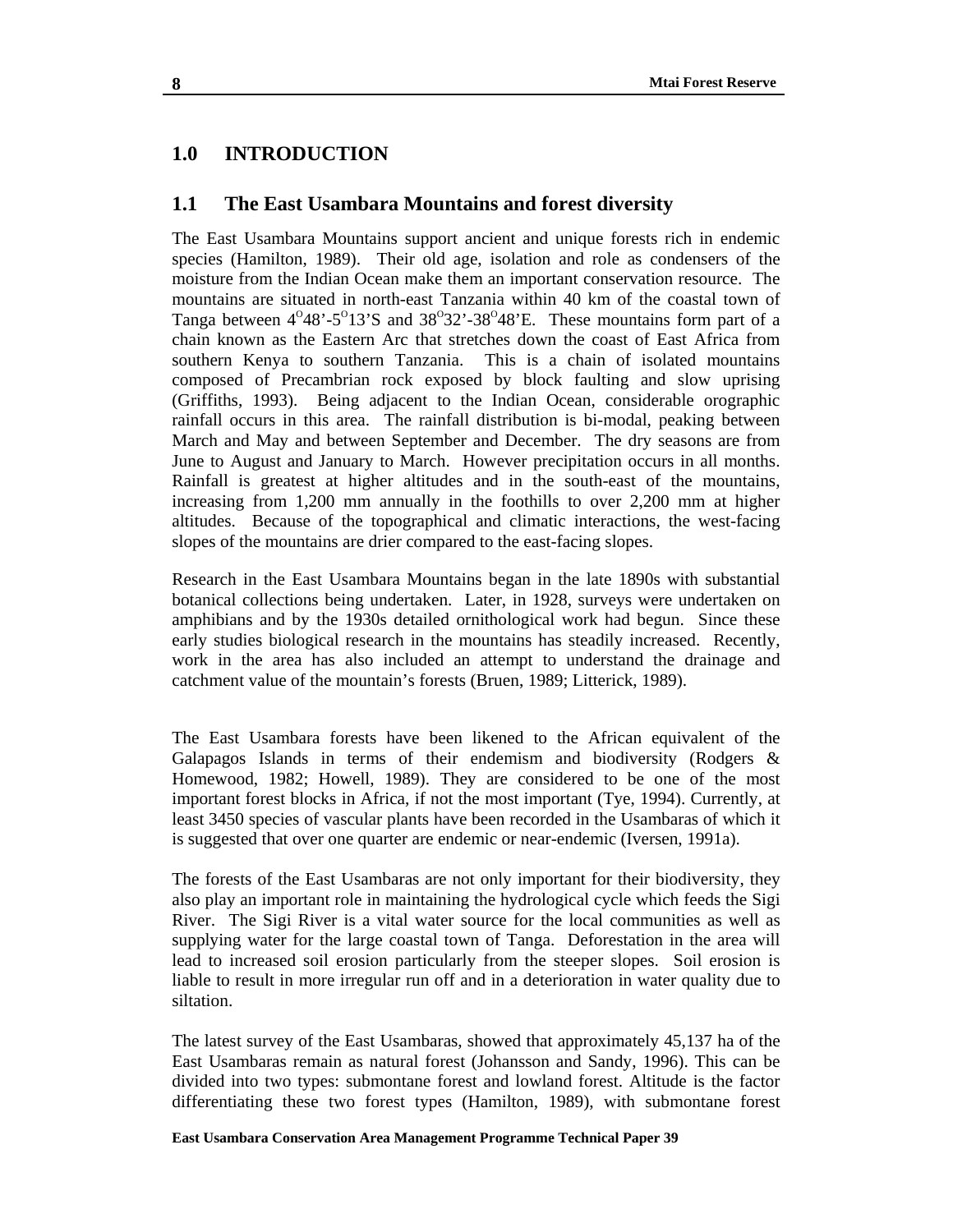generally occurring above 850m. The area recorded as forest in the East Usambaras according to these categories is described in Table 2.

| <b>Forest type</b> | Area    | % of area |
|--------------------|---------|-----------|
| Lowland forest     | 29497.4 | 62.9      |
| Submontane forest  | 12916.6 | 30.6      |
| Forest plantation  | 2723.6  | 6.5       |
| <b>TOTAL</b>       | 45137.6 |           |

**Table 2.** Forest area in the East Usambaras (based on Johansson and Sandy 1996).

The mammals of the East Usambaras show limited endemism (Kingdon and Howell 1993). However, there are several species of special interest. These include: the restricted Zanj elephant shrew, *Rhynchocyon petersi,* which is common in the Usambaras (Collar & Stuart, 1987) yet listed as globally 'Endangered' by IUCN due to a decline in habitat extent and quality; Eastern tree hyrax, *Dendrohyrax validus*, listed as 'Vulnerable' by IUCN (1996) and the Lesser Pouched Rat, *Beamys hindei*  which is considered 'Vulnerable by IUCN (1996).

There are at least 11 species of reptiles and amphibians endemic to the East and West Usambaras (Howell, 1993). The East Usambara Biodiversity Surveys provide further information on new species and species' range extensions. A new species of snake, *Prosymna semifasciata,* was recently found in Kwamgumi Forest Reserve (Broadley, 1995) and an undescrcibed species of *Stephopaedes* sp. has been recorded by the surveys in Mtai and Kwamgumi Forest Reserves.

The forest avifauna of the East Usambaras has a high diversity with at least 110 species (Stuart, 1989). Six species occurring in the lowland forests are considered 'Vulnerable' to global extinction: Sokoke Scops Owl, *Otus ireneae*; the endemic Usambara Eagle Owl, *Bubo vosseleri*; Swynnerton's Robin, *Swynnertonia swynnertoni*; East Coast Akalat, *Sheppardia gunningi*; Amani Sunbird, *Anthreptes pallidigaster* and the Banded Green Sunbird, *Anthreptes rubritorques* (IUCN*,* 1996).

The East Usambaras are essentially forest 'islands' (Lovett, 1989). There has been natural forest in the area for several million years. The Usambaras harbour many species that have been geographically separated from their closest relatives for long periods. They also serve as a refuge for formerly widespread flora and fauna that have become extinct over much of their former area (Iversen, 1991a).

These forests have been under continuous exploitative human pressure for at least 2,000 years (Schmidt, 1989). Until recently, especially before the past 50 years, (Kikula, 1989), this pressure was sustainable. However, the growing human population in the area is leading to increased pressure on the remaining natural forest, and represents the main threat to their survival.

## **1.2 Report structure**

This report provides a floral and faunal inventory of Mtai Forest Reserve. Each species is described in terms of its ecological requirements and its endemic status.

Ecological requirements are defined in terms of: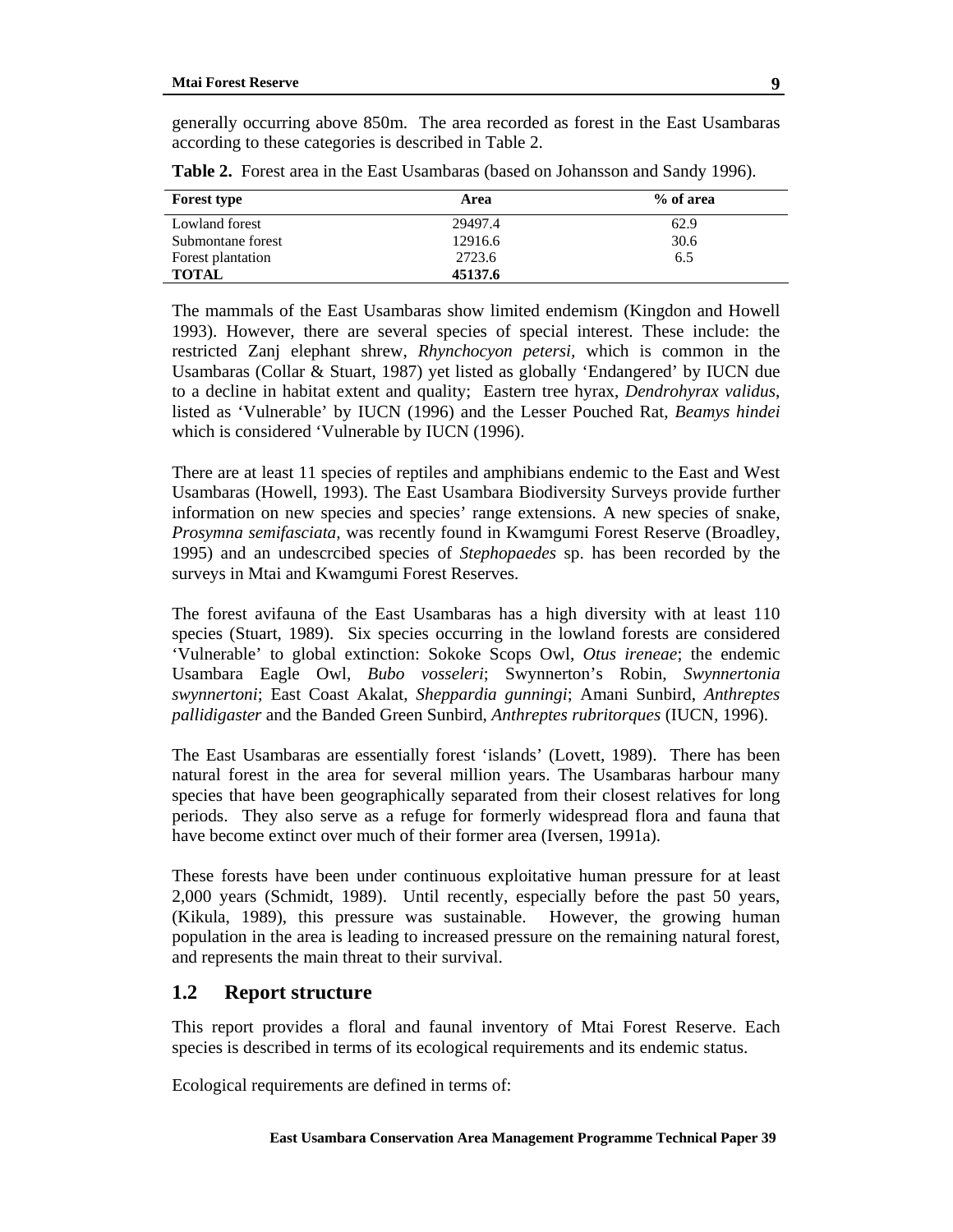- **Forest dependent species (F)**: Species dependent on primary forest only. It does not include forest edge or secondary forest species;
- **Forest non-dependent species (f)**: Forest dwelling but not dependent on primary forest: species occurring in primary forest as defined above as well as other vegetation types. It should be emphasised that many of these species are still dependent on a forest habitat albeit forest edge or disturbed forest. Most species in this category will still be adversely affected by forest destruction.
- **Non-forest species (O)**: These are species that do not normally occur in primary or secondary forest or forest edge.

Levels of endemism are defined in terms of:

- **Endemic (E):** Occurring only in the Usambara Mountains;
- **Near-endemic (N):** Species with ranges restricted to the Eastern Arc Mountains and / or the East African lowland forests;
- **Widespread (W):** Species with ranges extending beyond the Eastern Arc and East African lowland forests.

The typical habitat association of plant species is categorised as either:

- Lowland (L): Species occurring at altitudes of  $<850$  m.
- **Submontane (S):** Species occurring at altitudes of >850 m.

This refers to the habitat in which they are typically found in East Africa rather than to where they have been recorded in the reserve.

These three criteria are used to analyse the uniqueness of the biodiversity of the reserve and its vulnerability to disturbance.

The categories are based on information from various sources. For plants the ecological type and endemic status are primarily based on Iversen (1991a). Forest dependent species refers to those species listed as being exclusively associated with Iversen's categories 1a (wet evergreen forest), 1b (dry evergreen forest) and / or 1c (riverine forest). Forest dwelling also includes other habitats.

The habitat type is based on Hamilton (1989). For those species not listed by Iversen or Hamilton, the information is taken from the Flora of Tropical East Africa.

|              | For the animals, the following references were used (in order of priority): |
|--------------|-----------------------------------------------------------------------------|
| Mammals:     | Kingdon (1997), Kingdon (1989) and Kingdon (1974)                           |
| Birds:       | Zimmerman et al. (1996)                                                     |
| Reptiles:    | Howell (1993) and Broadley and Howell (1991).                               |
| Amphibians:  | Howell (1993)                                                               |
| Butterflies: | Kielland (1990) and Larsen (1996)                                           |

The IUCN conservation status is cited for those animals listed in the 1996 IUCN red data books. However many Tanzanian species are not included in the 1996 IUCN red data book as insufficient data was available at the time of its publication. The IUCN status listed for the amphibians and reptiles is based on the National Biodiversity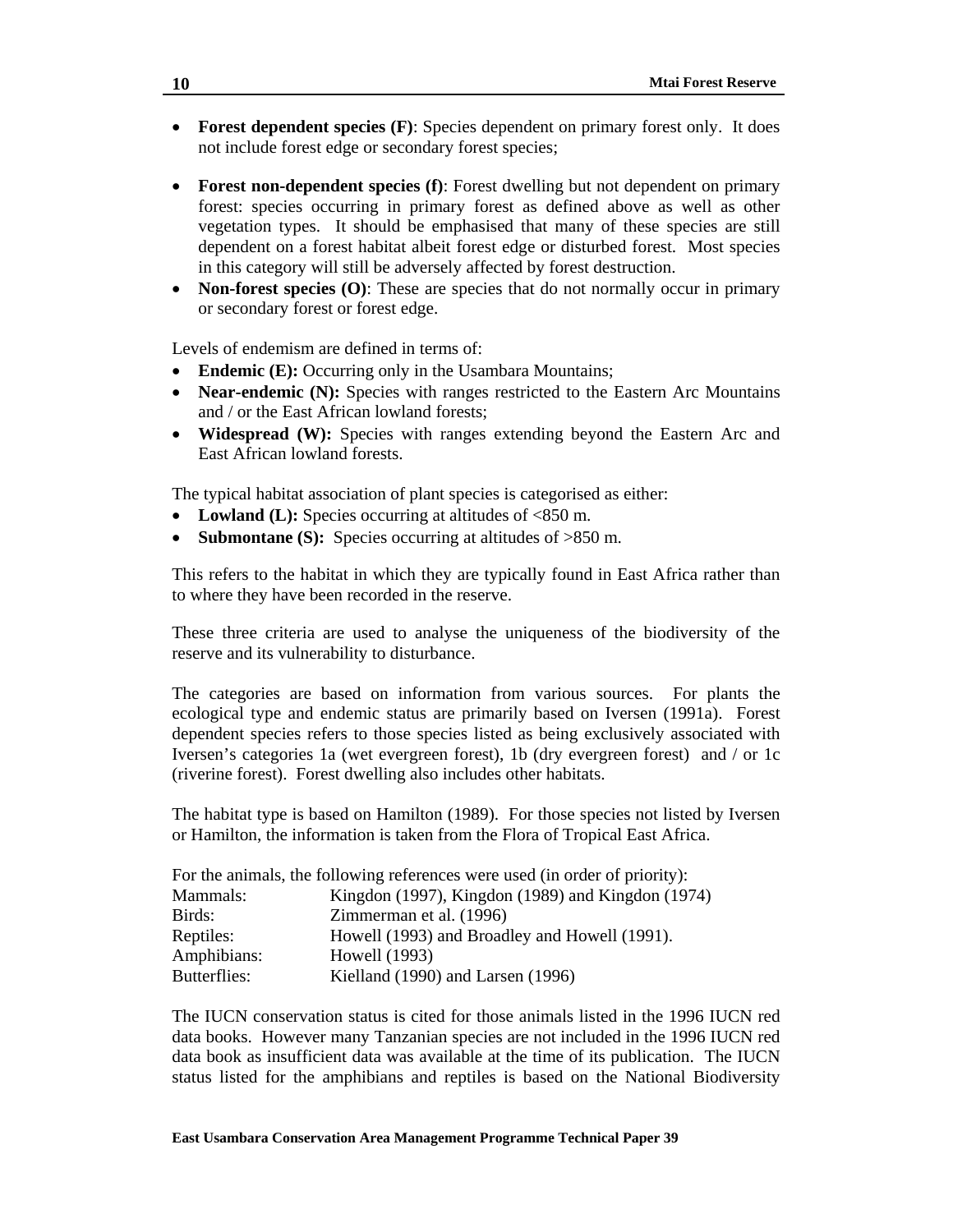Database. The status of these species is undergoing national and international evaluation.

## **1.3 Maps**

The distribution of species within the reserve is presented as a series of maps. These are thematic maps where the size of each spot is directly proportional to the value which they represent. In those plots where no spot is shown, the relevant taxa was not surveyed.

## **1.4 Data and monitoring**

Data are stored in a Microsoft Access database currently stored at the East Usambara Conservation Area Management Programme, Frontier-Tanzania and at the University of Dar es Salaam. It will shortly be available on the Internet. Zoological data is also stored on the National Biodiversity Database at the University of Dar es Salaam. This is also a Microsoft Access database. The data are geographically referenced and so can be used as a baseline for biodiversity monitoring.

## **1.5 Survey period and personnel**

The survey of Mtai Forest Reserve was conducted between July and September 1996 and between January and March 1997 for a total of 130 research-days. The survey was conducted by Frontier-Tanzania staff, Catchment Forest Officers, volunteers and local people from Maramba and Semdoe.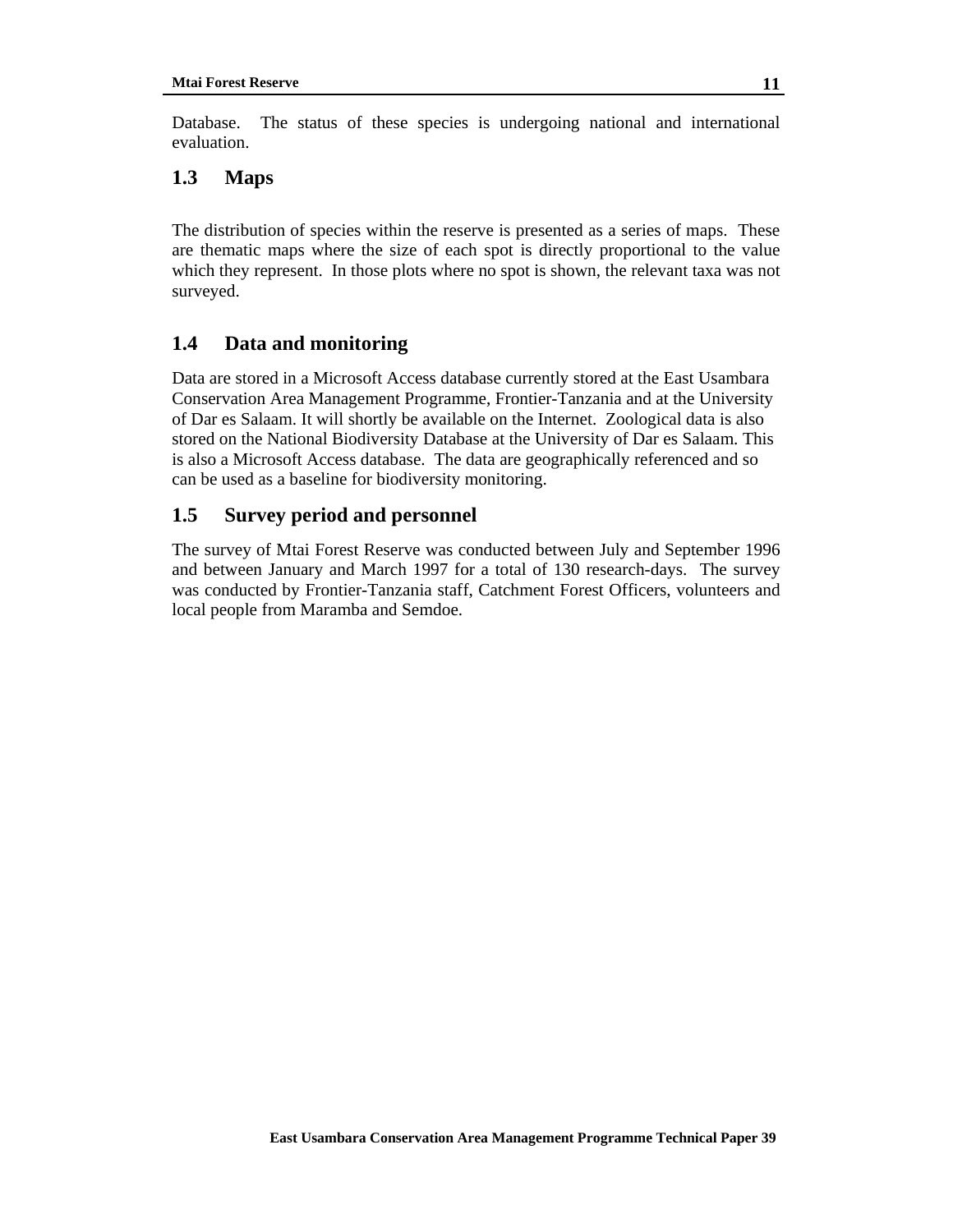## **2.0 AIMS OF THE SURVEY**

The specific aims of the survey as outlined in the Terms of Reference between the Frontier Tanzania Forest Research Programme (FT FRP) and the East Usambara Conservation Area Management Programme are:

- to conduct biological baseline surveys in selected gazetted forests and in forests which are proposed for gazettement;
- to provide information on the biological value and importance of these forests in order to assist in the development of management plans and practices for these forests;
- to develop a system for monitoring aspects of forest biodiversity, both on a general as well as a forest-specific level.

Furthermore, the aims of the survey methods applied are:

- to sample the vegetation and tree species composition of selected forests reserves in the East Usambaras using systematic sampling techniques along systematically located vegetation transects, which sample between 0.25% and 0.5% in area of each Forest Reserve;
- to assess levels of disturbance by systematically sampling the incidence of tree cutting, fire, animal trapping and other illegal activities along the vegetation transects;
- to use standardised and repeatable methods to record biodiversity values of the forest in terms of small mammal, reptile, amphibian and selected invertebrate species;
- to collect opportunistic data on all other groups of vertebrates and invertebrates. Species lists resulting from this will be compared against standard appraisals of species rarity and other values in order to assess the overall biodiversity values of each forest.

By using standardised and repeatable methods these surveys provide an assessment of the biodiversity value of the forests, enabling their importance to be determined and their biodiversity value to be monitored in future.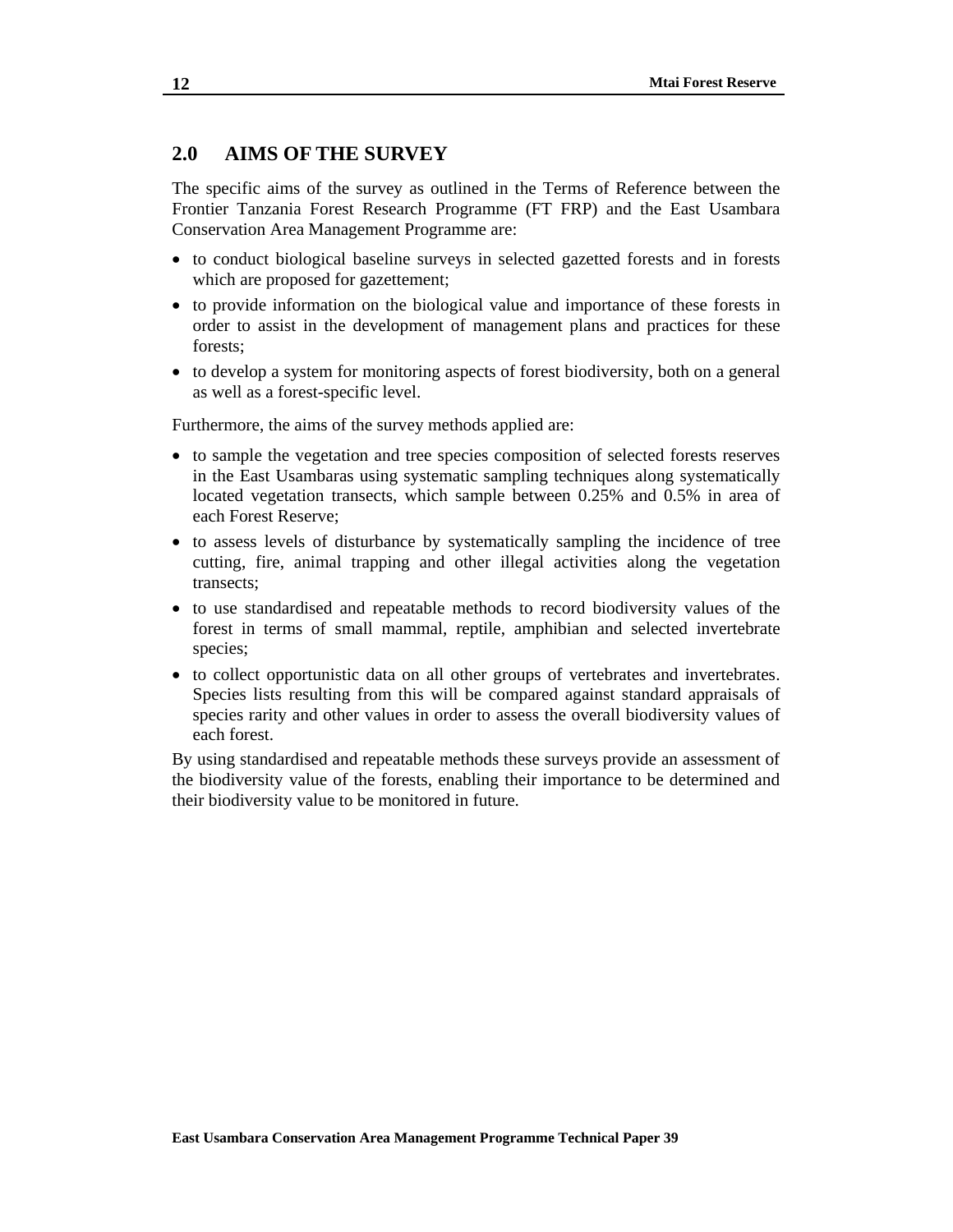## **3.0 DESCRIPTION OF THE FOREST**

## **3.1 General description**

#### **3.1.1 Description**

| Name:           | Mtai Forest Reserve                                                                                                                                                                  |  |  |
|-----------------|--------------------------------------------------------------------------------------------------------------------------------------------------------------------------------------|--|--|
|                 | Muheza District, Tanga Region, Tanzania.                                                                                                                                             |  |  |
| Area:           | 3107ha; $31km^2$ ; 11.1 sq. miles;                                                                                                                                                   |  |  |
| Status:         | Central Area Forest Reserve<br>Gazetted 1913 (6107 ha); 1928; 1965; 1999<br>Gazettement Notice 306 (1967)<br>Gazettement Notice 25 (1968)<br>Gazettement Notice 286 (3107 ha) (1999) |  |  |
| Maps:           | Ordnance Survey topographic maps 1:50 000 Series Y742<br>Sheet 110/3 'Hemagoma' of 1988 and Sheet 110/4 'Gombero'<br>of 1989<br>Forest Division map: Jb 206                          |  |  |
| 3.1.2 Location  |                                                                                                                                                                                      |  |  |
| Grid reference: | $38^{\circ}44'E - 38^{\circ}48'E$ , $4^{\circ}51'S - 4^{\circ}54'S$ .                                                                                                                |  |  |
| Elevation:      | 180 - 1016m above sea level (asl)                                                                                                                                                    |  |  |

Mtai Forest Reserve is situated at the head of the Muzi River valley at the northern end of the East Usambara Mountains (Figure 1). The reserve includes two ridges, one lying on a north-south axis, and the other lying on a north-east to south-west axis. The Muzi River runs between these two ridges and drains into the Sigi River which is the main source of water for Tanga. The Muzi flows throughout the year, in addition there are many ephemeral streams within the reserve.

#### **3.1.3 Land use**

There are two major types of forest in the reserve, these are lowland forest and submontane forest (Hamilton, 1989a). The most recent survey of the area, was carried out by Hyytiäinen (1995), and updated by Johansson & Sandy (1996). The results are summarised in Table 3 below and indicate that the majority of Mtai Forest Reserve can be classified as 'dense lowland forest'. Lowland forest has been classified as occurring up to 850m asl; above this is submontane forest (Hamilton, 1989a).Farmland surrounds the Forest Reserve on all sides with a 50m buffer zone existing along some of the border.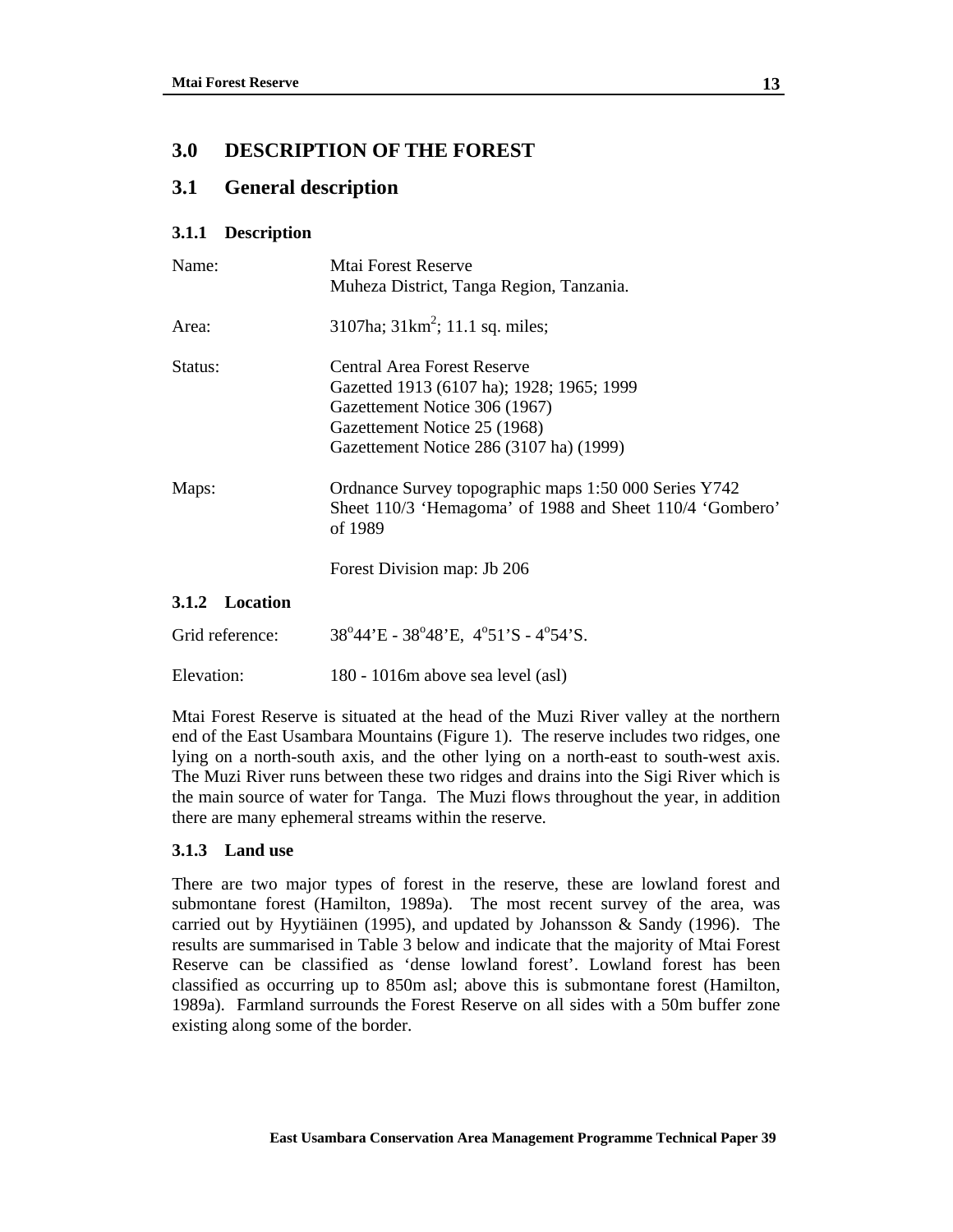| <b>Forest Class</b>          | Area (ha) | Percent $(\% )$ |
|------------------------------|-----------|-----------------|
| Submontane forest            | 308.7     | 10.3            |
| Lowland forest               | 2649.8    | 88.8            |
| Peasant cultivation          | 22.0      | 0.7             |
| Barren land                  | 4.5       | 0.2             |
| <b>Total for the reserve</b> | 2985.0    | 100.0           |

**Table 3.** Land use distribution (Johansson & Sandy, 1996).

#### **3.1.4 History and Status**

There has been human pressure on the East Usambara Mountains for at least 2000 years. In the 19<sup>th</sup> Century it appears that populations were markedly lower in the East Usambaras relative to the West Usambaras with much of the area remaining forested. In Mtai during the  $19<sup>th</sup>$  Century there was an important trading post at Bwitu on the northern slopes (Hamilton, 1989b). In 1893, following the German proclamation of Tanganyika as a German colony, a mission station, Neu Bethel, was established at Mtai (Iversen 1991b). Under colonial rule Mtai was one of the six forests in the Usambaras to be gazetted by the Germans in 1913. Initial gazettement was for an area of 6070ha. The size of the reserve was reduced in 1965 to 1567 ha and subsequently increased in 1999 to 3107ha. Nonetheless it would appear that since 1913 the forest area under protection has been halved suggesting that farming has encroached significantly on the forest.

Pitsawing and mechanised logging have been carried out intensively in Mtai, particularly on the eastern slopes close to Maramba. In the 1980s Sikh Saw Mills, a nationally owned subsidiary of the Tanzanian Wood Industry Corporation was taking timber from the lower slopes of Mtai. In 1987 logging was terminated in response to international pressure. Subsequently, 1540 ha of neighbouring lowland rain forests have been incorporated into the reserve by EUCAMP in 1999. Cardamom was cultivated in some areas of the reserve.

A soil survey of Mtai FR was conducted in 1995 (Shaka et al. 1996).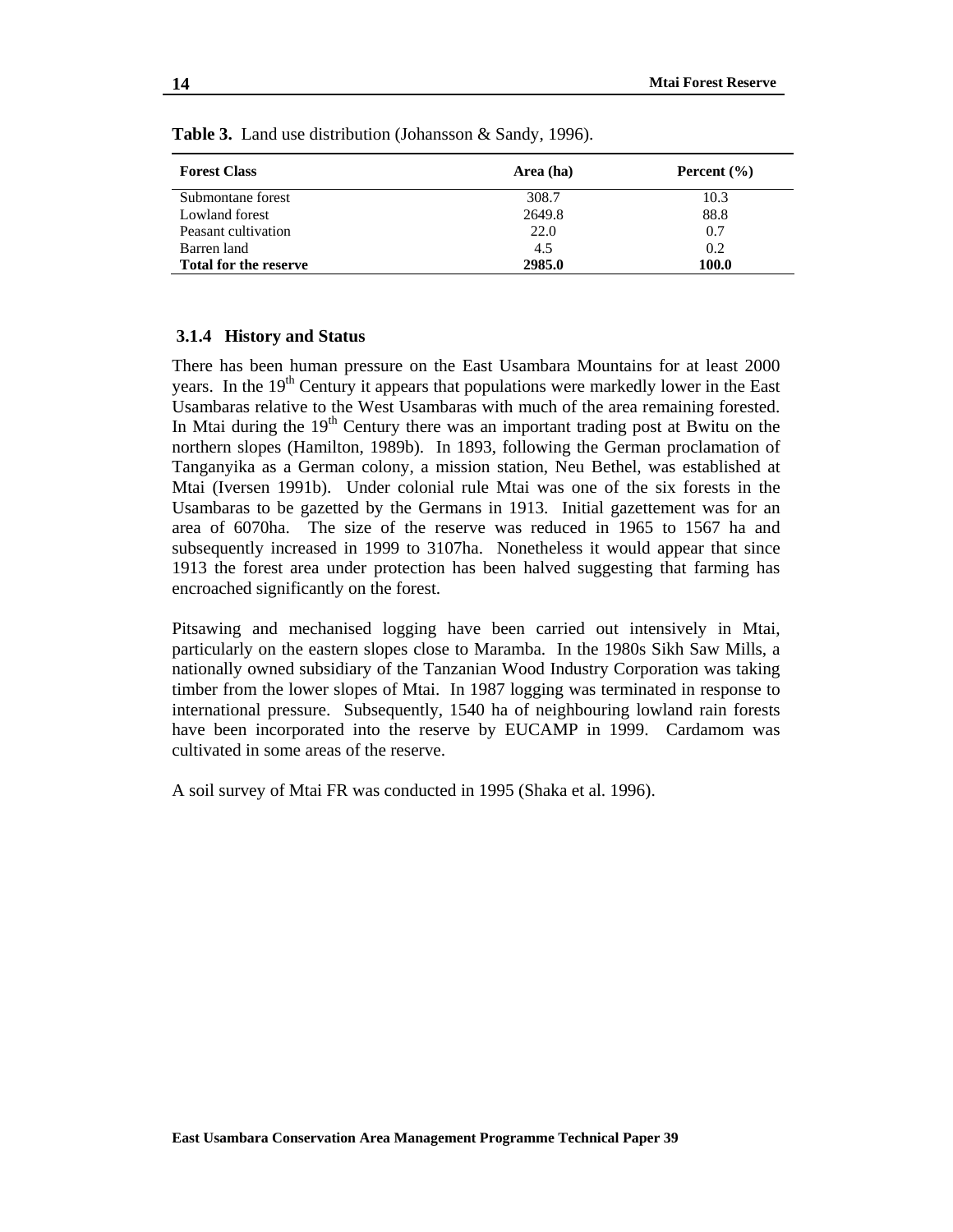

Figure 1. The location of Mtai Forest Reserve in relation to other East Usambara forests.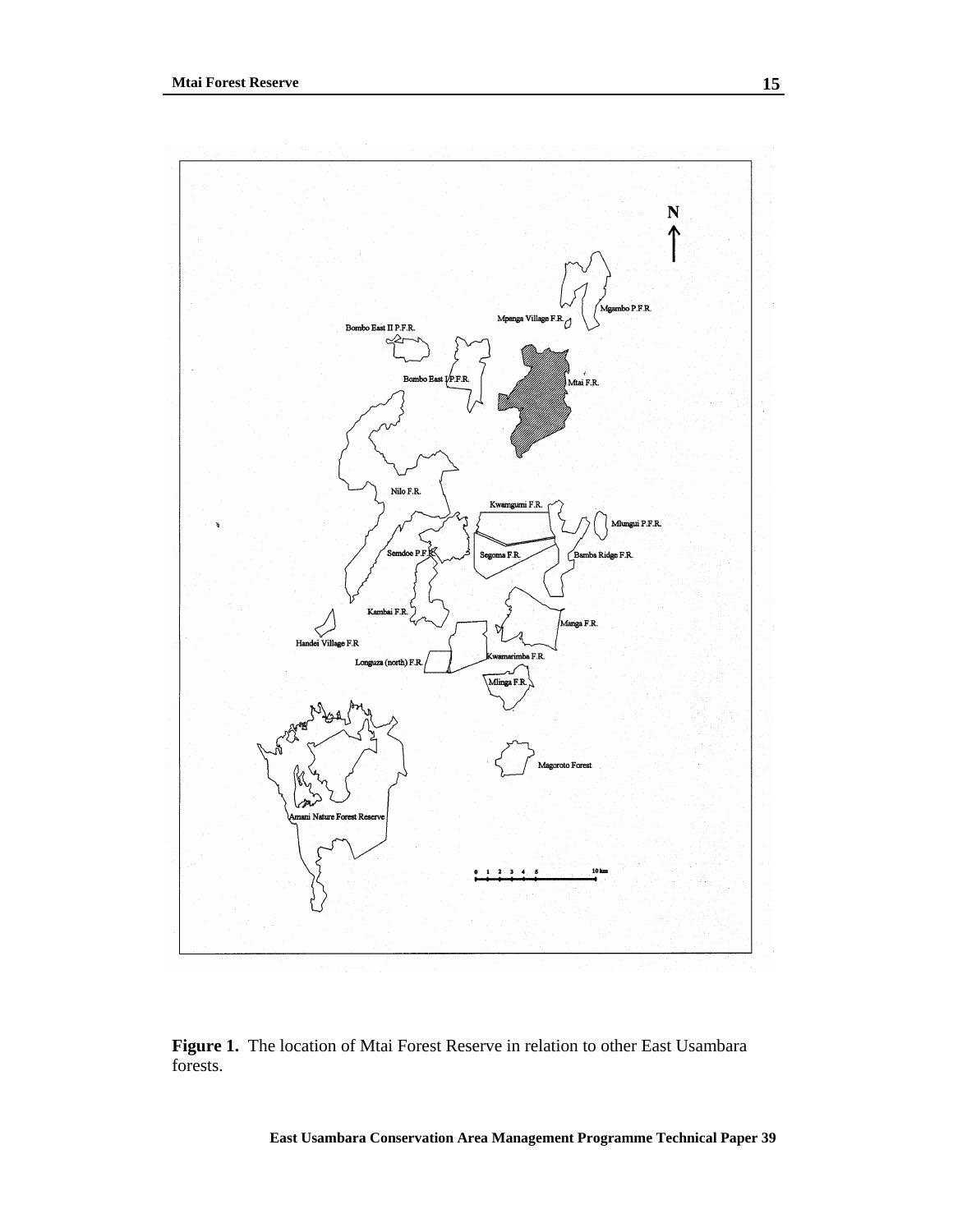

Figure 2. Topographical map.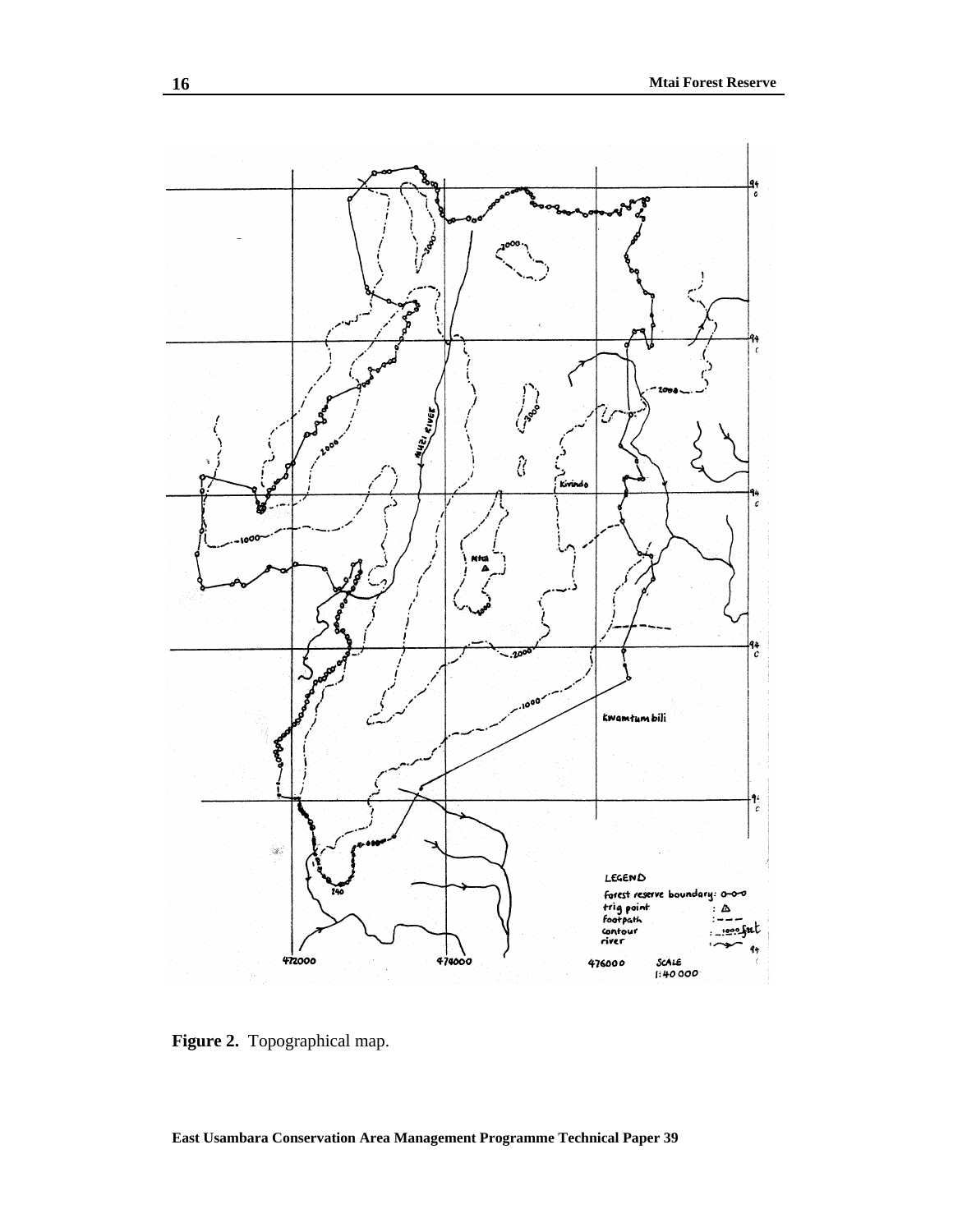## **4.0 VEGETATION**

## **4.1 Introduction**

A survey of the major vegetation types within the Forest Reserve was undertaken to quantify the extent and distribution of forest types and their species composition. Simple, quantitative and repeatable methods were employed and the results are comparable with other forest surveys undertaken by the Frontier-Tanzania Forest Research Programme (FT FRP). Human disturbance within the forest was also documented. Data collected by this survey have been entered onto the EUCAMP database in Tanga.

## **4.2 Methods**

The forest block is divided into a grid, marked in the field by tagged transects. All methods are based on this grid system and are detailed in the FT FRP methodologies report (SEE, 1998). A brief description is presented below.

Mtai Forest Reserve was surveyed for 130 research-days during two separate phases due to its large size. The survey methods employed were going through a period of development at this time and so slightly different methods were employed on the eastern side compared to the west. The main difference between the methods used is that in the east the grid system is 450 m x 450 m whereas in the west the grid system is 450 m x 900 m. The location of vegetation plots and disturbance transects is illustrated in Figure 3.

#### **4.2.1 Forest composition**

Three methods were used to analyse forest composition: (1) quantitative vegetation analysis (2) opportunistic observations and (3) disturbance transects.

#### *4.2.1.1 Quantitative vegetation analysis*

In the east a 450 m x 450 m grid system was constructed throughout the forest identified by east - west transects marked with boundary tape. One 50 m x 20 m sample plot was recorded in each grid square, giving an approximate sampling intensity of 0.5%.

In the west and north-east of Mtai a 450 m x 900 m grid system was used. As in the east, one 50 m x 20 m plot was recorded in the south-east corner of each grid rectangle. This system gives a less intensive sampling intensity of 0.25%. Within the sample plot, every tree with a dbh (diameter at breast height) of 10 cm and over was recorded, marked and identified. Botanists from the Tanzanian Forestry Research Institute (TAFORI) and from the University of Dar es Salaam (UDSM) provided the field identification of plant species (Appendix 2).

The regeneration layer was recorded within 3 m x 3 m plots at the centre of each vegetation plot. All plants with a dbh below 10 cm were recorded in these plots, including herbs.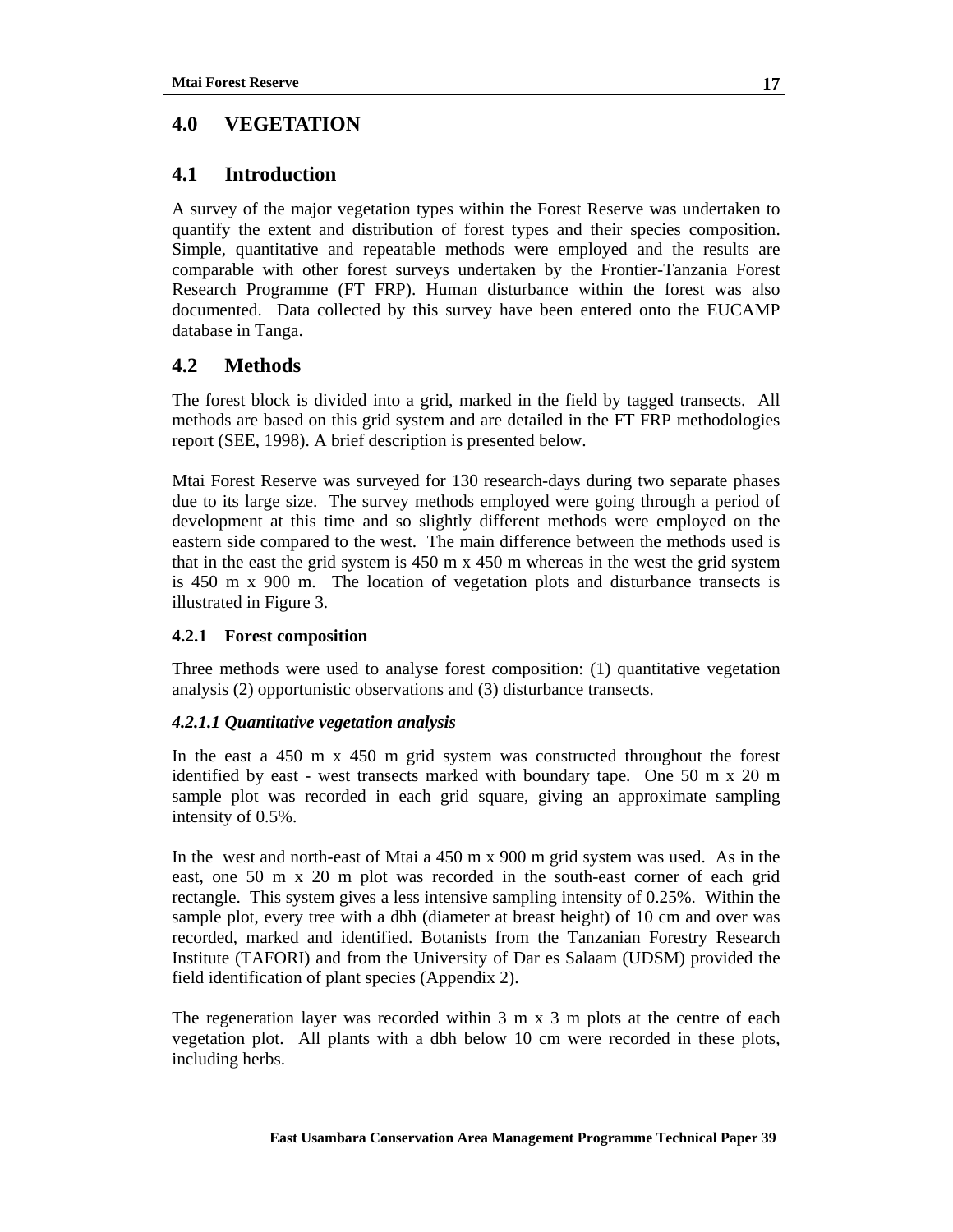#### *4.2.1.2 Opportunistic observations*

Other botanical records were made on an opportunistic basis throughout the survey. Botanical specimens are held at the TAFORI Herbarium in Lushoto.

#### *4.2.1.3 Disturbance transects*

Disturbance transects provide an estimate of the intensity of tree cutting, hunting, fire and other human disturbances in a forest block. In the east the disturbance transects were based on the  $450 \text{ m} \times 450 \text{ m}$  grid squares. Each transect running east-west was sampled from the boundary. Every cut or naturally fallen self-standing tree and sapling (i.e. not lianas or creepers) above 5 cm dbh was measured within an area 5 m either side of each transect line. Each plant was recorded under one of two categories: cut or naturally fallen. The dbh of each tree, whether cut or naturally fallen, was recorded. These have then been categorised as either a pole (5 - 15 cm dbh) or as a timber  $(>15$  cm dbh).

A comparable system was employed in the west of the reserve. Here the disturbance transects were based on the 450 m x 900 m grid. Every self-standing tree and sapling (i.e. not lianas or creepers) above 5 cm dbh was measured within an area 5 m either side of each transect line. The information was recorded by 50 m section along the transect. Each plant was recorded under one of three categories: live, cut or naturally fallen. Within these categories a distinction is made between poles and timbers. Poles are classified as having a dbh between 5 and 15 cm and a minimum of 2 m long relatively straight trunk. Timber is classified as having a dbh  $> 15$  cm with a minimum 3 m long relatively straight trunk. These divisions are based on differences in use. Data are presented as a total and as an average per hectare.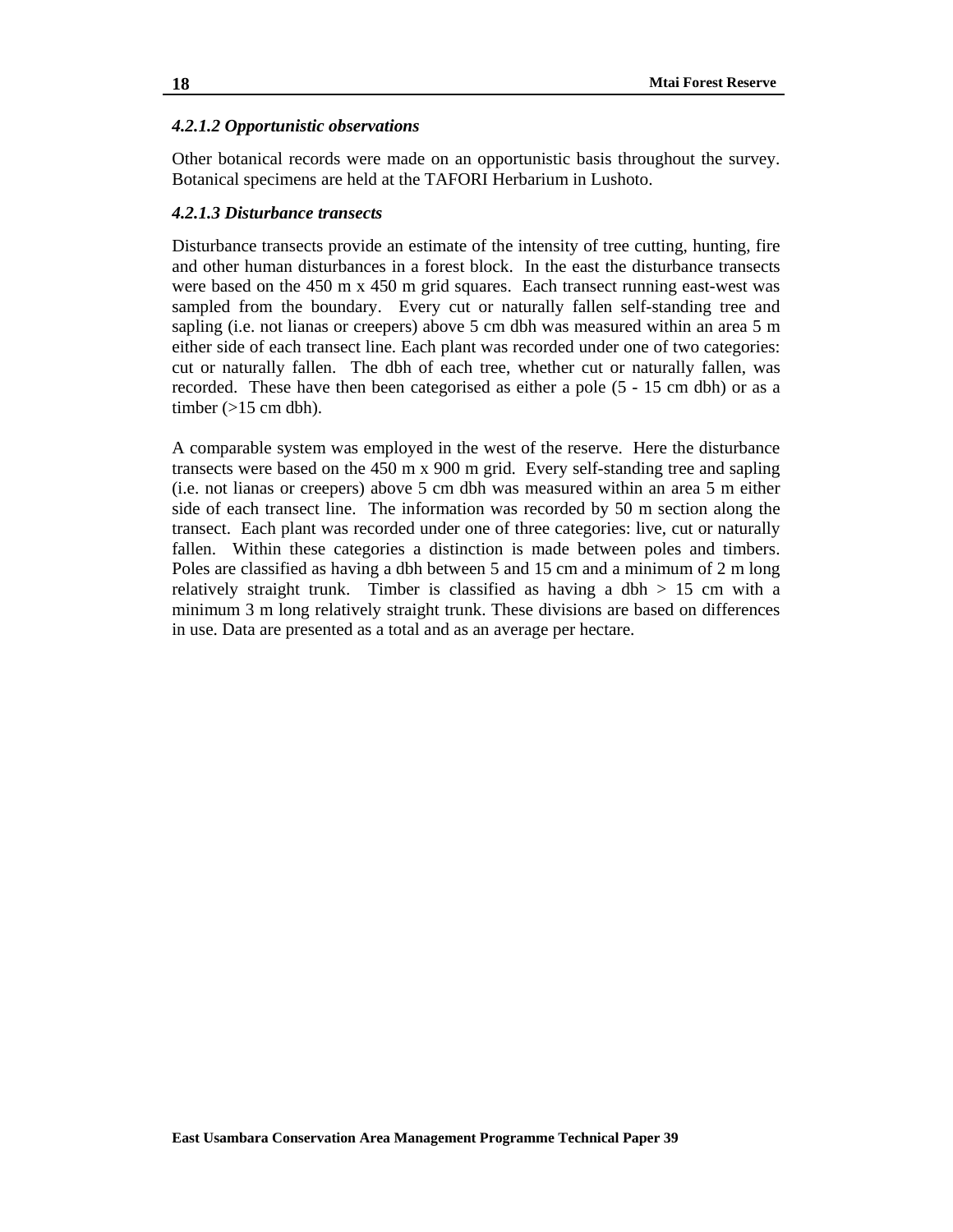

**Figure 3**. Location of vegetation plots and disturbance transects.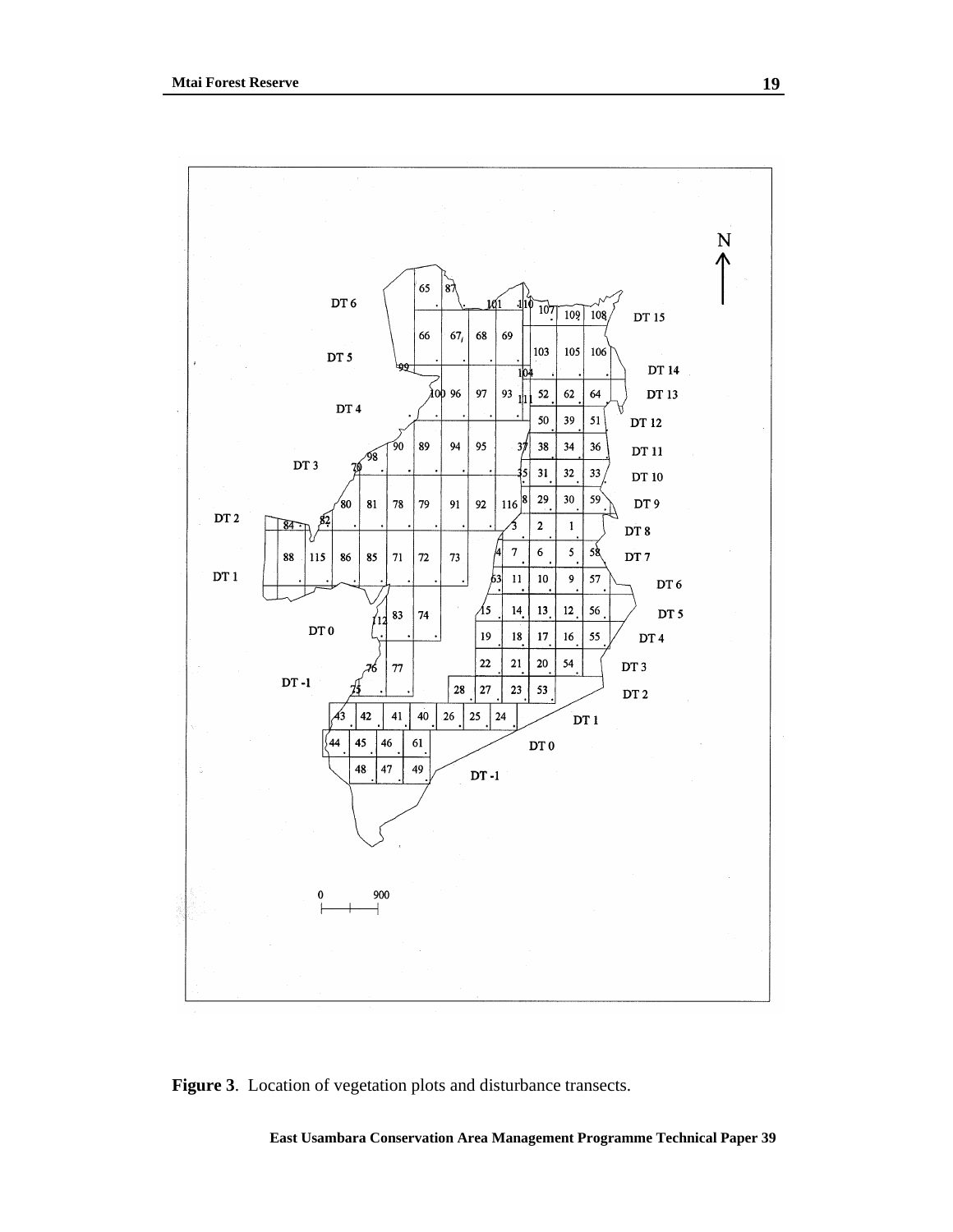## **4.3 Results**

#### **4.3.1 Quantitative vegetation analysis**

Table 4 presents a checklist of the tree and shrub species recorded in the 20 m x 50 m vegetation plots. Species are described, where adequate information exists, in terms of their ecological type, their habitat and their endemic status. Species marked with an asterisk have been recorded in the regeneration layer. Nomenclature follows Iversen (1991a) and the Flora of Tropical East Africa.

| <b>Species</b>                       | <b>Ecological type</b> | <b>Habitat</b> | <b>Endemic status</b> |
|--------------------------------------|------------------------|----------------|-----------------------|
| <b>ACANTHACEAE</b>                   |                        |                |                       |
| *Whitfieldia elongata                | f                      |                | W                     |
| <b>ALANGIACEAE</b>                   |                        |                |                       |
| Alangium chinense                    | f                      | S              | W                     |
| ANACARDIACEAE                        |                        |                |                       |
| Lannea alata                         | $\mathbf f$            | L&S            | W                     |
| Lannea welwitschii                   | $\mathbf{F}$           | L              | N                     |
| Rhus natalensis                      | $\mathbf f$            | L&S            | W                     |
| Sclerocarya birrea <sup>1</sup>      | O                      | L&S            | W                     |
| *Sorindeia madagascariensis          | f                      | S & L          | ${\bf N}$             |
| <b>ANNONACEAE</b>                    |                        |                |                       |
| Annona senegalensis                  | f                      | S&L            | W                     |
| *Enantia kummeriae                   | F                      | ${\bf S}$      | $\mathbf N$           |
| Greenwayodendron suaveolens          | F                      | S              | $E(E\&W)$             |
| *Mkilua fragrans                     | F                      | S              | $\mathbf N$           |
| Polyceratocarpus scheffleri          | F                      | S              | $\mathbf N$           |
| Sphaerocoryne gracilis               | f                      | L              | $\mathbf N$           |
| Uvariodendron sp.                    |                        |                |                       |
| Xylopia aethiopica                   | $\mathbf f$            | S&L            | W                     |
| <b>APOCYNACEAE</b>                   |                        |                |                       |
| *Funtumia africana                   | F                      | L&S            | W                     |
| Hunteria zeylanica                   | f                      | L              | W                     |
| Mascarenhasia arborescens            | F                      | L              | W                     |
| Pleiocarpa pycnantha                 | F                      | L&S            | W                     |
| Rauvolfia mombasiana                 | f                      | L              | N                     |
| Tabernaemontana holtsii <sup>1</sup> |                        | L              |                       |
| *Tabernaemontana pachysiphon         | F                      | ${\bf S}$      | W                     |
| *Tabernaemontana ventricosa          | F                      | L              | W                     |
| <b>ARALIACEAE</b>                    |                        |                |                       |
| Cussonia spicata                     | $\mathbf f$            | S              | W                     |
| Cussonia zimmermannii                | f                      | L              | N                     |
| <b>BIGNONIACEAE</b>                  |                        |                |                       |
| Fernandoa magnifica                  | $\mathbf f$            | L              | ${\bf N}$             |
| *Markhamia lutea                     | f                      | L&S            | W                     |
| Markhamia obtusifolia                | $\Omega$               |                | W                     |
| Markhamia usambarensis               |                        |                | Unconfirmed taxon.    |
| Stereospermum kunthianum             | f                      | L&S            | W                     |
| <b>BOMBACACEAE</b>                   |                        |                |                       |
| *Bombax rhodognaphalon               | $\mathbf f$            | L              | N                     |

**Table 4.** Checklist of trees and shrubs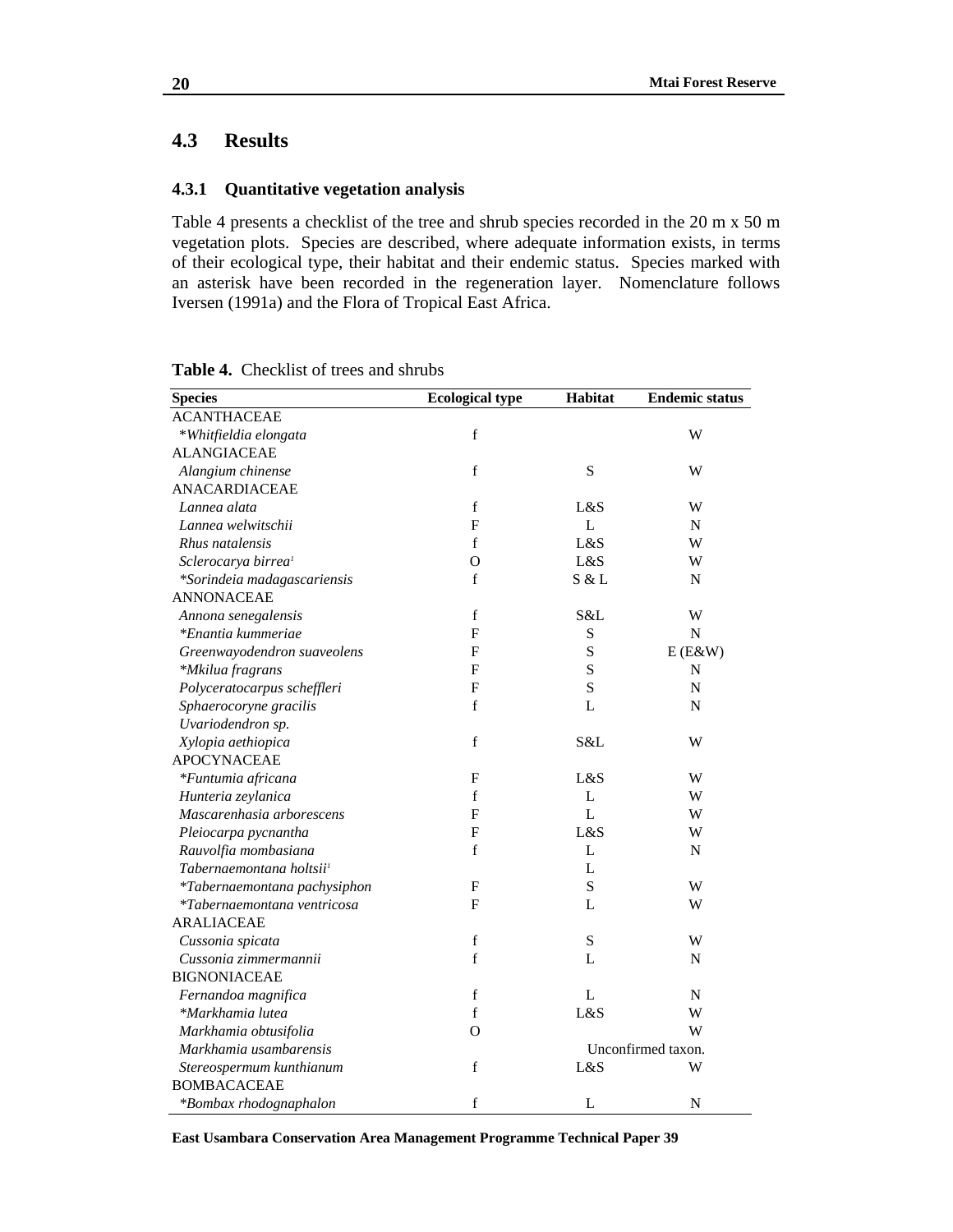| Table 4. Cont.                        |                        |              |                       |
|---------------------------------------|------------------------|--------------|-----------------------|
| <b>Species</b>                        | <b>Ecological type</b> | Habitat      | <b>Endemic status</b> |
| <b>BORAGINACEAE</b>                   |                        |              |                       |
| Cordia ovalis                         | F                      | L&S          | W                     |
| Ehretia bakeri                        | $\mathbf f$            | L&S          | W                     |
| <b>BURSERACEAE</b>                    |                        |              |                       |
| Commiphora eminii                     | $\mathbf f$            | L&S          | ${\bf N}$             |
| <b>CARICACEAE</b>                     |                        |              |                       |
| Cylicomorpha parviflora               | $\mathbf f$            | S & L        | N                     |
| <b>CECROPIACEAE</b>                   |                        |              |                       |
| *Myrianthus holstii                   | $\mathbf f$            | S            | W                     |
| <b>CELASTRACEAE</b>                   |                        |              |                       |
| Hippocratea sp.                       |                        |              |                       |
| Maytenus heterophylla                 | $\mathbf f$            | L&S          | W                     |
| Maytenus undata                       | f                      | S            | W                     |
| Salacia lehmbachii                    | $\mathbf{F}$           | L&S          | W                     |
| <b>CHRYSOBALANACEAE</b>               |                        |              |                       |
| Maranthes goetzeniana                 | $\mathbf f$            | S            | ${\bf N}$             |
| COMBRETACEAE                          |                        |              |                       |
| Combretum schumannii                  | f                      | L            | N                     |
| Pteleopsis myrtifolia                 | $\mathbf f$            | L            | W                     |
| <i>*Terminalia sambesiaca</i>         | $\mathbf f$            | L            | W                     |
| <b>COMPOSITAE</b>                     |                        |              |                       |
| Vernonia pteropoda                    | $\mathbf f$            | S            | W                     |
| <b>CYATHEACEAE</b>                    |                        |              |                       |
| Cyathea manniana                      | $\mathbf f$            | S            | W                     |
| <b>DICHAPETALACEAE</b>                |                        |              |                       |
| Dichapetalum ruhlandii                | $\mathbf f$            | L&S          | W                     |
| <b>DRACAENACEAE</b>                   |                        |              |                       |
| Dracaena afromontana                  | $\mathbf{F}$           | S            |                       |
| Dracaena usambarensis                 | $\mathbf f$            | L            | W                     |
| <b>EBENACEAE</b>                      |                        |              |                       |
| Diospyros abyssinica                  | f                      | S            | W                     |
| Diospyros mespiliformis               | $\mathbf f$            | L            | W                     |
| *Diospyros natalensis                 | f                      | $\mathbf{L}$ | W                     |
| Diospyros occulta                     | F                      | L&S          | N                     |
| Diospyros squarosa <sup>1</sup>       | $\mathbf f$            | L            | W                     |
| <b>EUPHORBIACEAE</b>                  |                        |              |                       |
| *Alchornea hirtella                   | f                      | S            | W                     |
| Bridelia cathartica                   | $\mathbf f$            | L&S          | W                     |
| *Bridelia micrantha                   | $\mathbf f$            | L&S          | W                     |
| Croton macrostachyus                  | $\mathbf f$            | L&S          | W                     |
| Croton sylvaticus                     | $\mathbf f$            | L            | W                     |
| Drypetes natalensis                   | $\mathbf f$            | L            | W                     |
| *Drypetes usambarica                  | $\mathbf f$            | S            | ${\bf N}$             |
| *Macaranga capensis                   | $\mathbf{F}$           | L&S          | W                     |
| Macaranga kilimandscharica            | $\mathbf f$            | L&S          | W                     |
| Margaritaria discoidea                | $\mathbf f$            | $\mathbf S$  | W                     |
| Phyllanthus leucanthus                | $\mathbf f$            | S&L          | W                     |
| Phyllanthus valliifolius <sup>1</sup> |                        |              |                       |
| Ricinodendron heudelotii              | f                      | L            | W                     |
| Sapium ellipticum                     | $\mathbf f$            | L&S          | W                     |
| Suregada zanzibariense                | $\mathbf f$            | L&S          | W                     |
| <b>FLACOURTIACEAE</b>                 |                        |              |                       |
| Flacourtia indica                     | $\mathbf f$            | L&S          | W                     |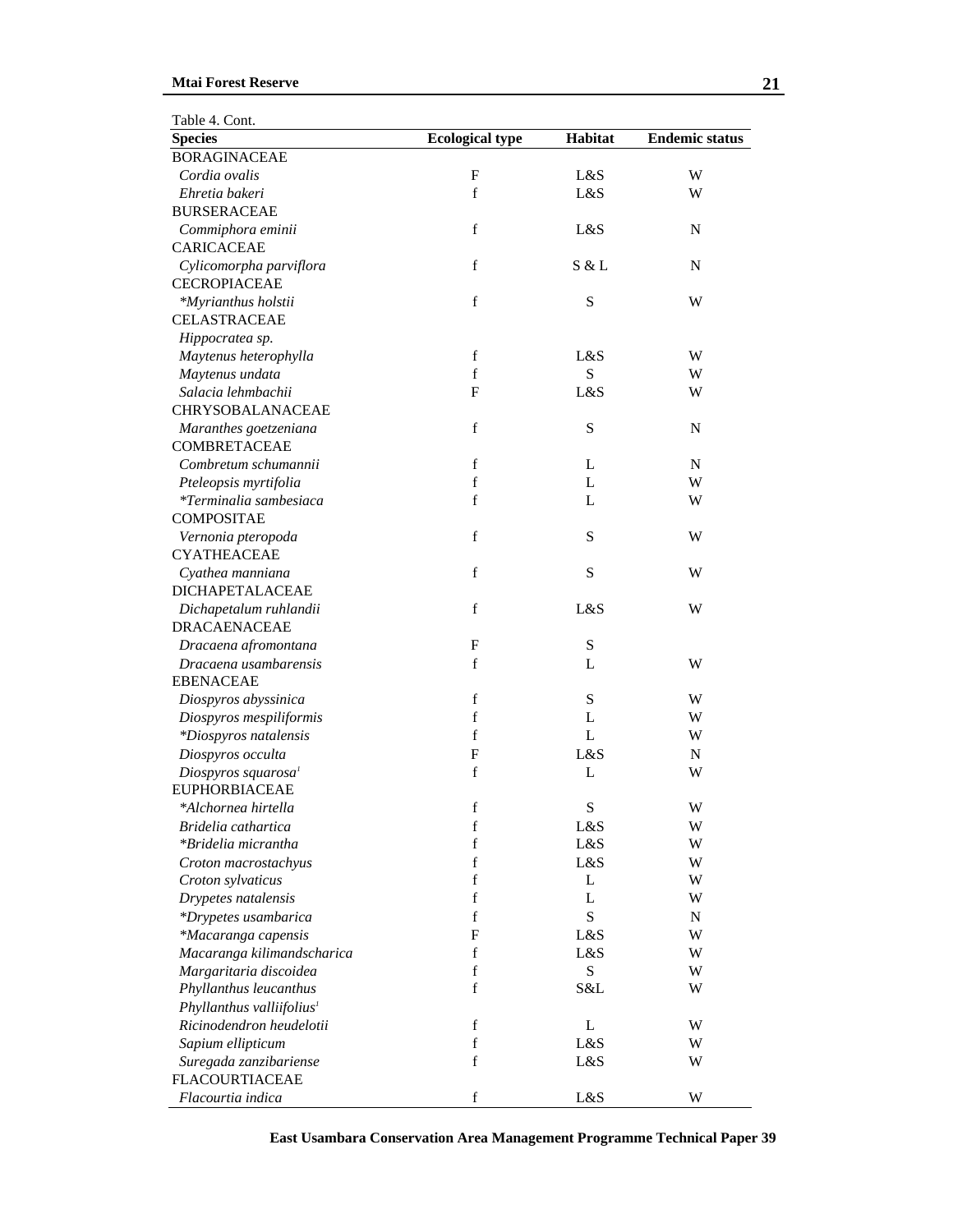| Table 4. Cont.                        |                           |             |                       |
|---------------------------------------|---------------------------|-------------|-----------------------|
| <b>Species</b>                        | <b>Ecological type</b>    | Habitat     | <b>Endemic status</b> |
| FLACOURTIACEAE (cont.)                |                           |             |                       |
| Homalium longistylum                  | F                         | L           | W                     |
| *Ludia mauritiana                     | $\mathbf f$               | L&S         | W                     |
| *Rawsonia lucida                      | $\mathbf{F}$              | S           | W                     |
| <b>GUTTIFERAE</b>                     |                           |             |                       |
| *Allanblackia stuhlmannii             | F                         | S           | ${\bf N}$             |
| *Harungana madagascariensis           | $\mathbf{F}$              | S           | W                     |
| Symphonia globulifera                 | f                         | S           | W                     |
| <b>HERNANDIACEAE</b>                  |                           |             |                       |
| Gyrocarpus americanus                 | f                         | L           | W                     |
| <b>ICACINACEAE</b>                    |                           |             |                       |
| *Alsodeiopsis schumannii              | $\mathbf{F}$              | S           | N                     |
| LECYTHIDACEAE                         |                           |             |                       |
| Barringtonia racemosa                 | $\mathbf f$               | L           | W                     |
| LEGUMINOSAE-                          |                           |             |                       |
| CAESALPINIOIDEAE                      |                           |             |                       |
| Afzelia quanzensis                    | $\mathbf f$               | L           | W                     |
| Cassia angolensis                     | $\mathbf{F}$              | S           | W                     |
| Cynometra engleri                     | $\mathbf{F}$              | L           | N                     |
| Cynometra sp.                         |                           |             |                       |
| *Cynometra webberi                    | $\mathbf f$               | L           | ${\bf N}$             |
| Dialium holtzii                       | f                         | L           | $\mathbf N$           |
| *Englerodendron usambarense           | $\mathbf{F}$              | S           | $E(E\&W)$             |
| Erythrophleum suaveolens              | $\mathbf{F}$              | L           | W                     |
| *Isoberlinia scheffleri               | $\mathbf{F}$              | S&L         | ${\bf N}$             |
| Julbernardia globiflora <sup>1</sup>  | O                         | S&L         | W                     |
| *Julbernardia magnistipulata          | $\mathbf f$               | L           | ${\bf N}$             |
| *Scorodophloeus fischeri              | $\mathbf f$               | L           | N                     |
| LEGUMINOSAE-MIMOSOIDEAE               |                           |             |                       |
| Albizia adianthifolia                 | $\mathbf f$               | L&S         | W                     |
| Albizia glaberrima                    | $\mathbf f$               | L           | W                     |
| *Albizia gummifera                    | $\mathbf f$               | S&L         | W                     |
| Albizia petersiana                    | $\mathbf f$               | L&S         | W                     |
| Albizia zimmermannii                  | f                         | L           | W                     |
| *Newtonia buchananii                  | F                         | $\mathbf S$ | W                     |
| Newtonia paucijuga                    | F                         | L           | N                     |
| Parkia filicoidea                     | F                         | L&S         | W                     |
| Xylia africana <sup>1</sup>           | О                         | L           | W                     |
| LEGUMINOSAE-PAPILIONOIDEAE            |                           |             |                       |
| *Angylocalyx braunii                  | F                         | L           | N                     |
| *Craibia brevicaudata                 | $\mathbf f$               | L           | $\mathbf N$           |
| Craibia brownii                       | $\mathbf F$               | S           | W                     |
| Dalbergia boehmii                     | $\mathbf f$               | L           | W                     |
| Dalbergia nitidula <sup>1</sup>       | O                         | L&S         | W                     |
| Erythrina abyssinica                  | $\mathbf f$               | L&S         | W                     |
| Lonchocarpus bussei                   | О                         | L&S         | W                     |
| Lonchocarpus capassa <sup>1</sup>     | $\mathbf{O}$              | L&S         | W                     |
| Millettia stuhlmanii <sup>1</sup>     | O                         | L&S         | W                     |
| *Millettia usaramensis                | f                         | L&S         | W                     |
| Pterocarpus mildbraedii               | F                         | L           | N                     |
| Pterocarpus tinctorius race 'stolzii' | F                         | S&L         | W                     |
| Schefflerodendron usambarense         | $\boldsymbol{\mathrm{F}}$ | S           | W                     |
|                                       |                           |             |                       |

<u> 1980 - Johann Stoff, deutscher Stoffen und der Stoffen und der Stoffen und der Stoffen und der Stoffen und de</u>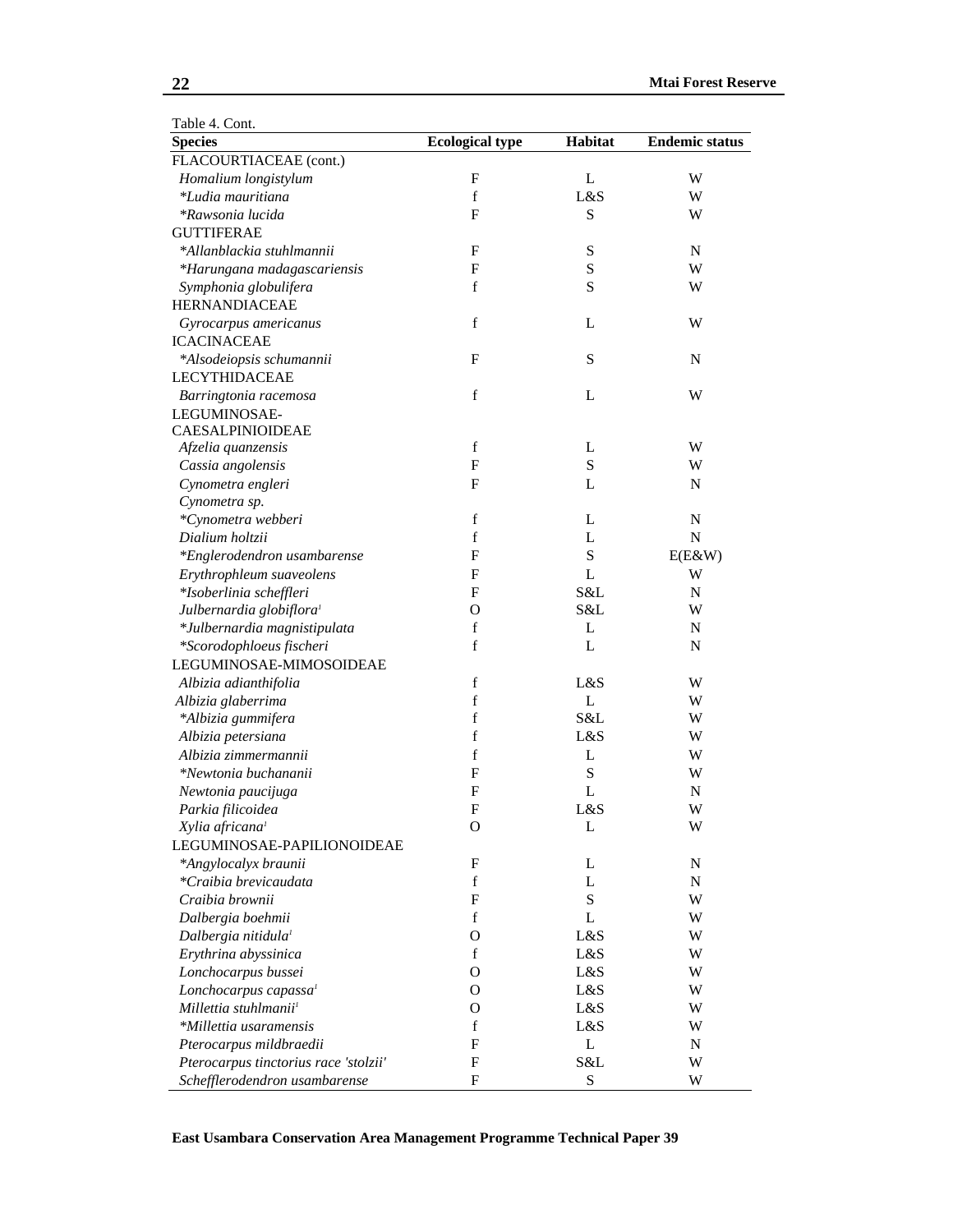#### **Mtai Forest Reserve**

| Table 4. Cont.                           |                           |         |                       |
|------------------------------------------|---------------------------|---------|-----------------------|
| <b>Species</b>                           | <b>Ecological type</b>    | Habitat | <b>Endemic status</b> |
| LOGANIACEAE                              |                           |         |                       |
| Anthocleista grandiflora                 | $\mathbf f$               | S       | W                     |
| <b>MELIACEAE</b>                         |                           |         |                       |
| Entandrophragma excelsum                 | F                         | S       | W                     |
| *Khaya anthotheca <sup>1</sup>           | F                         | L&S     | W                     |
| Trichilia dregeana                       | f                         | S &L    | W                     |
| Trichilia emetica                        | $\mathbf f$               | L       | W                     |
| <b>MORACEAE</b>                          |                           |         |                       |
| *Antiaris toxicaria                      | $\mathbf f$               | L&S     | W                     |
| Antiaris toxicaria ssp. welwitschii var. | $\mathbf f$               | L&S     | W                     |
| usambarensis                             |                           |         |                       |
| Artocarpus heterophyllus                 | Introduced species        |         | W                     |
| *Dorstenia kameruniana                   | f                         | L       | W                     |
| Ficus cyathistipula                      | $\mathbf f$               | L       | W                     |
| Ficus exasperata                         | $\mathbf f$               | L&S     | W                     |
| Ficus lutea                              | $\mathbf f$               | L       | W                     |
| Ficus scassellatii                       | f                         | S       | W                     |
| Ficus sur                                | f                         | L & S   | W                     |
| Ficus sycomorus <sup>1</sup>             | f                         | L       | W                     |
| *Ficus vallis-choudae                    | f                         | L       | W                     |
| *Mesogyne insignis                       | F                         | S       | ${\bf N}$             |
| *Milicia excelsa                         | $\mathbf f$               | L&S     | W                     |
| Treculia africana                        | F                         | S&L     | W                     |
| Trilepisium madagascariensis             | $\mathbf f$               | L &S    | W                     |
| <b>MYRISTICACEAE</b>                     |                           |         |                       |
| *Cephalosphaera usambarensis             | F                         | S       | N                     |
| <b>MYRTACEAE</b>                         |                           |         |                       |
| *Syzygium guineense                      | F                         | S       | W                     |
| <b>OCHNACEAE</b>                         |                           |         |                       |
| *Ochna macrocalyx                        | f                         |         | W                     |
| <b>OLACAECEAE</b>                        |                           |         |                       |
| Strombosia scheffleri                    | $\mathbf{F}$              | S       | W                     |
| <b>OLEACEAE</b>                          |                           |         |                       |
| Chionanthus nilotica                     | F                         | S&L     | W                     |
| PANDANACEAE                              |                           |         |                       |
| *Pandanus rabaiensis                     | O                         | L&S     | W                     |
| <b>RHAMNACEAE</b>                        |                           |         |                       |
| Maesopsis eminii                         | $\boldsymbol{\mathrm{F}}$ | S&L     | W                     |
| Ziziphus mucronata                       | $\mathbf O$               | L       | W                     |
| Ziziphus pubescens                       | $\mathbf f$               | L       | W                     |
| <b>RUBIACEAE</b>                         |                           |         |                       |
| Aoranthe penduliflora                    | $\mathbf F$               | L&S     | ${\bf N}$             |
| Breonadia salicina                       | $\mathbf F$               | L&S     | W                     |
| Coffea robusta <sup>1</sup>              | $\mathbf{O}$              | L&S     | W                     |
| Cremaspora triflora                      | f                         | S       | N                     |
| Hallea rubrostipulata                    | $\mathbf f$               | S       | W                     |
|                                          |                           |         |                       |
| Heinsenia diervilleoides                 | $\mathbf f$<br>f          | S<br>S  | W<br>N                |
| Oxyanthus pyriformis                     | F                         |         |                       |
| *Oxyanthus speciosus                     | F                         | S<br>S  | W                     |
| Pauridiantha paucinervis ssp. holstii    |                           |         | W                     |
| Polysphaeria macrantha                   | $\mathbf{F}$              | S       | N                     |
| Psydrax parviflora ssp. rubrocostata     | $\mathbf{F}$              | S       | W                     |
| *Rothmannia manganjae                    | $\boldsymbol{\mathrm{F}}$ | L&S     | W                     |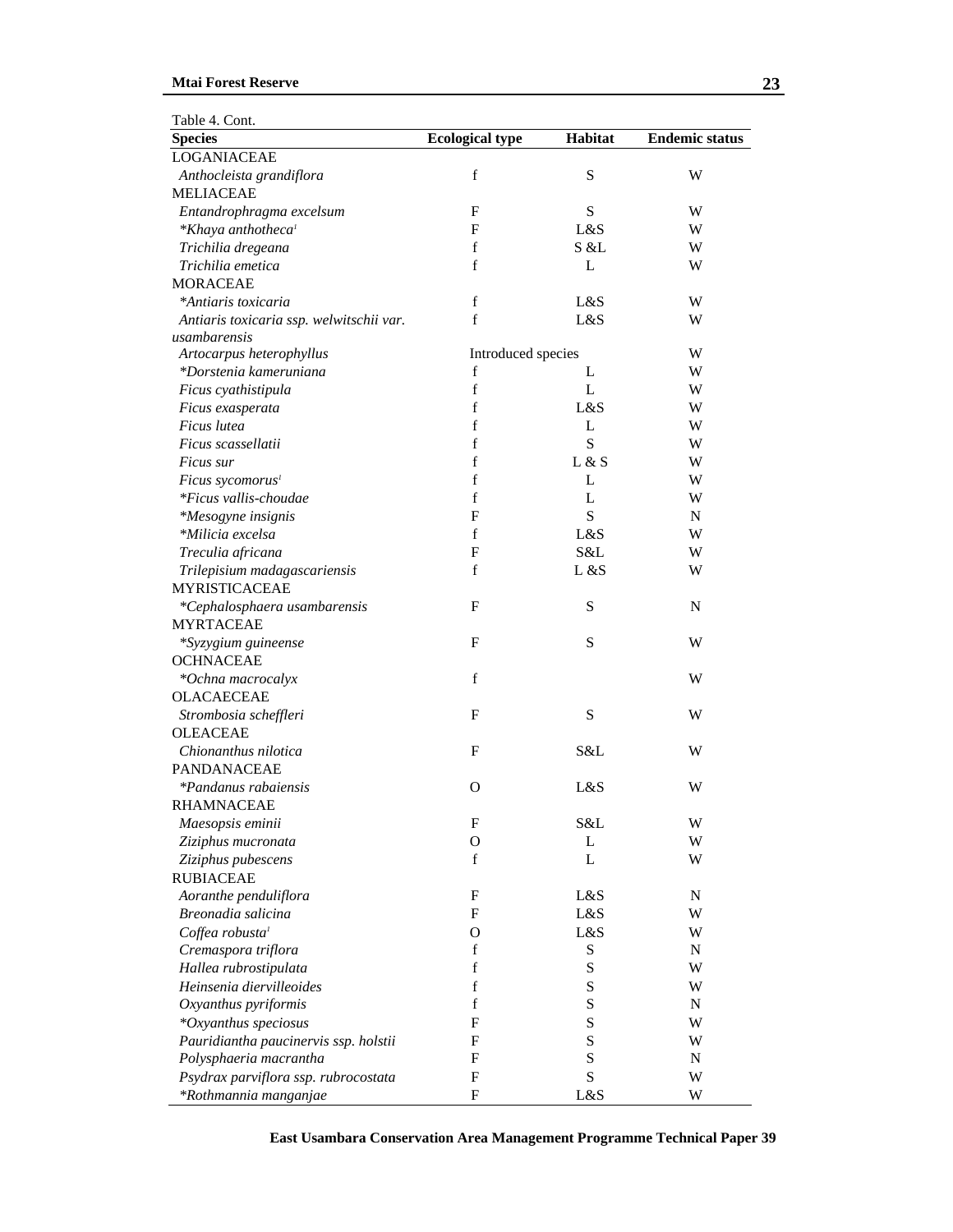| Table 4. Cont.                     |                           |             |                       |
|------------------------------------|---------------------------|-------------|-----------------------|
| <b>Species</b>                     | <b>Ecological type</b>    | Habitat     | <b>Endemic status</b> |
| RUBIACEAE (Cont.)                  |                           |             |                       |
| Rothmannia urcelliformis           | $\mathbf F$               | L           | W                     |
| Rytigynia flavida                  | $\mathbf F$               | ${\bf S}$   | ${\bf N}$             |
| Rytigynia longicaudata             | $\mathbf F$               | ${\bf S}$   | $E(E\&W)$             |
| *Tarenna pavettoides               | $\mathbf F$               | L&S         | W                     |
| *Tricalysia anomala                | $\mathbf F$               | S           | ${\bf N}$             |
| Tricalysia pallens                 | f                         | S           | W                     |
| Tricalysia sp.                     |                           |             |                       |
| <b>RUTACEAE</b>                    |                           |             |                       |
| <i>*Teclea amaniensis</i>          | $\mathbf f$               | L&S         | N                     |
| Teclea nobilis                     | $\mathbf f$               | S           | W                     |
| Zanthoxylum gillettii              | ${\bf F}$                 | ${\bf S}$   | W                     |
| Zanthoxylum usambarense            | $\mathbf{F}$              | ${\bf S}$   | W                     |
| <b>SAPINDACEAE</b>                 |                           |             |                       |
| Allophylus abyssinicus             | $\mathbf{F}$              | S           | W                     |
| Allophylus melliodorus             | $\mathbf f$               |             | N                     |
| Allophylus stachyanthus            | F                         | L           | N                     |
| Allophylus zimmermannianus         | $\mathbf{F}$              | L           | N                     |
| *Blighia unijugata                 | $\mathbf{F}$              | L&S         | W                     |
| Chytranthus obliquinervis          | $\mathbf f$               | L           | N                     |
| Deinbollia kilimandscharica        | f                         | ${\bf S}$   | W                     |
| Haplocoelum inoploeum <sup>1</sup> | f                         | L           |                       |
| *Lecaniodiscus fraxinifolius       | $\mathbf F$               | L           | W                     |
| Placodiscus amaniensis             | $\mathbf F$               |             | N                     |
| *Zanha golungensis                 | $\mathbf F$               | L&S         | W                     |
| SAPOTACEAE                         |                           |             |                       |
| *Afrosersalicia cerasifera         | $\mathbf f$               | S & L       | W                     |
| Aningeria adolfi-friedericii       | ${\bf F}$                 | ${\bf S}$   | N                     |
| *Bequaertiodendron natalense       | $\mathbf f$               | L&S         | W                     |
| *Chrysophyllum gorungosanum        | ${\bf F}$                 | S           | W                     |
| Chrysophyllum sp                   |                           |             |                       |
| *Malacantha alnifolia              | $\mathbf f$               | L&S         | W                     |
| *Manilkara obovata                 | $\mathbf f$               | ${\bf S}$   | W                     |
| Manilkara sulcata                  | $\mathbf f$               | L           | W                     |
| Mimusops kummel                    | $\mathbf f$               | L           | W                     |
| Mimusops sp.                       |                           |             |                       |
| Pachystela msolo                   | F                         | L&S         | W                     |
| *Vincentella passargei             | $\mathbf f$               | L           | W                     |
| <b>SIMAROUBACEAE</b>               |                           |             |                       |
| Odyendea zimmermannii              | $\mathbf F$               | S           | N                     |
| <b>STERCULIACEAE</b>               |                           |             |                       |
| Cola clavata <sup>1</sup>          | $\boldsymbol{\mathrm{F}}$ | L           | W                     |
|                                    | $\boldsymbol{\mathrm{F}}$ | ${\bf S}$   | W                     |
| *Cola greenwayi<br>Cola microcarpa | ${\bf F}$                 | ${\bf S}$   |                       |
|                                    | $\mathbf F$               | L           | N                     |
| *Cola scheffleri<br>Cola sp.       |                           |             | N                     |
| *Cola usambarensis                 | $\mathbf F$               | $\mathbf S$ | E(EU)                 |
|                                    |                           | ${\bf S}$   |                       |
| Dombeya rotundifolia <sup>1</sup>  | $\mathbf O$               |             | W                     |
| Dombeya shupangae                  | f                         |             | W                     |
| Dombeya sp.                        |                           |             |                       |
| Dombeya taylorii                   | $\mathbf{O}$              |             | N                     |
| *Leptonychia usambarensis          | $\mathbf{F}$              | L&S         | N                     |
| *Melhania velutina                 | $\mathbf O$               | L&S         | W                     |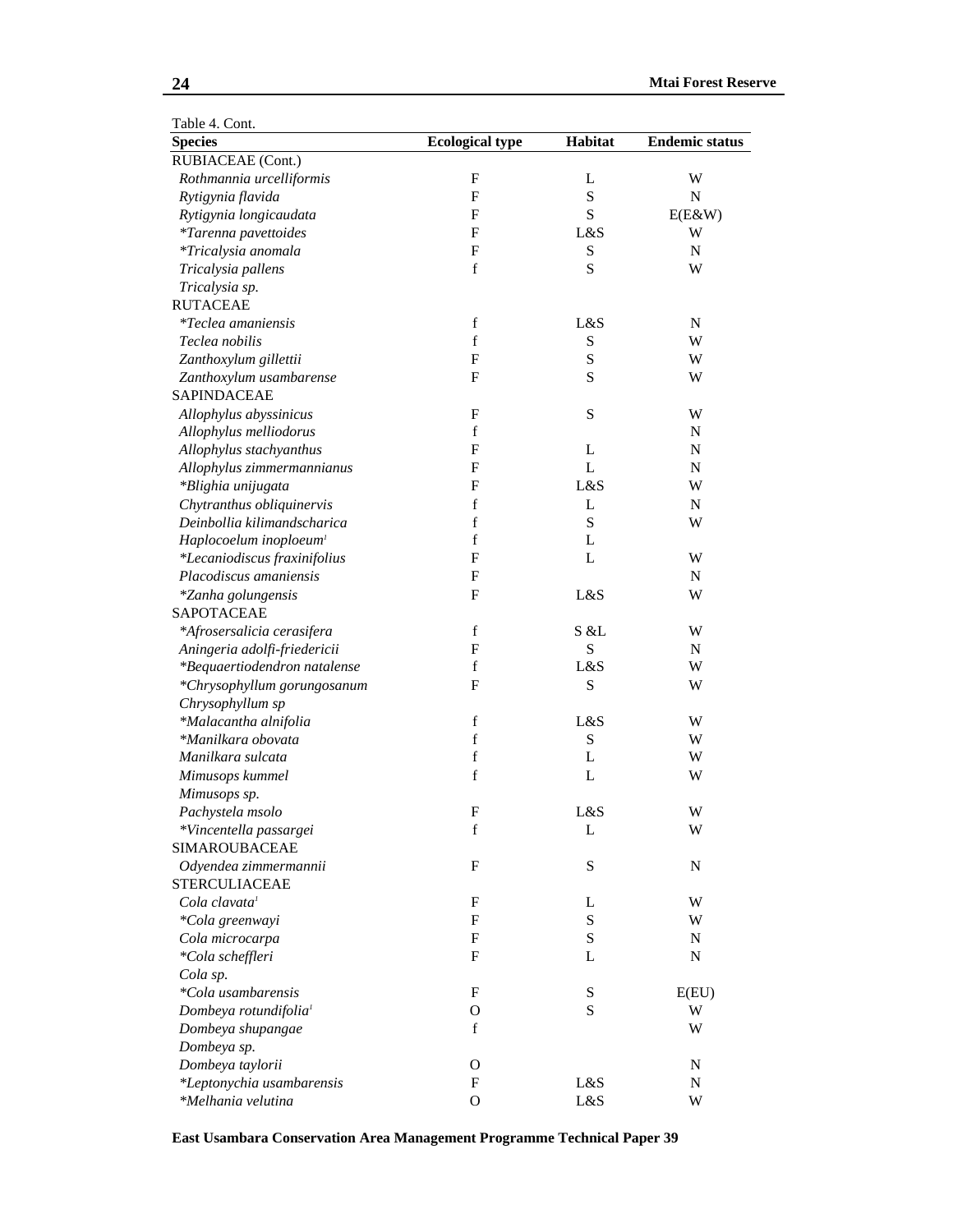| <b>Mtai Forest Reserve</b>               |     | 25 |
|------------------------------------------|-----|----|
| <i>*Nesogordonia holtzii<sup>1</sup></i> | L&S |    |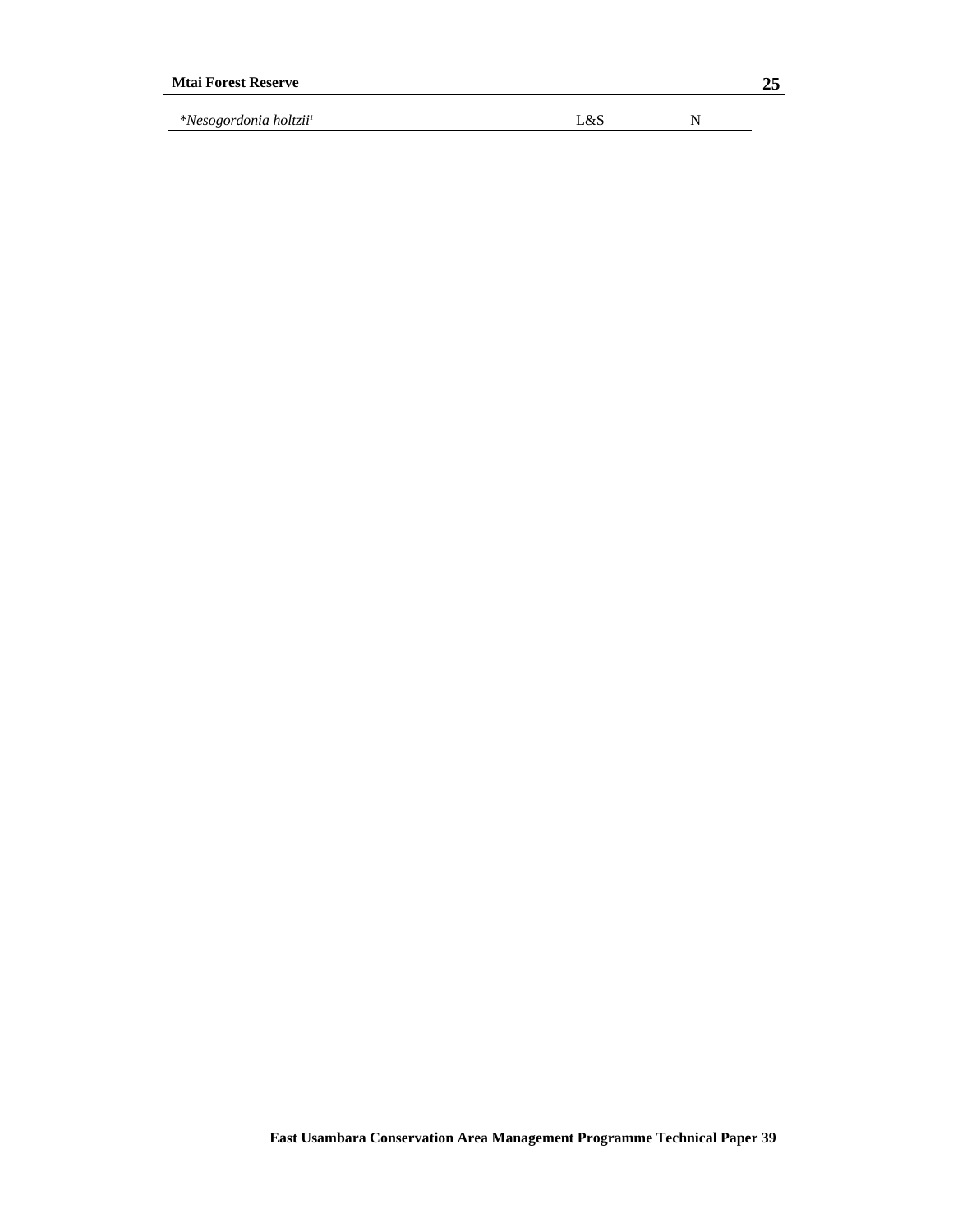| Table 4. Cont.                     |                        |         |                       |
|------------------------------------|------------------------|---------|-----------------------|
| <b>Species</b>                     | <b>Ecological type</b> | Habitat | <b>Endemic status</b> |
| STERCULIACEAE (Cont.)              |                        |         |                       |
| Pterygota mildbraedii <sup>1</sup> |                        |         |                       |
| Sterculia appendiculata            | F                      | L       | W                     |
| <b>TILIACEAE</b>                   |                        |         |                       |
| Grewia bicolor                     | $\Omega$               | L&S     | W                     |
| Grewia goetzeana                   | f                      | L       | N                     |
| Grewia microcarpa                  | f                      | L&S     | W                     |
| <b>ULMACEAE</b>                    |                        |         |                       |
| *Celtis africana                   | F                      | L       | W                     |
| Celtis durandii <sup>1</sup>       | F                      | L       | W                     |
| Celtis mildibraedii                | F                      | L&S     | W                     |
| Celtis wightii                     | f                      | S       | W                     |
| Celtis zenkeri                     | F                      | L&S     | W                     |
| <i>*Trema orientalis</i>           | f                      | L&S     | W                     |
| VERBENACEAE                        |                        |         |                       |
| Premna chrysoclada                 | O                      | L       | N                     |
| Premna schliebenii                 | $\Omega$               | L       | N                     |
| VIOLACEAE                          |                        |         |                       |
| Rinorea ferruginea                 | F                      | S       | W                     |
| Rinorea scheffleri                 | F                      | L       | E(EU)                 |

<sup>T</sup> Species which do not appear in Iversen (1991a). Summary information is based on Ruffo *et al.* (1989), Lovett (1993) or the *Flora of Tropical East Africa*.

*Flora of Tropical East Africa*. 2 Information is based on Ruffo *et al.* (1989).

#### KEY TO ABBREVIATIONS FOR TABLE 4

Ecological type (based on Iversen, 1991a):

- F Forest dependent species: This is defined as primary forest only. It does not include forest edge or secondary forest;
- f Forest dwelling but not forest dependent: Species occurring in primary forest as defined above as well as other vegetation types. Thus these are not forest-dependent species; and
- O Non-forest species: These are species that do not occur in primary or secondary forest or forest edge.

Habitat: (based on Hamilton, 1989)

- L Lowland: Species occurring at altitudes of <850 m;
- S Submontane: Species occurring at altitudes of >850 m.

In the case where species occur in both lowland and submontane habitats, the most common habitat will be listed first and only this habitat will be counted in the summary statistics. If a species is common in forest gaps, rather than in the forest proper, this will also be noted.

Endemic status: (based on Iversen, 1991a):

- E Endemic: Occurring only in the Usambara mountains;
- N Near endemic: Species with limited ranges in the Eastern Arc mountains and/or the East African lowlands between Somalia and Mozambique.
- W Widespread distribution.

EU - Range limited to the East Usambaras ; WU - Range limited to the West Usambaras ? Insufficient data

Regeneration layer

Species recorded in the regeneration layer are marked with an asterisk e.g. \**Trema orientalis.*

**Table 5.** Species recorded in the regeneration layers but not as trees greater than 10 cm dbh.

| <b>Species</b>       | <b>Ecological type</b> | <b>Habitat</b> | <b>Endemic status</b> |
|----------------------|------------------------|----------------|-----------------------|
| <b>RUTACEAE</b>      |                        |                |                       |
| Teclea simplicifolia |                        |                | W                     |
| <b>ULMACEAE</b>      |                        |                |                       |
| Celtis gomphophylla  | Е                      |                | W                     |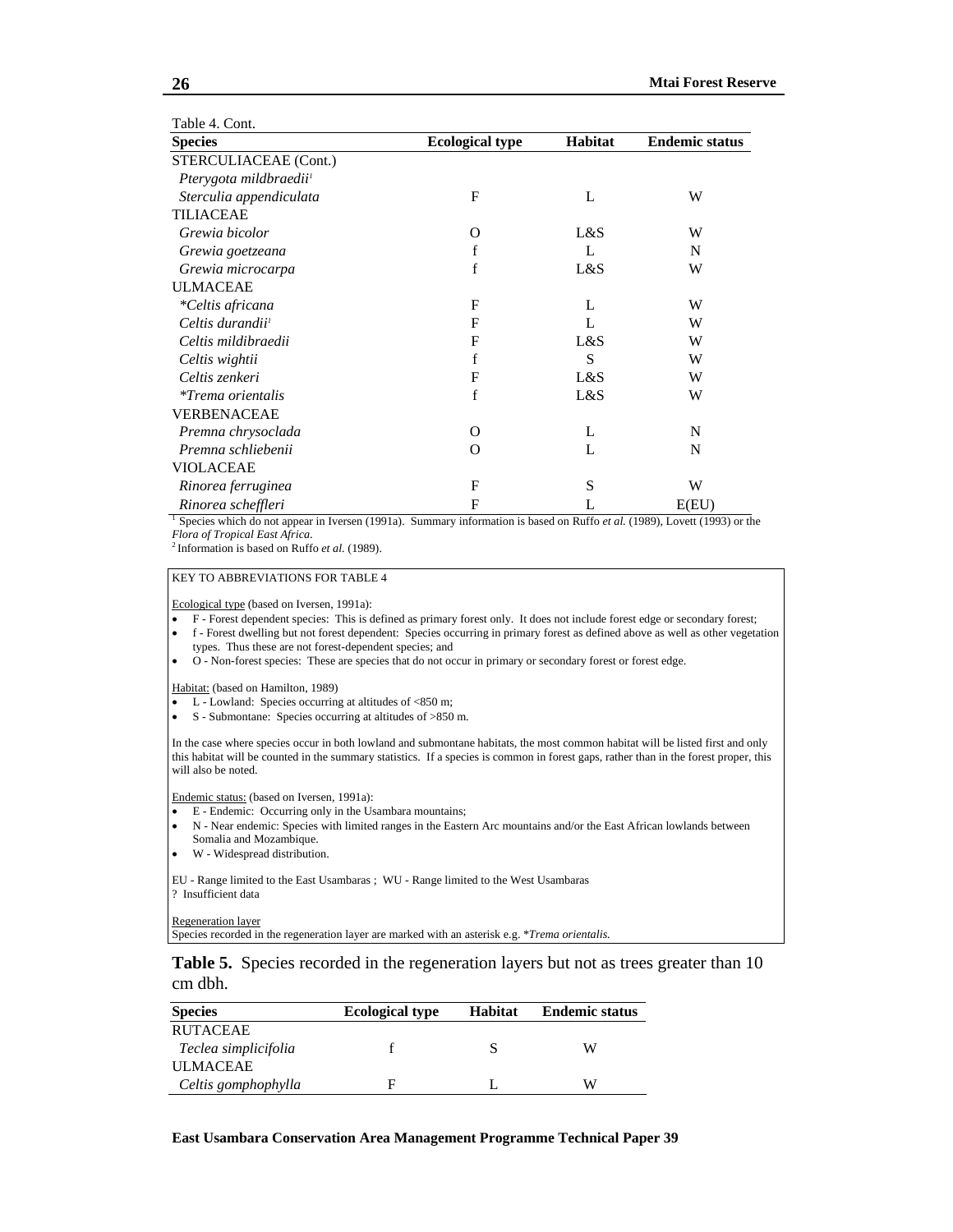| <b>Species</b>              | <b>Ecological type</b> | Habitat | <b>Endemic status</b> |
|-----------------------------|------------------------|---------|-----------------------|
| Pteridophyta                |                        |         |                       |
| <b>ASPIDIACEAE</b>          |                        |         |                       |
| Dryopteris sp.              |                        |         |                       |
| Tectaria gemmifera          | $\mathbf f$            |         | W                     |
| <b>ASPLENIACEAE</b>         |                        |         |                       |
| Asplenium sp.               |                        |         |                       |
| <b>CYATHACEAE</b>           |                        |         |                       |
| Cyathea manniana            | $\mathbf f$            |         | W                     |
| DENNSTAEDTIACEAE            |                        |         |                       |
| Blotiella stipitata         | $\mathbf{F}$           |         | ${\bf N}$             |
| <b>MARATTIACEAE</b>         |                        |         |                       |
| Marattia fraxinea           | $\mathbf f$            |         | W                     |
| THELYPTERIDACEAE            |                        |         |                       |
| Cyclosorus sp.              |                        |         |                       |
|                             |                        |         |                       |
| Gymnospermae                |                        |         |                       |
| ZAMIACEAE                   |                        |         |                       |
| Encephalartos hildebrandtii | $\mathbf f$            | L       | N                     |
| Angiospermae                |                        |         |                       |
| <b>ACANTHACEAE</b>          |                        |         |                       |
| Justicia sp.                |                        |         |                       |
| <b>ANNONACEAE</b>           |                        |         |                       |
| Uvaria acuminata            | $\mathbf f$            | L       | W                     |
| <b>APOCYNACEAE</b>          |                        |         |                       |
| Saba sp.                    |                        |         |                       |
| <b>ARACEAE</b>              |                        |         |                       |
| Culcasia orientalis         | $\mathbf F$            | L       | ${\bf N}$             |
| Culcasia sp.                |                        |         |                       |
| <b>ASPARAGACEAE</b>         |                        |         |                       |
| Asparagus falcatus          | $\mathbf f$            |         | W                     |
| <b>COMPOSITAE</b>           |                        |         |                       |
| Vernonia usambarensis       | $\mathbf f$            |         | N                     |
| <b>CONNARACEAE</b>          |                        |         |                       |
| Agelaea heterophylla        | F                      | S       | W                     |
| <b>COSTACEAE</b>            |                        |         |                       |
| Costus sp.                  |                        |         |                       |
| <b>CYPERACEAE</b>           |                        |         |                       |
| Cyperus distans             | $\mathbf f$            |         | W                     |
| <b>DRACAENACEAE</b>         |                        |         |                       |
| Dracaena deremensis         | $\mathbf f$            |         | W                     |
| Dracaena steudneri          | $\mathbf f$            |         | W                     |
| <b>EUPHORBIACEAE</b>        |                        |         |                       |
| Erythrococca usambarica     | F                      | L&S     | W                     |
| <b>FLACOURTIACEAE</b>       |                        |         |                       |
| Grandidiera sp.             |                        |         |                       |
| Trimeria grandiflora        | $\mathbf f$            | L&S     | W                     |
| <b>GESNERIACEAE</b>         |                        |         |                       |
| Saintpaulia grotei          | $\mathbf f$            |         | E(EU)                 |
| Saintpaulia magungensis     | $\mathbf f$            |         | $E$ (EU $\&$ WU)      |
| Saintpaulia tongwensis      | $\mathbf f$            |         | N                     |

**Table 6.** Summary of opportunistic botanical records.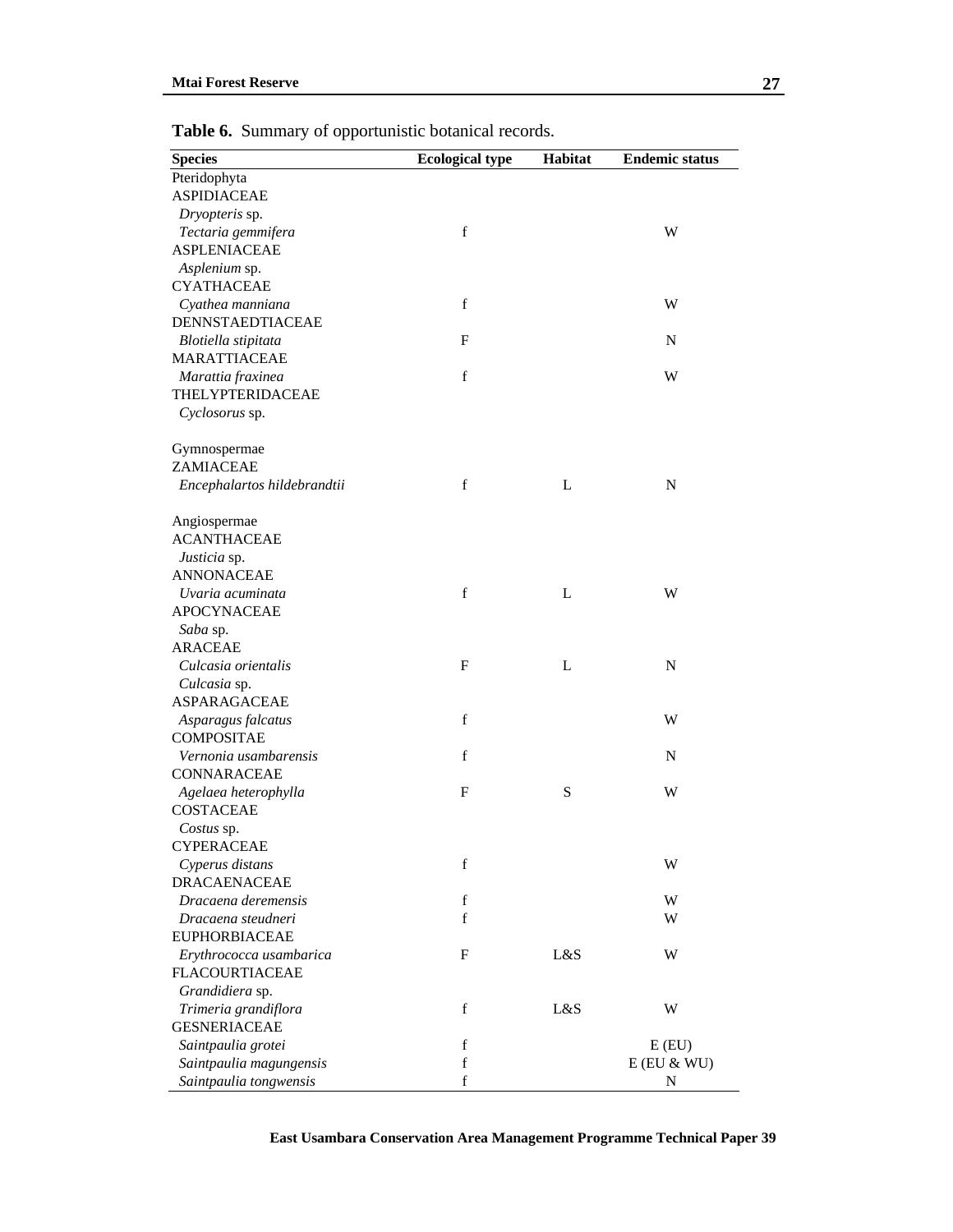| Table 6. Cont.          |                        |                |                       |
|-------------------------|------------------------|----------------|-----------------------|
| <b>Species</b>          | <b>Ecological type</b> | <b>Habitat</b> | <b>Endemic status</b> |
| <b>GRAMINEAE</b>        |                        |                |                       |
| Olyra latifolia         | ${\bf F}$              | L&S            | W                     |
| <b>GUTTIFERAE</b>       |                        |                |                       |
| Garcinia volkensii      | $\mathbf F$            | L&S            | W                     |
| <b>ICACINACEAE</b>      |                        |                |                       |
| Leptaulus sp            |                        |                |                       |
| <b>MARANTACEAE</b>      |                        |                |                       |
| Marantochloa sp.        |                        |                |                       |
| MELASTOMATACEAE         |                        |                |                       |
| Calvoa orientalis       | $\mathbf F$            | S              | W                     |
| Clidemia sp.            |                        |                |                       |
| <b>MELIACEAE</b>        |                        |                |                       |
| Trichilia emetica       | $\mathbf f$            | L&S            | W                     |
| <b>MYRSINACEAE</b>      |                        |                |                       |
| Rapanea melanophloeos   | $\mathbf f$            |                | W                     |
| <b>PALMAE</b>           |                        |                |                       |
| Phoenix reclinata       | $\mathbf f$            | L&S            | W                     |
| <b>PIPERACEAE</b>       |                        |                |                       |
| Piper capensis          | $\mathbf f$            | L&S            | W                     |
| Piper umbellatum        | $\mathbf f$            | L&S            | W                     |
| RANUNCULACEAEe          |                        |                |                       |
| Clematis simensis       | $\mathbf f$            | S              | W                     |
| <b>RUBIACEAE</b>        |                        |                |                       |
| Chassalia parvifolia    | F                      | L&S            | W                     |
| Pavetta amaniensis      | $\mathbf f$            |                | $\mathbf N$           |
| Pavetta sp              |                        |                |                       |
| Tricalysia acidophylla  | $\mathbf f$            | $\mathbf L$    | ${\bf N}$             |
| <b>RUTACEAE</b>         |                        |                |                       |
| Toddalia asiatica       | $\mathbf f$            | L&S            | W                     |
| <b>SMILACACEAE</b>      |                        |                |                       |
| Smilax anceps           | f                      | L&S            | W                     |
| THYMELAEACEAE           |                        |                |                       |
| Peddia fischeri         | $\mathbf f$            | S              | W                     |
| Dicranolepis usambarica | ${\bf F}$              | L&S            | ${\bf N}$             |
| VERBENACEAE             |                        |                |                       |
| Lantana camara          | $\mathbf f$            | L&S            | W                     |
| Vitex amaniensis        | $\mathbf f$            | S              | N                     |

In 1986 - 1987 a botanical survey was conducted in the East Usambaras (Ruffo et al. 1989). 47 species recorded in Mtai by the current survey were not recorded by Ruffo et al. in Mtai although they were recorded elsewhere in the Usambaras. These are listed in Table 7.

**Table 7.** Tree and shrub species found outside their previously recorded range in the East Usambara Mountains.

| <b>Species</b>          | Location as previously recorded                         |
|-------------------------|---------------------------------------------------------|
| Alsodeiopsis schumannii | Bulwa, Kwamkoro FR, Kwamsambia / Kihuhwi FRs, Kilanga   |
| Breonadia salicina      | Amani                                                   |
| Bridelia micrantha      | Bulwa, Kwamkoro FR and Kwamsambia / Kihuhwi FR.         |
| Celtis zenkeri          | Bulwa, Kwamsambia / Kihuhwi FRs, Lutindi FR, Longuza FR |
| Cola greenwayi          | Kwamkoro FR, Lutindi FR                                 |
| Cola usambarense        | Kwamkoro FR, Amani area, Kwamsambia / Kihuhwi,          |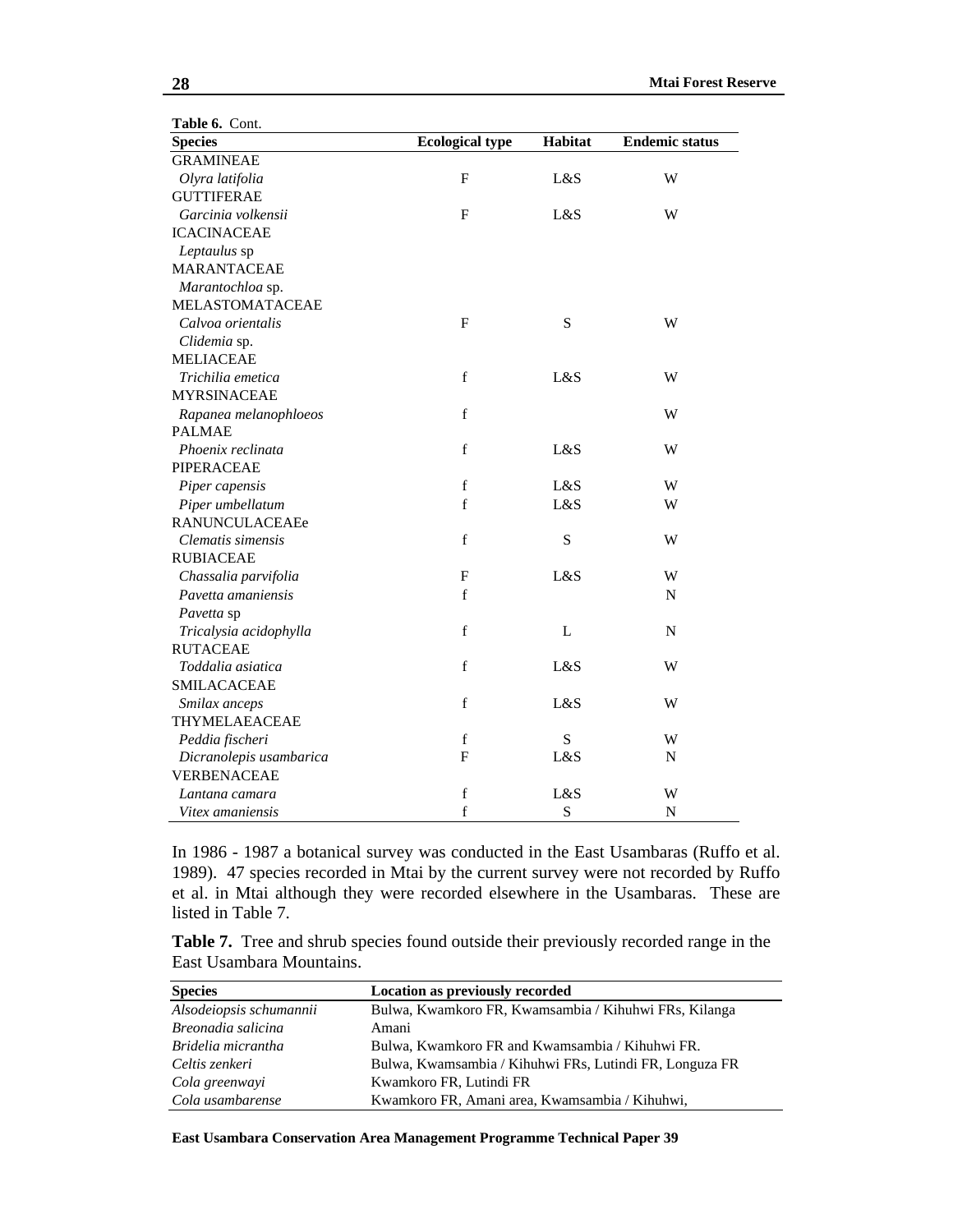| <b>Table 7. Cont.</b> |
|-----------------------|
|-----------------------|

| <b>Species</b>                           | <b>Location as previously recorded</b>                                                     |
|------------------------------------------|--------------------------------------------------------------------------------------------|
| Combretum schumannii                     | Kwamsambia / Kihuhwi FRs, Kilanga, Lutindi FR, Longuza FR,                                 |
|                                          | Marimba FR, Kwamgumi / Segoma                                                              |
| Craibia brevicaudata                     | Kwamsambia / Kihuhwi FR, Longuza FR                                                        |
| Cussonia spicata                         | Lutindi FR Mlinga                                                                          |
| Cyathea manniana                         | Kwamkoro FR, Kwamsambia / Kihuhwi FR and Lutindi FR.                                       |
| Cynometra engleri                        | Bulwa, Kwamkoro FR, Kilanga, Lutindi FR, Longuza FR,                                       |
|                                          | Kwamgumi FR                                                                                |
| Cynometra webberi                        | Marimba FR                                                                                 |
| Dalbergia boehmii                        | Longuza FR, Segoma FR                                                                      |
| Diospyros abyssinica                     | Bulwa, Kwamkoro FR and known only from south end of main range                             |
| Diospyros mespiliformis                  | Amani area, Kwamgumi / Segoma FRs                                                          |
| Drypetes natalensis                      | Longuza FR, Churwa area                                                                    |
| Englerodendron usambarense               | Kwamkoro FR and restricted to south end of main range                                      |
| Fernandoa magnifica                      | Kwamsambia / Kihuhwi FRs, Marimba FR, Kwamgumi / Segoma                                    |
| Ficus cyathistipula                      | Lutindi FR                                                                                 |
| Ficus lutea                              | Bulwa, Lutindi FR, Longuza FR                                                              |
| Ficus scassellatii                       | Lutindi FR, Longuza FR, Mlinga                                                             |
| Ficus sur                                | Bulwa, Kwamkoro FR, Kwamsambia / Kihuhwi FRs, Kilanga,<br>Lutindi FR                       |
| Ficus vallis-choudae                     | Kwamsambia / Kihuhwi FR, Mlinga                                                            |
| Greenwayodendron suaveolens              | Bulwa, Kwamkoro FR, Amani area, Kwamsambia / Kihuhwi, Lutindi<br>FR                        |
| Gyrocarpus americanus                    | Longuza FR, Kwamgumi / Segoma FRs                                                          |
| Hallea rubrostipulata                    | Amani-Sigi FR                                                                              |
| Harungana madagascariensis               | Bulwa, Kwamkoro FR, Kwamsambia / Kihuhwi FR, Lutindi FR,<br>Kilanga FR, Longuza FR, Mlinga |
| Heinsenia diervilleoides                 | Kwamkoro FR, Lutindi FR, Kizara / Kizerui                                                  |
| Julbernardia magnistipulata              | Kwamkoro FR, Amani area Kwamsambia / Kihuhwi FR and<br>Longuza FR                          |
| Malacantha alnifolia                     | Kwamsambia / Kihuhwi FR, Lutindi FR, Longuza FR, Kwamgumi /<br>Segoma,                     |
| Manilkara obovata                        | <b>Kwamkoro FR</b>                                                                         |
| Manilkara sulcata                        | Lutindi FR, Longuza FR                                                                     |
| Maranthes goetzeniana                    | Bulwa, Amani area, Kwamsambia, Lutindi FR                                                  |
| Maytenus undata                          | Lutindi FR, Kilanga FR, Kisara / Kizerui and restricted to north end<br>of main range.     |
| Mimusops kummel                          | Kwamgumi FR                                                                                |
| Newtonia buchananii                      | Kwamsambia / Kihuhwi FR, Lutindi FR                                                        |
| Oxyanthus speciosus                      | Amani-Sigi FR, Kwamkoro, Kwamsambia / Kihuhwi, Longuza FR,<br>Mlinga.                      |
| Pauridiantha paucinervis ssp.<br>holstii | Monga / Ndora, Lutindi FR, Longuza FR                                                      |
| Polyceratocarpus scheffleri              | Kwamkoro FR                                                                                |
| Pterocarpus mildbraedii                  | Kwamsambia / Kihuhwi FR, Longuza FR, Kwamgumi / Segoma FRs                                 |
| Pterocarpus tinctorius race              | Amani - Sigi FR, Kwamkoro FR, Kwamsambia / Kihuhwi FRs,                                    |
| 'stolzii'                                | Lutindi FR                                                                                 |
| Rothmannia urcelliformis                 | Kwamgumi FR                                                                                |
| Symphonia globulifera                    | Kizara, Kizerui                                                                            |
| Teclea nobilis                           | Kwamkoro FR, Kwamsambia / Kihuhwi FRs, Lutindi, Kwamgumi<br>FR                             |
| Trema orientalis                         | Bulwa, Kwamsambia / Kihuhwi FRs, Lutindi FR, Mlinga                                        |
| Trichilia dregeana                       | Kwamkoro FR, Amani area, Kwamsambia / Kihuhwi FRs, Lutindi<br>FR, Kwamgumi FR              |
| Zanthoxylum usambarense                  | Kwamkoro FR, Lutindi FR, Churwa area                                                       |

<sup>1</sup> Information is based on Ruffo *et al.* (1989).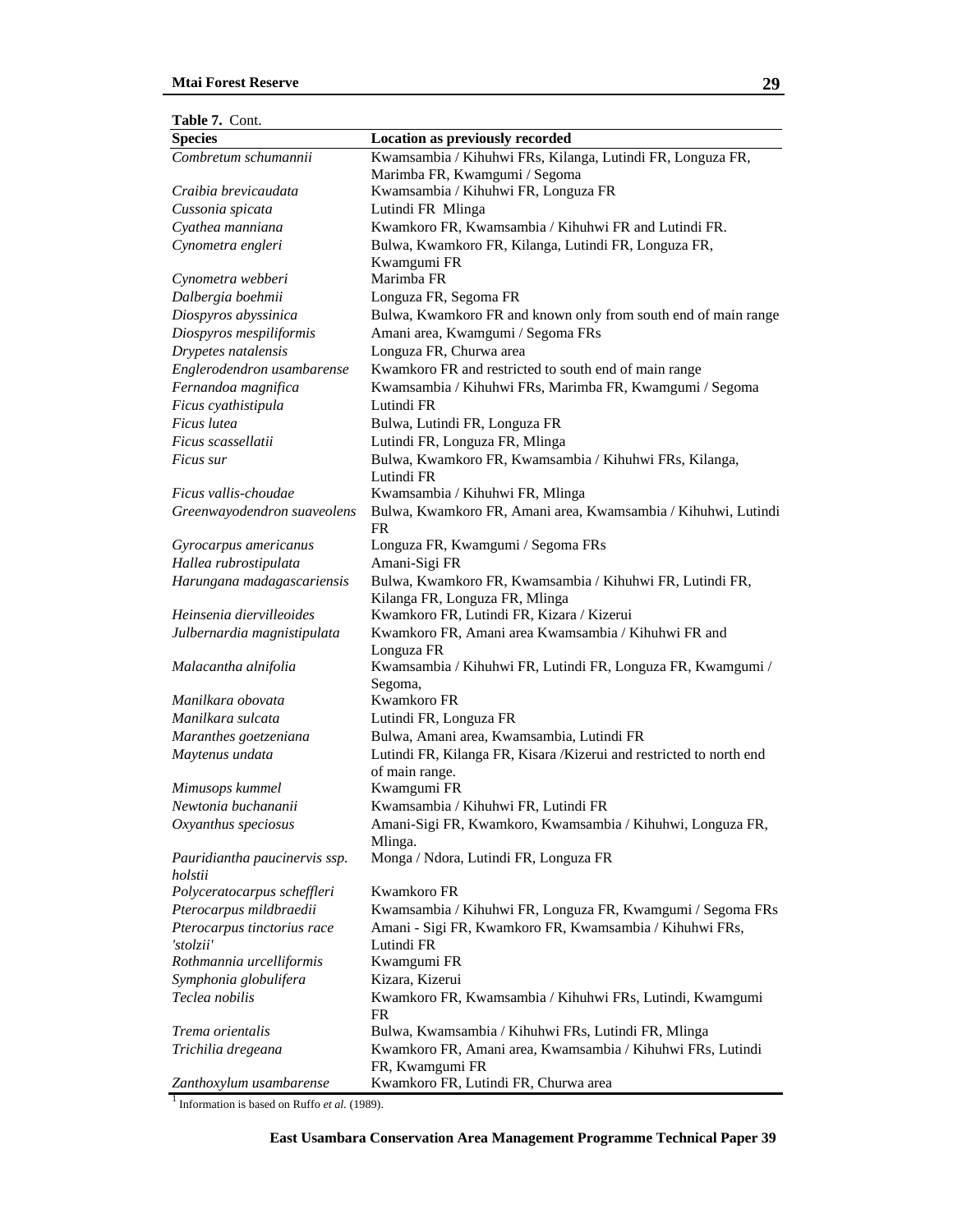

Figure 4. Species accumulation rates of trees and shrubs (10 cm dbh and larger) by vegetation plot.

#### **Ecological type** (refer to Figures 5, 6, 7, 8,)**:**

**Table 8.** Summary of ecological type for tree and shrub species (based on Table 4).

| <b>Ecological type</b>           | <b>Number of species</b> | % of total species |
|----------------------------------|--------------------------|--------------------|
| (F) Forest Dependent Species     | 81                       | 36                 |
| (f) Forest Non-Dependent Species | 105                      | 47                 |
| (O) Non-Forest Species           | 18                       | 8                  |
| Unknown                          | 19                       | Q                  |
| Total:                           | 223                      | 100                |

#### **Habitat** (refer to Figures 9 and 10)**:**

**Table 9.** Summary of the habitat for tree and shrub species (based on Table 4).

| <b>Habitat</b>                | Number of species | % of total species |
|-------------------------------|-------------------|--------------------|
| (L) Lowland Forest Species    | 123               | 55                 |
| (S) Submontane Forest Species | 76                | 34                 |
| (U) Unknown                   | 24                | 11                 |
| Total:                        | 223               | 100                |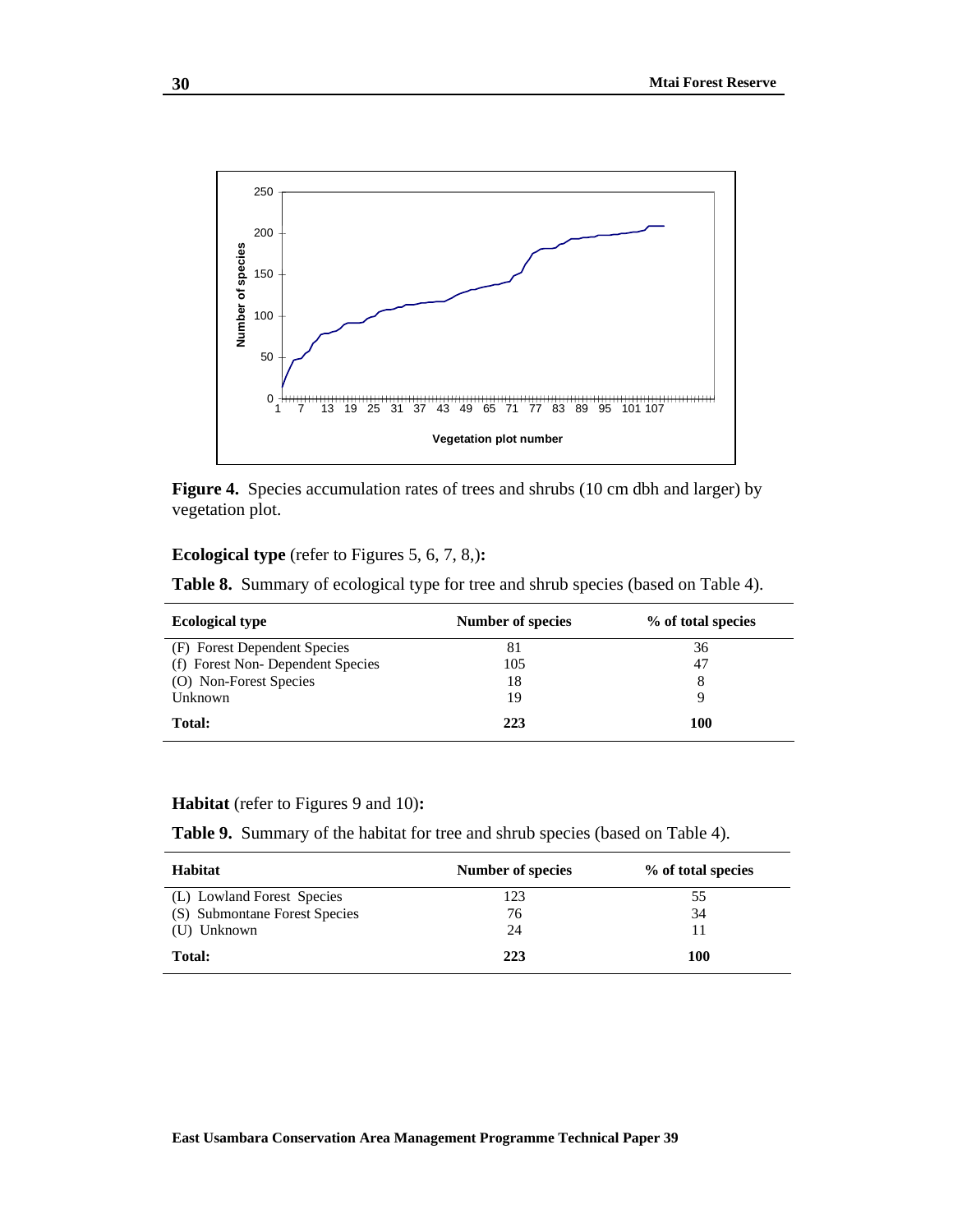| <b>Species</b>        | Altitude (metres) |  |  |
|-----------------------|-------------------|--|--|
| Craibia brownii       | 270               |  |  |
| Dombeya rotundifolia  | 380               |  |  |
| Myrianthus holstii    | 690               |  |  |
| Rytignia longicaudata | 780               |  |  |
| Tricalysia anomala    | 280               |  |  |
| Tricalysia pallens    | 280               |  |  |

**Table 10.** Submontane species occurring in lowland areas and the lowest altitudes where they were recorded.

#### **Endemic status** (refer to Figures 11,12,13,14)**:**

**Table 11.** Summary of endemic status for tree and shrub species.

| <b>Endemic status</b> | Number of species   | % of total species  |
|-----------------------|---------------------|---------------------|
| (E) Endemic           | 5                   |                     |
|                       | $(1-EU & 3 EU& WU)$ | $(1-EU & 1 EU& WU)$ |
| (N) Near Endemic      | 54                  | 24                  |
| (W) Widespread        | 146                 | 65                  |
| Unknown               | 19                  | Q                   |
| Total:                | 223                 | 100                 |

EU - endemic to the East Usambaras; WU - endemic to the West Usambaras

#### **Timber species**

Although Mtai was excluded from logging concessions in the 1980s, illegal commercial logging occurred. Table 12 lists the most commonly extracted trees (Ruffo et al. 1989) to give an indication of the remaining populations of these species.

| <b>Species</b>              | Number of plots in<br>which present<br>$n=99$ | $%$ of plots in<br>which present individuals | <b>Total</b> | $%$ of all<br>stems |
|-----------------------------|-----------------------------------------------|----------------------------------------------|--------------|---------------------|
| Cephalosphaera usambarensis | 21                                            | 22                                           | 63           | 3.2                 |
| Khaya anthotheca            | 9                                             |                                              | 13           | 0.7                 |
| Milicia excelsa             | 12                                            | 12                                           | 27           | 1.4                 |
| Newtonia buchananii         |                                               |                                              |              | 0.3                 |

*Ocotea usambarensis* 0 0 0 0.0

**Table 12.** The abundance of selected timber species.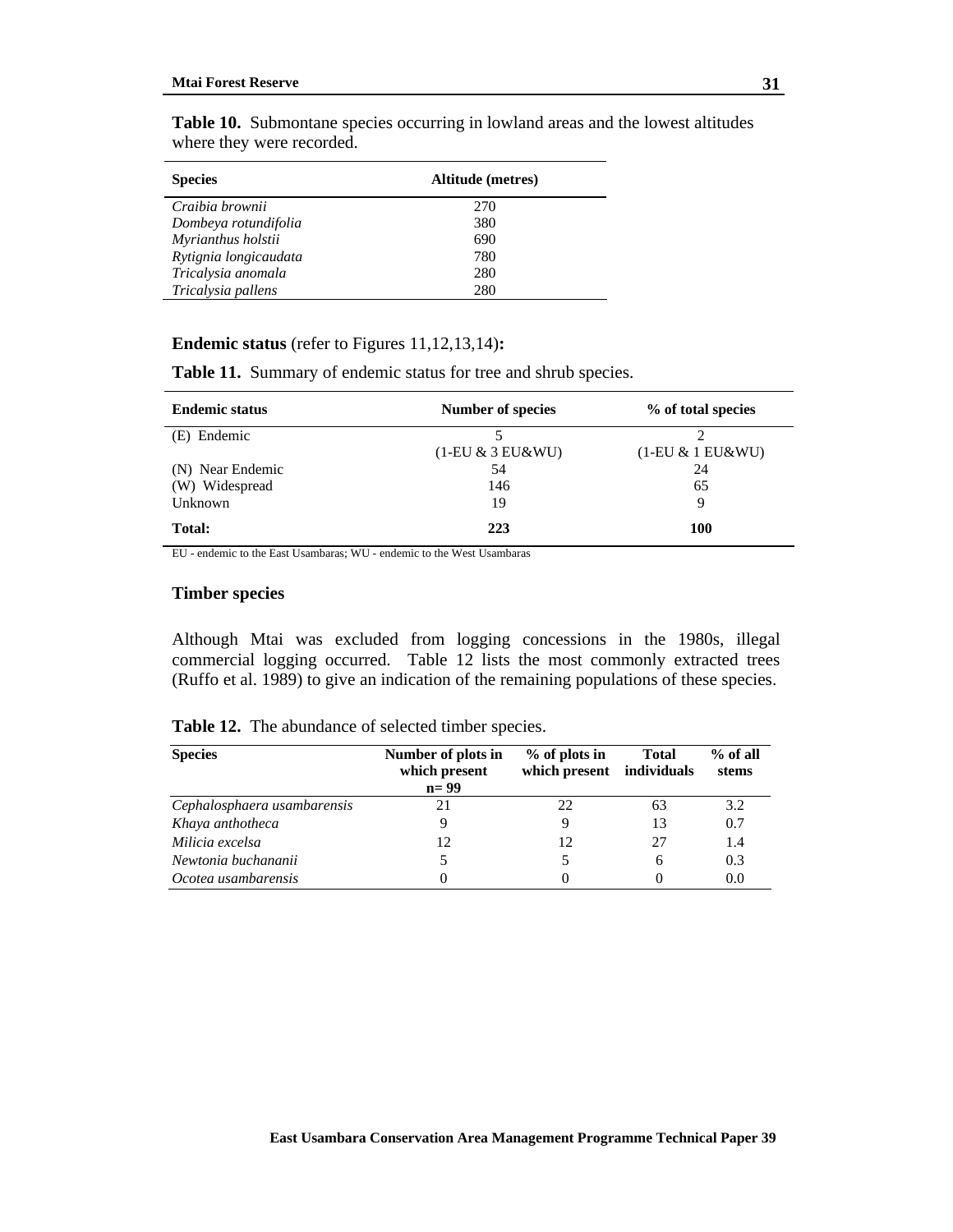

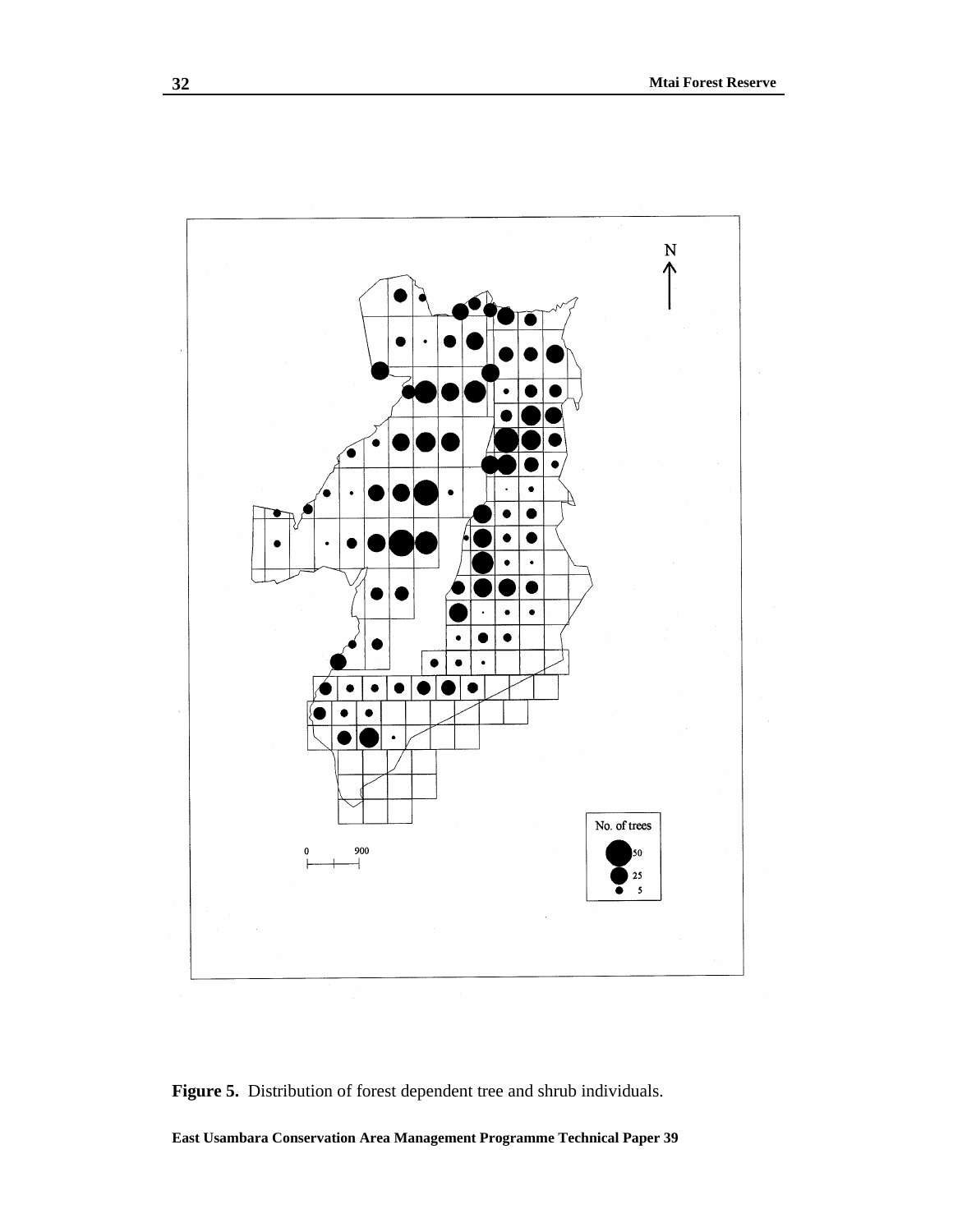

Figure 6. Distribution of forest dependent tree and shrub species.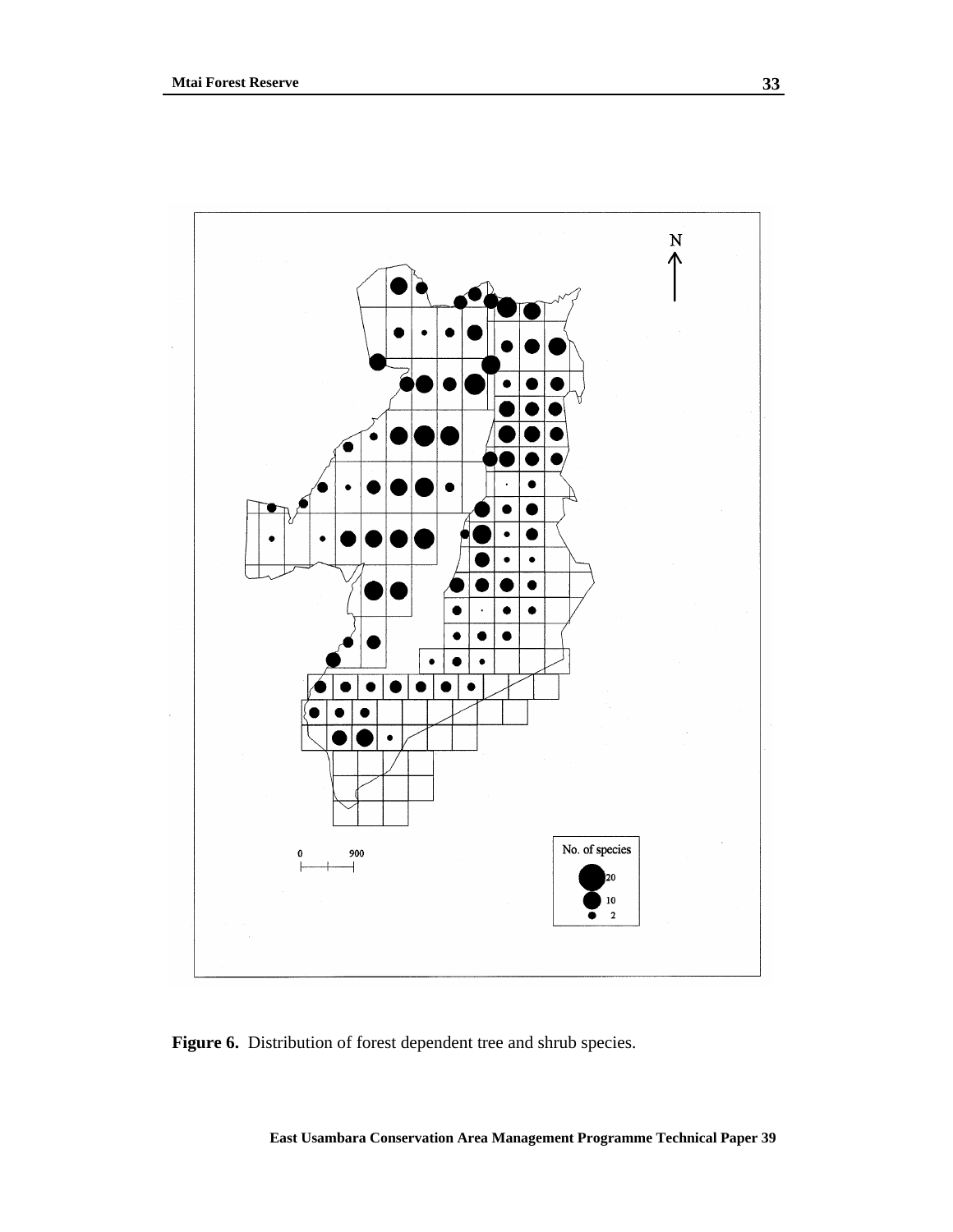

**Figure 7**. Distribution of non-forest tree and shrub individuals.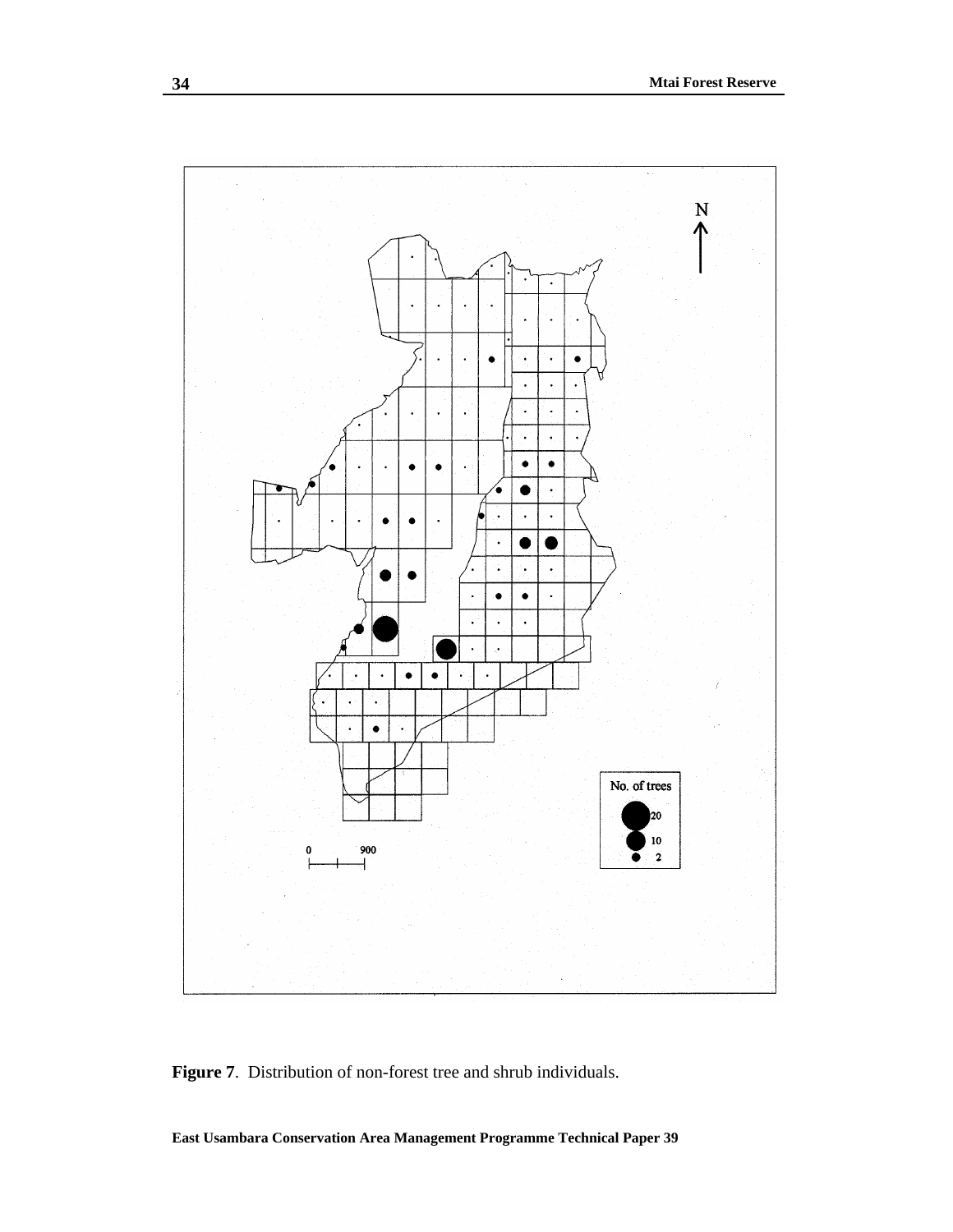

**Figure 8.** Distribution of non-forest tree and shrub species.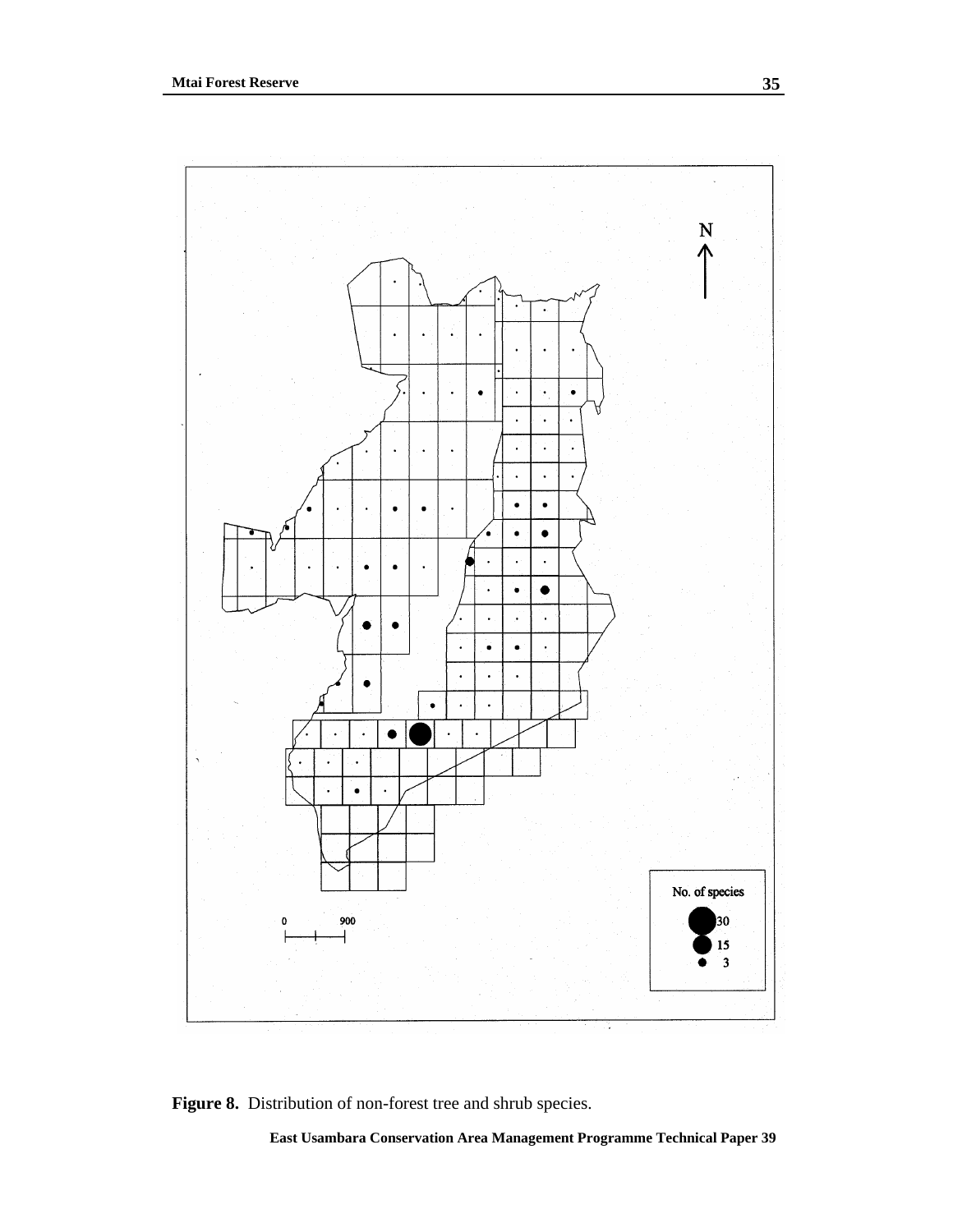

**Figure 9.** Distribution of submontane tree and shrub individuals.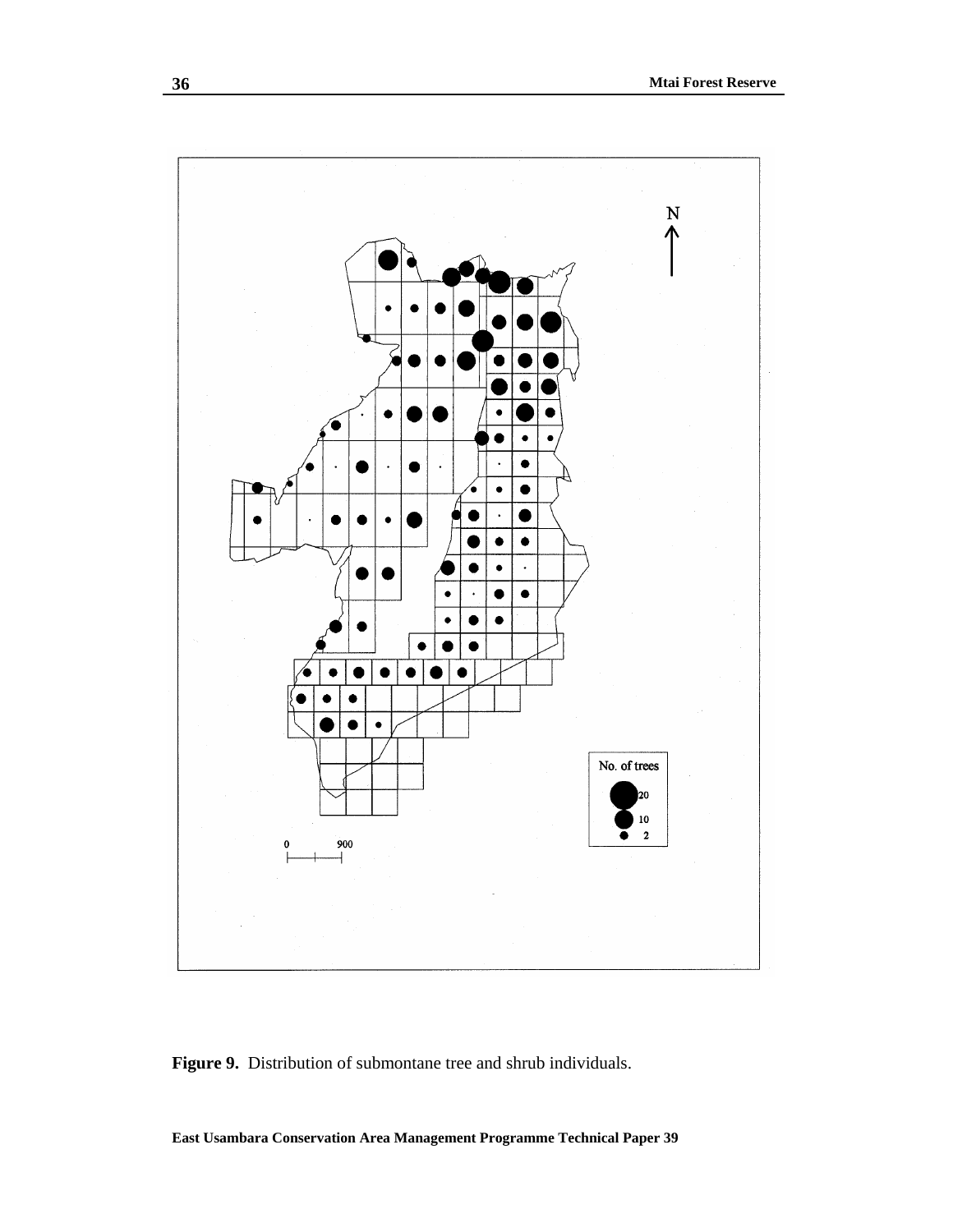

Figure 10. Distribution of submontane tree and shrub species.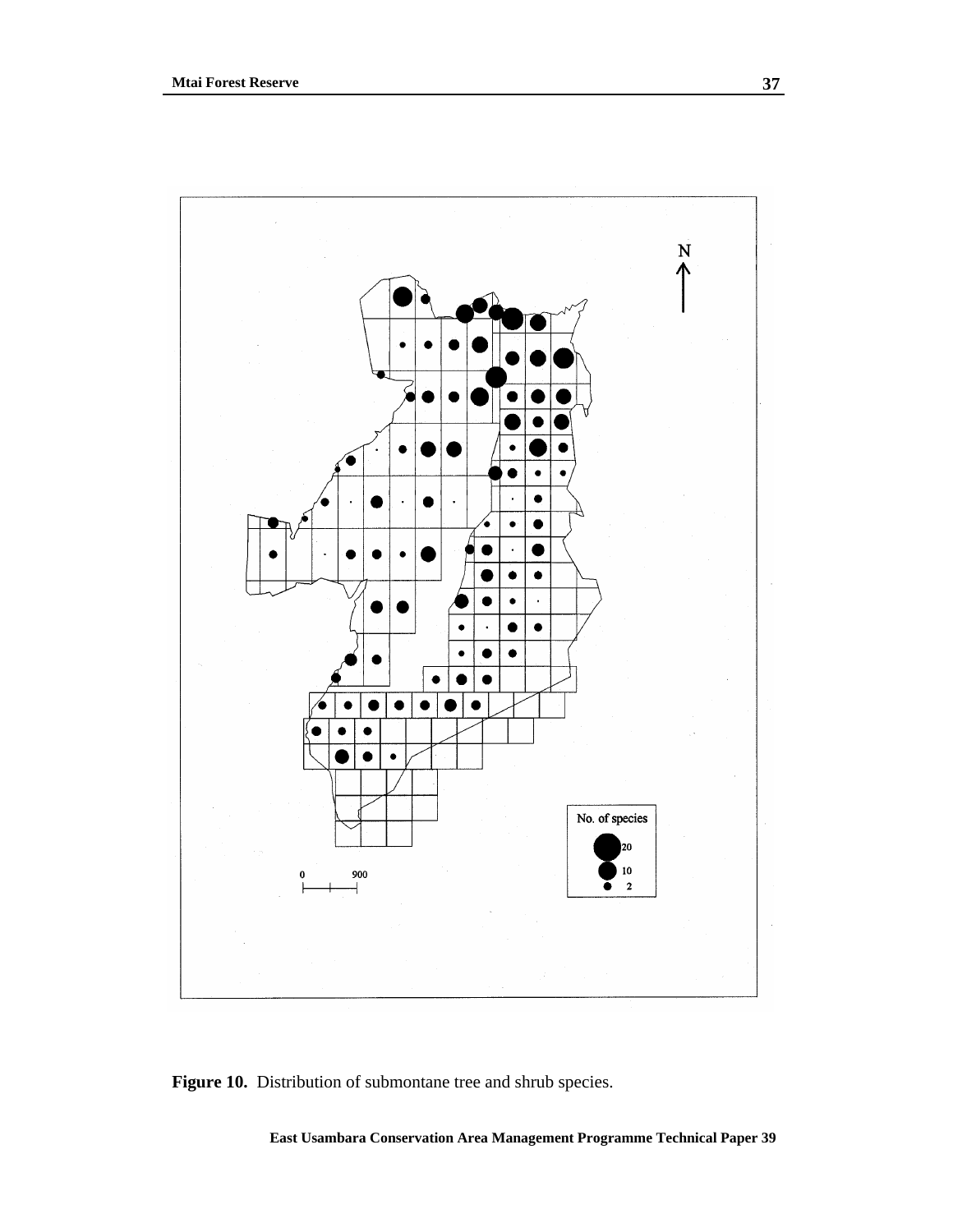

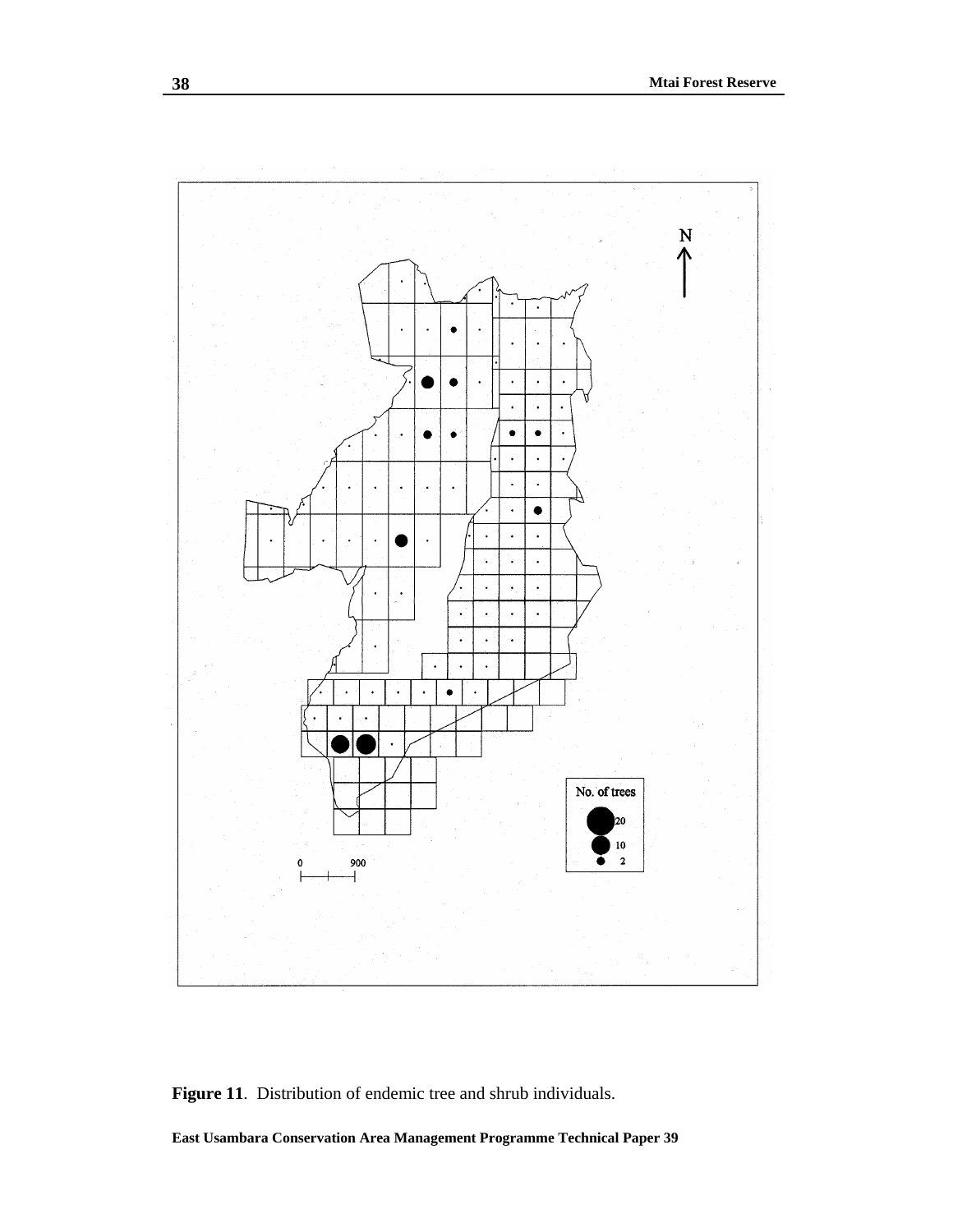

Figure 12. Distribution of endemic tree and shrub species.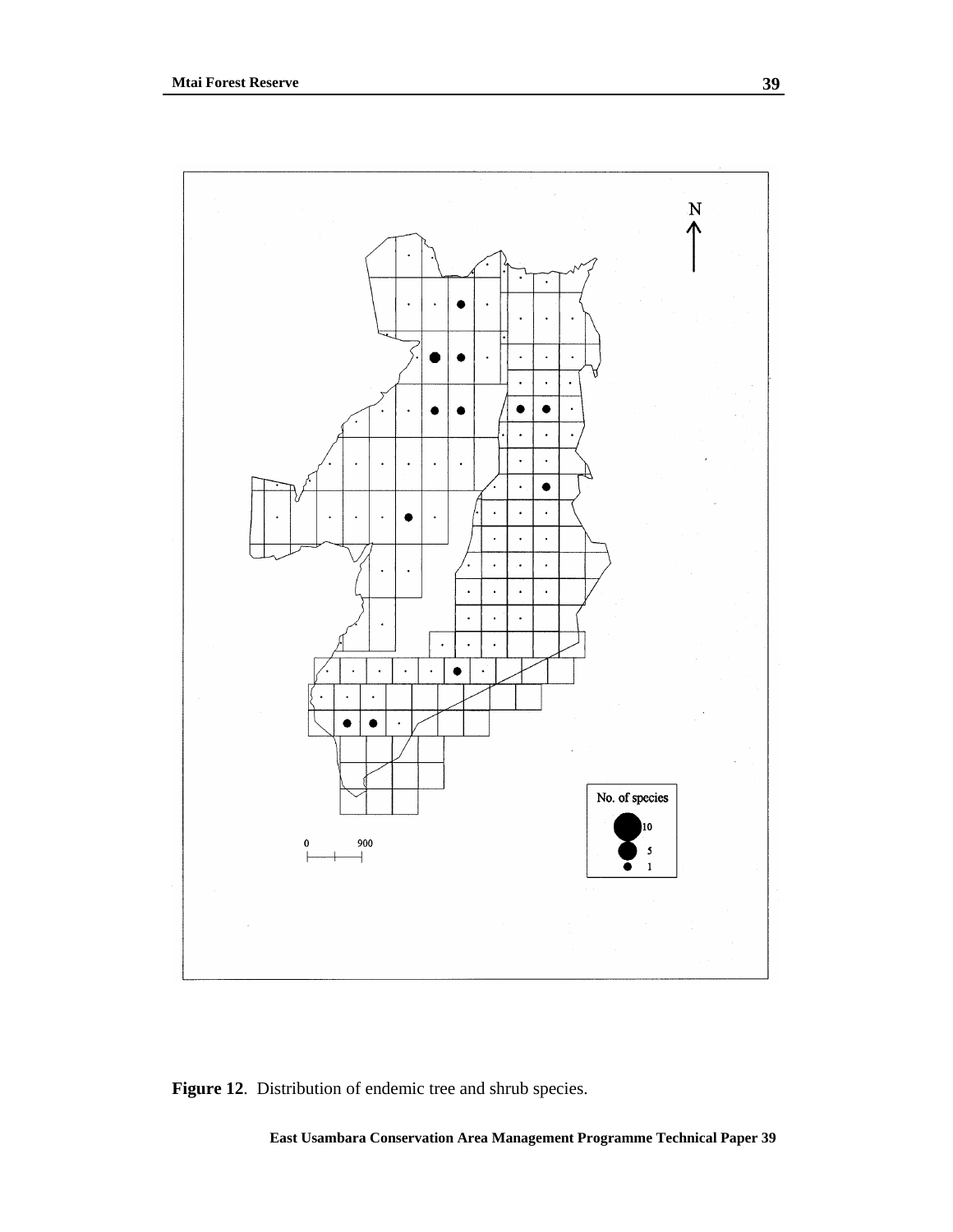

**Figure 13.** Distribution of near-endemic tree and shrub individuals.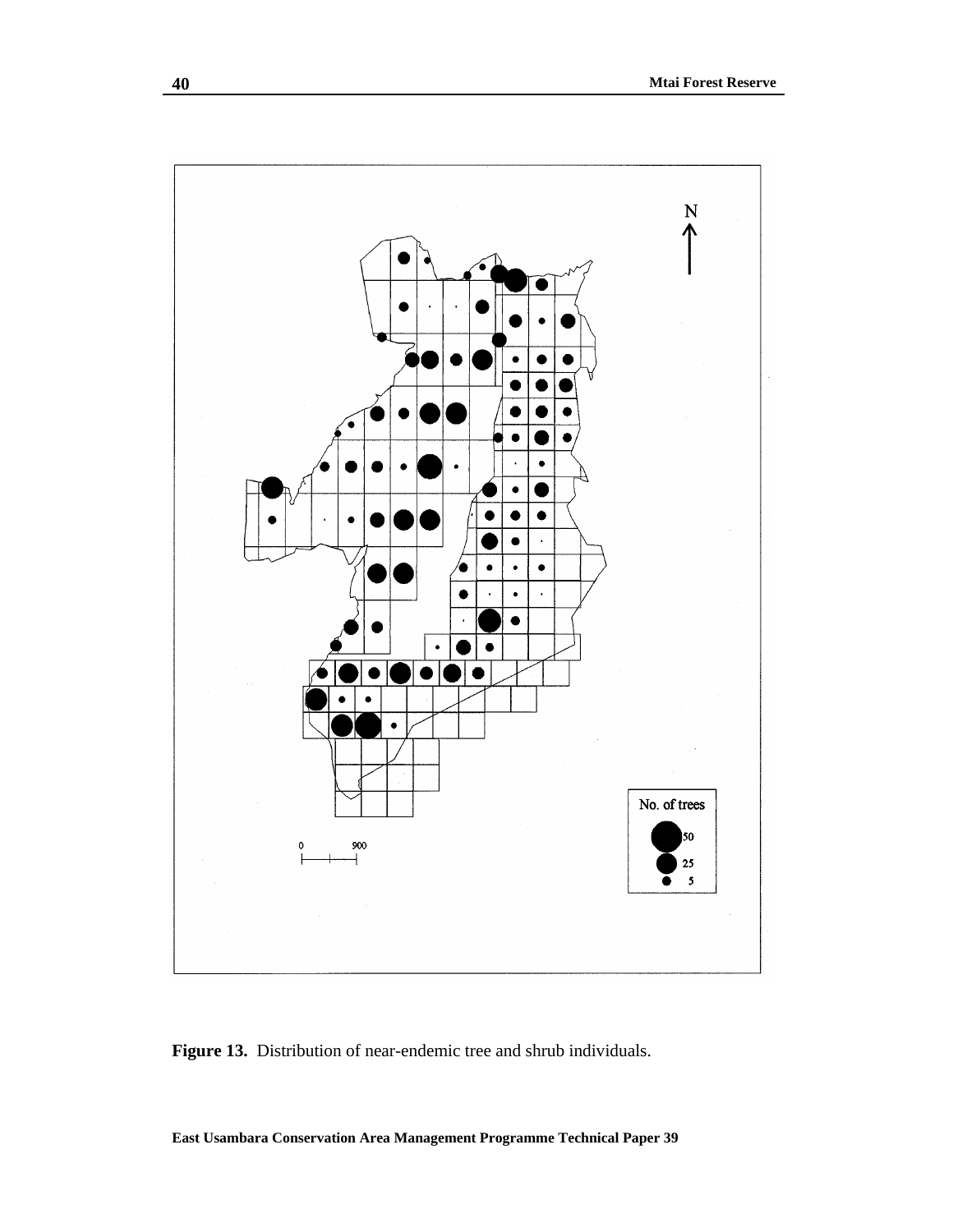

**Figure 14.** Distribution of near-endemic tree and shrub species.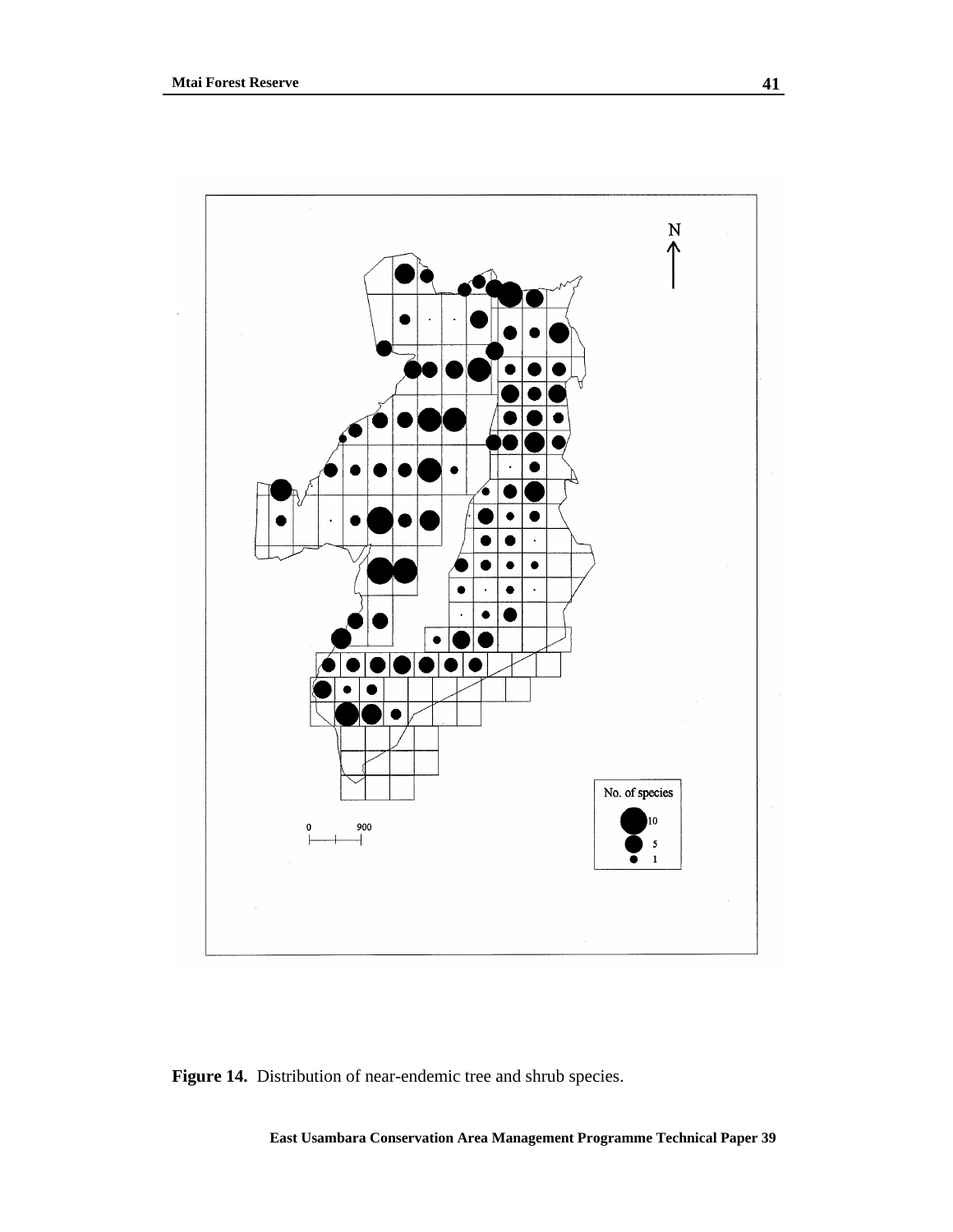### **4.3.2 Disturbance**

Disturbance from pole and timber cutting was recorded along 17 transects in the East of Mtai and along eight transects in the West. The results are summarised in Tables 13 and 14 for poles and Tables 15 and 16 for timber. The term pole refers to all stems 5 - 15 cm dbh, the term timber refers to all stems > 15 cm dbh. Other disturbances were also recorded systematically and are listed in Table 15.

| number         | <b>Transect</b> Length of<br>transect<br>(m) | Total<br>poles<br>recorded |      | Live poles Naturally<br>fallen<br>poles | fallen<br>poles per<br>ha |     | cut poles<br>per ha | Average Cut poles Average Percentage<br>of poles<br>cut |
|----------------|----------------------------------------------|----------------------------|------|-----------------------------------------|---------------------------|-----|---------------------|---------------------------------------------------------|
| $-1$           | 1150                                         | 847                        | 709  | 65                                      | 57                        | 73  | 63                  | 9                                                       |
| $\theta$       | 850                                          | 952                        | 732  | 74                                      | 87                        | 146 | 172                 | 15                                                      |
|                | 2900                                         | 1720                       | 1335 | 116                                     | 40                        | 269 | 93                  | 16                                                      |
| $\overline{2}$ | 3250                                         | 1826                       | 1729 | 79                                      | 24                        | 18  | 60                  |                                                         |
| 3              | 2550                                         | 1207                       | 1056 | 57                                      | 22                        | 94  | 37                  | 8                                                       |
| $\overline{4}$ | 2100                                         | 1148                       | 1041 | 46                                      | 22                        | 61  | 29                  | 5                                                       |
| 5              | 1650                                         | 568                        | 520  | 13                                      | 8                         | 35  | 21                  | 6                                                       |
| 6              | 1700                                         | 891                        | 651  | 15                                      | 9                         | 225 | 132                 | 25                                                      |

**Table 13.** Disturbance transect results for pole counts in the west of Mtai.



**Figure 15.** Cut and naturally fallen poles recorded per hectare by transect in the west of Mtai.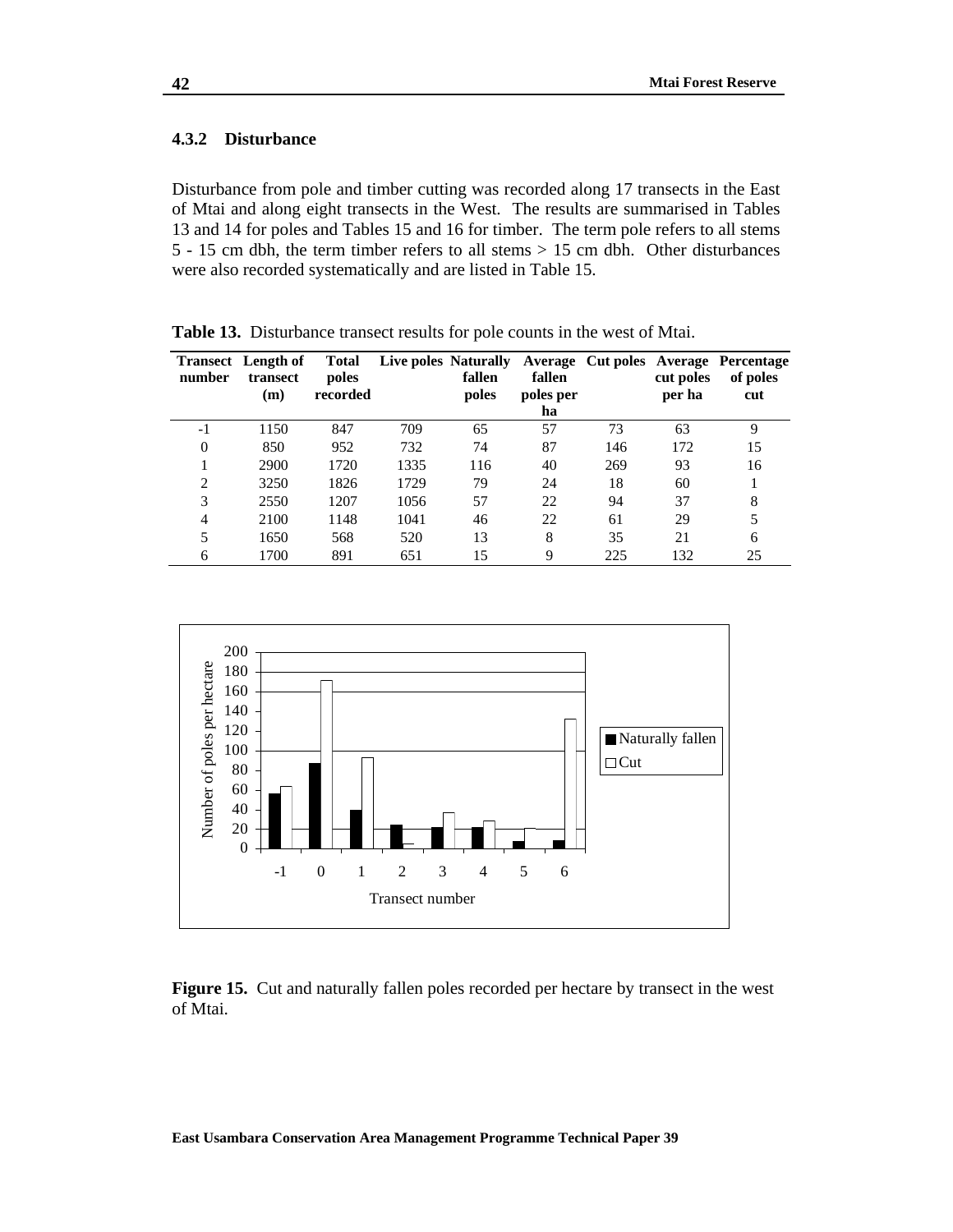|                | <b>Transect</b> Length of | <b>Total</b> |     | Live poles Naturally | Average   | Cut poles |         | <b>Average Percentage</b> |
|----------------|---------------------------|--------------|-----|----------------------|-----------|-----------|---------|---------------------------|
| number         | transect                  | poles        |     | fallen               | fallen    |           |         | cut poles of poles cut    |
|                | (m)                       | recorded     |     | poles                | poles per |           | per     |                           |
|                |                           |              |     |                      | hectare   |           | hectare |                           |
| $-1$           | 1120                      | 175          | n/a | 88                   | 79        | 87        | 78      | n/a                       |
| $\theta$       | 1550                      | 232          | n/a | 103                  | 66        | 129       | 83      | n/a                       |
| 1              | 2770                      | 597          | n/a | 281                  | 101       | 316       | 114     | n/a                       |
| $\overline{2}$ | 1500                      | 353          | n/a | 183                  | 122       | 170       | 113     | n/a                       |
| 3              | 1300                      | 209          | n/a | 124                  | 95        | 85        | 65      | n/a                       |
| 4              | 1600                      | 198          | n/a | 137                  | 86        | 61        | 38      | n/a                       |
| 5              | 1650                      | 224          | n/a | 128                  | 78        | 96        | 58      | n/a                       |
| 6              | 1350                      | 411          | n/a | 319                  | 236       | 92        | 68      | n/a                       |
| 7              | 1790                      | 453          | n/a | 245                  | 137       | 208       | 116     | n/a                       |
| 8              | 1500                      | 216          | n/a | 118                  | 79        | 98        | 65      | n/a                       |
| 9              | 668                       | 82           | n/a | 42                   | 63        | 40        | 60      | n/a                       |
| 10             | 1450                      | 236          | n/a | 124                  | 86        | 112       | 77      | n/a                       |
| 11             | 1450                      | 223          | n/a | 162                  | 112       | 61        | 42      | n/a                       |
| 12             | 950                       | 240          | n/a | 191                  | 201       | 49        | 52      | n/a                       |
| 13             | 1280                      | 195          | n/a | 174                  | 136       | 21        | 16      | n/a                       |
| 14             | 1450                      | 684          | 604 | 44                   | 30        | 36        | 25      | 5                         |
| 15             | 1350                      | 558          | 471 | 11                   | 8         | 76        | 56      | 14                        |

**Table 14.** Disturbance transect results for pole counts in the east of Mtai.

n/a: this data is not available as live poles were not recorded during the first survey in the east of Mtai.



**Figure 16.** Cut and naturally fallen poles recorded per hectare by transect in the east of Mtai.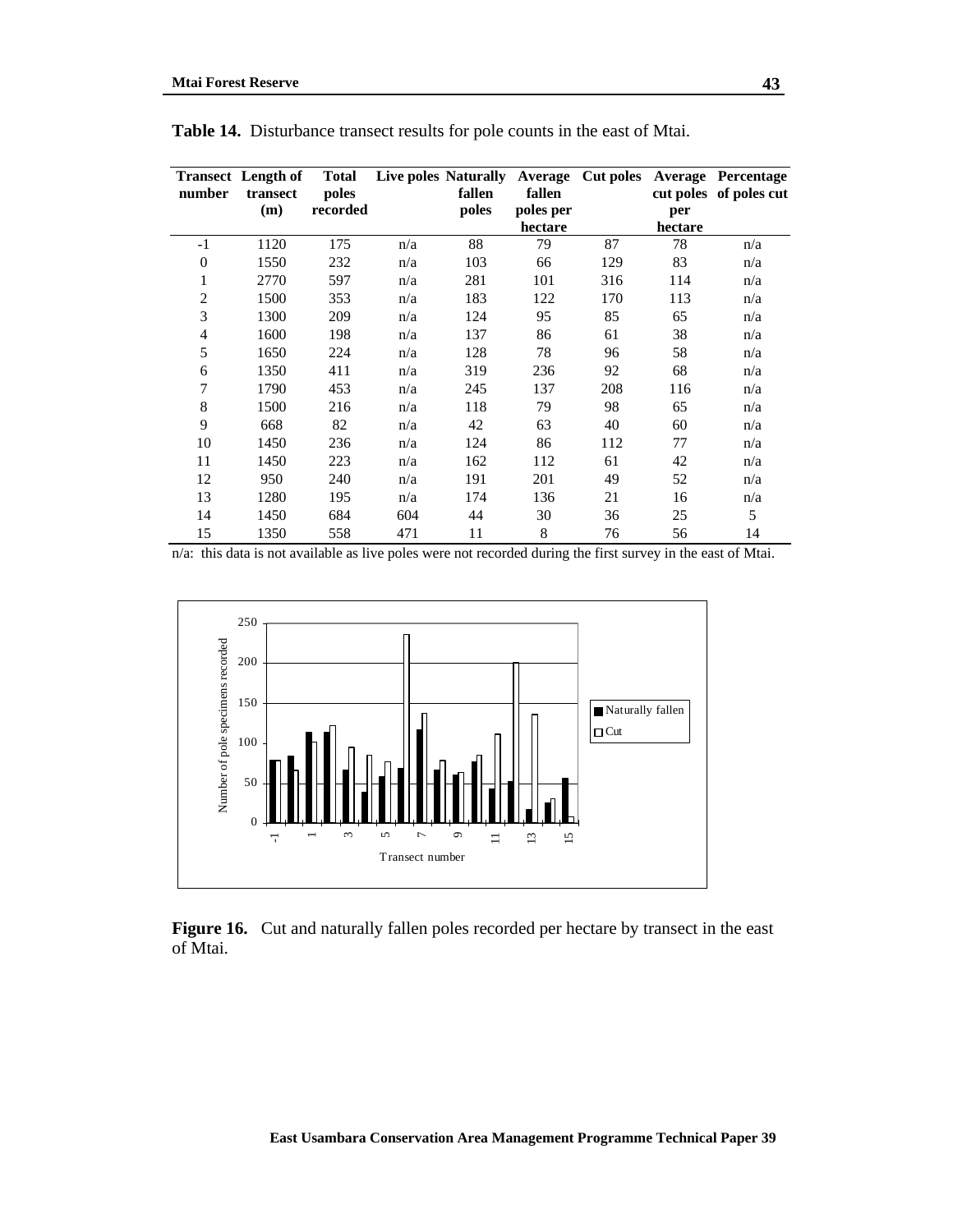

Figure 17. Distribution of pole cutting in the reserve.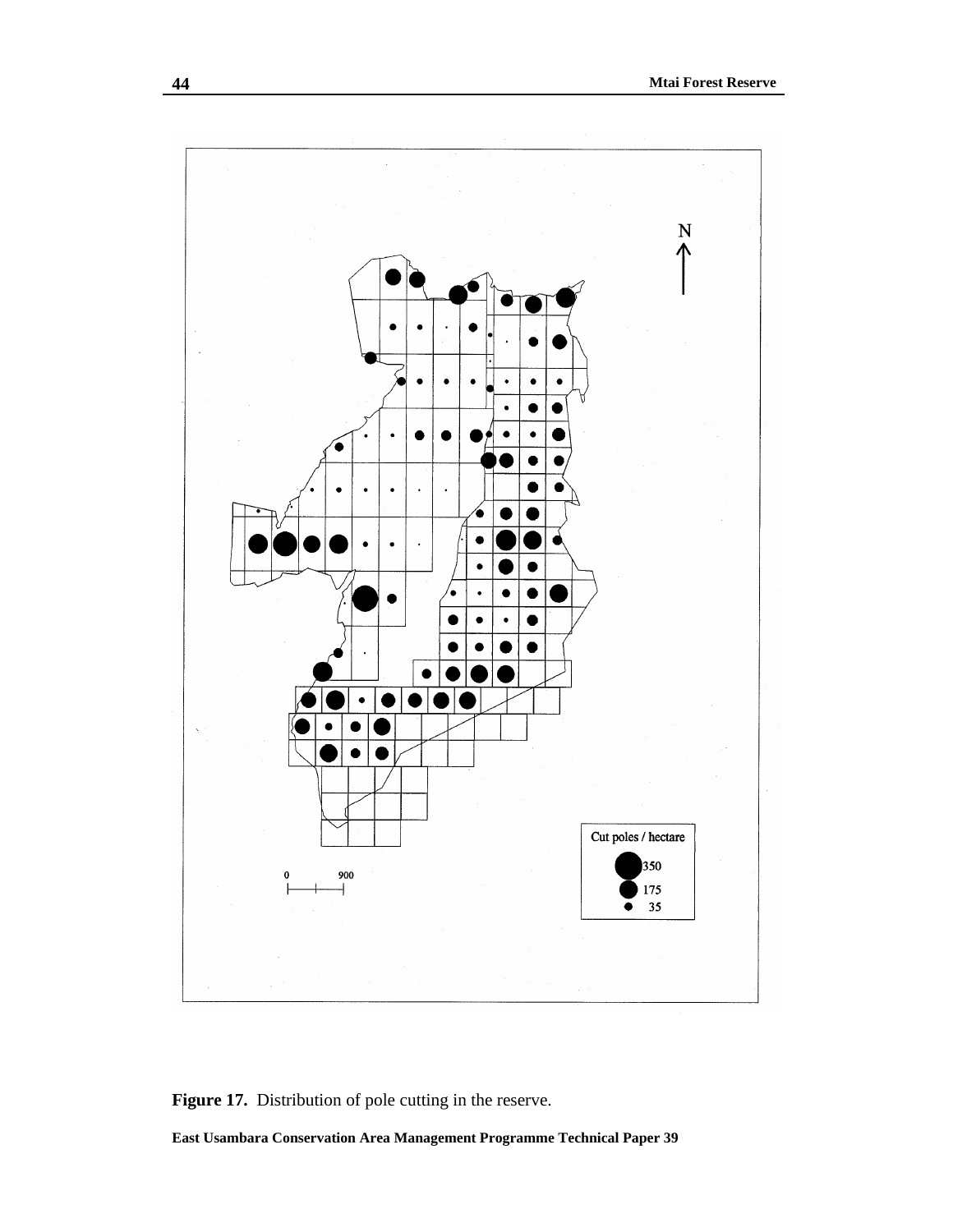| number         | <b>Transect</b> Length of<br>transect<br>(m) | Total<br>timber<br>recorded | Live<br>trees | Cut<br>timber | Average<br>cut timber<br>per hectare | <b>Naturally</b><br>fallen<br>timber | Average<br>fallen<br>timeber per<br>hectare | <b>Percentage</b><br>of trees cut |
|----------------|----------------------------------------------|-----------------------------|---------------|---------------|--------------------------------------|--------------------------------------|---------------------------------------------|-----------------------------------|
| $-1$           | 1150                                         | 570                         | 483           | 8             | 7                                    | 79                                   | 69                                          | 1.4                               |
| $\overline{0}$ | 850                                          | 395                         | 334           | 5             | 6                                    | 56                                   | 66                                          | 1.3                               |
|                | 2900                                         | 993                         | 803           | 71            | 24                                   | 119                                  | 41                                          | 7.2                               |
| 2              | 3250                                         | 1414                        | 1197          | 11            | 3                                    | 206                                  | 63                                          | 0.8                               |
| 3              | 2550                                         | 897                         | 774           | 34            | 13                                   | 89                                   | 35                                          | 3.8                               |
| 4              | 2100                                         | 639                         | 544           | 16            | 8                                    | 79                                   | 38                                          | 2.5                               |
| 5              | 1650                                         | 436                         | 395           | 23            | 14                                   | 18                                   | 11                                          | 5.3                               |
| 6              | 1700                                         | 528                         | 442           | 31            | 18                                   | 55                                   | 32                                          | 5.9                               |

**Table 15.** Disturbance transect results for timber counts in the west of Mtai.

Note: Timber is defined as > 15 cm dbh and 3 m straight trunk.



**Figure 18**. Cut and naturally fallen timber recorded per hectare by transect in the west of Mtai.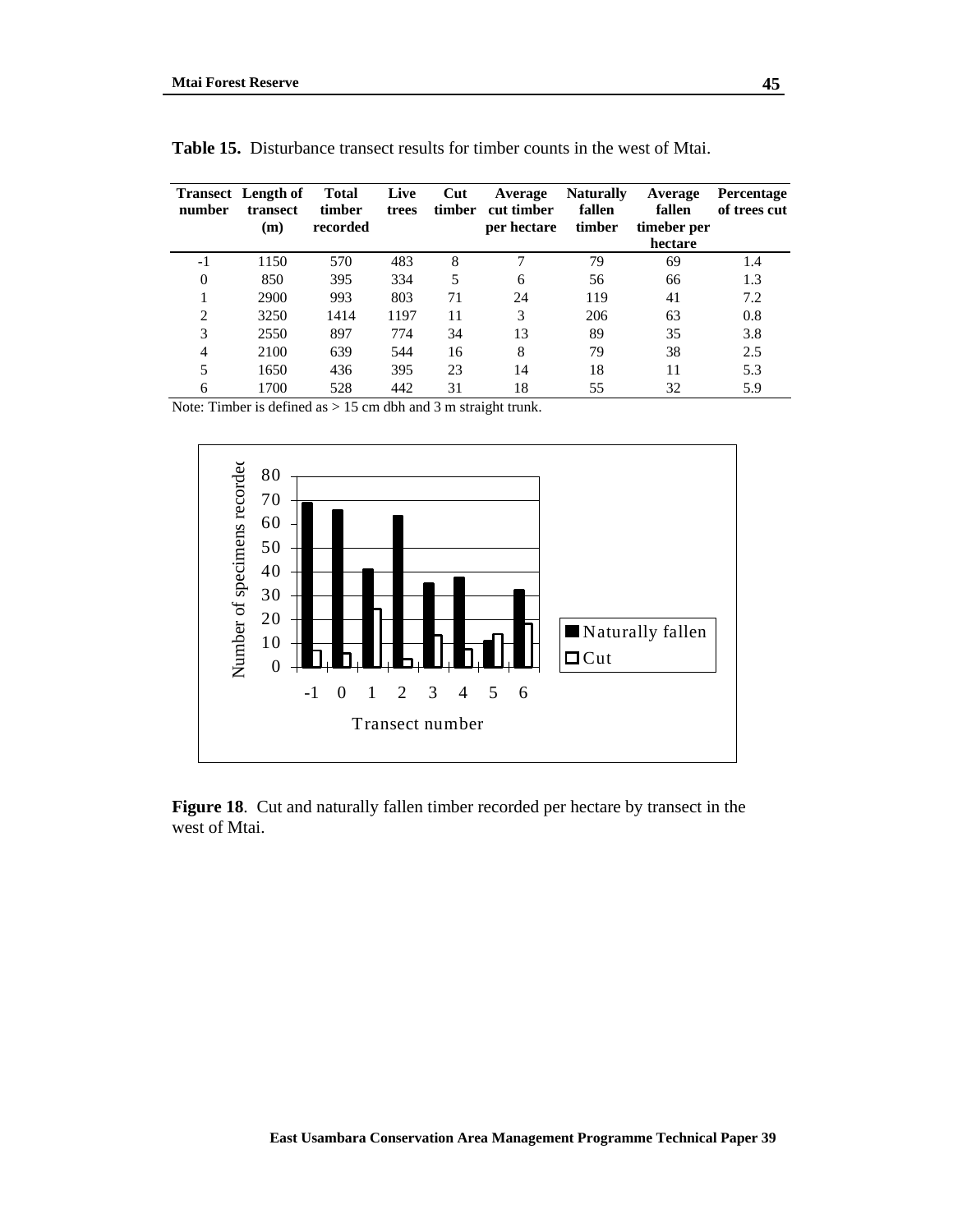| number                   | <b>Transect</b> Length of<br>transect | <b>Total</b><br>timber | Live<br>trees | Cut<br>timber | Average<br>cut timber | <b>Naturally</b><br>fallen | Average<br>fallen | <b>Percentage</b><br>of trees cut |
|--------------------------|---------------------------------------|------------------------|---------------|---------------|-----------------------|----------------------------|-------------------|-----------------------------------|
|                          | (m)                                   | recorded               |               |               | per                   | timber                     | timber per        |                                   |
|                          |                                       |                        |               |               | hectare               |                            | hectare           |                                   |
| $-1$                     | 1120                                  | 55                     | n/a           | 8             | 7                     | 47                         | 42                | n/a                               |
| $\boldsymbol{0}$         | 1550                                  | 26                     | n/a           | 9             | 6                     | 17                         | 11                | n/a                               |
| 1                        | 2770                                  | 120                    | n/a           | 23            | 8                     | 97                         | 35                | n/a                               |
| $\overline{2}$           | 1500                                  | 60                     | n/a           | 10            | 7                     | 50                         | 33                | n/a                               |
| 3                        | 1300                                  | 27                     | n/a           | 8             | 6                     | 19                         | 15                | n/a                               |
| $\overline{\mathcal{L}}$ | 1600                                  | 38                     | n/a           | 17            | 11                    | 21                         | 13                | n/a                               |
| 5                        | 1650                                  | 70                     | n/a           | 17            | 10                    | 53                         | 32                | n/a                               |
| 6                        | 1350                                  | 88                     | n/a           | 12            | 9                     | 76                         | 56                | n/a                               |
| 7                        | 1790                                  | 147                    | n/a           | 37            | 21                    | 110                        | 61                | n/a                               |
| 8                        | 1500                                  | 70                     | n/a           | 30            | 20                    | 40                         | 27                | n/a                               |
| 9                        | 668                                   | 27                     | n/a           | 21            | 31                    | 6                          | 9                 | n/a                               |
| 10                       | 1450                                  | 88                     | n/a           | 27            | 19                    | 61                         | 42                | n/a                               |
| 11                       | 1450                                  | 49                     | n/a           | 11            | 8                     | 38                         | 26                | n/a                               |
| 12                       | 950                                   | 58                     | n/a           | 6             | 6                     | 52                         | 55                | n/a                               |
| 13                       | 1280                                  | 56                     | n/a           | 3             | $\overline{2}$        | 53                         | 41                | n/a                               |
| 14                       | 1450                                  | 473                    | 429           | 5             | 3                     | 39                         | 27                | 1.1                               |
| 15                       | 1350                                  | 422                    | 373           | 34            | 25                    | 15                         | 11                | 8.1                               |

**Table 16.** Disturbance transect results for timber counts in the east of Mtai.

n/a: this data is not available as live trees were not recorded during the first survey in the east of Mtai. Note: Timber is defined as > 15 cm dbh and 3 m straight trunk.



**Figure 19.** Cut and naturally fallen timbers recorded per hectare by transect in the east of Mtai.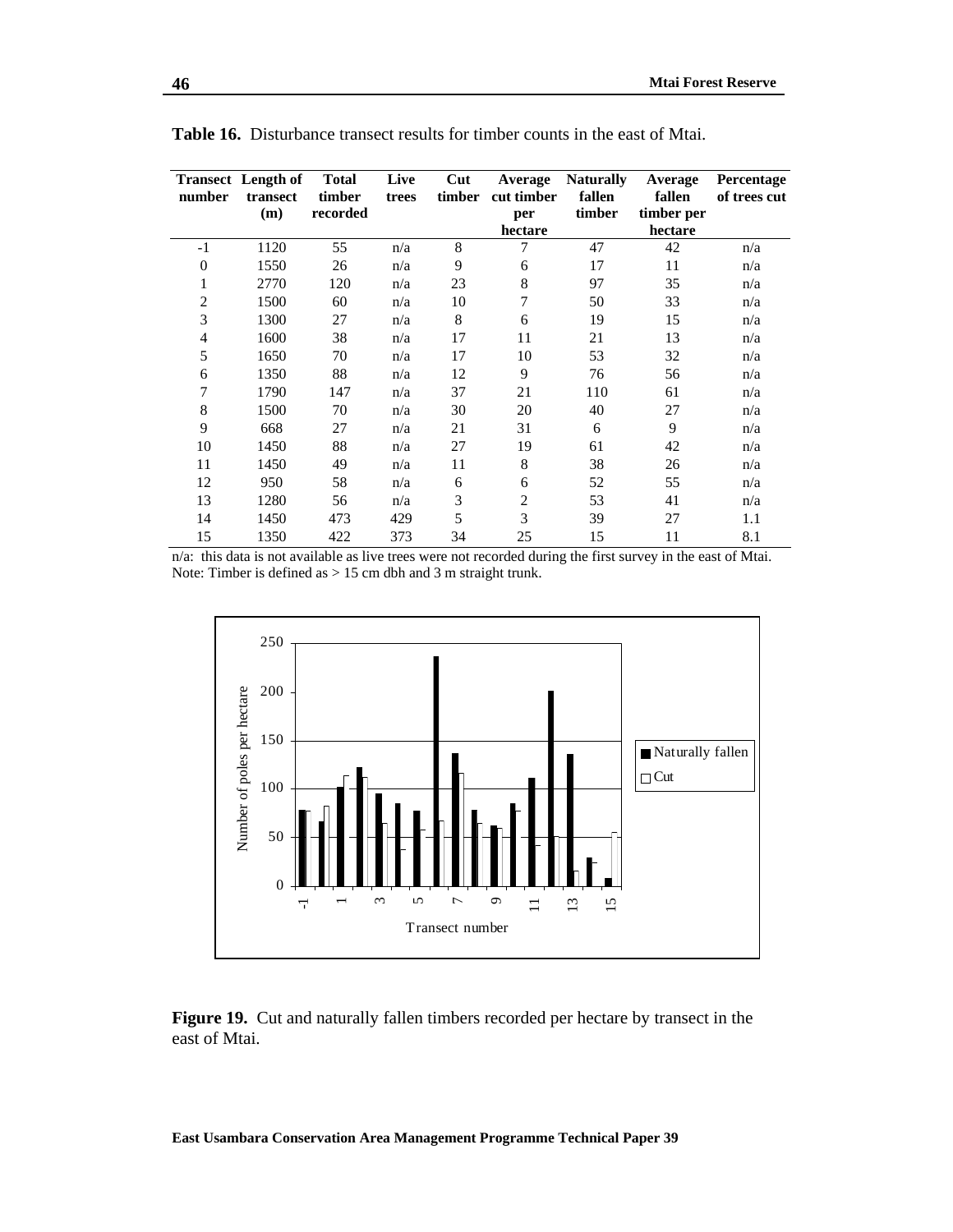

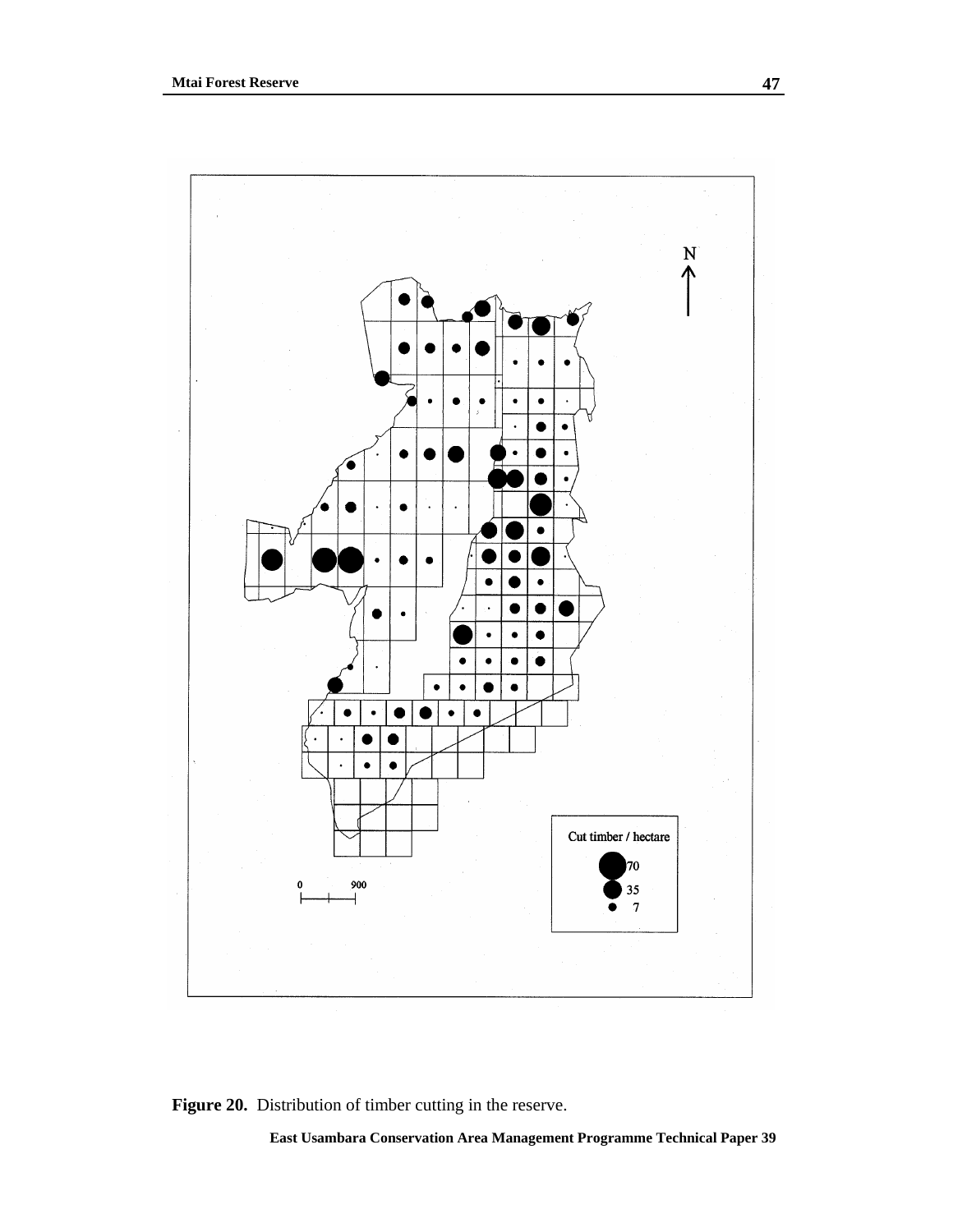| <b>Disturbance</b>     | Number of plots in which<br>disturbance was recorded | Percentage of plots in which<br>disturbance was recorded<br>$(n = 99)$ |
|------------------------|------------------------------------------------------|------------------------------------------------------------------------|
| Pole cutting           | 101                                                  | 102                                                                    |
| Timber cutting         | 92                                                   | 93                                                                     |
| <b>Pitsaws</b>         | 30                                                   | 30                                                                     |
| Trapping               | 22                                                   | 22                                                                     |
| Fire                   | 21                                                   | 21                                                                     |
| Abandoned cultivation  | 14                                                   | 14                                                                     |
| Paths                  | 13                                                   | 13                                                                     |
| Camp fire              | $\overline{2}$                                       | $\mathfrak{D}$                                                         |
| Mining                 |                                                      |                                                                        |
| <b>Bark Collection</b> |                                                      |                                                                        |
| <b>Settlement</b>      |                                                      |                                                                        |

**Table 17.** Frequency of selected human disturbances recorded in the forest in vegetation plots and along disturbance transects.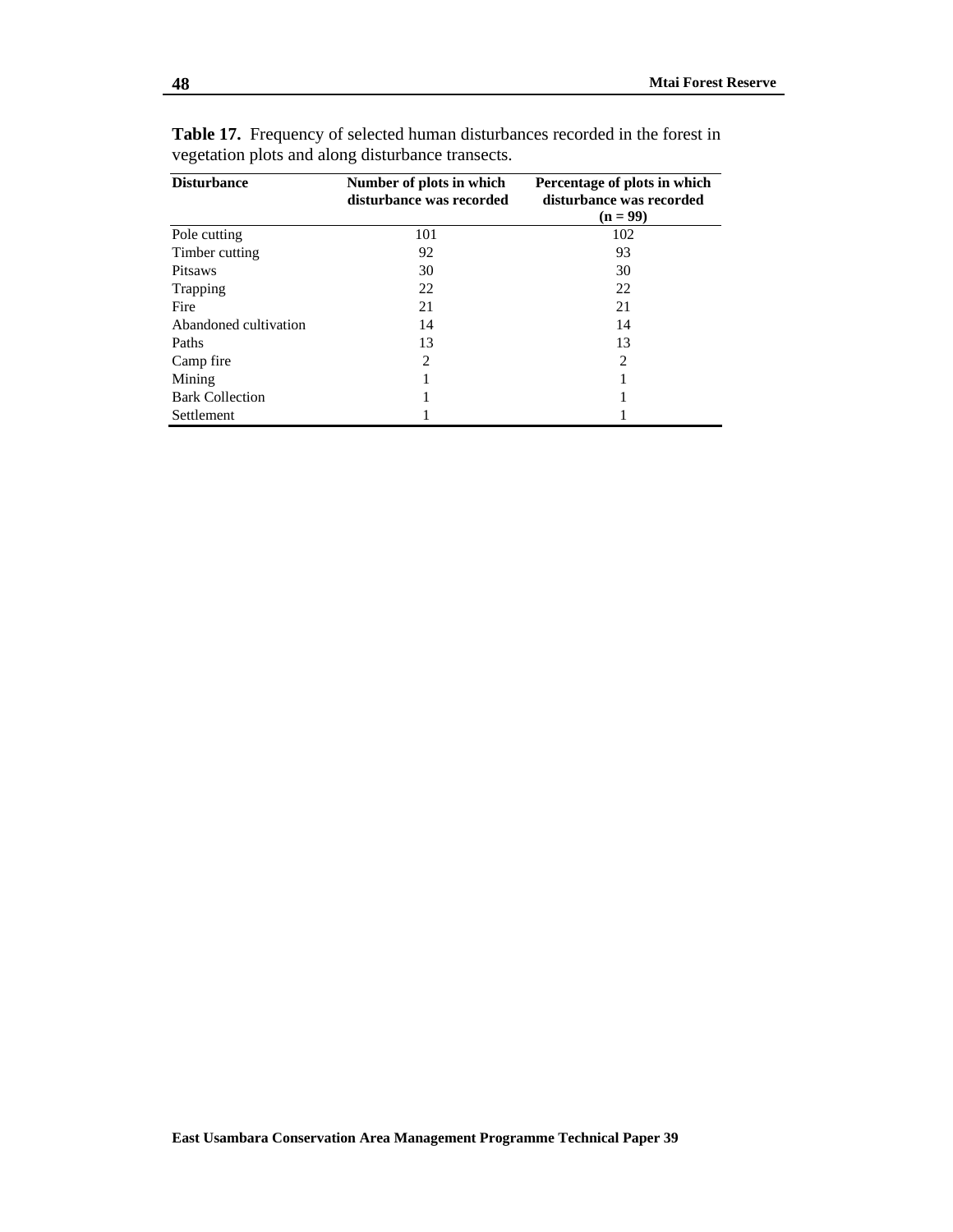# **4.4 Discussion**

Mtai Forest Reserve covers an area of 3107 ha with altitudes ranging from 180 m asl to 1016 m asl.

# **4.4.1 Species richness**

In the systematic vegetation plots 2964 trees and shrubs were recorded, representing 223 species from 47 families. Casual observations from outside of the vegetation plots recorded an additional 48 vascular plant species from 35 families including 22 families not recorded in the vegetation plots. In total 271 species of vascular plant from 69 families were recorded.

Of the 99 plots systematically surveyed, 5 (5%) were in submontane forest, 79 (80%) were in lowland forest, one (1%) was in grassland, 13 (13%) were in scrub / thicket and one (1%) was not described.

# **4.4.2 Species Accumulation Rates**

The species accumulation curve rises sharply initially (Figure 4), levelling out after approximately 25 plots. It then rises steeply again after 65 plots. This rapid increase reflects the change in vegetation between the east and west sides of the reserve with the higher plot numbers occurring on the western slopes of the reserve. The curve again flattens out at over 200 species. The levelling out of the species accumulation curve suggests that the majority of tree and shrub species with a potential dbh  $>10$  cm, have been recorded during the survey.

## **4.4.3 Ecological Type**

Forest dependent species, defined as limited to primary forest only, were recorded 1518 times. This represents 51% of all specimens recorded. Forest dependent individuals are distributed throughout the reserve with the highest densities occurring towards the centre of the reserve particularly towards the north-east, lower densities were recorded in the west and south-east of the reserve. The most common forest dependent trees were the near-endemic *Leptonychia usambarensis* and *Funtumia africana*.

Eighteen non-forest species were recorded in 26% of the plots (28 plots). *Melhania velutina* is the most abundant non-forest species. Non-forest species were most abundant in the south-west of the reserve.

## **4.4.4 Habitat**

Although only 10.3% of the forest has been classified as submontane forest, submontane trees accounted for 25% of all trees recorded and 34% of the species. This may be a product of the distribution of the vegetation plots which are slightly clustered around the ridge due to the survey being conducted over two separate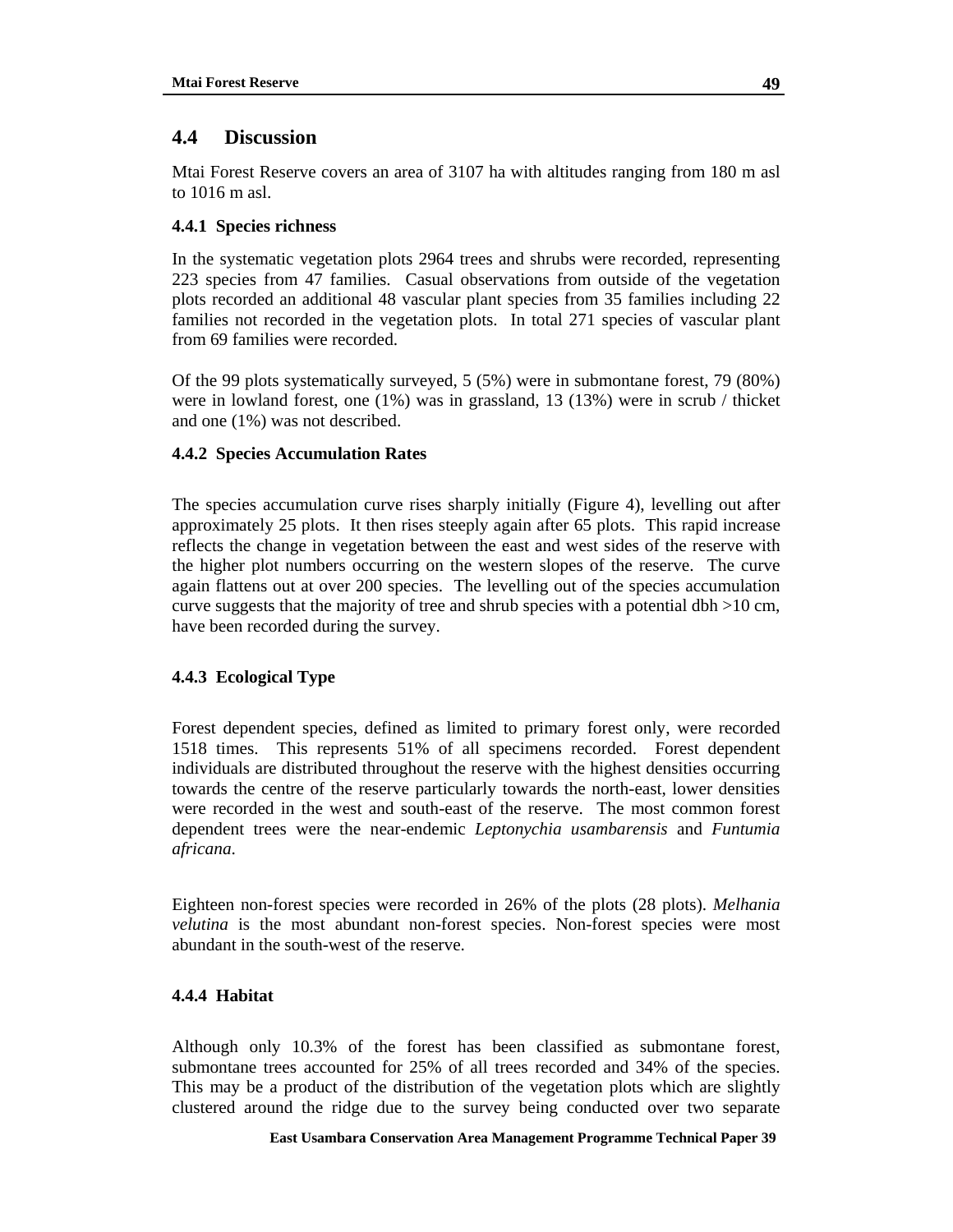phases. Although 30 trees from six submontane species were recorded in lowland areas, this does not account for the overall skew in the proportion of submontane trees.

## **4.4.5 Endemic Status**

The systematic survey recorded 146 species with widespread distributions and 53 near-endemic species (23%) from 24 families. The near-endemic species account for 979 (29%) of all recorded trees and shrubs in the reserve. Near-endemics are found throughout the reserve except in ten plots. They are particularly abundant in the north-east of the reserve. Of the 99 plots surveyed, 39 (39%) were found to have  $> 10$ near-endemic individuals. The most common near-endemic species in the reserve are *Scorodpholoeus fischeri* and *Leptonychia usambarensis*. Of the 53 near-endemic species, 25 are also considered to be forest dependent. Three near-endemics are nonforest species *Dombeya taylorii*, *Premna chrysoclada* and *Premna schliebenii*. Casual observations recorded an additional eight near-endemic species outside of the vegetation plots.

Five tree species endemic to the Usambaras were recorded during the systematic survey. These are: *Cola usambarensis* and *Rinorea scheffleri* found only in the East Usambaras; *Greenwayodendron suaveolens* and *Englerodendron usambarense* found in the East and West Usambaras and *Rytigynia longicaudata* previously thought to be restricted to the West Usambaras. Endemic species are found in seven plots and account for 18 of the individuals recorded or 0.5% of all recorded trees and shrubs in the reserves. In addition one species of the African violet endemic to the East Usambaras *Saintpaulia grotei*; and one species endemic to the East and West Usambaras *S. magungensis* were recorded through casual observations.

### **4.4.6 Range Extensions**

The tree *Rytigynia longicaudata* was previously thought to be endemic to the West Usambara Mountains (Iversen, 1991a). A specimen from this tree is held at the TAFORI herbarium in Lushoto.

## **4.4.7 Regeneration**

Within the regeneration plots 28% of the species found in the main vegetation plots were recorded. Of the endemic species *Englerodendron usambarense* and *Cola usambarensis* were both recorded as regenerating. Three endemic species *Greenwayodendron suaveolens*, *Rytigynia longicaudata* and *Rinorea scheffleri* were not recorded as regenerating.

The four principle timber species found within the reserve *Milicia excelsa, Newtonia buchanani*, *Cephalosphaera usambarensis* and *Khaya anthotheca* were all recorded within the regeneration layer.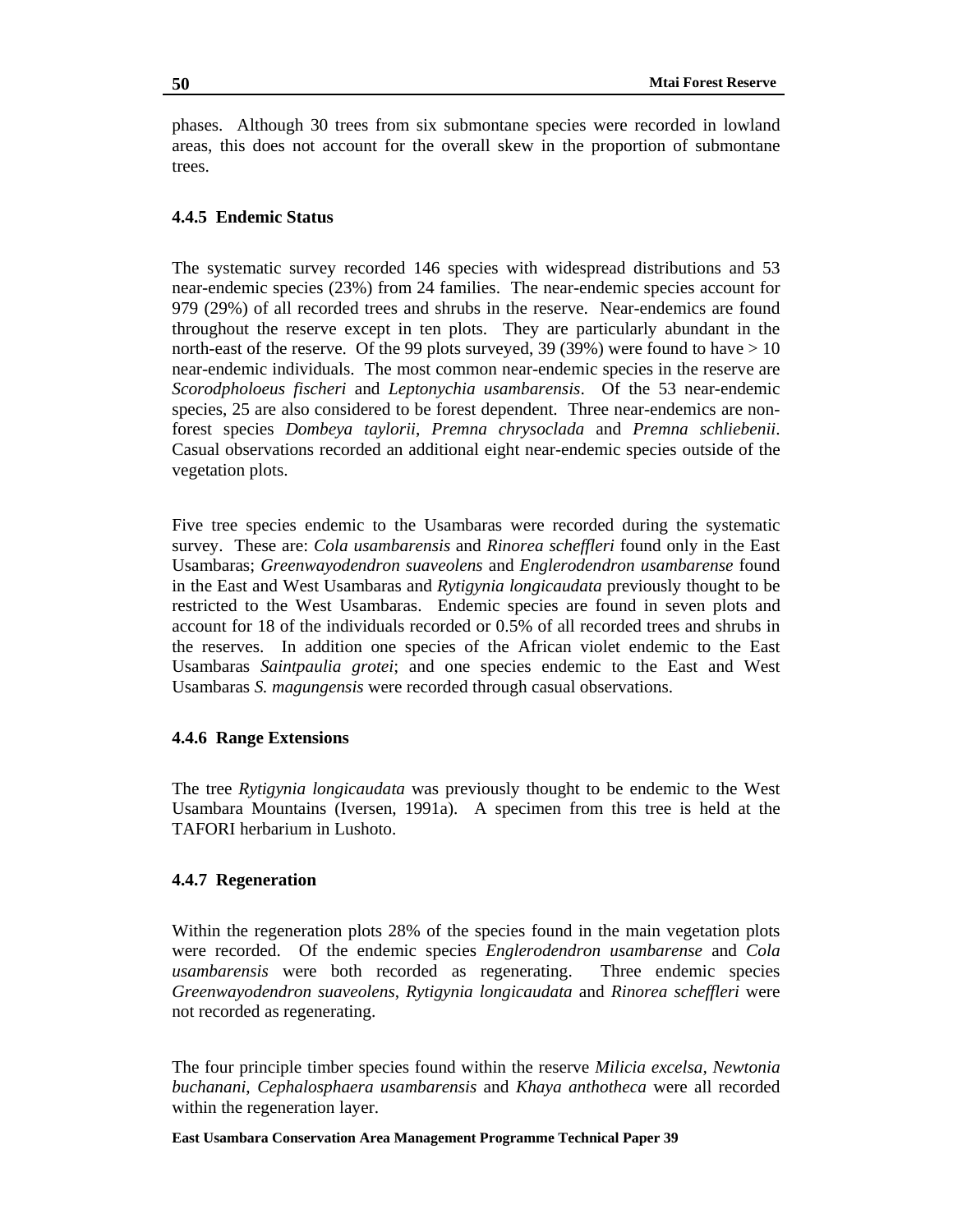### **4.4.8 Disturbance**

Timber and poles have been taken throughout the reserve. Signs of pitsawing were observed in at least 30 plots and some were active even during the survey period. For the reserve as a whole, cut poles were found at levels between 0 and 310 per ha. Cut timber occurred at the rate of 0 to 47 trees per ha. Disturbance from pole and timber extraction occurs at a lower rate than the rate of natural tree fall. The highest recorded rates of pole cutting occurred on the western edge of the reserve in plots 83 and 88. High rates were also recorded in the north of the reserve close to Hemsambia Village and in the east close to the path to Maramba.

Fire has affected at least 21 plots. Fires were burning through the western edge of the reserve during the 1997 survey. With the failure of the short rains at the end of 1996, the forest was particularly susceptible to fire. During January – March 1997 many trees, close to the forest edge, were killed by fire. Some of the fires appeared to have been started intentionally in order to flush out animals for hunting.

Trapping for duiker, baboon and cane rats using baited traps was also evident and hunters were encountered close to the ridge on two occasions. A number of mines have been opened up in the west of Mtai, the mines were apparently for rubies and tanzanite. These have now been closed by the EUCAMP (Msoffi pers. comm. 1998).

Recently abandoned agricultural plots were found in the north of the reserve with fruiting banana and mango trees. A path runs along the ridge of the reserve and is used by hunters and wood cutters. The ridge path links with a path running up the eastern slope from the headwaters of the Mizimbazi. Another path runs alongside the Muzi with smaller paths leading to the villages west of the reserve.

Species endemic to the Usambara Mountains were found in plots with below average, average and above average levels of disturbance. *Rinorea scheffleri*, an East Usambara endemic and *Greenwayodedron suaveolens*, an Usambara endemic, were found in plots with above average levels of pole cutting while *Cola usambarensis* was only found in plots with below average levels of pole and timber cutting. Nearendemic trees were similarly found in plots with varying levels of disturbance. Of particular concern is *Polyceratocarpus scheffleri*, a rare submontane tree found in plots 85 and 107. Pole cutting in Plot 85 was high at 190 poles / ha. Timber cutting was similarly high with 60 timbers taken. *Polysphaeria macrantha*, another near endemic species, was found in Plot 75 in a fire-disturbed plot with above average levels of pole and timber cutting.

The invasive species *Maesopsis eminii* was recorded in Plot 105 in the north-east of Mtai. Since its introduction into the area this species has spread rapidly in the Usambara Mountains particularly around Amani where there is concern that it may begin to dominate the forest (Binggeli 1989). In 1997 it was rare in Mtai Forest Reserve.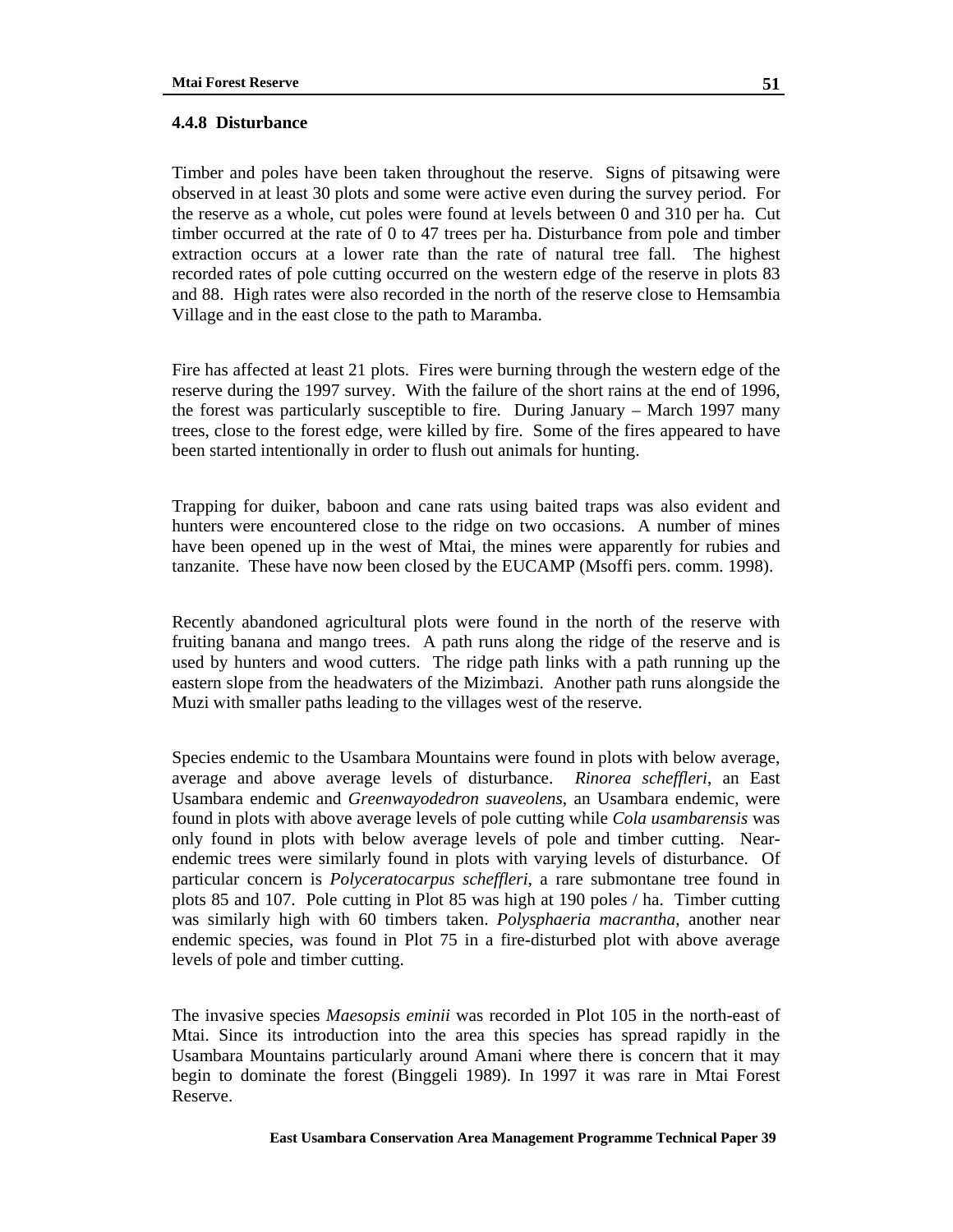

**Figure 21.** Areas of highest disturbance in relation to the distribution of tree and shrub individuals that are both forest dependent and endemic.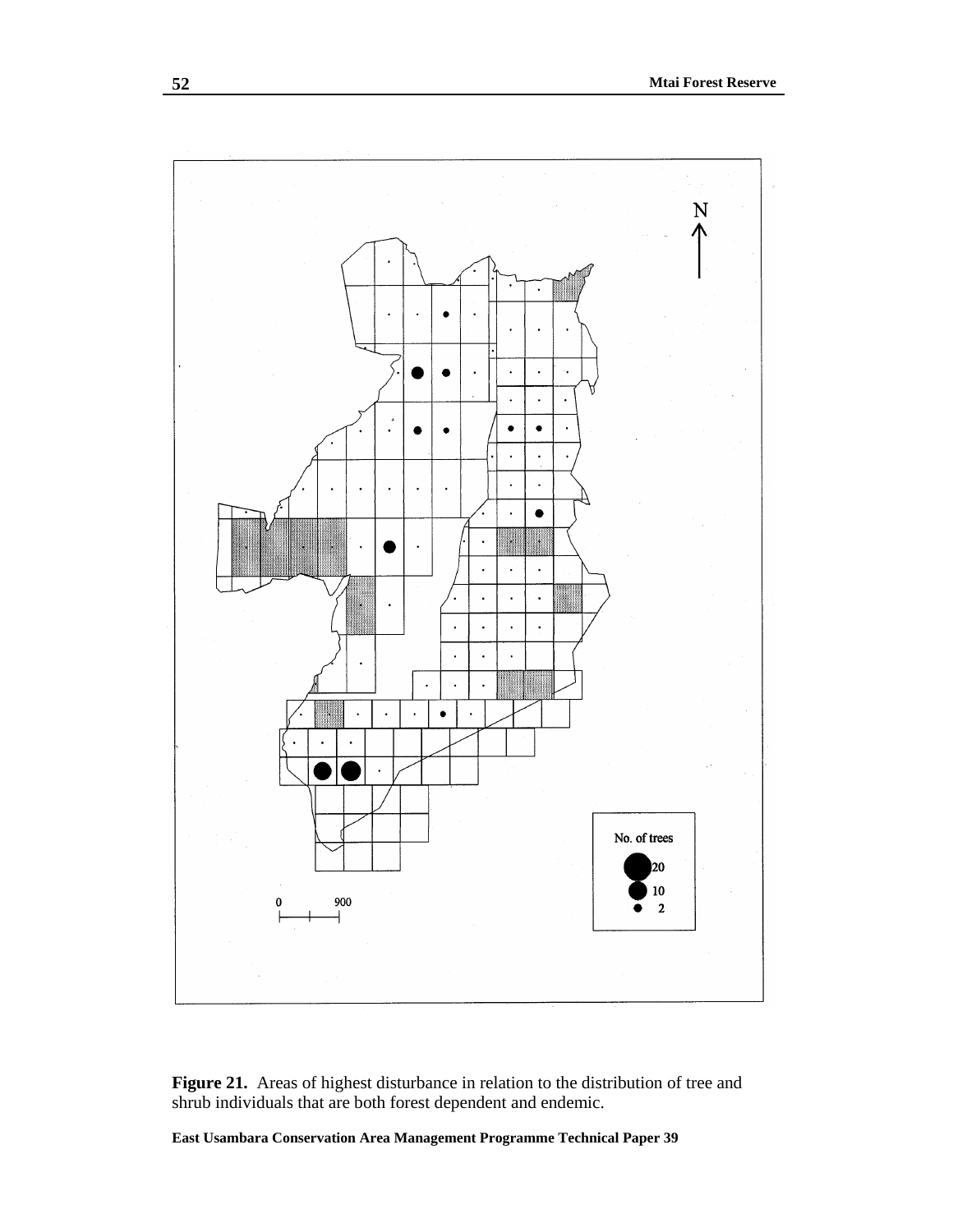

**Figure 22.** Areas of highest disturbance in relation to the distribution of tree and shrub species that are both forest dependent and endemic.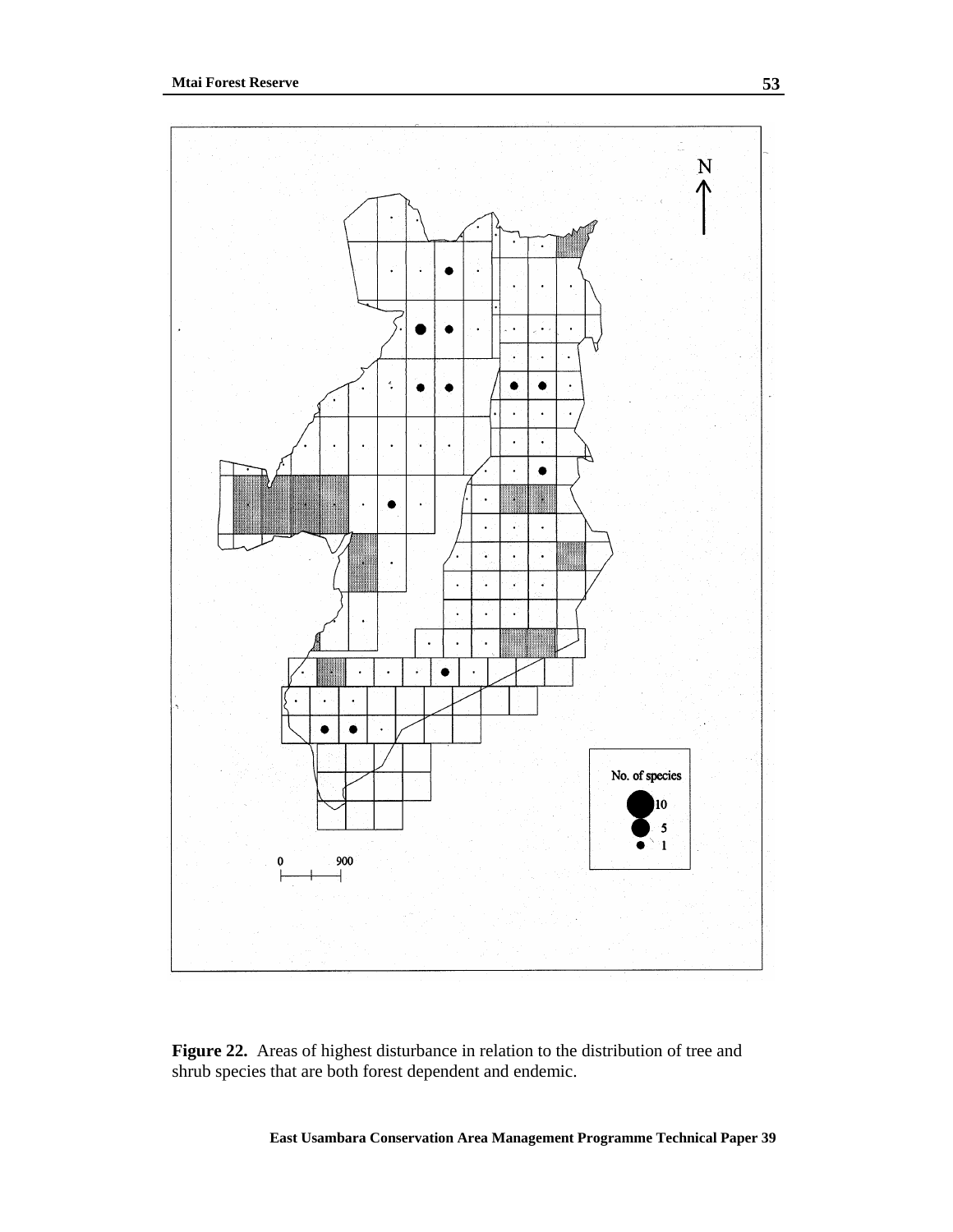

Figure 23. Areas of highest disturbance in relation to the distribution of tree and shrub individuals that are both forest dependent and near-endemic.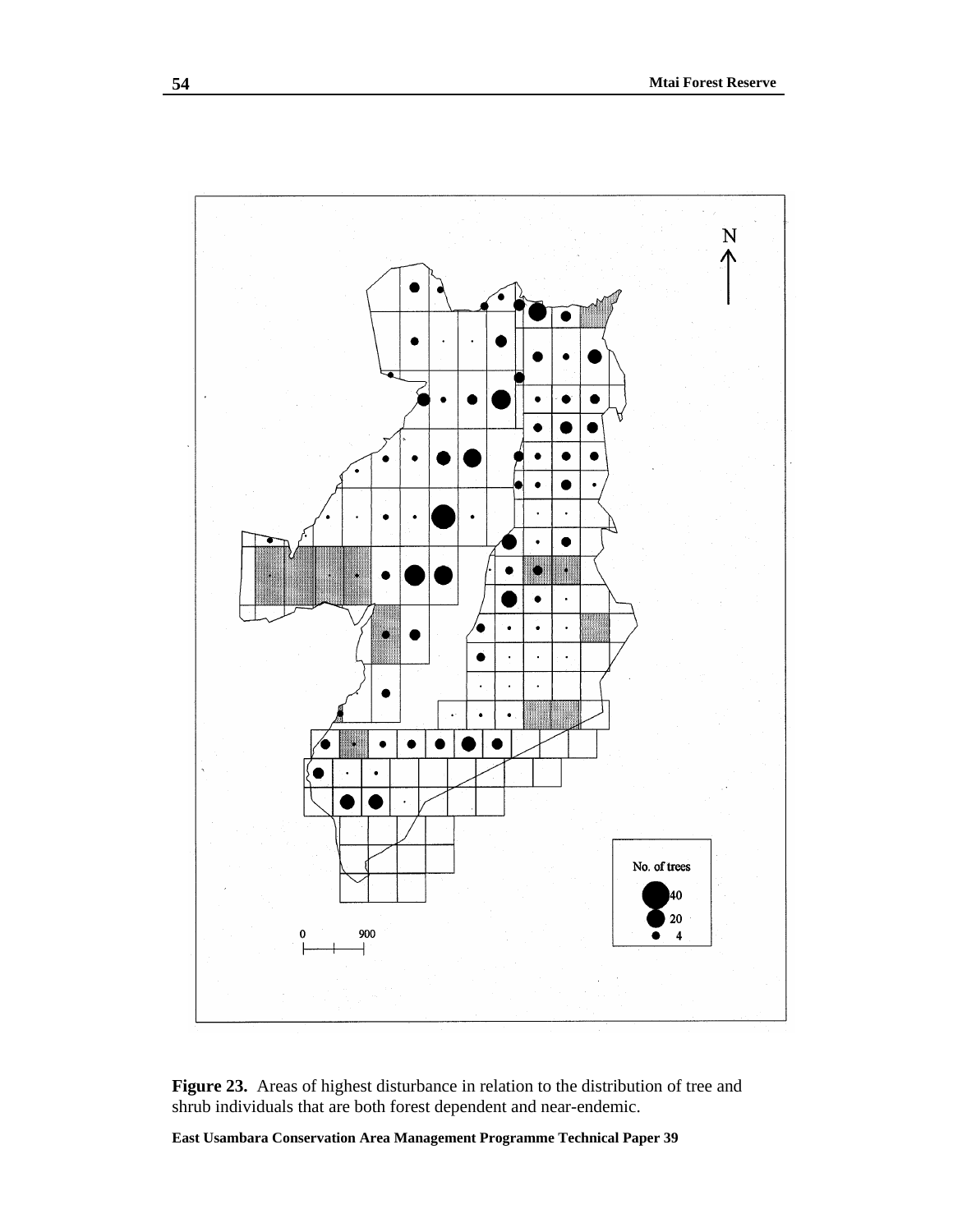

Figure 24. Areas of highest disturbance in relation to the distribution of tree and shrub species that are both forest dependent and near-endemic.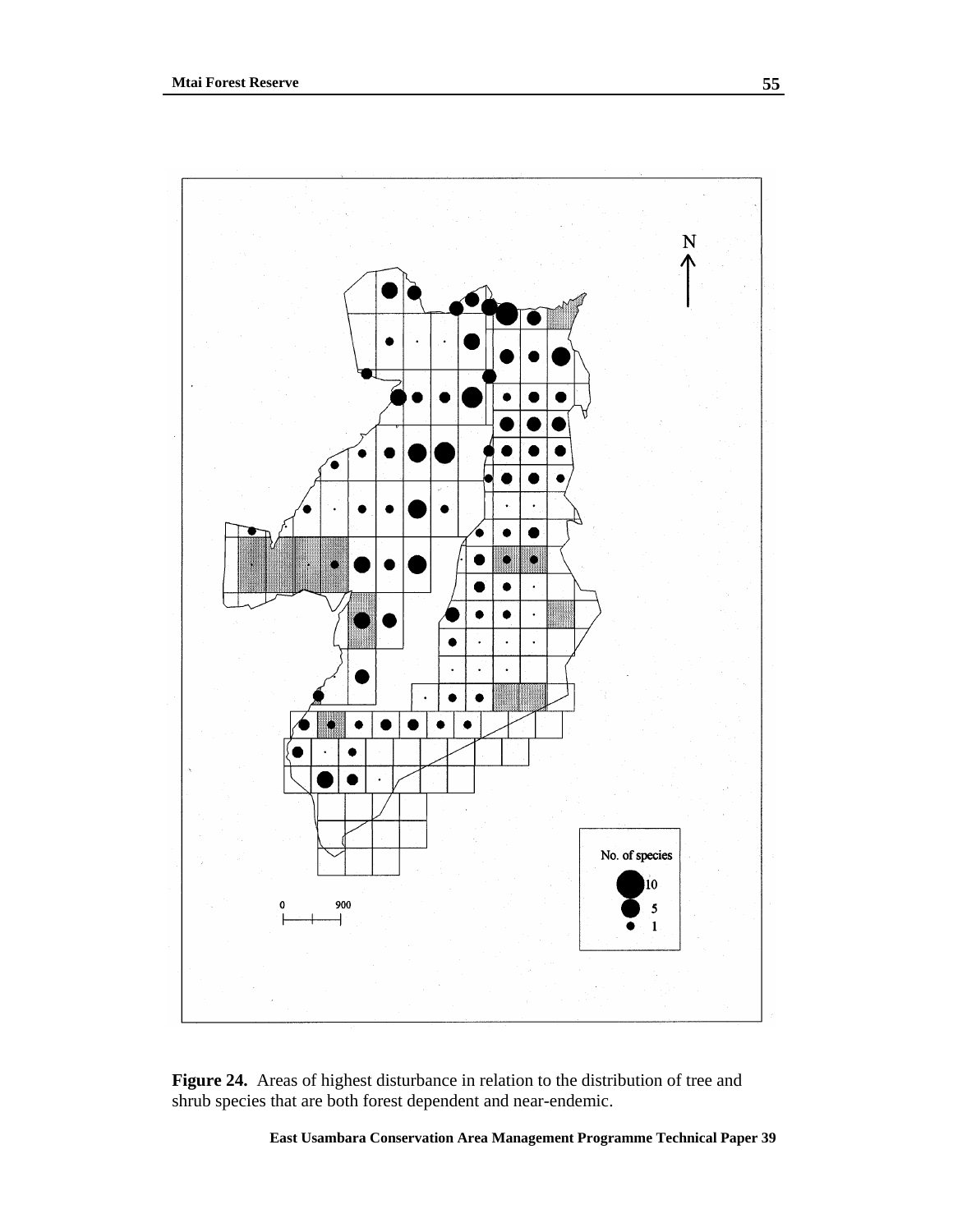# **5.0 FAUNA**

# **5.1 Introduction**

The faunal biodiversity of Mtai Forest Reserve was studied using systematic and replicable survey methods. An inventory was compiled of mammal, reptile, amphibian and selected invertebrate species. The results of the inventory were analysed to assess the biodiversity value of the reserve.

# **5.2 Methods**

Eight plots were chosen as trapping sites, four in the east and four in the west. In each plot standardised methods were used. These methods are outlined in detail in the FT FRP methodologies report (SEE, 1998). A brief description is presented below. The location of trap sites are presented in Figure 25.

# **5.2.1 Mammals**

Five methods were used to sample the mammal community within Mtai Forest Reserve: (1) snap trap lines, (2) bucket pitfalls, (3) bat netting (4) dung surveys and (5) opportunistic observations. Unless otherwise indicated, specimens were identified by Prof. K. M. Howell or by Dr. D. Kock (see Appendix 2). Specimens are deposited at the Department of Zoology and Marine Biology, University of Dar es Salaam and at the Frankfurt Zoological Museum.

# *5.2.1.1 Snap-trap lines*

In order to sample the community of rodents, large break-back traps (snap-traps) were used. Typically the traps were set out in three lines of 33 or 34, with traps positioned at least 2m apart. The traps were set each evening and checked early the following morning. Fish, oats and fried coconut rolled in peanut butter were used as bait. Previous forest surveys indicate that these baits are very successful in terms of catch numbers and species diversity (Stanley, *pers. comm.*). Each mammal caught was weighed and measured and detailed habitat notes were recorded. Trapping and biometric data was recorded on standardised data sheets.

# *5.2.1.2 Bucket pitfall trapping*

The bucket pitfall traps consist of three lines of eleven 20l plastic buckets sunk flush to ground level in a linear transect. These were positioned 5m apart. A continuous piece of plastic sheeting ran perpendicular to the ground across the centre of each bucket forming a 'drift fence'. A lip of plastic sheeting was kept on the ground on to which soil and leaf litter was placed. An animal encountering the sheeting was channelled along the plastic to one of the buckets. The bucket pitfalls, acting as live traps, were designed for sampling shrews and small mice within the forest. Each mammal captured was weighed and measured. Trapping and biometric information was recorded on standardised data sheets.

# *5.2.1.3 Bat netting*

**East Usambara Conservation Area Management Programme Technical Paper 39** Bat mist netting was used to collect and study a representative sample of the forest bat community, and also provide data on species' ranges. Mist nets were placed near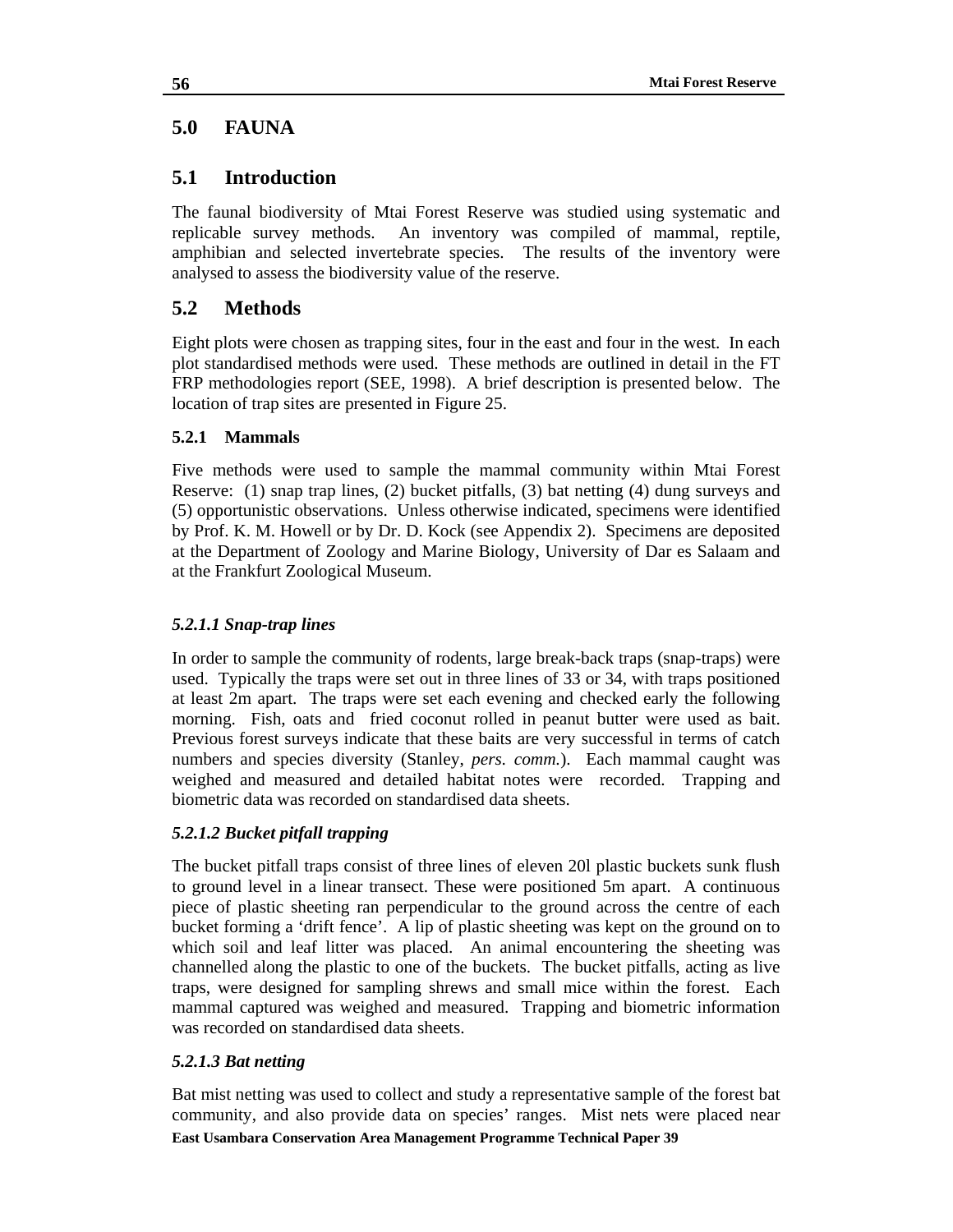potential roost sites and across obvious flight "corridors", such as paths and rivers. Nets were set up at dusk, observed continuously throughout the night and closed shortly before dawn for 11 nights. Each bat caught was weighed and measured at the netting site. Trapping and biometric information was recorded on standardised data sheets.

## *5.2.1.4 Dung survey*

The aim of this study is to provide baseline information on the population size of the reserve's more cryptic mammals particularly duiker.

The tagged transects are surveyed for dung from border to border of the reserve. The transects are walked by a team of three people. One person surveys 2m on one side of the transect, the other person, 2m on the other side. The third person records the findings.

# *5.2.1.5 Mammal observations*

Other mammals including primates were recorded opportunistically throughout the survey.

# **5.2.2 Birds**

Birds were observed on a casual basis throughout both phases. The list included is a provisional list only as no mist netting was carried out and birds were not surveyed systematically.

# **5.2.3 Reptiles**

The aim of this study was to compile a species list of the reserve's reptiles. Grounddwelling reptiles were sampled using bucket pitfall traps (see 5.2.1.2 above). Opportunistic captures were also made by hand, or with a snake stick where necessary. Unless otherwise indicated, taxonomic identifications were made by Prof. K. Howell or Dr. D. Broadley (Appendix 2). Specimens are deposited at the Department of Zoology and Marine Biology, University of Dar es Salaam and at the Natural History Museum of Zimbabwe.

## **5.2.4 Amphibians**

The aim of this study was to compile a species list of the reserve's amphibians. Ground-dwelling amphibians were sampled using the bucket pitfall method (see 5.2.1.2 above). Opportunistic captures were also made, particularly of tree frogs. After rain, typical amphibian habitats were targeted for sampling. Unless otherwise indicated, taxonomic identifications were made by Prof. K. Howell or by Prof. J. Poynton (see Appendix 2). Specimens are deposited at the Department of Zoology and Marine Biology, University of Dar es Salaam and at the British Natural History Museum.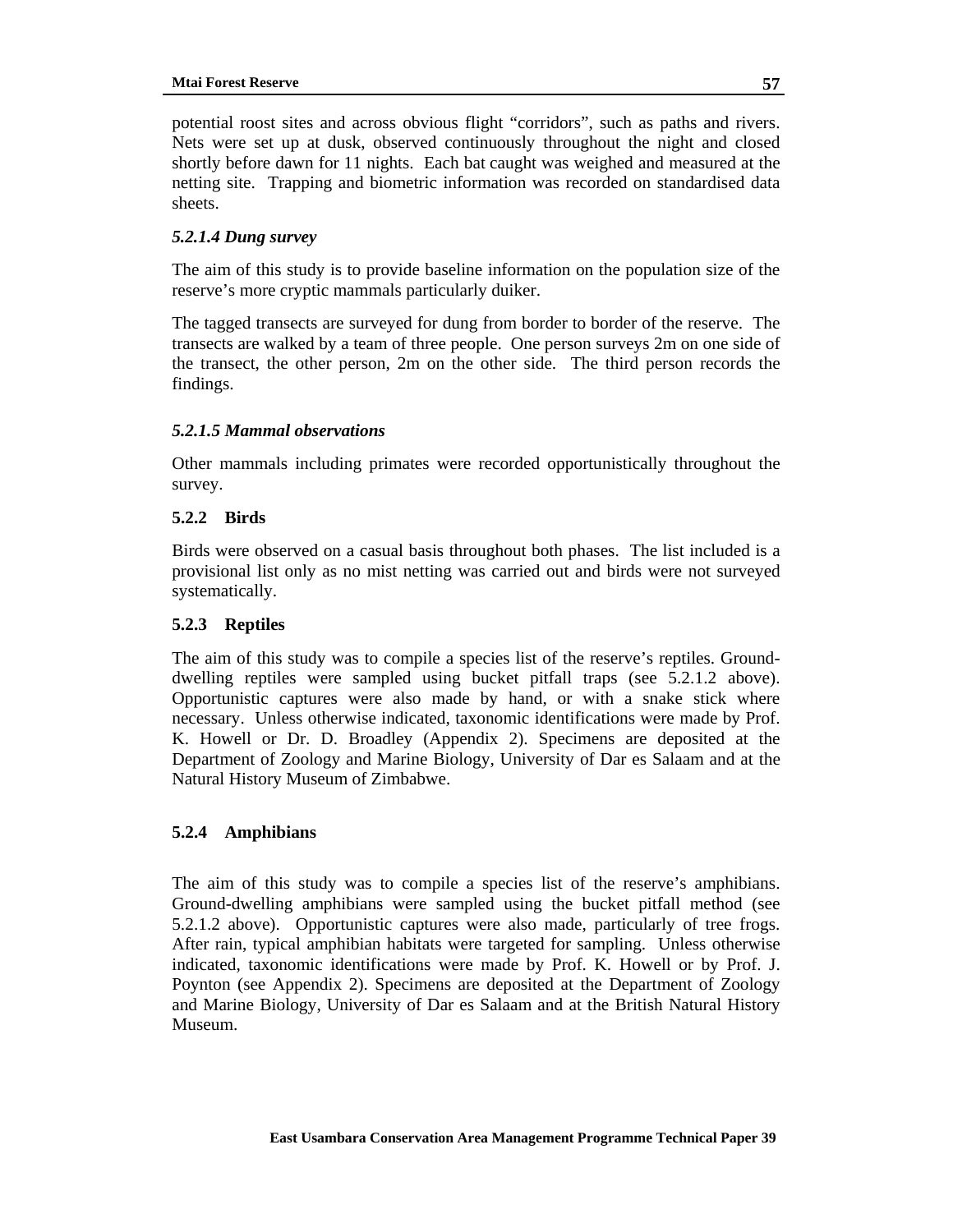### **6.2.5 Invertebrates**

Three groups of invertebrates were sampled: (1) butterflies; (2) molluscs and (3) millipedes.

## *5.2.5.1 Butterflies*

The aim of this study was to compile a species list of the reserve's butterflies. Butterflies were sampled using Blendon-style traps set in the upper-, mid- and lowercanopy levels. At each trapping site, ten butterfly traps were set for five nights. Traps were baited with banana or mango. In order to sample a variety of habitats traps were secured at different elevations above the ground and in gaps as well as in undisturbed forest.

In addition sweep netting was used to sample the low-flying butterflies. Two people caught butterflies using sweep nets for one hour after midday.

Taxonomic identifications were provided by Steve Collins. Specimens are deposited at the African Butterfly Research Institute.

### *5.2.5.2 Millipedes*

The aim of this study was to compile a species list of the reserve's millipedes. At each trapping site three sites with representative microhabitats were selected. At each of these sites a 3m x 3m quadrat was established. In this square, the leaf litter and the first 3 cm of soil was searched carefully for millipedes. All millipedes encountered were collected. Taxonomic identifications were not available at the time of publication. Specimens are deposited at the Virginia Museum of Natural History.

### *5.2.5.3 Molluscs*

The aim of this study was to compile a species list of the reserve's molluscs. At each trapping site three sites with representative microhabitats were selected. At each of these sites a 1m x 1m quadrat was established. In this square, the leaf litter and the first 3 cm of soil was searched carefully for molluscs. All molluscs encountered were collected. Unless otherwise indicated, taxonomic identifications were made by Dr. B. Verdcourt (Appendix 2).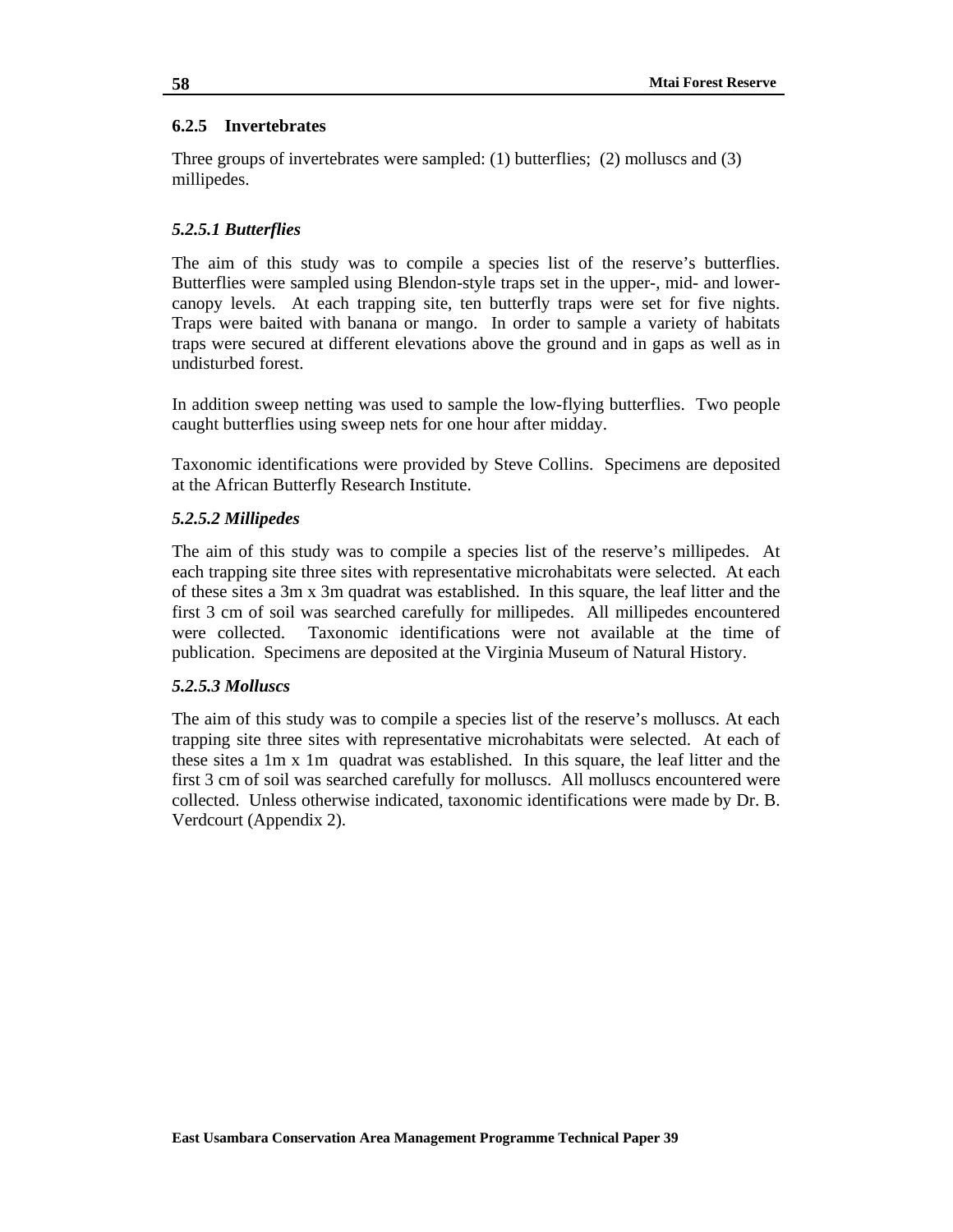# **5.3 Trapping sites and sampling intensity**

Eight trapping sites were established in representative habitats. Table 18 describes the sites and Table 19 summarises the sampling intensity for each site and for each trapping method.

| Plot<br>number | <b>Vegetation type</b> | <b>Altitude</b> (metres<br>a.s.l. | Topography       | Slope (degrees) |
|----------------|------------------------|-----------------------------------|------------------|-----------------|
|                | Lowland forest         | 410                               | Steep mid-slope  | 30              |
| 7              | Lowland forest         | 710                               | Gentle mid-slope | 20              |
| 63             | Submontane forest      | 950                               | Ridge top        | 35              |
| 63             | Submontane forest      | 1050                              | Peak             | 15              |
| 69             | Submontane forest      | 950                               | Ridge            | $0 - 6$         |
| 73             | Riverine forest        | 200                               | Valley floor     | $0 - 20$        |
| 96             | Riverine forest        | 420                               | Valley floor     | $0 - 12$        |
| 111            | Submontane forest      | 900                               | Ridge            | $0 - 8$         |

**Table 18.** Summary descriptions of trapping sites.

**Table 19.** Sampling intensity by trap night (number of nights x number of traps).\*

|                    | Plot 1 | Plot 7    | Plot $63$ | Plot $63$ | Plot 73  | <b>Plot 96</b> | <b>Plot 111</b> | Plot 69 |
|--------------------|--------|-----------|-----------|-----------|----------|----------------|-----------------|---------|
|                    |        |           |           |           |          |                |                 |         |
| Date               | July   | July 28 - | Aug 7-    | Aug 18    | Jan 17 - | Jan 29 -       | Feb 15 -        | Mar 2 - |
|                    | 17-26  | Aug 6     | 16        | $-27$     | 26       | Feb 7          | 24              | 11      |
| large snap traps   | 987*   | 990       | 988       | 985       | 990      | 972            | 987             | 992     |
| butterfly traps    | 0      | 0         | 0         | $\theta$  | 50       | 50             | 50              | 50      |
| bucket pitfall     | 33     | 33        | 33        | 33        | 33       | 33             | 33              | 33      |
| mollusc quadrats** |        |           |           |           | 3        | 3              | 3               | 3       |
| millipede quadrats |        |           |           |           |          | 3              | 3               | 3       |

\*Differences in sampling intensity are due to broken or lost equipment, or delay due to weather conditions.

\*\* Molluscs and millipedes were not surveyed during the first survey in 1996.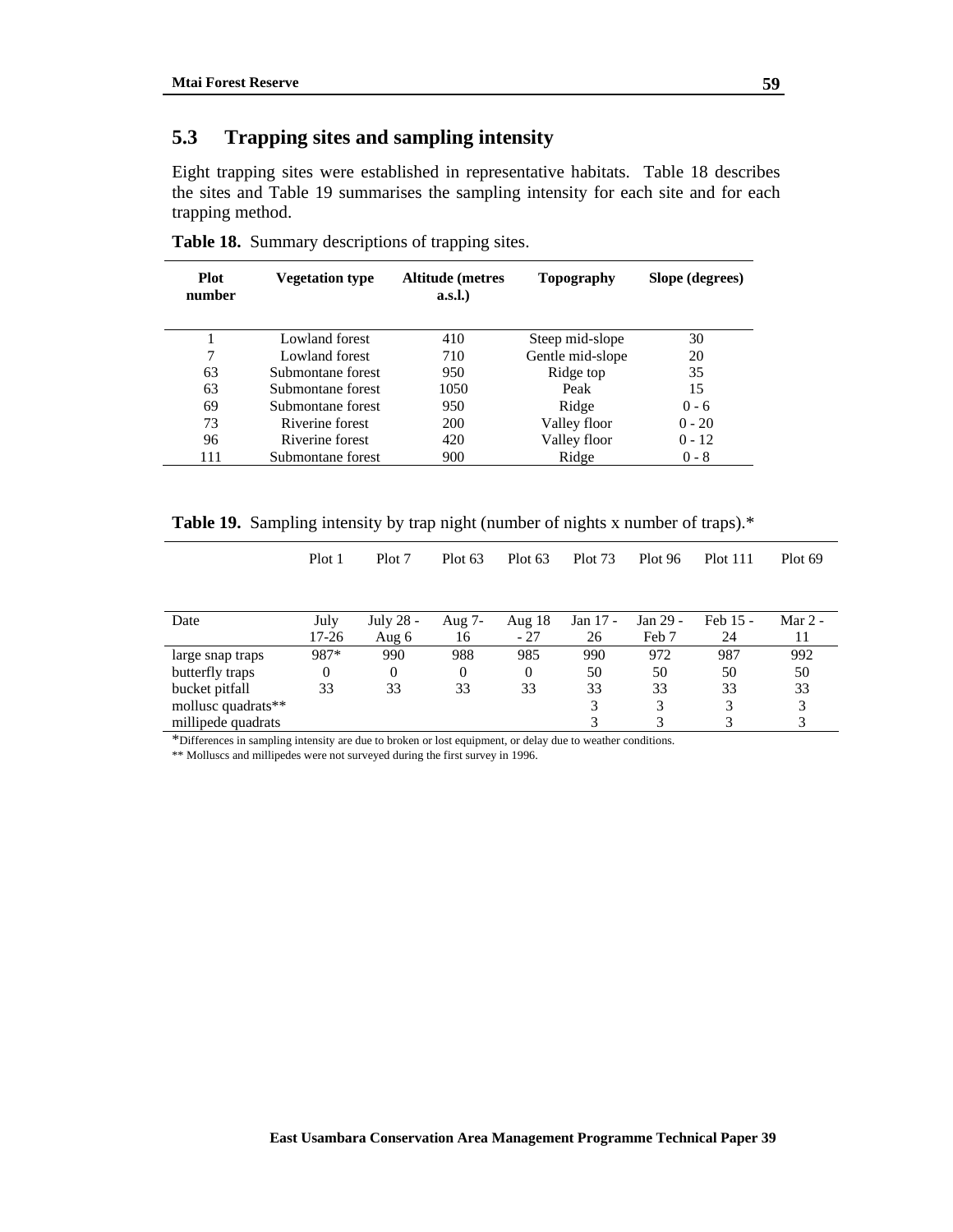

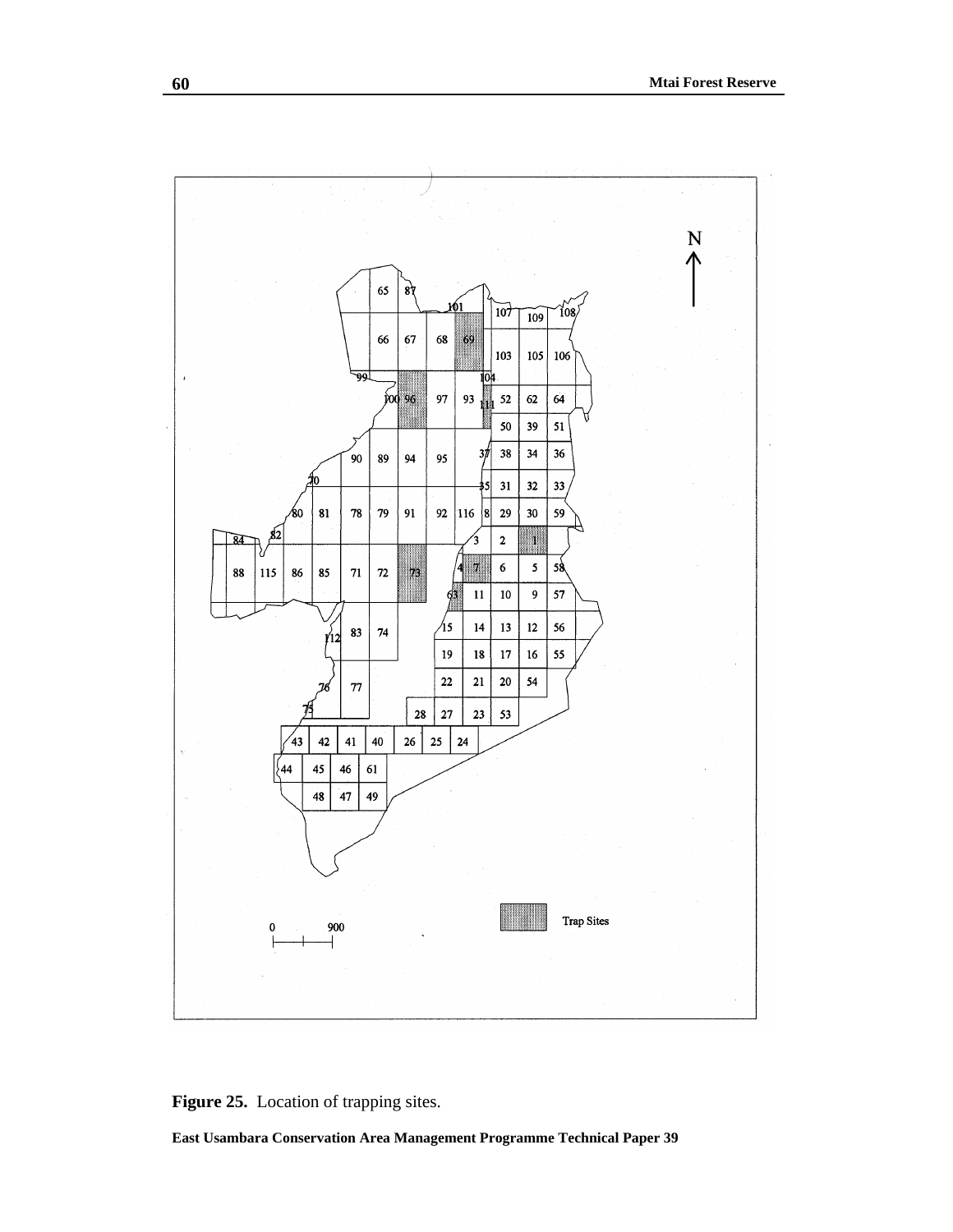# **5.4 Results**

#### **5.4.1 Mammals**

### *5.4.1.1 Small mammals (non-bats)*

A total of 102 specimens were retained for taxonomic purposes, an additional five animals were identified and released. These represent 12 species from five families. Ecological type, endemic status and IUCN status were compiled from the National Biodiversity Database (UDSM, 1997) Kingdon (1989), Kingdon (1997) and IUCN (1996). Nomenclature names follow Kingdon (1997).

| <b>Species</b>             | Ecol        | <b>Endemic</b> | <b>IUCN</b>    |                |                |                |                |                |              | Capture location by plot and number | <b>Total</b>   |
|----------------------------|-------------|----------------|----------------|----------------|----------------|----------------|----------------|----------------|--------------|-------------------------------------|----------------|
|                            | type        | status         | status         |                |                |                | collected      |                |              |                                     |                |
|                            |             |                |                | $\mathbf{1}$   | $\overline{7}$ | 63             | 69             | 73             | 96           | 111                                 |                |
| <b>CRICETIDAE</b>          |             |                |                |                |                |                |                |                |              |                                     |                |
| Lesser pouched rat         |             |                |                |                |                |                |                |                |              |                                     |                |
| Beamys hindei              | $\mathbf f$ | $\mathbf N$    | $\overline{V}$ | $\overline{2}$ |                |                |                |                | $\mathbf{1}$ | $\,1$                               | 4              |
| <b>MURIDAE</b>             |             |                |                |                |                |                |                |                |              |                                     |                |
| Brush-furred mice          |             |                |                |                |                |                |                |                |              |                                     |                |
| Lophuromys                 |             |                |                |                |                |                |                |                |              |                                     |                |
| flavopunctatus             | $\mathbf f$ | W              |                |                | $\overline{2}$ | $\mathbf{1}$   | $\overline{2}$ |                |              | $\mathbf 1$                         | 6              |
| Soft-furred rats           |             |                |                |                |                |                |                |                |              |                                     |                |
| Praomys delectorum         | ${\rm F}$   | W              |                | 1              | 1              | 10             | 21             |                |              | $\overline{4}$                      | 37             |
| Praomys sp.                |             |                |                | $\mathbf{1}$   | $\mathbf{1}$   | $\overline{2}$ |                |                |              |                                     | 4              |
| African wood mice          |             |                |                |                |                |                |                |                |              |                                     |                |
| Hylomyscus denniae         | F           | W              |                |                |                | $\,8$          |                |                |              |                                     | 8              |
| Hylomyscus sp.             |             |                |                |                |                | $\mathbf{1}$   |                |                |              |                                     | 1              |
| Common mice                |             |                |                |                |                |                |                |                |              |                                     |                |
| Mus minutoides             | $\mathbf f$ | W              |                | $\mathbf{1}$   |                |                |                |                |              |                                     | $\mathbf{1}$   |
| Narrow-footed              |             |                |                |                |                |                |                |                |              |                                     |                |
| woodland mice              |             |                |                |                |                |                |                |                |              |                                     |                |
| Grammomys dolichurus       | $\mathbf f$ | W              |                |                |                | 3              |                |                |              |                                     | 3              |
| Grammomys macmillani       | $\mathbf O$ | W              |                | $\sqrt{2}$     |                |                |                |                |              |                                     | $\overline{c}$ |
| Grammomys sp.              |             |                |                | 3              |                |                |                |                |              | $\mathbf{1}$                        | 4              |
| <b>Black</b> rat           |             |                |                |                |                |                |                |                |              |                                     |                |
| Rattus rattus              | O           | W              |                | $\overline{2}$ |                |                |                |                |              |                                     | 2              |
| <b>MYOXIDAE</b>            |             |                |                |                |                |                |                |                |              |                                     |                |
| African dormice            |             |                |                |                |                |                |                |                |              |                                     |                |
| Graphiurus (Claviglis)     | $\mathbf f$ | W              |                |                |                | 1              |                |                |              |                                     | 1              |
| murinus                    |             |                |                |                |                |                |                |                |              |                                     |                |
| Graphiurus (Claviglis)     | f           | W              |                |                |                | $\mathbf{1}$   |                |                |              |                                     | 1              |
| parvus                     |             |                |                |                |                |                |                |                |              |                                     |                |
| Graphiurus sp.             |             |                |                |                |                |                |                |                |              | $\mathbf{1}$                        | $\mathbf{1}$   |
| <b>SCIURIDAE</b>           |             |                |                |                |                |                |                |                |              |                                     |                |
| Tanganyika mountain        |             |                |                |                |                |                |                |                |              |                                     |                |
| squirrel                   | F           | W              |                | $\mathbf{1}$   |                |                |                |                |              |                                     | $\mathbf{1}$   |
| Paraxerus lucifer          |             |                |                |                |                |                |                |                |              |                                     |                |
| <b>SORICIDAE</b>           |             |                |                |                |                |                |                |                |              |                                     |                |
| White-toothed shrews       |             |                |                |                |                |                |                |                |              |                                     |                |
| Crocidura hildegardae      | $\mathbf f$ | W              |                |                | $\overline{2}$ | $\mathbf{1}$   |                |                |              |                                     | 3              |
| Crocidura sp.              |             |                |                |                |                |                | 6              | $\overline{2}$ |              | 11                                  | 19             |
| Rodents not yet identified |             |                |                | $\mathbf{1}$   | $\sqrt{2}$     | 4              | $\overline{2}$ |                |              |                                     | 9              |

**Table 20.** Summary of small mammals (non-bats).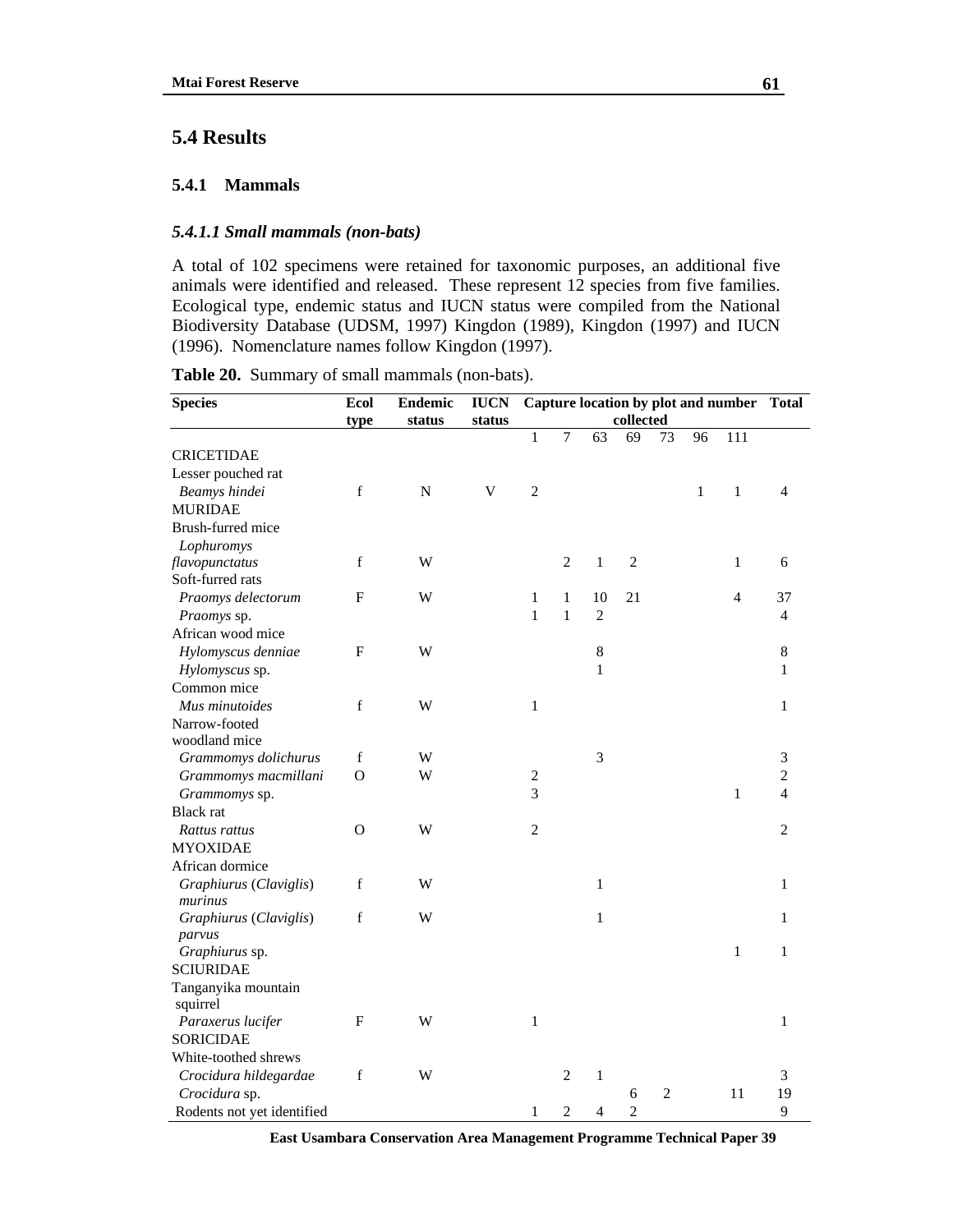KEY TO ABBREVIATIONS FOR TABLE 20 (Definitions based on those described in Section 1.2).

#### Ecological type:

- F Forest dependent species: This is defined as primary forest only. It does not include forest edge or secondary forest;
- f Forest dwelling but not forest dependent: Species occurring in primary forest as defined above as well as other vegetation types. Thus these are not forest-dependent species; and
- O Non-forest species: These are species that do not occur in primary or secondary forest or forest edge.

#### Endemic status:

- N Near endemic: Species with limited ranges usually only including coastal forest and/or the Eastern Arc mountains;
- W Widespread distribution.

#### IUCN status:

• V - Vulnerable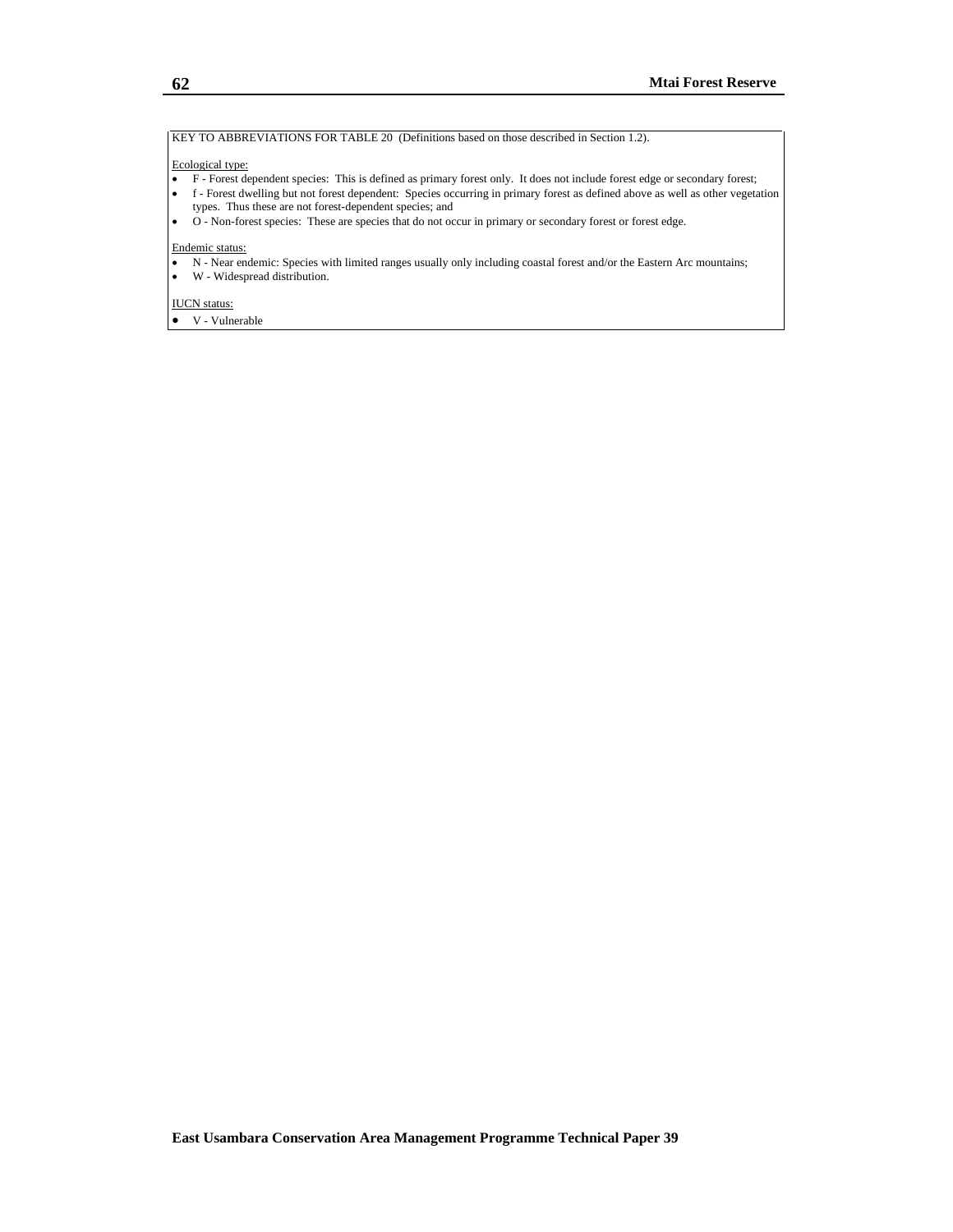### *5.4.1.2 Dung survey*

Dung from at least ten mammal species was recorded. Duiker dung was most commonly collected between 400 and 550 m a.s.l. Identifications were made based on a reference collection, discussions with local hunters and using Walker (1988). It is difficult to determine the dung of particular duiker species and so the differentiation between *Cephalophus monticola* and *Sylvicapra grimmia* may not be reliable.

|                 |                           | <b>Duiker</b>   |           |                 | <b>Bushbuck</b> | <b>Hyrax</b>                     |     |  |
|-----------------|---------------------------|-----------------|-----------|-----------------|-----------------|----------------------------------|-----|--|
| <b>Transect</b> | <b>Transect</b><br>length | Dung<br>sitings | Rate / km | Dung<br>sitings |                 | Rate / km Dung sitings Rate / km |     |  |
| $-1$            | 1150                      |                 |           |                 | 0.9             |                                  |     |  |
|                 | 850                       |                 |           |                 |                 |                                  |     |  |
|                 | 2900                      |                 | 0.3       |                 | 0.3             |                                  | 0.7 |  |
|                 | 3250                      |                 | 0.9       |                 |                 |                                  | 0.3 |  |
|                 | 2550                      |                 | 1.2       |                 | 0.4             |                                  |     |  |
|                 | 2100                      |                 |           |                 |                 |                                  | 0.5 |  |
|                 | 1650                      |                 |           |                 |                 |                                  | 0.6 |  |
|                 | 1700                      |                 |           |                 |                 |                                  |     |  |

**Table 21.** Abundance of duiker, bushbuck and hyrax dung.

| <b>Species</b>            | <b>Ecological type</b> | <b>Endemic status</b> | <b>Times</b><br>encountered | <b>Altitudinal range</b><br>(m) |
|---------------------------|------------------------|-----------------------|-----------------------------|---------------------------------|
| <b>CERCOPITHECIDAE</b>    |                        |                       |                             |                                 |
| Yellow baboon             |                        |                       |                             |                                 |
| Papio cynocephalus        | f                      | W                     | 1                           | 340                             |
| Gentle monkey             |                        |                       |                             |                                 |
| Cercopithecus mitis       | f                      | W                     | $\overline{2}$              | $320 - 360$                     |
| <b>MACROSCELIDIDAE</b>    |                        |                       |                             |                                 |
| Four-toed elephant shrew  |                        |                       |                             |                                 |
| Petrodromus tetradactylus | f                      | W                     | $\overline{4}$              | $260 - 600$                     |
| <b>THRYONOMYIDAE</b>      |                        |                       |                             |                                 |
| Cane rat                  |                        |                       |                             |                                 |
| Thryonomys sp.            |                        |                       | $\overline{4}$              | $295 - 450$                     |
| <b>HERPESTIDAE</b>        |                        |                       |                             |                                 |
| <b>Banded mongoose</b>    |                        |                       |                             |                                 |
| Mungos mungo              | $\Omega$               | W                     | 1                           | 420                             |
| <b>VIVERRIDAE</b>         |                        |                       |                             |                                 |
| African civet             |                        |                       |                             |                                 |
| Civettictis civetta       | $\mathbf f$            | W                     | 6                           | $300 - 545$                     |
| <b>PROCAVIDAE</b>         |                        |                       |                             |                                 |
| Eastern tree hyrax        |                        |                       |                             |                                 |
| Dendrohyrax validus       | f                      | N                     | V<br>6                      | $400 - 860$                     |
| <b>BOVIDAE</b>            |                        |                       |                             |                                 |
| <b>Bushbuck</b>           |                        |                       |                             |                                 |
| Tragelaphus scriptus      | f                      | W                     | 3                           | $260 - 550$                     |
| Bush duiker               |                        |                       |                             |                                 |
| Sylvicapra grimmia        | $\Omega$               | W                     | $\overline{c}$              | $490 - 640$                     |
| Blue duiker               |                        |                       |                             |                                 |
| Cephalophus monticola     | f                      | W                     | 2                           | 400                             |
| Unidentifiable duiker     |                        |                       | $\overline{4}$              | $400 - 730$                     |

**Table 22.** Summary of dung survey.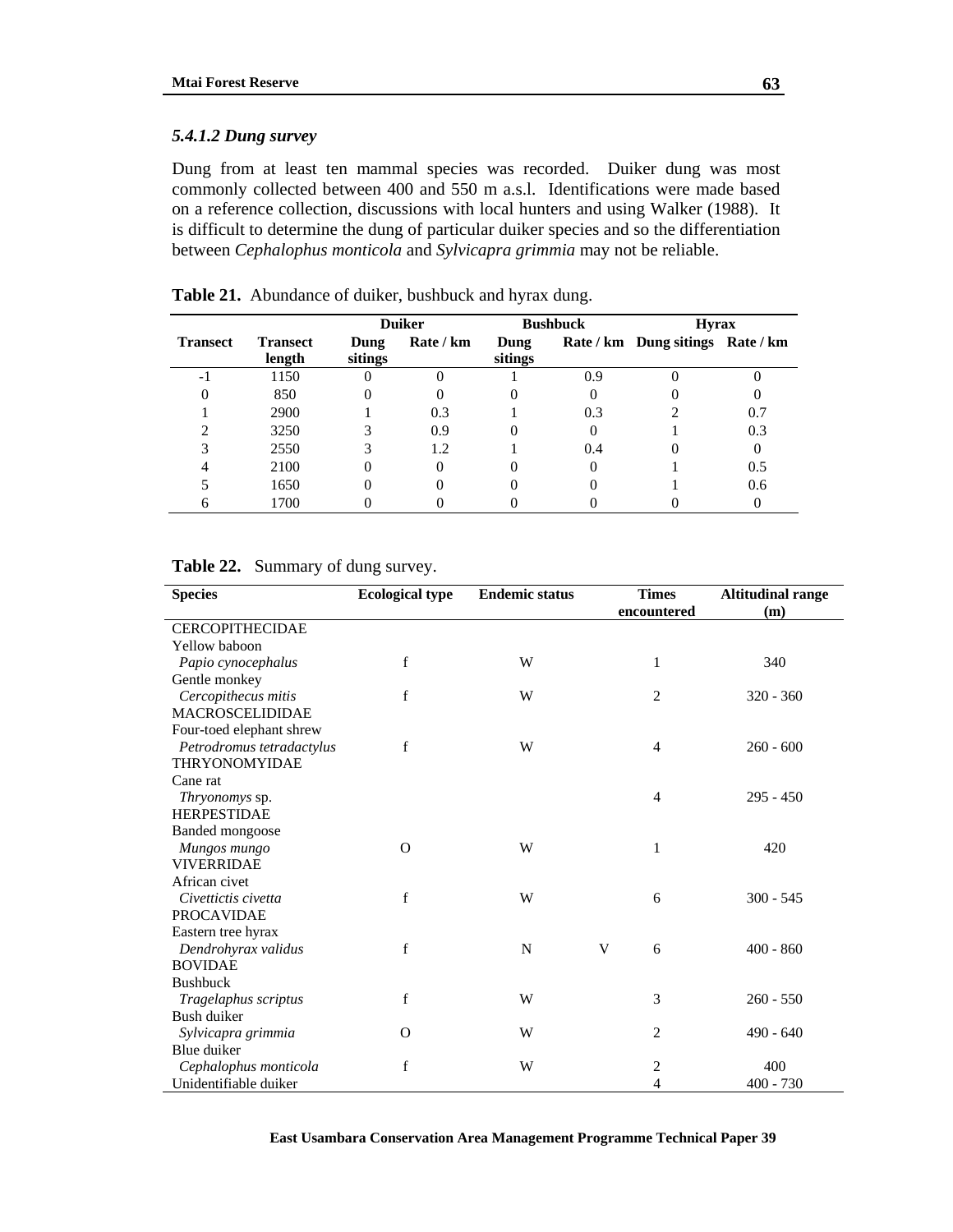#### KEY TO ABBREVIATIONS FOR TABLE 22 (Definitions based on those described in Section 1.2).

#### Ecological type:

- F Forest dependent species: This is defined as primary forest only. It does not include forest edge or secondary forest;
- f Forest dwelling but not forest dependent: Species occurring in primary forest as defined above as well as other vegetation types. Thus these are not forest-dependent species; and
- O Non-forest species: These are species that do not occur in primary or secondary forest or forest edge.

#### Endemic status:

- N Near endemic: Species with limited ranges usually only including coastal forest and/or the Eastern Arc mountains;
- W Widespread distribution.

#### IUCN status:

• V- Vulnerable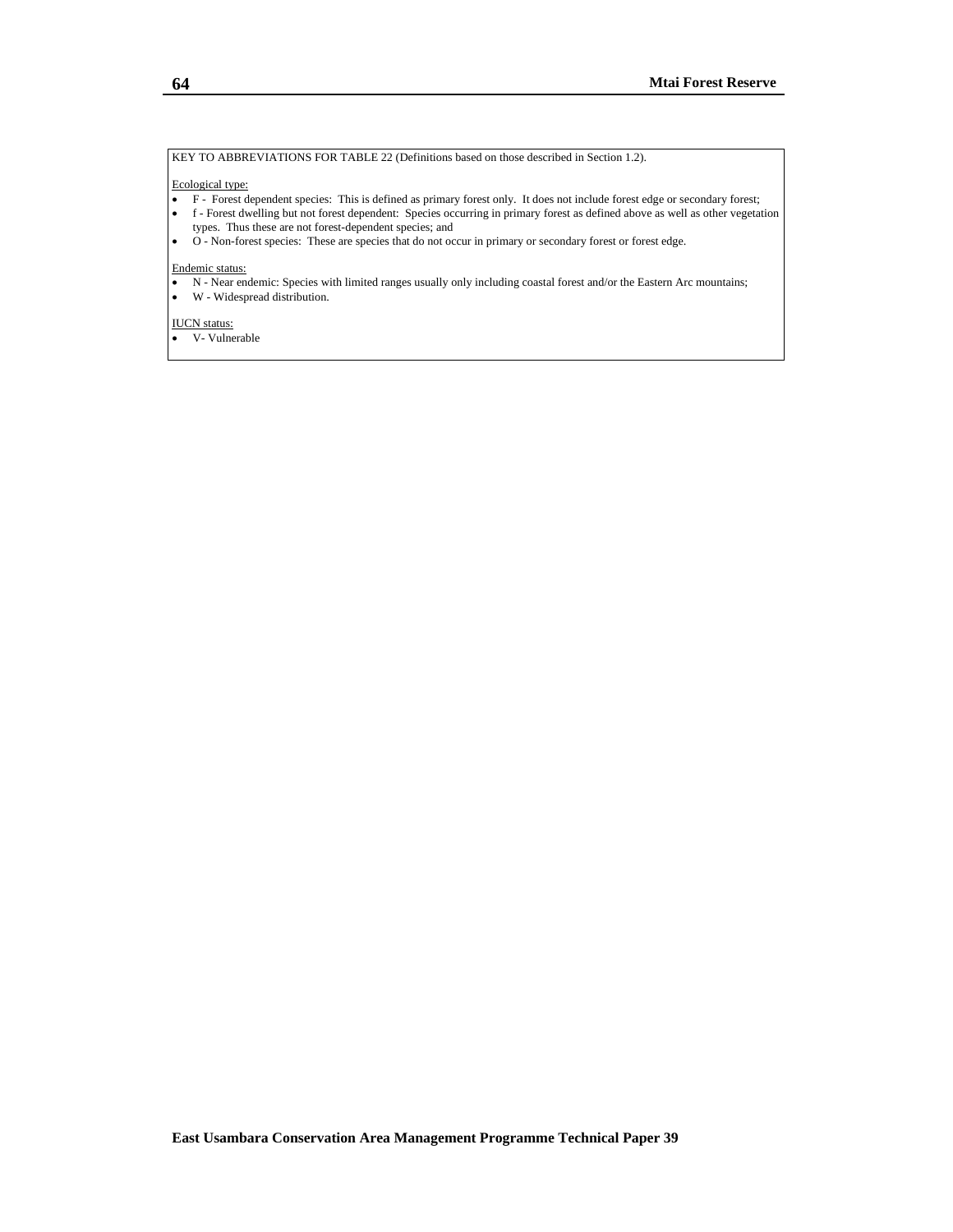### *5.4.1.3 Mammal observations*

A total of 14 species from 11 families were observed but not retained for taxonomic purposes. Ecological type, endemic status and IUCN status were compiled from the National Biodiversity Database (UDSM, 1997), Kingdon (1974), Kingdon (1989), Kingdon (1997) and IUCN (1996).

| <b>Species</b>               | <b>Certainty</b> | <b>Ecological</b><br>type | <b>Endemic</b><br>status | <b>IUCN</b><br>status | <b>Observation</b><br>location by plot |
|------------------------------|------------------|---------------------------|--------------------------|-----------------------|----------------------------------------|
| <b>COLOBIDAE</b>             |                  |                           |                          |                       |                                        |
| Angola pied colobus          |                  |                           |                          |                       |                                        |
| Colobus angolensis           | definite         | F                         | W                        |                       | 1,75                                   |
| <b>CERCOPITHECIDAE</b>       |                  |                           |                          |                       |                                        |
| Yellow baboon                |                  |                           |                          |                       |                                        |
| Papio cynocephalus           | definite         | f                         | W                        |                       | 73                                     |
| Vervet monkey                |                  |                           |                          |                       |                                        |
| Cercopithecus aethiops       | definite         | f                         | W                        |                       | 58                                     |
| Gentle monkey                |                  |                           |                          |                       |                                        |
| Cercopithecus mitis          | definite         | f                         | W                        |                       | Many                                   |
| <b>GALAGONIDAE</b>           |                  |                           |                          |                       |                                        |
| Small-eared galago           |                  |                           |                          |                       |                                        |
| Otolemur garnetti            | definite         | f                         | W                        |                       | 83, 111                                |
| <b>SCIURIDAE</b>             |                  |                           |                          |                       |                                        |
| Red-bellied coast squirrel   |                  |                           |                          |                       |                                        |
| Paraxerus p. palliatus       | probable         | F                         | W                        |                       | 79                                     |
| <b>HERPESTIDAE</b>           |                  |                           |                          |                       |                                        |
| Marsh mongoose               |                  |                           |                          |                       |                                        |
| Atilax paludinosus           | probable         | f                         | W                        |                       | UK                                     |
| <b>Banded</b> mongoose       |                  |                           |                          |                       |                                        |
| Mungos mungo                 | probable         | О                         | W                        |                       | 73                                     |
| VIVERRIDAE                   |                  |                           |                          |                       |                                        |
| <b>Blotched</b> genet        |                  |                           |                          |                       |                                        |
| Genetta tigrina              | probable         | f                         | W                        |                       | $\overline{0}$                         |
| <b>FELIDAE</b>               |                  |                           |                          |                       |                                        |
| Leopard                      |                  |                           |                          |                       |                                        |
| Panthera pardus <sup>1</sup> | probable         | $f_{\rm}$                 | W                        |                       | $\mathbf{0}$                           |
| <b>PROCAVIDAE</b>            |                  |                           |                          |                       |                                        |
| Eastern tree hyrax           |                  |                           |                          |                       |                                        |
| Dendrohyrax validus          | definite         | $\mathbf f$               | W                        | V                     | Transect 7, 98,                        |
|                              |                  |                           |                          |                       | Frequently heard:                      |
|                              |                  |                           |                          |                       | 111, 51                                |
| <b>BOVIDAE</b>               |                  |                           |                          |                       |                                        |
| Blue duiker                  |                  |                           |                          |                       |                                        |
| Cephalophus monticola        | probable         | F                         | W                        |                       | 111,72                                 |
| <b>CRICETIDAE</b>            |                  |                           |                          |                       |                                        |
| Giant pouched rat            |                  |                           |                          |                       |                                        |
| Cricetomys gambianus         | probable         | O                         | W                        |                       | 111                                    |
| <b>MACROSCELIDIDAE</b>       |                  |                           |                          |                       |                                        |
| Zanj elephant shrew          |                  |                           |                          |                       |                                        |
| Rhynchocyon petersi          | definite         | F                         | ${\bf N}$                | EN                    | 50, 111                                |

### **Table 23.** Summary of mammal observations.

KEY TO ABBREVIATIONS FOR TABLE 23 (Definitions based on those described in Section 1.2).

Ecological type:

• F - Forest dependent species: This is defined as primary forest only. It does not include forest edge or secondary forest;

• f - Forest dwelling but not forest dependent: Species occurring in primary forest as defined above as well as other vegetation types. Thus these are not forest-dependent species; and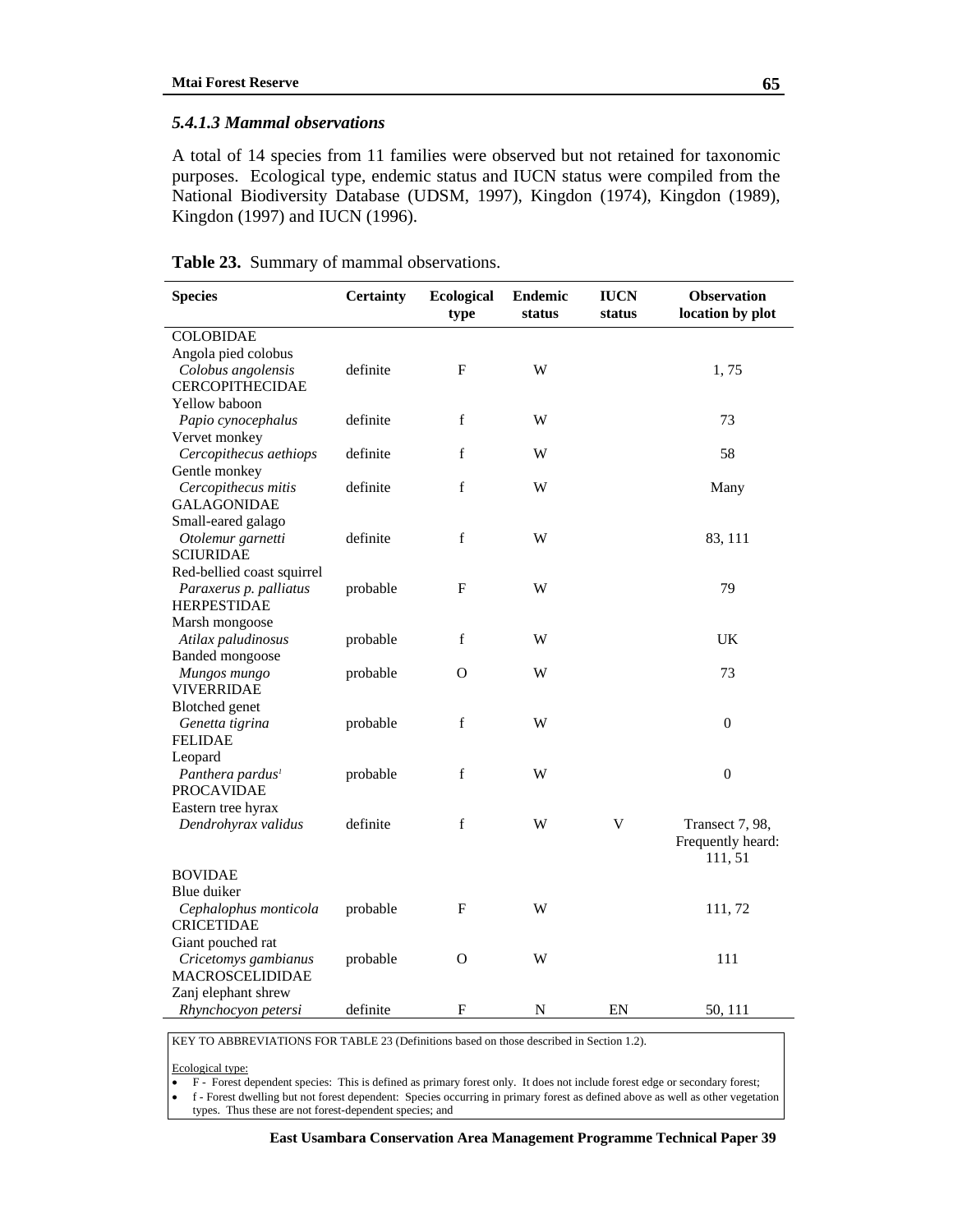| O - Non-forest species: These are species that do not occur in primary or secondary forest or forest edge.                                                                                                                                                                                                                                                                        |
|-----------------------------------------------------------------------------------------------------------------------------------------------------------------------------------------------------------------------------------------------------------------------------------------------------------------------------------------------------------------------------------|
| Endemic status:<br>N - Near endemic: Species with limited ranges usually only including coastal forest and/or the Eastern Arc mountains;<br>W - Widespread distribution.                                                                                                                                                                                                          |
| <b>IUCN</b> status:<br>V- Vulnerable<br>R - Rare                                                                                                                                                                                                                                                                                                                                  |
| OR: Refers to observations outside but in proximity to the reserve to be considered associated to it.<br>Certainty: Indicates the probability of the correctness of the identity of the species observed;<br>Definite: Can be regarded as occurring in the reserve.<br>Probable: Identification is likely but requires confirmation before placing on the reserve's species list. |

**Table 24.** Ranges of near endemic mammal species recorded.

| <b>Species</b>                       | Range                                                                                                                                        |
|--------------------------------------|----------------------------------------------------------------------------------------------------------------------------------------------|
| Beamys hindei<br>Dendrohyrax validus | Coastal forests in N.E. and E. Tanzania, also S.E. Kenya.<br>E. Tanzania, Kilimanjaro, Mt. Meru, Usambara, Uluguru and Pare Mountains, Pemba |
|                                      | Island, Zanzibar and S. Kenya.                                                                                                               |

*1* Leopard, *Panthera pardus* has not been observed in the area for at least ten years due to pressure from hunting (Johansson, pers. comm.). Two probable sitings were made of leopard although both observations were from outside the reserve, a kill was observed in a tree suggesting that leopard is also found within the reserve.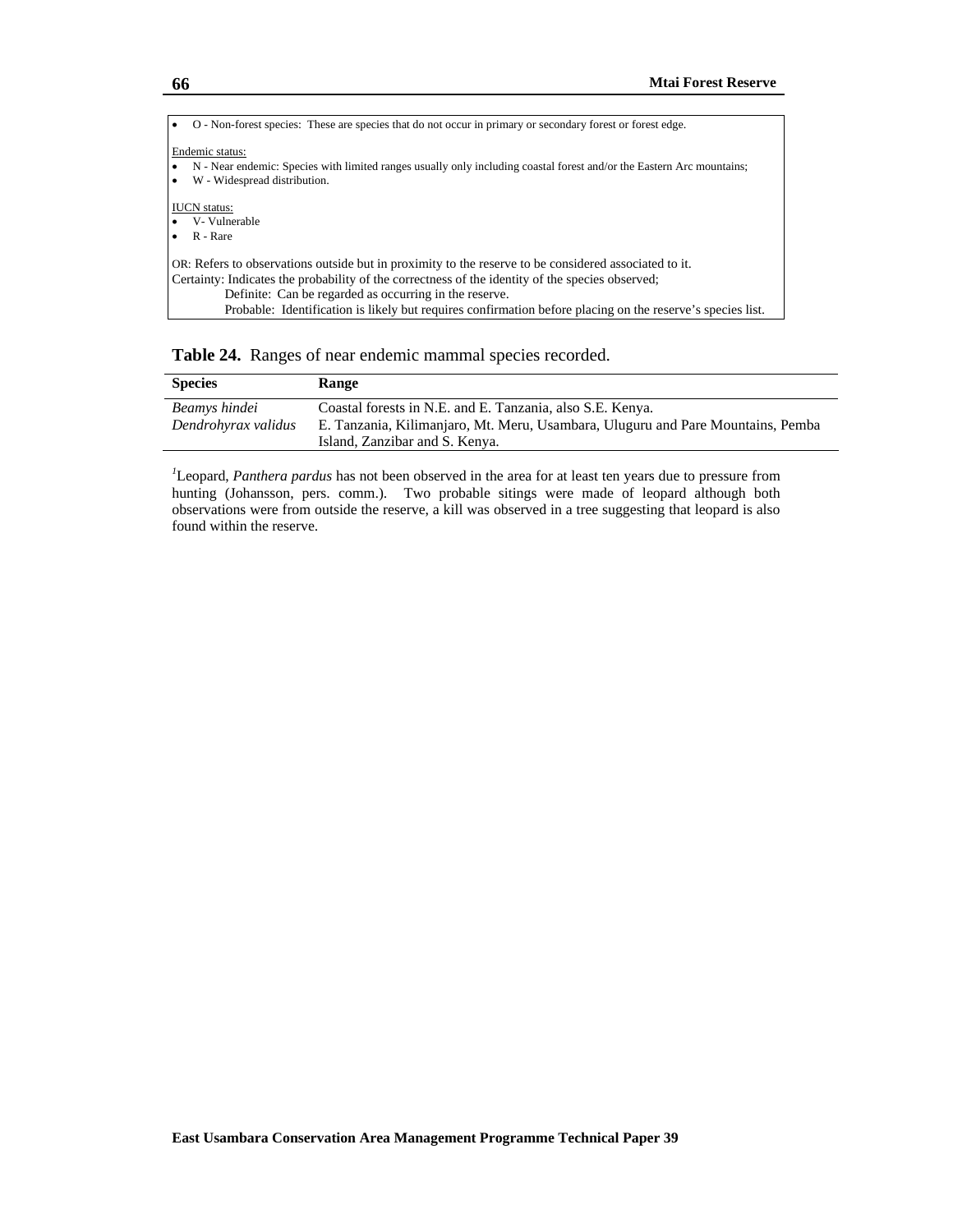#### *5.4.1.4 Bats*

A total of 20 specimens were retained for taxonomic purposes. These represent 13 species from four families. Ecological type and endemic status were compiled from the National Biodiversity Database (UDSM, 1997), IUCN (1996), Howell (1993) and Kingdon (1974). Nomenclature follows Kingdon (1997).

|  |  |  | <b>Table 25.</b> Summary of bats for Mtai East. |
|--|--|--|-------------------------------------------------|
|--|--|--|-------------------------------------------------|

| <b>Species</b>                    | <b>Common name</b>     | <b>Ecological</b><br>type | <b>Endemic</b><br>status | <b>Number</b><br>collected |
|-----------------------------------|------------------------|---------------------------|--------------------------|----------------------------|
| <b>PTEROPODIDAE</b>               |                        |                           |                          |                            |
| Rousettus aegyptiacus spp. leachi | Egyptian rousette bat  |                           | W                        | 2                          |
| Epomophorus wahlbergi             | Epauletted fruit bat   | F                         | W                        | 3                          |
| Epomophorus anurus                | Epauletted fruit bat   |                           | W                        |                            |
| RHINOLOPHIDAE                     |                        |                           |                          |                            |
| Rhinolophus hildebrandti          | Horseshoe bat          |                           | W                        | 1                          |
| Rhinolophus deckenii              | Horseshoe bat          |                           | W                        | 5                          |
| Rhinolophus eloquens              | Horseshoe bat          |                           | W                        | 1.                         |
| Rhinolophus landeri lobatus       | Horseshoe bat          |                           | W                        |                            |
| <b>HIPPOSIDERIDAE</b>             |                        |                           |                          |                            |
| Hipposideros ruber                | Leaf-nosed bat         |                           | W                        | 1                          |
| Triaenops persicus afer           | Persian leaf-nosed bat |                           | W                        | 2                          |
| VESPERTILIONIDAE                  |                        |                           |                          |                            |
| <i>Eptesicus capensis</i>         | Serotine bat           |                           | W                        |                            |
| Eptesicus rendalli                | Serotine bat           |                           | W                        |                            |
| Scotophilus nucella               | House bat              |                           | W                        |                            |
| Miniopterus fraterculus           | Long-fingered bat      |                           | W                        |                            |

KEY TO ABBREVIATIONS FOR TABLE 25 (Definitions based on those described in Section 1.2).

#### Ecological type:

- F Forest dependent species: This is defined as primary forest only. It does not include forest edge or secondary forest;
- f Forest dwelling but not forest dependent: Species occurring in primary forest as defined above as well as other vegetation types.
- O Non-forest species: These are species that do not occur in primary or secondary forest or forest edge.

#### Endemic status:

• W - Widespread distribution.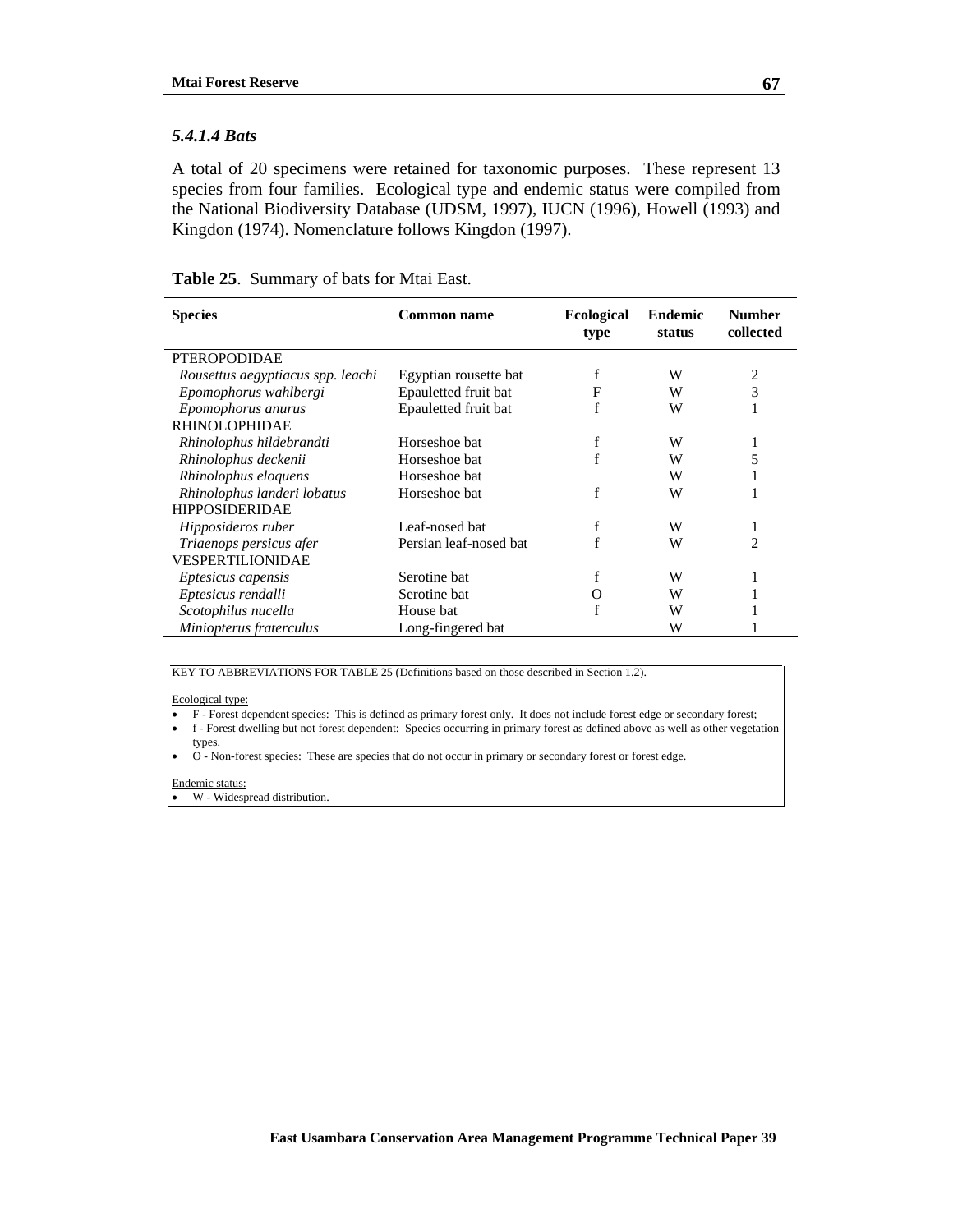

Figure 26. Distribution of forest dependent mammal species.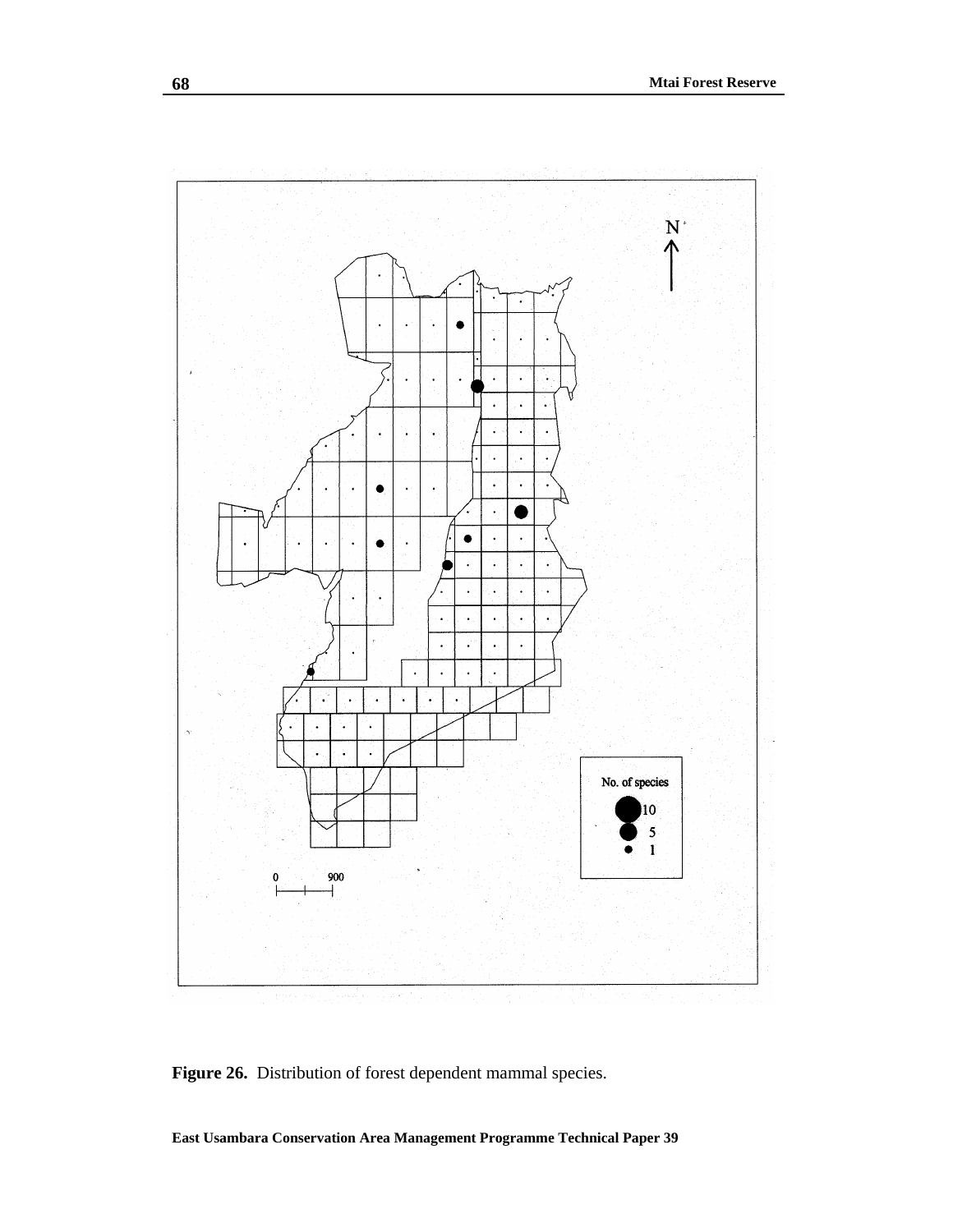

Figure 27. Distribution of near-endemic mammal species.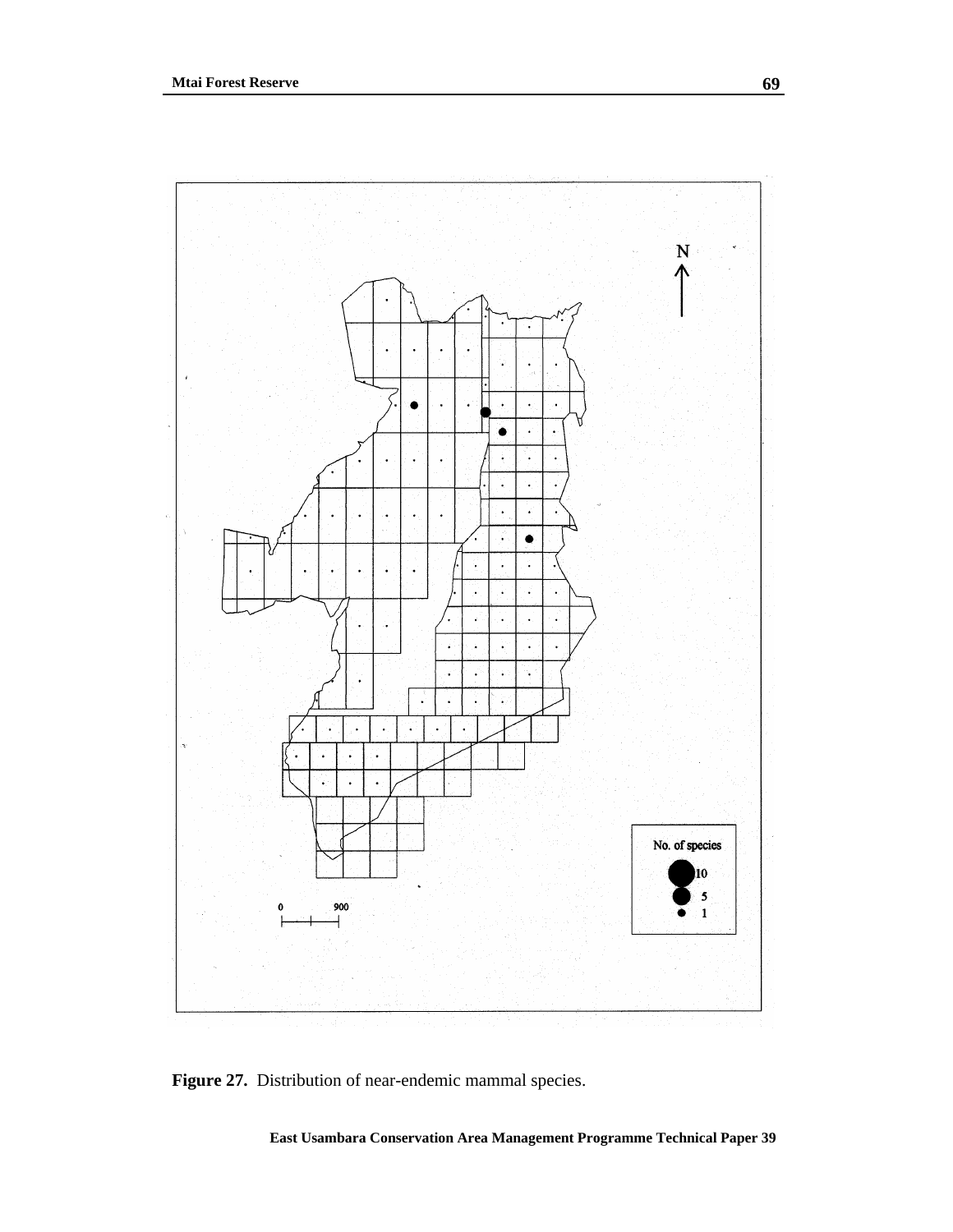## **5.4.2 Birds**

A total of 94 species from 38 families were recorded during the surveys. Ecological type, endemic status and IUCN status were compiled from the National Biodiversity Database (1997) IUCN (1996) and Zimmerman *et al.* (1996). Nomenclature follows Zimmerman *et al.* (1996).

| <b>ACCIPITRIDAE</b><br>$\mathbf{F}$<br>Accipiter minullus<br>Little sparrowhawk<br>W<br>LC<br>$\mathbf{I}$<br>Tawny eagle<br>$\overline{O}$<br>W<br>Aquila rapax<br>LC<br>$\mathbf{I}$<br><b>Buteo</b> augur<br>Augur buzzard<br>LC<br>$\mathbf{I}$<br>О<br>W<br>Circaetus cinereus<br>Brown snake eagle<br>LC<br>$\mathbf{I}$<br>O<br>W<br>LC<br>Sothern banded snake eagle<br>F<br>W<br>$\mathbf{I}$<br>Circaetus fasciolatus<br>Gypohierax angolensis<br>Palm-nut vulture<br>f<br>W<br>LC<br>$\mathbf H$<br>Lizard buzzard<br>Kaupifalco<br>O<br>W<br>LC<br>$\mathbf{I}$<br>monogrammicus<br>f<br>Lophaetus occipitalis<br>W<br>LC<br>П<br>Long-crested eagle<br>African harrier hawk<br>$\mathbf f$<br>LC<br>$\mathop{\mathrm{II}}\nolimits$<br>Polyboroides typus<br>W<br>f<br>LC<br>$\mathbf{I}$<br>Stephanoaetus coronatus<br>African crowned eagle<br>W<br><b>NUMIDIDAE</b><br>f<br>Guttera pucherani<br>Crested guineafowl<br>W<br><b>SCOLOPACIDAE</b><br>$\mathbf f$<br>Wood sandpiper<br>W<br>Tringa glareola<br><b>COLUMBIDAE</b><br>$\mathbf{F}$<br>Columba delegorguei<br>W<br>Eastern bronze naped pigeon<br>f<br>Red-eyed dove<br>W<br>Streptopelia semitorquata<br>MUSOPHAGIDAE<br>f<br>Fischer's turaco<br>NT<br>$\mathbf{I}$<br>Tauraco fischeri<br>W<br><b>CUCULIDAE</b><br>f<br>W<br>Ceuthmochares aereus<br>Yellowbill<br>White-browed coucal<br>O<br>W<br>Centropus superciliosus<br><b>STRIGIDAE</b><br>f<br>African wood owl<br>W<br>Strix woodfordii<br><b>APODIDAE</b><br>Little swift<br>Apus affinis<br>O<br>W<br>African palm swift<br>O<br>W<br>Cypsiurus parvus<br><b>COLIIDAE</b><br>Speckled mousebird<br>Colius striatus<br>O<br>W<br><b>TROGONIDAE</b><br>f<br>Narina trogon<br>W<br>Apaloderma narina<br><b>ALCEDINIDAE</b><br>Alcedo cristata<br>Malachite kingfisher<br>О<br>W<br>f<br>W<br>Halcyon albiventris<br>Brown-hooded kingfisher<br>PHOENICULIDAE<br>$\mathbf f$<br>W<br>Phoeniculus purpureus<br>Green wood-hoopoe<br><b>BUCEROTIDAE</b><br><b>Bycanistes</b> brevis<br>f<br>W<br>Silvery-cheeked hornbill | <b>Species</b>              | <b>Common name</b> | <b>Ecological</b><br>type | <b>Endemic</b><br>status | <b>IUCN</b><br>status | <b>CITES</b> |
|--------------------------------------------------------------------------------------------------------------------------------------------------------------------------------------------------------------------------------------------------------------------------------------------------------------------------------------------------------------------------------------------------------------------------------------------------------------------------------------------------------------------------------------------------------------------------------------------------------------------------------------------------------------------------------------------------------------------------------------------------------------------------------------------------------------------------------------------------------------------------------------------------------------------------------------------------------------------------------------------------------------------------------------------------------------------------------------------------------------------------------------------------------------------------------------------------------------------------------------------------------------------------------------------------------------------------------------------------------------------------------------------------------------------------------------------------------------------------------------------------------------------------------------------------------------------------------------------------------------------------------------------------------------------------------------------------------------------------------------------------------------------------------------------------------------------------------------------------------------------------------------------------------------------------------------------------------------------------------------------------------------------------------------------------------------|-----------------------------|--------------------|---------------------------|--------------------------|-----------------------|--------------|
|                                                                                                                                                                                                                                                                                                                                                                                                                                                                                                                                                                                                                                                                                                                                                                                                                                                                                                                                                                                                                                                                                                                                                                                                                                                                                                                                                                                                                                                                                                                                                                                                                                                                                                                                                                                                                                                                                                                                                                                                                                                              |                             |                    |                           |                          |                       |              |
|                                                                                                                                                                                                                                                                                                                                                                                                                                                                                                                                                                                                                                                                                                                                                                                                                                                                                                                                                                                                                                                                                                                                                                                                                                                                                                                                                                                                                                                                                                                                                                                                                                                                                                                                                                                                                                                                                                                                                                                                                                                              |                             |                    |                           |                          |                       |              |
|                                                                                                                                                                                                                                                                                                                                                                                                                                                                                                                                                                                                                                                                                                                                                                                                                                                                                                                                                                                                                                                                                                                                                                                                                                                                                                                                                                                                                                                                                                                                                                                                                                                                                                                                                                                                                                                                                                                                                                                                                                                              |                             |                    |                           |                          |                       |              |
|                                                                                                                                                                                                                                                                                                                                                                                                                                                                                                                                                                                                                                                                                                                                                                                                                                                                                                                                                                                                                                                                                                                                                                                                                                                                                                                                                                                                                                                                                                                                                                                                                                                                                                                                                                                                                                                                                                                                                                                                                                                              |                             |                    |                           |                          |                       |              |
|                                                                                                                                                                                                                                                                                                                                                                                                                                                                                                                                                                                                                                                                                                                                                                                                                                                                                                                                                                                                                                                                                                                                                                                                                                                                                                                                                                                                                                                                                                                                                                                                                                                                                                                                                                                                                                                                                                                                                                                                                                                              |                             |                    |                           |                          |                       |              |
|                                                                                                                                                                                                                                                                                                                                                                                                                                                                                                                                                                                                                                                                                                                                                                                                                                                                                                                                                                                                                                                                                                                                                                                                                                                                                                                                                                                                                                                                                                                                                                                                                                                                                                                                                                                                                                                                                                                                                                                                                                                              |                             |                    |                           |                          |                       |              |
|                                                                                                                                                                                                                                                                                                                                                                                                                                                                                                                                                                                                                                                                                                                                                                                                                                                                                                                                                                                                                                                                                                                                                                                                                                                                                                                                                                                                                                                                                                                                                                                                                                                                                                                                                                                                                                                                                                                                                                                                                                                              |                             |                    |                           |                          |                       |              |
|                                                                                                                                                                                                                                                                                                                                                                                                                                                                                                                                                                                                                                                                                                                                                                                                                                                                                                                                                                                                                                                                                                                                                                                                                                                                                                                                                                                                                                                                                                                                                                                                                                                                                                                                                                                                                                                                                                                                                                                                                                                              |                             |                    |                           |                          |                       |              |
|                                                                                                                                                                                                                                                                                                                                                                                                                                                                                                                                                                                                                                                                                                                                                                                                                                                                                                                                                                                                                                                                                                                                                                                                                                                                                                                                                                                                                                                                                                                                                                                                                                                                                                                                                                                                                                                                                                                                                                                                                                                              |                             |                    |                           |                          |                       |              |
|                                                                                                                                                                                                                                                                                                                                                                                                                                                                                                                                                                                                                                                                                                                                                                                                                                                                                                                                                                                                                                                                                                                                                                                                                                                                                                                                                                                                                                                                                                                                                                                                                                                                                                                                                                                                                                                                                                                                                                                                                                                              |                             |                    |                           |                          |                       |              |
|                                                                                                                                                                                                                                                                                                                                                                                                                                                                                                                                                                                                                                                                                                                                                                                                                                                                                                                                                                                                                                                                                                                                                                                                                                                                                                                                                                                                                                                                                                                                                                                                                                                                                                                                                                                                                                                                                                                                                                                                                                                              |                             |                    |                           |                          |                       |              |
|                                                                                                                                                                                                                                                                                                                                                                                                                                                                                                                                                                                                                                                                                                                                                                                                                                                                                                                                                                                                                                                                                                                                                                                                                                                                                                                                                                                                                                                                                                                                                                                                                                                                                                                                                                                                                                                                                                                                                                                                                                                              |                             |                    |                           |                          |                       |              |
|                                                                                                                                                                                                                                                                                                                                                                                                                                                                                                                                                                                                                                                                                                                                                                                                                                                                                                                                                                                                                                                                                                                                                                                                                                                                                                                                                                                                                                                                                                                                                                                                                                                                                                                                                                                                                                                                                                                                                                                                                                                              |                             |                    |                           |                          |                       |              |
|                                                                                                                                                                                                                                                                                                                                                                                                                                                                                                                                                                                                                                                                                                                                                                                                                                                                                                                                                                                                                                                                                                                                                                                                                                                                                                                                                                                                                                                                                                                                                                                                                                                                                                                                                                                                                                                                                                                                                                                                                                                              |                             |                    |                           |                          |                       |              |
|                                                                                                                                                                                                                                                                                                                                                                                                                                                                                                                                                                                                                                                                                                                                                                                                                                                                                                                                                                                                                                                                                                                                                                                                                                                                                                                                                                                                                                                                                                                                                                                                                                                                                                                                                                                                                                                                                                                                                                                                                                                              |                             |                    |                           |                          |                       |              |
|                                                                                                                                                                                                                                                                                                                                                                                                                                                                                                                                                                                                                                                                                                                                                                                                                                                                                                                                                                                                                                                                                                                                                                                                                                                                                                                                                                                                                                                                                                                                                                                                                                                                                                                                                                                                                                                                                                                                                                                                                                                              |                             |                    |                           |                          |                       |              |
|                                                                                                                                                                                                                                                                                                                                                                                                                                                                                                                                                                                                                                                                                                                                                                                                                                                                                                                                                                                                                                                                                                                                                                                                                                                                                                                                                                                                                                                                                                                                                                                                                                                                                                                                                                                                                                                                                                                                                                                                                                                              |                             |                    |                           |                          |                       |              |
|                                                                                                                                                                                                                                                                                                                                                                                                                                                                                                                                                                                                                                                                                                                                                                                                                                                                                                                                                                                                                                                                                                                                                                                                                                                                                                                                                                                                                                                                                                                                                                                                                                                                                                                                                                                                                                                                                                                                                                                                                                                              |                             |                    |                           |                          |                       |              |
|                                                                                                                                                                                                                                                                                                                                                                                                                                                                                                                                                                                                                                                                                                                                                                                                                                                                                                                                                                                                                                                                                                                                                                                                                                                                                                                                                                                                                                                                                                                                                                                                                                                                                                                                                                                                                                                                                                                                                                                                                                                              |                             |                    |                           |                          |                       |              |
|                                                                                                                                                                                                                                                                                                                                                                                                                                                                                                                                                                                                                                                                                                                                                                                                                                                                                                                                                                                                                                                                                                                                                                                                                                                                                                                                                                                                                                                                                                                                                                                                                                                                                                                                                                                                                                                                                                                                                                                                                                                              |                             |                    |                           |                          |                       |              |
|                                                                                                                                                                                                                                                                                                                                                                                                                                                                                                                                                                                                                                                                                                                                                                                                                                                                                                                                                                                                                                                                                                                                                                                                                                                                                                                                                                                                                                                                                                                                                                                                                                                                                                                                                                                                                                                                                                                                                                                                                                                              |                             |                    |                           |                          |                       |              |
|                                                                                                                                                                                                                                                                                                                                                                                                                                                                                                                                                                                                                                                                                                                                                                                                                                                                                                                                                                                                                                                                                                                                                                                                                                                                                                                                                                                                                                                                                                                                                                                                                                                                                                                                                                                                                                                                                                                                                                                                                                                              |                             |                    |                           |                          |                       |              |
|                                                                                                                                                                                                                                                                                                                                                                                                                                                                                                                                                                                                                                                                                                                                                                                                                                                                                                                                                                                                                                                                                                                                                                                                                                                                                                                                                                                                                                                                                                                                                                                                                                                                                                                                                                                                                                                                                                                                                                                                                                                              |                             |                    |                           |                          |                       |              |
|                                                                                                                                                                                                                                                                                                                                                                                                                                                                                                                                                                                                                                                                                                                                                                                                                                                                                                                                                                                                                                                                                                                                                                                                                                                                                                                                                                                                                                                                                                                                                                                                                                                                                                                                                                                                                                                                                                                                                                                                                                                              |                             |                    |                           |                          |                       |              |
|                                                                                                                                                                                                                                                                                                                                                                                                                                                                                                                                                                                                                                                                                                                                                                                                                                                                                                                                                                                                                                                                                                                                                                                                                                                                                                                                                                                                                                                                                                                                                                                                                                                                                                                                                                                                                                                                                                                                                                                                                                                              |                             |                    |                           |                          |                       |              |
|                                                                                                                                                                                                                                                                                                                                                                                                                                                                                                                                                                                                                                                                                                                                                                                                                                                                                                                                                                                                                                                                                                                                                                                                                                                                                                                                                                                                                                                                                                                                                                                                                                                                                                                                                                                                                                                                                                                                                                                                                                                              |                             |                    |                           |                          |                       |              |
|                                                                                                                                                                                                                                                                                                                                                                                                                                                                                                                                                                                                                                                                                                                                                                                                                                                                                                                                                                                                                                                                                                                                                                                                                                                                                                                                                                                                                                                                                                                                                                                                                                                                                                                                                                                                                                                                                                                                                                                                                                                              |                             |                    |                           |                          |                       |              |
|                                                                                                                                                                                                                                                                                                                                                                                                                                                                                                                                                                                                                                                                                                                                                                                                                                                                                                                                                                                                                                                                                                                                                                                                                                                                                                                                                                                                                                                                                                                                                                                                                                                                                                                                                                                                                                                                                                                                                                                                                                                              |                             |                    |                           |                          |                       |              |
|                                                                                                                                                                                                                                                                                                                                                                                                                                                                                                                                                                                                                                                                                                                                                                                                                                                                                                                                                                                                                                                                                                                                                                                                                                                                                                                                                                                                                                                                                                                                                                                                                                                                                                                                                                                                                                                                                                                                                                                                                                                              |                             |                    |                           |                          |                       |              |
|                                                                                                                                                                                                                                                                                                                                                                                                                                                                                                                                                                                                                                                                                                                                                                                                                                                                                                                                                                                                                                                                                                                                                                                                                                                                                                                                                                                                                                                                                                                                                                                                                                                                                                                                                                                                                                                                                                                                                                                                                                                              | <b>Bycanistes bucinator</b> | Trumpeter hornbill | $\mathbf f$               | W                        |                       |              |
| f<br>W<br>Tockus alboterminatus<br>Crowned hornbill                                                                                                                                                                                                                                                                                                                                                                                                                                                                                                                                                                                                                                                                                                                                                                                                                                                                                                                                                                                                                                                                                                                                                                                                                                                                                                                                                                                                                                                                                                                                                                                                                                                                                                                                                                                                                                                                                                                                                                                                          |                             |                    |                           |                          |                       |              |

**Table 26.** Summary of birds.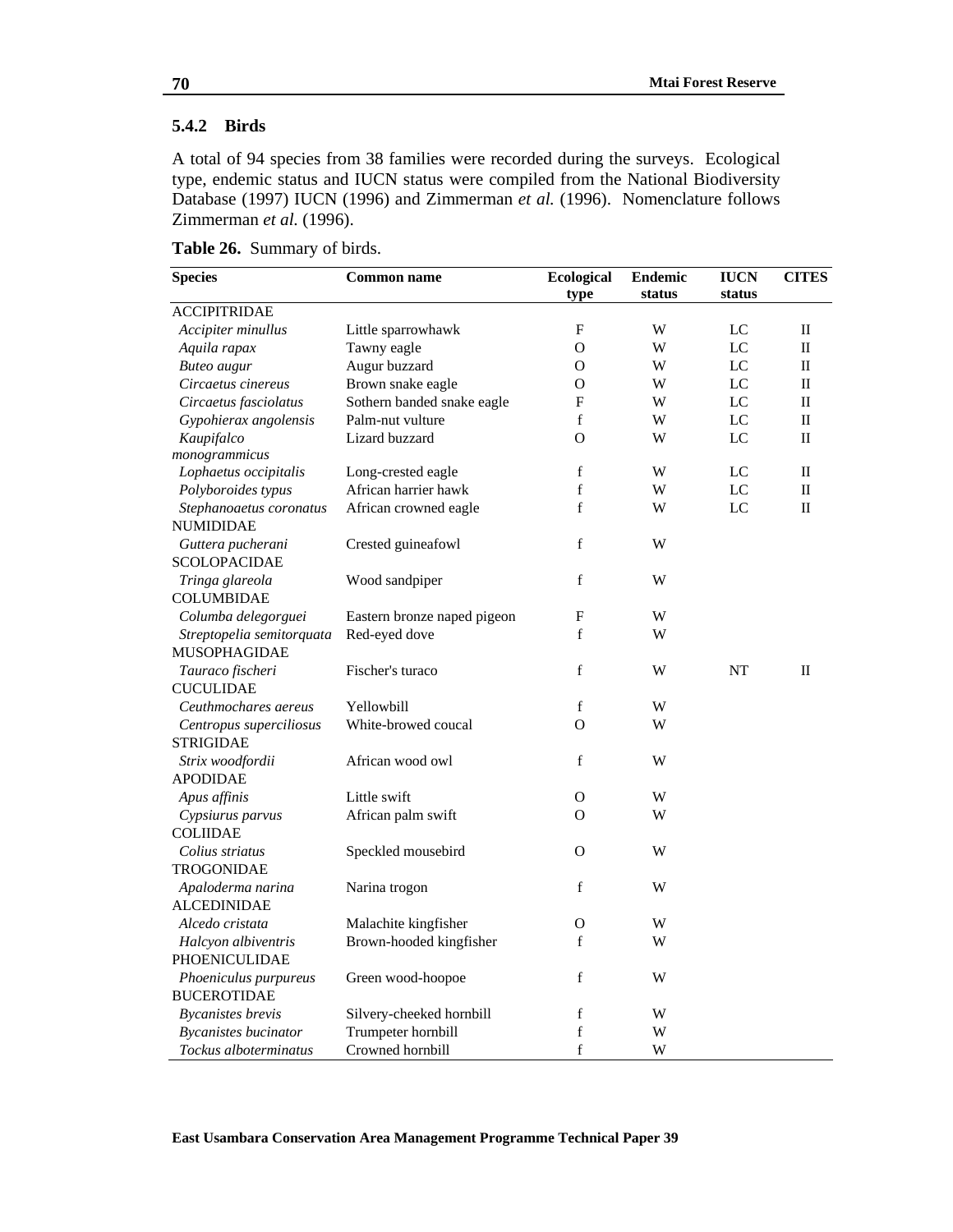| <b>Species</b>                                     | <b>Common name</b>              | <b>Ecological</b> | <b>Endemic</b> | <b>IUCN</b>              | <b>CITES</b> |
|----------------------------------------------------|---------------------------------|-------------------|----------------|--------------------------|--------------|
| <b>CAPITONIDAE</b>                                 |                                 | type              | status         | status                   |              |
| Stactolaema leucotis                               | White-eared barbet              | $\mathbf f$       | W              |                          |              |
| Stactolaema olivacea                               | Green barbet                    | F                 | W              | LC                       |              |
| <b>INDICATORIDAE</b>                               |                                 |                   |                |                          |              |
| Indicator variegatus                               | Scaly-throated honeyguide       | f                 | W              |                          |              |
| <b>PICIDAE</b>                                     |                                 |                   |                |                          |              |
| Campethera mombassica                              | Mombasa woodpecker              | f                 | W              |                          |              |
| Campethera cailliautii                             | Green-backed woodpecker         | f                 | W              |                          |              |
| <b>EURYLAIMIDAE</b>                                |                                 |                   |                |                          |              |
| Smithornis capensis                                | African broadbill               | F                 | W              | LC                       |              |
| <b>MOTACILLIDAE</b>                                |                                 |                   |                |                          |              |
| Motacilla clara                                    | Mountain wagtail                | f                 | W              |                          |              |
| <b>HIRUNDINIDAE</b>                                |                                 |                   |                |                          |              |
| Psalidoprocne holomelas                            | Black saw-wing                  | f                 | W              |                          |              |
| Hirundo abyssinica                                 | Lesser striped swallow          | $\mathbf f$       | W              |                          |              |
| Hirundo fuligula                                   | Rock martin                     | O                 | W              |                          |              |
| Hirundo rustica                                    | Barn swallow                    | O                 | W              |                          |              |
| PYCNONOTIDAE                                       |                                 |                   |                |                          |              |
| Andropadus masukuensis                             | Shelley's greenbul              | $\mathbf{F}$      | W              | LC or NT in              |              |
|                                                    |                                 |                   |                | TZ                       |              |
| Andropadus milanjensis                             | Stripe-cheeked greenbul         | F                 | W              |                          |              |
| Andropadus virens                                  | Little greenbul                 | f                 | W              |                          |              |
| Chlorocichla flaviventris                          | Yellow-bellied greenbul         | f                 | W              |                          |              |
| Nicator gularis                                    | Eastern nicator                 | f                 | W              |                          |              |
| Phyllastrephus debilis                             | Tiny greenbul                   | $\mathbf{F}$      | W              |                          |              |
| Phyllastrephus fischeri                            | Fischer's greenbul              | f                 | W              | LC or NT in<br><b>TZ</b> |              |
| Pycnonotus barbatus                                | Common bulbul                   | $\mathbf f$       | W              |                          |              |
| <b>TIMALIIDAE</b>                                  |                                 |                   |                |                          |              |
| Turdoides squamulatus                              | Scaly babbler                   | f                 | W              |                          |              |
| TURDIDAE                                           |                                 |                   |                |                          |              |
| Cossypha natalensis                                | Red-capped robin-chat           | f                 | W              |                          |              |
| Neocossyphus rufus                                 | Red-tailed ant thrush           | f                 | W              |                          |              |
| Sheppardia gunningi                                | East coast akalat               | $\mathbf F$       | W              | V                        |              |
| <b>MUSCICAPIDAE</b>                                |                                 |                   |                |                          |              |
| Muscicapa caerulescens                             | Ashy flycatcher                 | f                 | W              |                          |              |
| <b>SYLVIIDAE</b>                                   |                                 |                   |                |                          |              |
| Apalis flavida                                     | Yellow-breasted apalis          | f                 | W              |                          |              |
| Apalis melanocephala                               | Black-headed apalis             | F                 | W              |                          |              |
| Prinia subflava                                    | Tawny-flanked prinia            | O                 | W              |                          |              |
| <b>MONARCHIDAE</b>                                 |                                 |                   |                |                          |              |
| Erythrocercus holochlorus Little yellow flycatcher |                                 | $\mathbf f$       | W              |                          |              |
| Terpsiphone viridis                                | African paradise flycatcher     | $\mathbf f$       | W              |                          |              |
| Trochocercus cyanomelas                            | Blue-mantled crested flycatcher | $\mathbf{F}$      | W              |                          |              |
| <b>PLATYSTEIRIDAE</b>                              |                                 |                   |                |                          |              |
| Batis mixta                                        | Forest batis                    | f                 | W              |                          |              |
| <b>Bias musicus</b>                                | Black-and-white flycatcher      | F                 | W              |                          |              |
| Platysteira peltata                                | Black-throated wattle-eye       | f                 | W              |                          |              |
| <b>PRIONOPIDAE</b>                                 |                                 |                   |                |                          |              |
| Prionops retzii                                    | Retz's helmet-shrike            | f                 | W              |                          |              |
| Prionops scopifrons                                | Chestnut-fronted helmet-shrike  | f                 | W              |                          |              |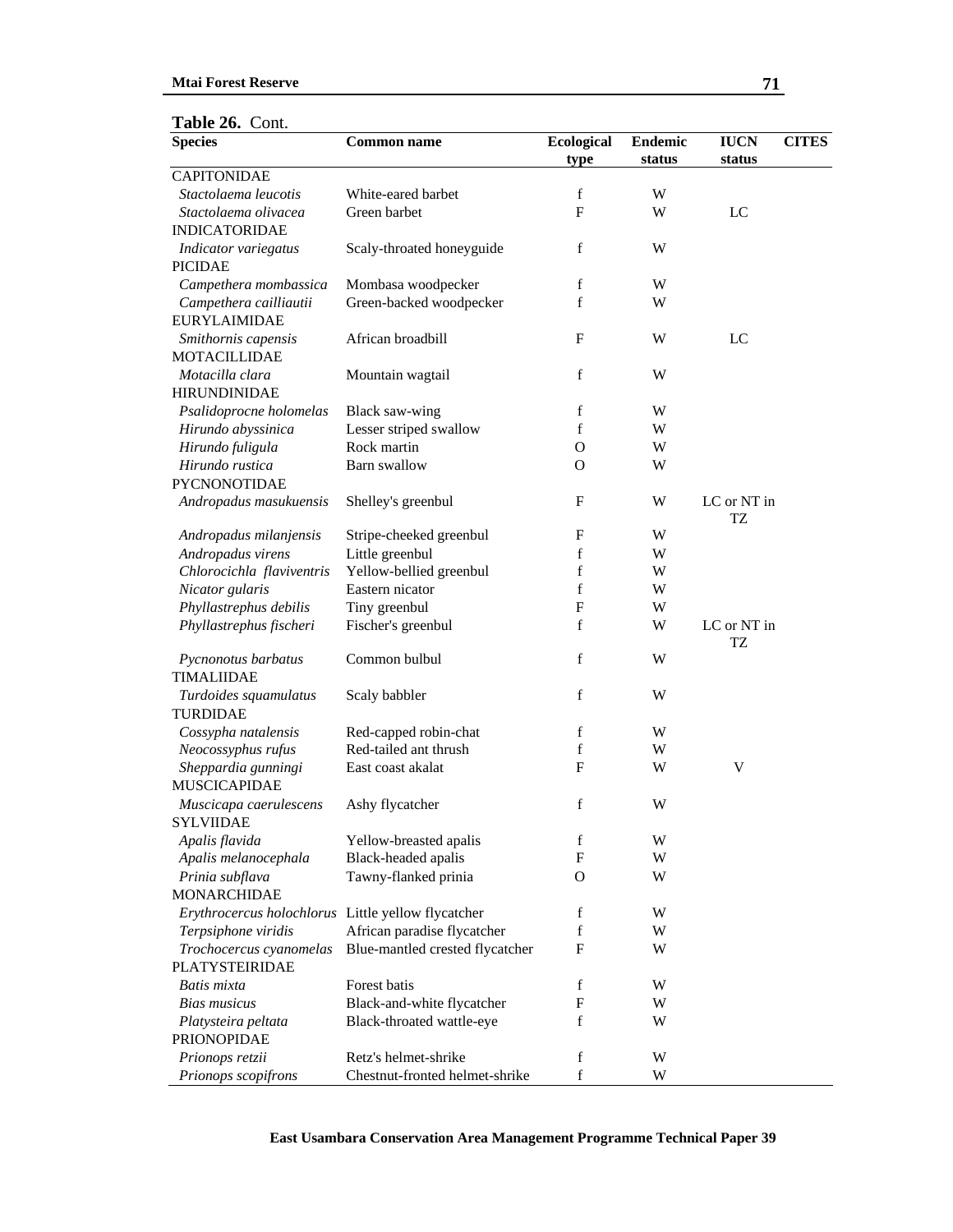| Table 26. Cont.          |                               |                   |                |             |              |
|--------------------------|-------------------------------|-------------------|----------------|-------------|--------------|
| <b>Species</b>           | <b>Common name</b>            | <b>Ecological</b> | <b>Endemic</b> | <b>IUCN</b> | <b>CITES</b> |
|                          |                               | type              | status         | status      |              |
| <b>MALACONOTIDAE</b>     |                               |                   |                |             |              |
| Dryoscopus cubla         | Black-backed puffback         | $\mathbf f$       | W              |             |              |
| Laniarius aethiopicus    | Tropical boubou               | $\mathbf f$       | W              |             |              |
| Malaconotus nigrifrons   | Black-fronted bush-shrike     | F                 | W              |             |              |
| Tchagra australis        | Brown-crowned tcharga         | $\mathbf{O}$      | W              |             |              |
| Tchagra minuta           | Marsh tchagra                 | O                 | W              |             |              |
| CAMPEPHAGIDAE            |                               |                   |                |             |              |
| Campephaga flava         | Black cuckoo-shrike           | f                 | W              |             |              |
| Coracina caesia          | Grey cuckoo-shrike            | F                 | W              | LC          |              |
| <b>DICRURIDAE</b>        |                               |                   |                |             |              |
| Dicrurus adsimilis       | Comon drongo                  | $\mathbf f$       | W              |             |              |
| Dicrurus ludwigii        | Square-talied drongo          | $\mathbf f$       | W              |             |              |
| ORIOLIDAE                |                               |                   |                |             |              |
| Oriolus auratus          | African golden oriole         | $\mathbf f$       | W              |             |              |
| Oriolus chlorocephalus   | Green-headed oriole           | $\mathbf F$       | W              |             |              |
| <b>CORVIDAE</b>          |                               |                   |                |             |              |
| Corvus albus             | Pied crow                     | $\mathbf{O}$      | W              |             |              |
| Corvus albicollis        | White-naped raven             | O                 | W              |             |              |
| <b>STURNIDAE</b>         |                               |                   |                |             |              |
| Lamprotornis corruscus   | Black-bellied starling        | f                 | W              |             |              |
| Onychognathus morio      | Red-winged starling           | $\mathcal{O}$     | W              |             |              |
| Onychognathus walleri    | Waller's starling             | F                 | W              |             |              |
| Poeoptera kenricki       | Kenrick's starling            | F                 | W              | LC or NT in |              |
|                          |                               |                   |                | TZ          |              |
| <b>NECTARINIIDAE</b>     |                               |                   |                |             |              |
| Anthreptes collaris      | Collared sunbird              | f                 | W              |             |              |
| Anthreptes neglectus     | Uluguru violet-backed sunbird | F                 | W              |             |              |
| Anthreptes pallidigaster | Amani sunbird                 | $\mathbf{F}$      | N              | NT          |              |
| Anthreptes reichenowi    | Plain-backed sunbird          | $\mathbf{F}$      | W              | NT          |              |
| Anthreptes rubritorques  | Banded green sunbird          | F                 | N              | VU          |              |
| Nectarinia olivacea      | Olive sunbird                 | f                 | W              |             |              |
| Nectarinia senegalensis  | Scarlet-chested sunbird       | f                 | W              |             |              |
| Nectarinia venusta       | Variable sunbird              | f                 | W              |             |              |
| <b>PLOCEIDAE</b>         |                               |                   |                |             |              |
| Ploceus bicolor          | Dark-backed weaver            | f                 | W              |             |              |
| Ploceus cucullatus       | Black-headed weaver           | O                 | W              |             |              |
| <b>ESTRILDIDAE</b>       |                               |                   |                |             |              |
| Estrilda astrild         | Common waxbill                | О                 | W              |             |              |
| Hypargos niveoguttatus   | Peter's twinspot              | f                 | W              |             |              |
| Lonchura bicolor         | Black-and-white mannikin      | $\Omega$          | W              |             |              |
| <b>FRINGILLIDAE</b>      |                               |                   |                |             |              |
| Serinus mozambicus       | Yellow-fronted canary         | $\mathbf{O}$      | W              |             |              |
| <b>EMBERIZIDAE</b>       |                               |                   |                |             |              |
| Emberiza cabanisi        | Cabinis's bunting             | $\mathbf{O}$      | W              |             |              |
|                          |                               |                   |                |             |              |

KEY TO ABBREVIATIONS FOR TABLE 26 (Definitions based on those described in Section 1.2).

#### Ecological type:

- F Forest dependent species: This is defined as primary forest only. It does not include forest edge or secondary forest;
- f Forest dwelling but not forest dependent: Species occurring in primary forest as defined above as well as other vegetation types. Thus these are not forest-dependent species; and
- O Non-forest species: These are species that do not occur in primary or secondary forest or forest edge.

#### Endemic status:

• E - Endemic: Occurring only in the Usambara mountains;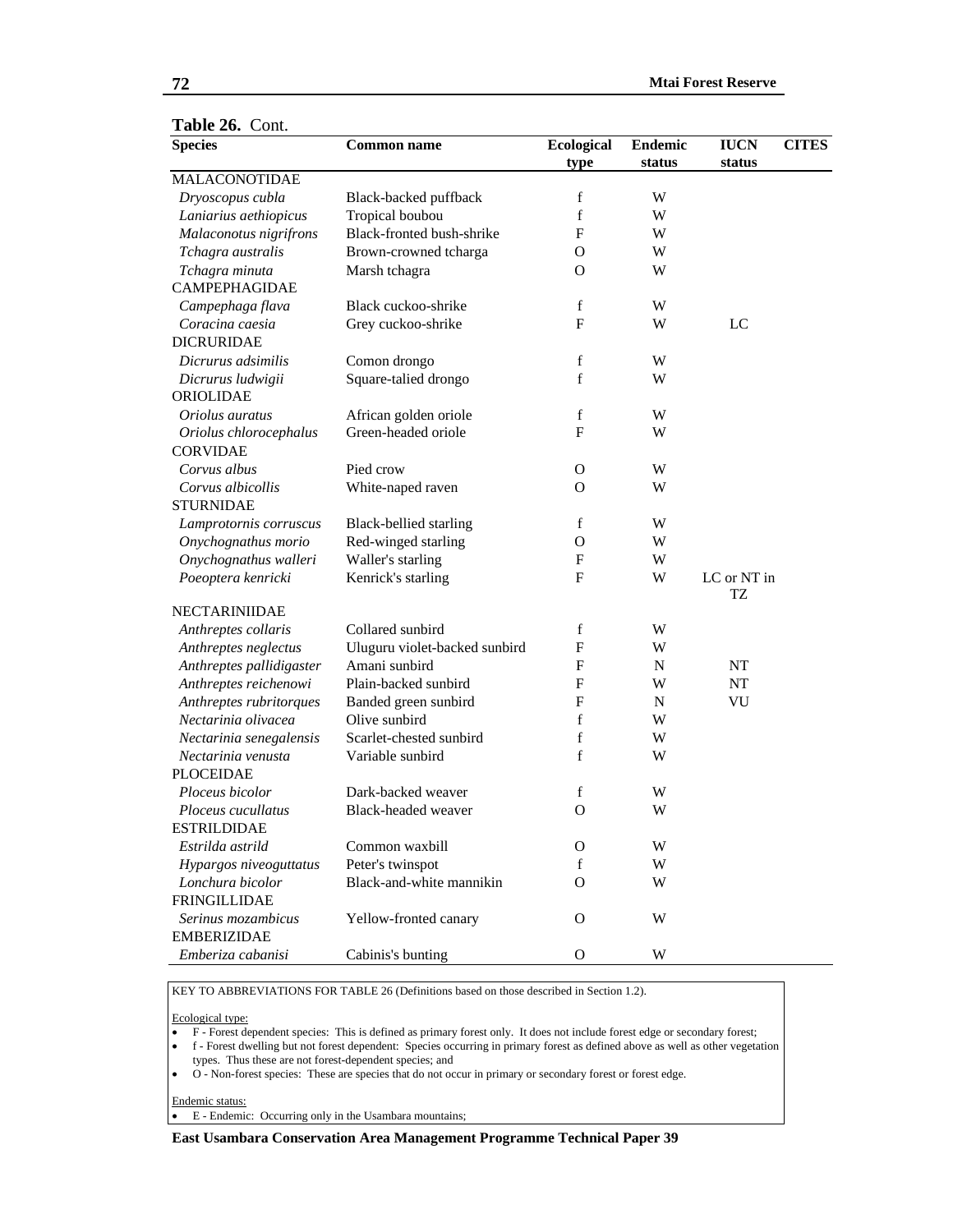| N - Near endemic: Species with limited ranges usually only including coastal forest and/or the Eastern Arc mountains;<br>W - Widespread distribution. |
|-------------------------------------------------------------------------------------------------------------------------------------------------------|
| <b>IUCN</b> status:<br>E - Endangered                                                                                                                 |
| V - Vulnerable                                                                                                                                        |
| NT - Near-threatened                                                                                                                                  |
| LC - Least concern                                                                                                                                    |

**Table 27.** Ranges of near-endemic bird species recorded (Zimmerman, 1996).

| <b>Near-endemic Species</b>                     | Range                                         |
|-------------------------------------------------|-----------------------------------------------|
| Amani sunbird<br>Anthreptes pallidigaster       | E. Usambara Mountains, Sokoke Forest          |
| Banded green sunbird<br>Anthreptes rubritorques | E and W Usambara, Nguru and Uluguru Mountains |
|                                                 |                                               |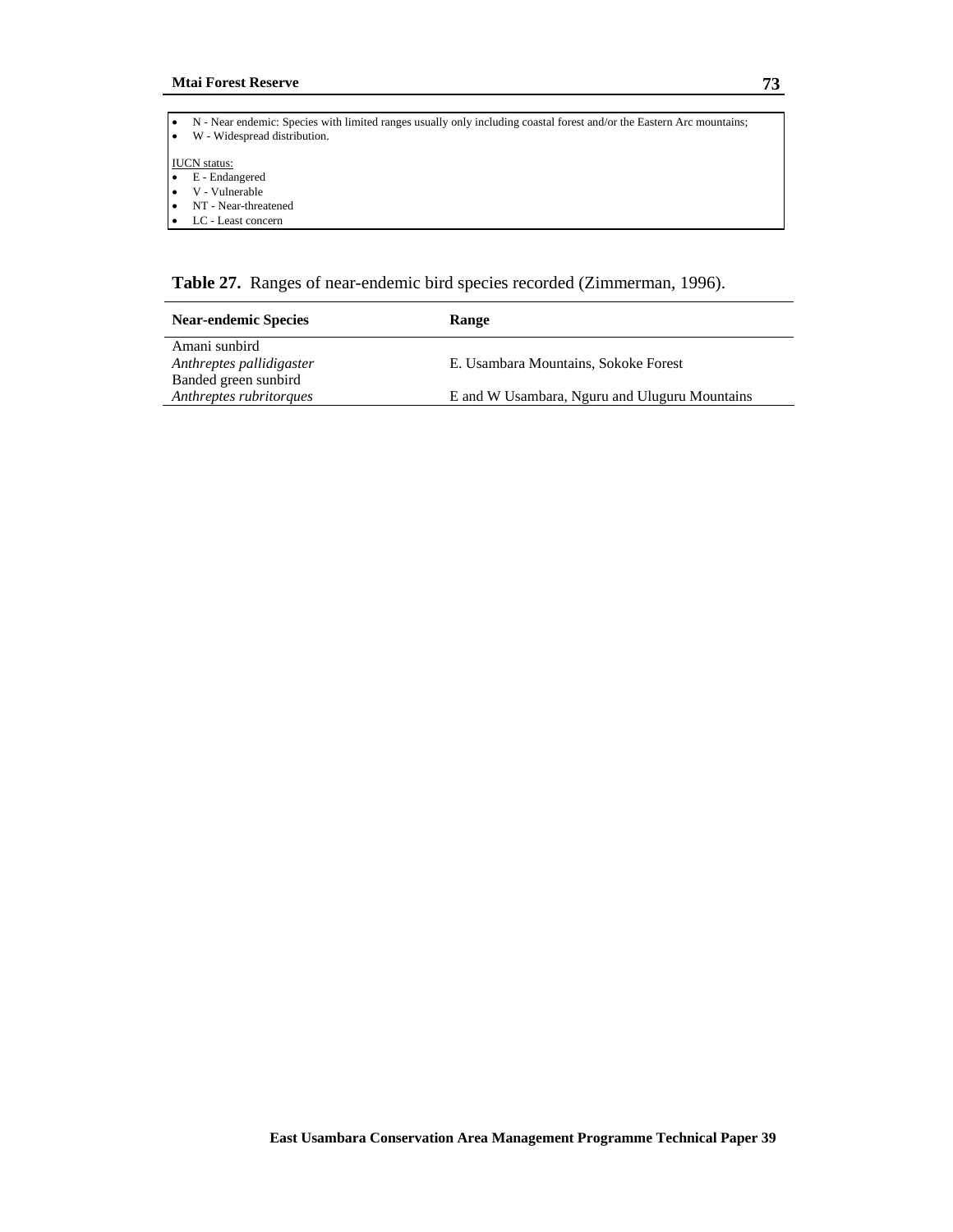### **5.4.3 Reptiles**

A total of 113 specimens were retained for taxonomic purposes and two specimens were observed and released. These represent 33 species from 10 families. Ecological type, endemic status and IUCN status were compiled from the National Biodiversity Database (UDSM, 1997), IUCN (1996), Broadley and Howell (unpubl.); Howell (1993); and Branch (1994). Nomenclature follows Broadley and Howell (1991).

**Table 28.** Summary of reptiles

| <b>Species</b>                            | Ecol.                     | End.              | <b>IUCN</b>             | <b>Capture location and number collected</b> |    |                |              | <b>Total</b>   |                |                   |            |                |
|-------------------------------------------|---------------------------|-------------------|-------------------------|----------------------------------------------|----|----------------|--------------|----------------|----------------|-------------------|------------|----------------|
|                                           | type                      | status            | status                  |                                              |    |                |              |                |                |                   |            |                |
|                                           |                           |                   |                         | 39                                           | 63 | 69             | 73           | 96             | 111            | $\Omega$          | Plots with |                |
|                                           |                           |                   |                         |                                              |    |                |              |                |                | $\mathbb{R}$      | one        |                |
|                                           |                           |                   |                         |                                              |    |                |              |                |                |                   | specimen   |                |
| <b>TESTUDINIDAE</b>                       |                           |                   |                         |                                              |    |                |              |                |                |                   |            |                |
| South-eastern hinge-                      |                           |                   |                         |                                              |    |                |              |                |                |                   |            |                |
| back tortoise                             | f                         | W                 |                         |                                              |    |                |              |                |                |                   |            | 1              |
| Kinixys belliana<br><b>CHAMAELEONIDAE</b> |                           |                   |                         |                                              |    |                |              |                |                | 1                 |            |                |
| Eastern Usambara two-                     |                           |                   |                         |                                              |    |                |              |                |                | <b>CONTRACTOR</b> |            |                |
| horned chameleon                          |                           |                   |                         |                                              |    |                |              |                |                |                   |            |                |
| Chamaeleo f.                              | $\mathbf{F}$              | N                 | $\overline{\mathsf{V}}$ |                                              |    | $\mathbf{1}$   |              | $\mathbf{1}$   |                |                   |            | $\mathbf{2}$   |
| fischeri                                  |                           | <b>CITES</b>      |                         |                                              |    |                |              |                |                |                   |            |                |
|                                           |                           | П                 |                         |                                              |    |                |              |                |                |                   |            |                |
| Usambara soft-horned                      |                           |                   |                         |                                              |    |                |              |                |                |                   |            |                |
| chameleon                                 |                           |                   |                         |                                              |    |                |              |                |                |                   |            |                |
| Chamaeleo tenue                           | F                         | ${\bf N}$         | V                       |                                              |    |                | $\mathbf{1}$ |                |                | $\mathbf{1}$      |            | $\overline{2}$ |
|                                           |                           | <b>CITES</b>      |                         |                                              |    |                |              |                |                |                   |            |                |
|                                           |                           | П                 |                         |                                              |    |                |              |                |                |                   |            |                |
| Rosette-nosed                             |                           |                   |                         |                                              |    |                |              |                |                |                   |            |                |
| chameleon                                 |                           |                   |                         |                                              |    |                |              |                |                |                   |            |                |
| Chamaeleo spinosus                        | F                         | E                 | E                       |                                              |    | 1              |              |                |                |                   |            | $\mathbf{1}$   |
|                                           |                           | <b>CITES</b>      |                         |                                              |    |                |              |                |                |                   |            |                |
|                                           |                           | $\rm _{II}$       |                         |                                              |    |                |              |                |                |                   |            |                |
| Chamaeleo sp.                             |                           |                   |                         |                                              |    |                |              |                |                |                   | 100        | $\mathbf{1}$   |
| Usambara three-horned                     |                           |                   |                         |                                              |    |                |              |                |                |                   |            |                |
| chameleon                                 |                           |                   |                         |                                              |    |                |              |                |                |                   |            |                |
| Chamaeleo                                 | ${\rm F}$                 | N<br><b>CITES</b> | E                       |                                              |    |                |              | $\mathbf{1}$   |                |                   |            | $\mathbf{1}$   |
| (Trioceros) deremensis                    |                           | П                 |                         |                                              |    |                |              |                |                |                   |            |                |
| Bearded pigmy-                            |                           |                   |                         |                                              |    |                |              |                |                |                   |            |                |
| chameleon                                 |                           |                   |                         |                                              |    |                |              |                |                |                   |            |                |
| Rhampholeon                               | F                         | N                 | V                       |                                              |    |                |              | $\overline{2}$ |                |                   |            | $\mathbf{2}$   |
| brevicaudatus                             |                           |                   |                         |                                              |    |                |              |                |                |                   |            |                |
| Kenya pigmy-                              |                           |                   |                         |                                              |    |                |              |                |                |                   |            |                |
| chameleon                                 |                           |                   |                         |                                              |    |                |              |                |                |                   |            |                |
| Rhampholeon k.                            | O                         | W                 | LC                      |                                              |    |                |              |                |                | 1                 |            | $\mathbf{1}$   |
| kerstenii                                 |                           |                   |                         |                                              |    |                |              |                |                |                   |            |                |
| <b>GEKKONIDAE</b>                         |                           |                   |                         |                                              |    |                |              |                |                |                   |            |                |
| Usambara forest gecko                     |                           |                   |                         |                                              |    |                |              |                |                |                   |            |                |
| Cnemaspis africana                        | $\boldsymbol{\mathrm{F}}$ | W                 | NT                      |                                              |    | 6              |              | 3              | $\overline{4}$ |                   | 93         | 14             |
| Uluguru forest gecko                      |                           |                   |                         |                                              |    |                |              |                |                |                   |            |                |
| Cnemaspis barbouri                        | F                         | N                 | EN                      |                                              |    |                |              | $\overline{4}$ |                |                   | 76         | 5              |
| Cnemaspis sp.                             |                           |                   |                         |                                              |    | $\overline{2}$ |              |                |                |                   |            | $\overline{2}$ |
| Lygodactylus                              | F                         | N                 | EN                      |                                              |    |                |              |                |                | 1                 |            | $\mathbf{1}$   |
| kimhowelli                                |                           |                   |                         |                                              |    |                |              |                |                |                   |            |                |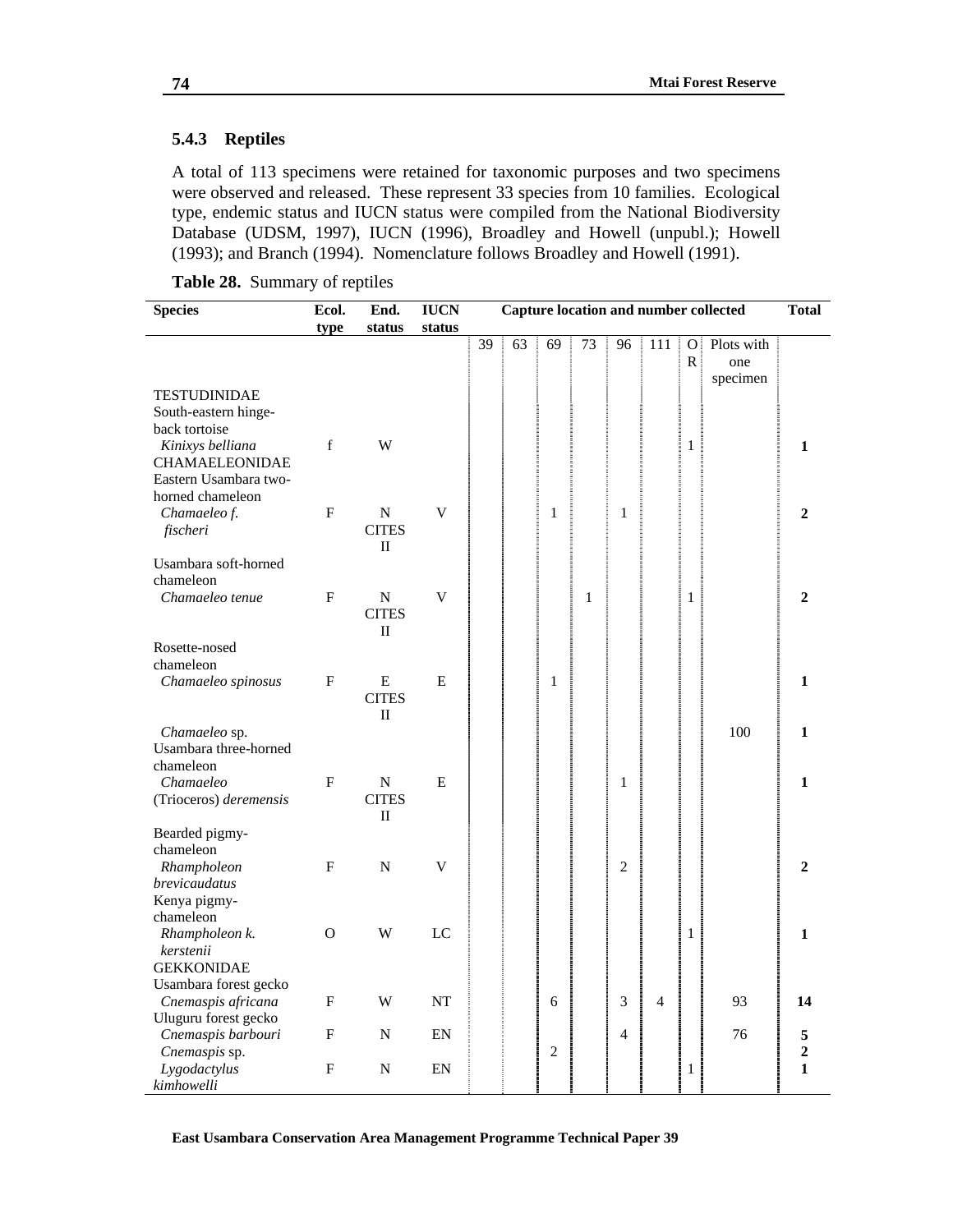# **Table 28** cont.

| status<br>status<br>type<br>39<br>111<br>63<br>69<br>73<br>96<br>$\mathbf 0$<br><b>Plots</b><br>with one<br>$\bf{R}$<br>specimen<br><b>GEKKONIDAE</b> cont.<br>Yellow-headed dwarf<br>gecko<br>W<br>LC<br>57<br>Lygodactylus l.<br>$\mathbf{1}$<br>Luteopicturatus<br>Tropical house gecko<br>$\mathbf f$<br>W<br>5<br>Hemidactylus<br>1,7,76,85<br>mabouia<br>Baobab gecko<br>$\mathbf f$<br>W<br>Hemidactylus<br>1<br>$\mathbf{1}$<br>platycephalus<br><b>SCINCIDAE</b><br>Speckle-lipped snake<br>Mabuya maculilabris<br>$\mathbf f$<br>W<br>$\overline{4}$<br>7<br>1<br>1<br>1<br>Peters' writing skink<br>$\mathbf f$<br>W<br>Lygosoma afrum<br>1<br>1<br>Kilimanjaro five-toed<br>skink<br>3<br>7<br>$\mathbf{F}$<br>W<br>V<br>$\overline{4}$<br>11<br>92<br>26<br>Leptosiaphos<br>kilimensis<br><b>CORDYLIDAE</b><br>Southern tawny plated-<br>lizard<br>$\mathbf f$<br>W<br>Gerrhosaurus m.<br>1<br>$\mathbf{1}$<br>major |
|-----------------------------------------------------------------------------------------------------------------------------------------------------------------------------------------------------------------------------------------------------------------------------------------------------------------------------------------------------------------------------------------------------------------------------------------------------------------------------------------------------------------------------------------------------------------------------------------------------------------------------------------------------------------------------------------------------------------------------------------------------------------------------------------------------------------------------------------------------------------------------------------------------------------------------------|
|                                                                                                                                                                                                                                                                                                                                                                                                                                                                                                                                                                                                                                                                                                                                                                                                                                                                                                                                   |
|                                                                                                                                                                                                                                                                                                                                                                                                                                                                                                                                                                                                                                                                                                                                                                                                                                                                                                                                   |
|                                                                                                                                                                                                                                                                                                                                                                                                                                                                                                                                                                                                                                                                                                                                                                                                                                                                                                                                   |
|                                                                                                                                                                                                                                                                                                                                                                                                                                                                                                                                                                                                                                                                                                                                                                                                                                                                                                                                   |
|                                                                                                                                                                                                                                                                                                                                                                                                                                                                                                                                                                                                                                                                                                                                                                                                                                                                                                                                   |
|                                                                                                                                                                                                                                                                                                                                                                                                                                                                                                                                                                                                                                                                                                                                                                                                                                                                                                                                   |
|                                                                                                                                                                                                                                                                                                                                                                                                                                                                                                                                                                                                                                                                                                                                                                                                                                                                                                                                   |
|                                                                                                                                                                                                                                                                                                                                                                                                                                                                                                                                                                                                                                                                                                                                                                                                                                                                                                                                   |
|                                                                                                                                                                                                                                                                                                                                                                                                                                                                                                                                                                                                                                                                                                                                                                                                                                                                                                                                   |
|                                                                                                                                                                                                                                                                                                                                                                                                                                                                                                                                                                                                                                                                                                                                                                                                                                                                                                                                   |
|                                                                                                                                                                                                                                                                                                                                                                                                                                                                                                                                                                                                                                                                                                                                                                                                                                                                                                                                   |
|                                                                                                                                                                                                                                                                                                                                                                                                                                                                                                                                                                                                                                                                                                                                                                                                                                                                                                                                   |
|                                                                                                                                                                                                                                                                                                                                                                                                                                                                                                                                                                                                                                                                                                                                                                                                                                                                                                                                   |
|                                                                                                                                                                                                                                                                                                                                                                                                                                                                                                                                                                                                                                                                                                                                                                                                                                                                                                                                   |
|                                                                                                                                                                                                                                                                                                                                                                                                                                                                                                                                                                                                                                                                                                                                                                                                                                                                                                                                   |
|                                                                                                                                                                                                                                                                                                                                                                                                                                                                                                                                                                                                                                                                                                                                                                                                                                                                                                                                   |
|                                                                                                                                                                                                                                                                                                                                                                                                                                                                                                                                                                                                                                                                                                                                                                                                                                                                                                                                   |
|                                                                                                                                                                                                                                                                                                                                                                                                                                                                                                                                                                                                                                                                                                                                                                                                                                                                                                                                   |
|                                                                                                                                                                                                                                                                                                                                                                                                                                                                                                                                                                                                                                                                                                                                                                                                                                                                                                                                   |
|                                                                                                                                                                                                                                                                                                                                                                                                                                                                                                                                                                                                                                                                                                                                                                                                                                                                                                                                   |
|                                                                                                                                                                                                                                                                                                                                                                                                                                                                                                                                                                                                                                                                                                                                                                                                                                                                                                                                   |
|                                                                                                                                                                                                                                                                                                                                                                                                                                                                                                                                                                                                                                                                                                                                                                                                                                                                                                                                   |
|                                                                                                                                                                                                                                                                                                                                                                                                                                                                                                                                                                                                                                                                                                                                                                                                                                                                                                                                   |
|                                                                                                                                                                                                                                                                                                                                                                                                                                                                                                                                                                                                                                                                                                                                                                                                                                                                                                                                   |
|                                                                                                                                                                                                                                                                                                                                                                                                                                                                                                                                                                                                                                                                                                                                                                                                                                                                                                                                   |
| <b>SERPENTES</b>                                                                                                                                                                                                                                                                                                                                                                                                                                                                                                                                                                                                                                                                                                                                                                                                                                                                                                                  |
| <b>LEPTOTYPHLOPIDAE</b>                                                                                                                                                                                                                                                                                                                                                                                                                                                                                                                                                                                                                                                                                                                                                                                                                                                                                                           |
| Merker's worm-snake                                                                                                                                                                                                                                                                                                                                                                                                                                                                                                                                                                                                                                                                                                                                                                                                                                                                                                               |
| $\mathbf f$<br>W<br>LC<br>$\mathbf{1}$<br>Leptotyphlops<br>1                                                                                                                                                                                                                                                                                                                                                                                                                                                                                                                                                                                                                                                                                                                                                                                                                                                                      |
| scutifrons merkeri                                                                                                                                                                                                                                                                                                                                                                                                                                                                                                                                                                                                                                                                                                                                                                                                                                                                                                                |
| <b>VIPERIDAE</b>                                                                                                                                                                                                                                                                                                                                                                                                                                                                                                                                                                                                                                                                                                                                                                                                                                                                                                                  |
| Eastern gaboon viper                                                                                                                                                                                                                                                                                                                                                                                                                                                                                                                                                                                                                                                                                                                                                                                                                                                                                                              |
| $\mathbf F$<br>W<br>3<br>Bitis gabonica<br>51,71,77                                                                                                                                                                                                                                                                                                                                                                                                                                                                                                                                                                                                                                                                                                                                                                                                                                                                               |
| <b>ELAPIDAE</b>                                                                                                                                                                                                                                                                                                                                                                                                                                                                                                                                                                                                                                                                                                                                                                                                                                                                                                                   |
| Usambara garter-snake                                                                                                                                                                                                                                                                                                                                                                                                                                                                                                                                                                                                                                                                                                                                                                                                                                                                                                             |
| $\boldsymbol{\mathrm{F}}$<br>V<br>Elapsoidea nigra<br>N<br>1<br>2<br>1<br>4                                                                                                                                                                                                                                                                                                                                                                                                                                                                                                                                                                                                                                                                                                                                                                                                                                                       |
| <b>COLUBRIDAE</b>                                                                                                                                                                                                                                                                                                                                                                                                                                                                                                                                                                                                                                                                                                                                                                                                                                                                                                                 |
| Brown house snake                                                                                                                                                                                                                                                                                                                                                                                                                                                                                                                                                                                                                                                                                                                                                                                                                                                                                                                 |
| Lamprophis capensis<br>$\mathbf f$<br>W<br>1<br>1                                                                                                                                                                                                                                                                                                                                                                                                                                                                                                                                                                                                                                                                                                                                                                                                                                                                                 |
| Usambara wolf-snake                                                                                                                                                                                                                                                                                                                                                                                                                                                                                                                                                                                                                                                                                                                                                                                                                                                                                                               |
| $\boldsymbol{\mathrm{F}}$<br>W<br>1<br>$\overline{2}$<br>Lycophidion capense<br>1                                                                                                                                                                                                                                                                                                                                                                                                                                                                                                                                                                                                                                                                                                                                                                                                                                                 |
| loveridgei                                                                                                                                                                                                                                                                                                                                                                                                                                                                                                                                                                                                                                                                                                                                                                                                                                                                                                                        |
| Usambara centipede-                                                                                                                                                                                                                                                                                                                                                                                                                                                                                                                                                                                                                                                                                                                                                                                                                                                                                                               |
| eater                                                                                                                                                                                                                                                                                                                                                                                                                                                                                                                                                                                                                                                                                                                                                                                                                                                                                                                             |
| V<br>$\overline{7}$<br>Aparallactus werneri<br>$\mathbf F$<br>${\bf N}$<br>$\mathbf{1}$<br>$\overline{2}$<br>4                                                                                                                                                                                                                                                                                                                                                                                                                                                                                                                                                                                                                                                                                                                                                                                                                    |
| Usambara forest-snake                                                                                                                                                                                                                                                                                                                                                                                                                                                                                                                                                                                                                                                                                                                                                                                                                                                                                                             |
| $\overline{2}$<br>Buhoma vauerocegae<br>$\mathbf F$<br>${\bf N}$<br>V<br>$\overline{2}$<br>$\mathbf{1}$<br>101<br>6                                                                                                                                                                                                                                                                                                                                                                                                                                                                                                                                                                                                                                                                                                                                                                                                               |
| $\mathbf{1}$<br>$\mathbf{1}$<br>Buhoma sp.<br>Olive marsh-snake                                                                                                                                                                                                                                                                                                                                                                                                                                                                                                                                                                                                                                                                                                                                                                                                                                                                   |
| $\ensuremath{\text{W}}$<br>Natriciteres olivacea<br>$\mathbf f$<br>1<br>$\mathbf{1}$                                                                                                                                                                                                                                                                                                                                                                                                                                                                                                                                                                                                                                                                                                                                                                                                                                              |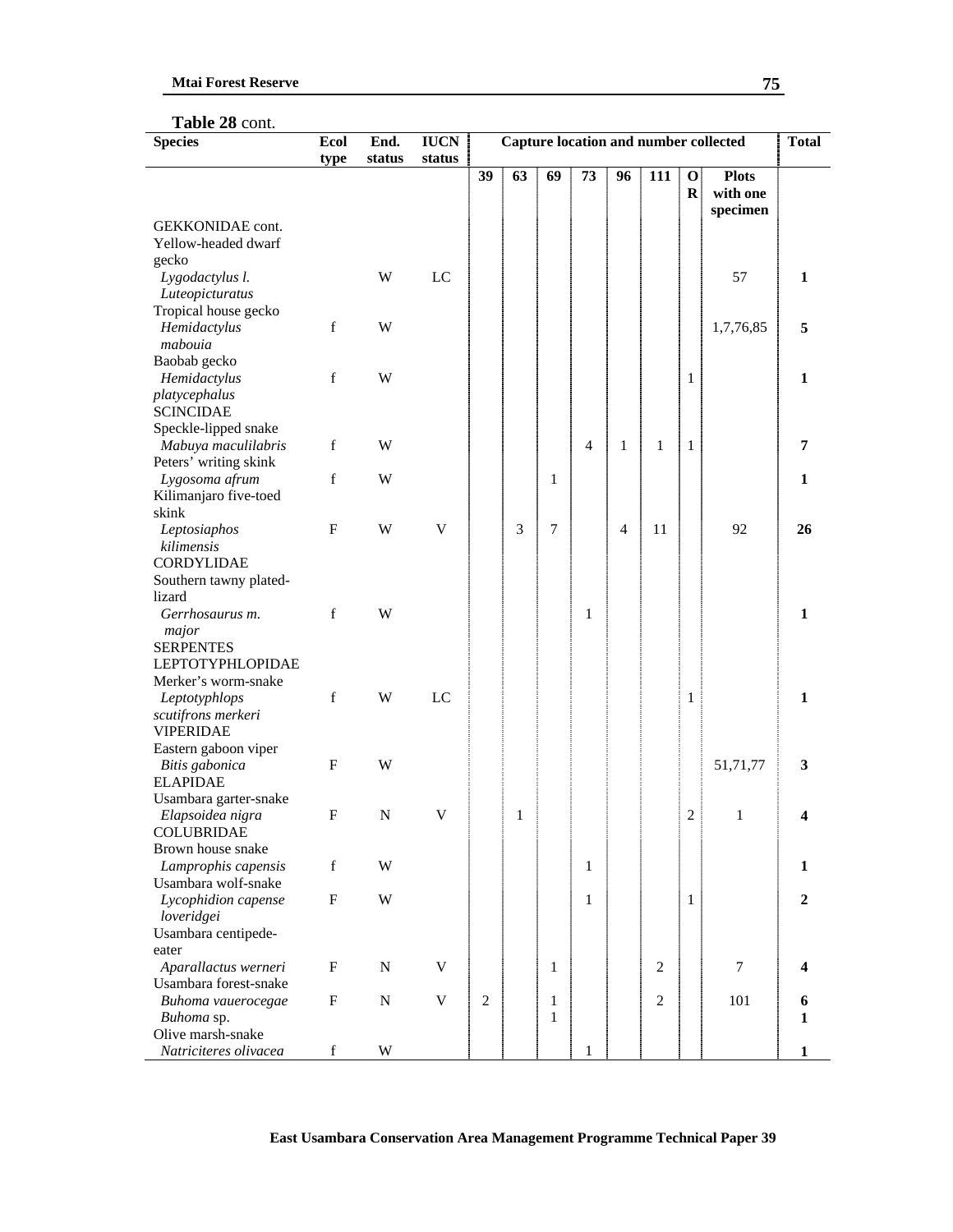#### **Table 28.** Cont.

| <b>Species</b>                                   | Ecol. | End.   | <b>IUCN</b> |    |    |    |    |    |     |                          | Capture location and number collected | <b>Total</b> |
|--------------------------------------------------|-------|--------|-------------|----|----|----|----|----|-----|--------------------------|---------------------------------------|--------------|
|                                                  | type  | status | status      |    |    |    |    |    |     |                          |                                       |              |
|                                                  |       |        |             | 39 | 63 | 69 | 73 | 96 | 111 | $\mathbf{o}$<br>$\bf{R}$ | <b>Plots</b><br>with one<br>specimen  |              |
| East African shovel-<br>snout                    |       |        |             |    |    |    |    |    |     |                          |                                       |              |
| Prosymna ambigua<br>stuhlmannii                  | f     | W      |             |    | T  |    |    |    |     |                          |                                       |              |
| Half-banded shovel-<br>snout                     |       |        |             |    |    |    |    |    |     |                          |                                       |              |
| Prosymna semifasciata<br>Spotted bush-snake      | F     | E      | <b>CR</b>   |    |    |    |    | 1  |     |                          |                                       |              |
| Philothamnus<br>punctatus                        | f     | W      |             |    |    |    |    |    |     |                          | 1                                     |              |
| Tornier's cat snake                              |       |        |             |    |    |    |    |    |     |                          |                                       |              |
| Crotaphopeltis tornieri<br>Mozambique vine-snake | F     | W      | V           |    |    |    | 1  |    |     |                          | 1                                     |              |
| Thelotornis capensis<br>mossambicanus            | f     | W      |             |    |    |    |    | 3  |     |                          | 79                                    |              |

#### **Table 29**.Summary of reptile observations.

| <b>Species</b>    | <b>Certainty</b> | <b>Ecological</b><br>type | <b>Endemic</b><br>status | <b>Observation</b><br>location |
|-------------------|------------------|---------------------------|--------------------------|--------------------------------|
| <b>VARANIDAE</b>  |                  |                           |                          |                                |
| Nile monitor      |                  |                           |                          |                                |
| Varanus niloticus | definite         |                           | W                        | 73                             |
|                   |                  |                           | (CITES II)               |                                |
| <b>ELAPIDAE</b>   |                  |                           |                          |                                |
| Forest cobra      |                  |                           |                          |                                |
| Naja melanoleuca  | definite         |                           | W                        | 73                             |

KEY TO ABBREVIATIONS FOR TABLE 28 & 29 (Definitions based on those described in Section 1.2).

#### Ecological type:

- F Forest dependent species: This is defined as primary forest only. It does not include forest edge or secondary forest;
- f Forest dwelling but not forest dependent: Species occurring in primary forest as defined above as well as other vegetation types. Thus these are not forest-dependent species; and
- O Non-forest species: These are species that do not occur in primary or secondary forest or forest edge.

Endemic status:

- E Endemic: Occurring only in the Usambara mountains;
- N Near endemic: Species with limited ranges usually only including coastal forest and/or the Eastern Arc mountains;
- W Widespread distribution.

#### IUCN status:

- E Endangered
- V Vulnerable
- CR Critically Endangered
- LC Least concern

OR - Refers to observations outside but in proximity to the reserve to be considered associated to it.

- ? Insufficient data
- UK Unknown capture location.

\* In cases where the plot number is unknown, the altitude in metres is given. Each altitude represents one specimen captured. Certainty: Indicates the probability of the correctness of the identity of the species observed;

Definite: Can be regarded as occurring in the reserve.

 Probable: Identification is likely but requires further information before being considered on the reserve's species list.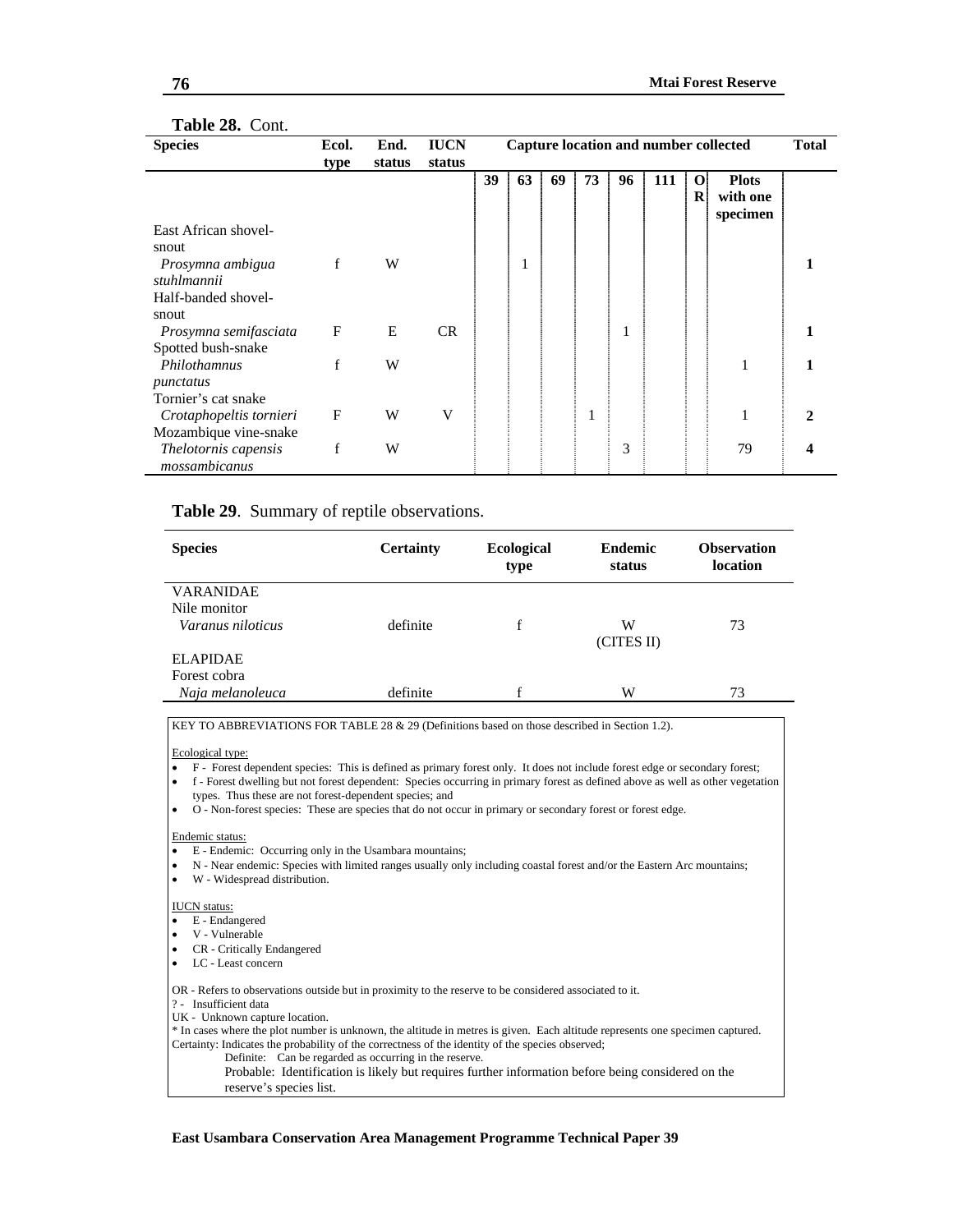|        | Table 30. Range of endemic and near-endemic reptile species recorded (Howell, |
|--------|-------------------------------------------------------------------------------|
| 1993). |                                                                               |

| <b>Endemic species</b>      | Range                                                        |
|-----------------------------|--------------------------------------------------------------|
| Chamaeleo spinosus          | Usambara Mountains                                           |
| Prosymna semifasciata       | East Usambara Mountains                                      |
| <b>Near-endemic species</b> | <b>Range</b>                                                 |
| Chamaeleo fischeri fischeri | East Usambara and Nguru Mountains                            |
| Chamaeleo tenue             | Usambara Mountains, Shimba Hills                             |
| Chamaeleo deremensis        | <b>Usambara and Nguru Mountains</b>                          |
| Rhampholeon brevicaudatus   | East Usambara; Uluguru and Uzungwa Mountains, coastal forest |
| Cnemaspis barbouri          | East Usambara and Uluguru Mountains                          |
| Lygodactylus kimhowelli     | Amboni Caves and East Usambara Mountains                     |
| Aparallactus werneri        | East Usambara; West Usambara; Uluguru Mountains; coastal     |
|                             | forest                                                       |
| Elapsoidea nigra            | Usambara Mountains, Magrotto and Uluguru Mountains           |
| Buhoma vauerocegae          | Usambara Mountains, Magrotto, Uluguru Mountains              |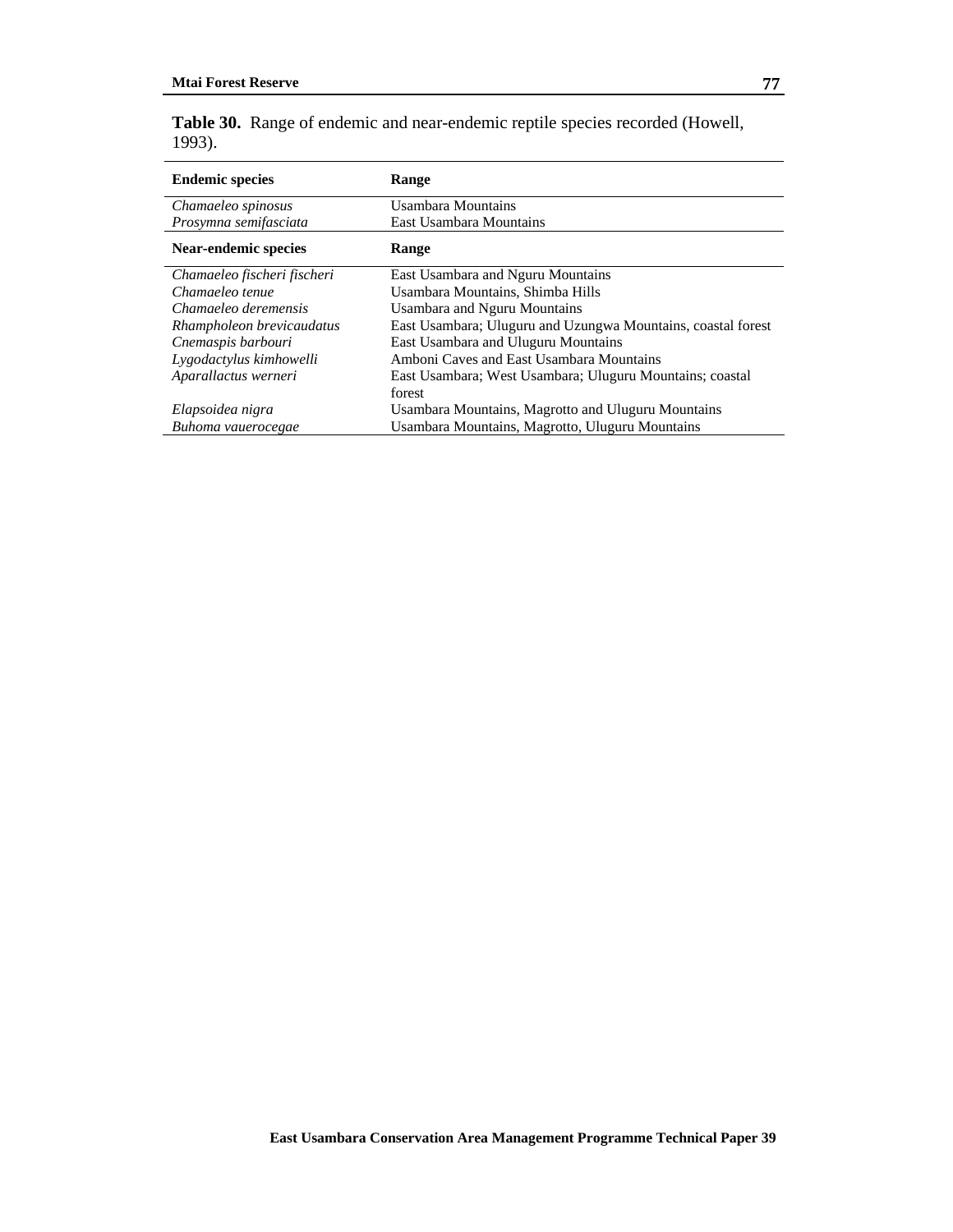

Figure 28. Distribution of forest dependent reptile species.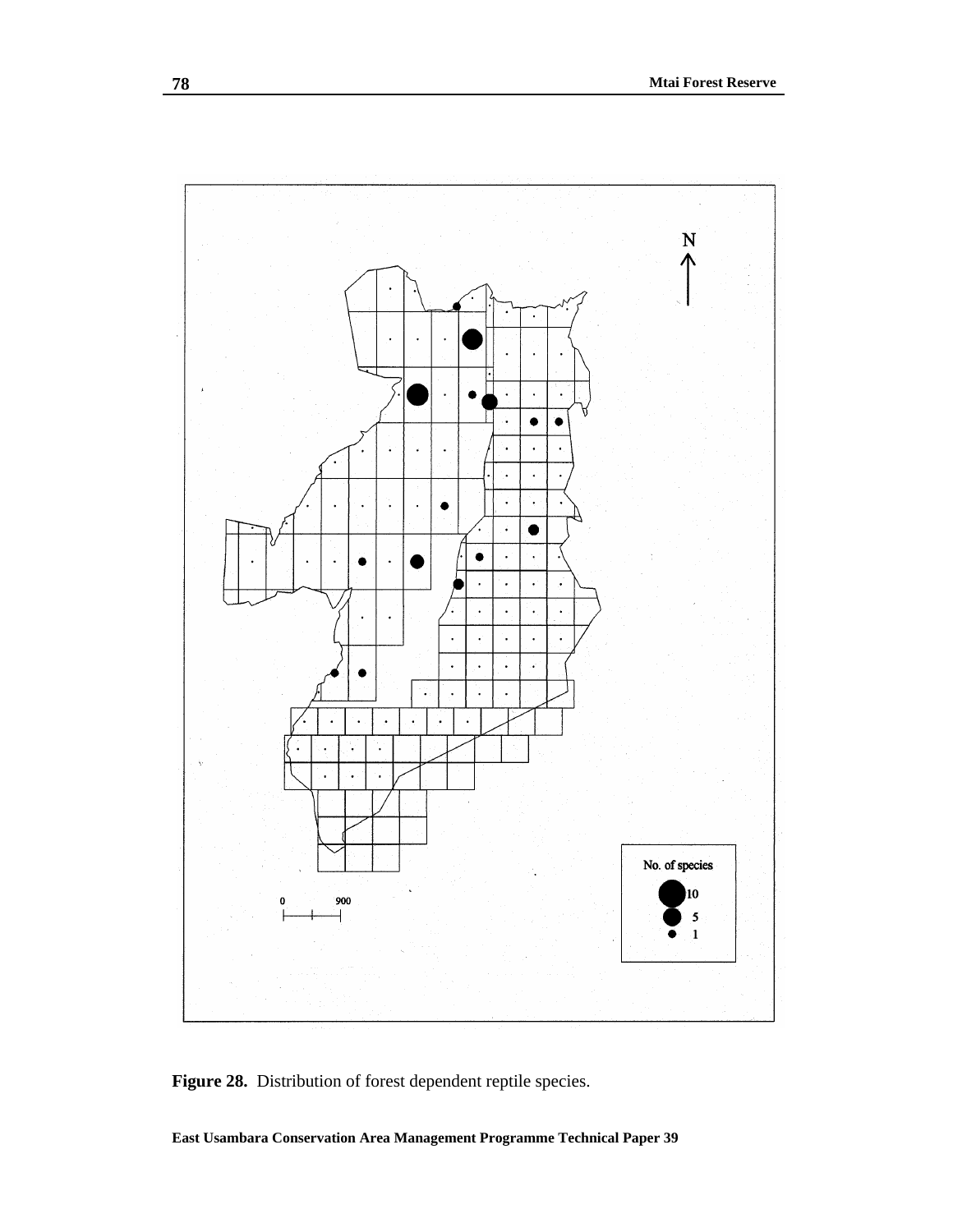

**Figure 29.** Distribution of endemic and near-endemic reptile species.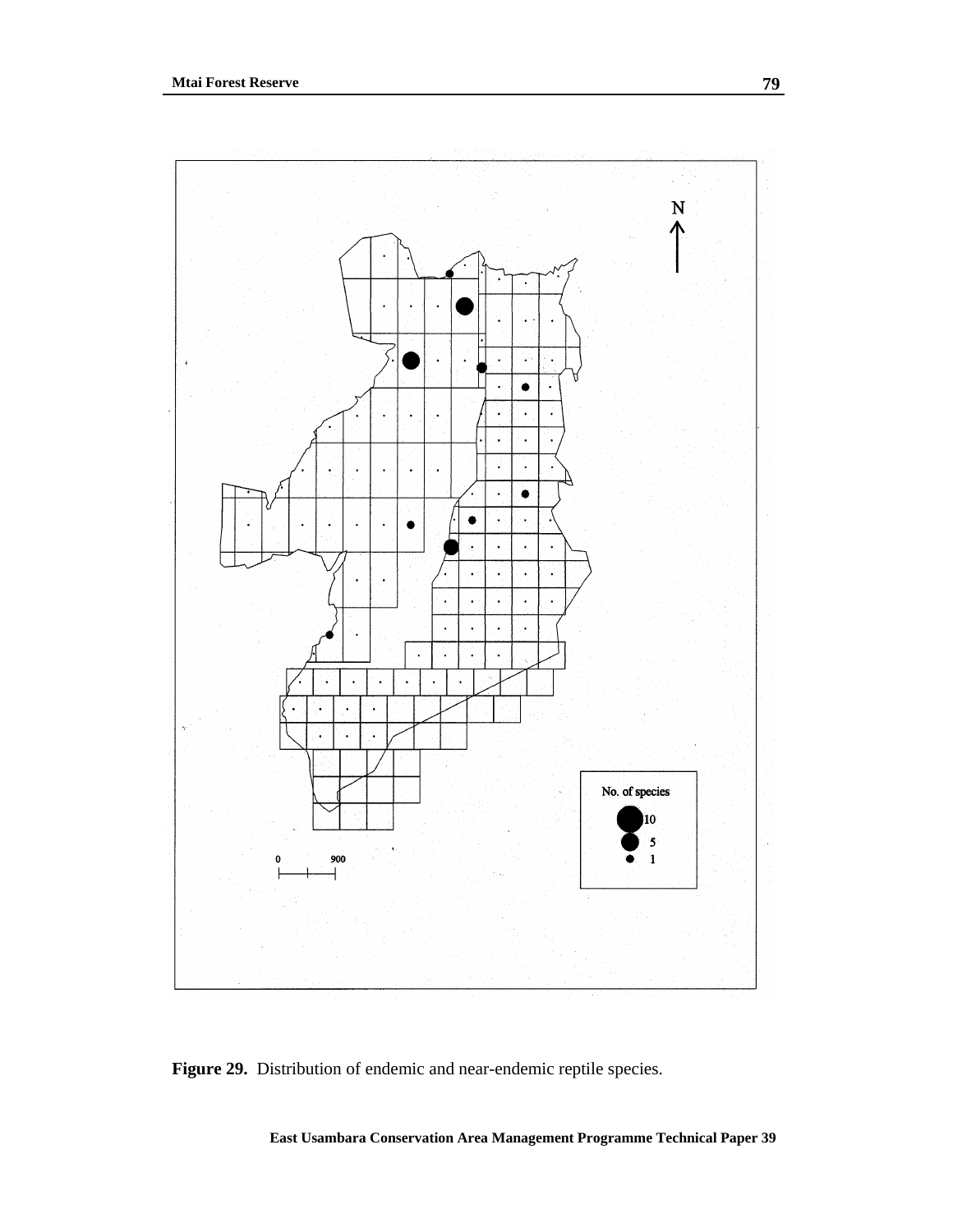# **5.4.4 Amphibians**

A total of 158 specimens were retained for taxonomic purposes. These represent 27 species from seven families. Ecological type, endemic status and IUCN status were compiled from the National Biodiversity Database (UDSM, 1997), IUCN (1996), Howell (1993); Poynton and Broadley (1991); and Poynton (unpubl.). Common names are taken from Passmore and Carruthers (1995).

| Table 31. Summary of amphibians. |  |  |  |
|----------------------------------|--|--|--|
|----------------------------------|--|--|--|

| <b>Species</b>            |              | Ecol. End.  | <b>IUCN</b>             |              |   |                |                |    |                |                |                  |                |                   | Capture site by plot and number collected | <b>Total</b>   |
|---------------------------|--------------|-------------|-------------------------|--------------|---|----------------|----------------|----|----------------|----------------|------------------|----------------|-------------------|-------------------------------------------|----------------|
|                           |              | Type status | status                  |              |   |                |                |    |                |                |                  |                |                   |                                           |                |
|                           |              |             |                         | $\mathbf{1}$ | 2 |                | 5 10           | 63 | 73             | 96             | $\overline{111}$ | 69             | O<br>$\mathbb{R}$ | Plots with a<br>single<br>specimen        |                |
| <b>ARTHROLEPTIDAE</b>     |              |             |                         |              |   |                |                |    |                |                |                  |                |                   |                                           |                |
| Arthroleptis affinis      | $\mathbf F$  | $\mathbf N$ | $\mathbf V$             |              |   |                |                |    | $\overline{c}$ | 3              | 5                | 3              |                   |                                           | 13             |
| Arthroleptis              |              |             |                         | 3            |   |                |                |    | 8              |                | 3                | 8              |                   | 6,7                                       | 23             |
| xenodactyloides           | f            | W           |                         |              |   |                |                |    |                |                |                  |                |                   |                                           |                |
| Shovel-footed squeaker    |              |             |                         |              |   |                |                |    |                |                |                  |                |                   |                                           |                |
| Arthroleptis              |              |             |                         |              |   |                |                |    | 1              |                |                  |                |                   | 39                                        | $\overline{2}$ |
| stenodactylus             | f            | W           |                         |              |   |                |                |    |                |                |                  |                |                   |                                           |                |
| Arthroleptis              |              |             |                         |              |   |                |                |    |                |                | 3                | 1              |                   | 7                                         | 5              |
| xenodactylus              | $\mathbf F$  | ${\bf N}$   | V                       |              |   |                |                |    |                |                |                  |                |                   |                                           |                |
| Arthroleptis sp.          |              |             |                         |              |   |                |                |    |                |                | 1                |                |                   |                                           | $\overline{2}$ |
| <b>BUFONIDAE</b>          |              |             |                         |              |   |                |                |    |                |                |                  |                |                   |                                           |                |
| Guttural toad             |              |             |                         |              |   |                |                |    |                |                |                  |                |                   |                                           |                |
| <b>Bufo</b> gutturalis    | f            | W           |                         |              |   | $\overline{c}$ |                |    | 1              |                |                  |                |                   |                                           | 3              |
| Bufo brauni               | $\mathbf{F}$ | $\mathbf N$ | V                       |              |   | $\mathbf{1}$   | $\overline{2}$ |    | 11             | 1              |                  |                |                   |                                           | 15             |
| Bufo sp.                  |              |             |                         |              |   |                |                |    | $\mathbf{1}$   |                |                  |                |                   |                                           | $\mathbf{1}$   |
| Stephopaedes sp. nov.     |              |             |                         |              |   |                |                |    | 3              |                |                  |                |                   |                                           | 3              |
| Nectophrynoides tornieri  | F            | ${\bf N}$   | V                       |              |   |                | 1              |    |                | 7              | $\overline{c}$   | 7              |                   | 3,4,7                                     | 20             |
| <b>HYPEROLIDAE</b>        |              |             |                         |              |   |                |                |    |                |                |                  |                |                   |                                           |                |
| Leptopelis                | F            | W           |                         |              |   |                |                |    | $\overline{2}$ |                |                  |                | 1                 |                                           | 3              |
| flavomaculatus            |              |             |                         |              |   |                |                |    |                |                |                  |                |                   |                                           |                |
| Leptopelis uluguruensis   | F            | N           | V                       |              |   |                |                |    |                | 8              |                  | 1              |                   |                                           | 9              |
| Leptopelis parkeri        | $\mathbf F$  | $\mathbf N$ | $\overline{\mathsf{V}}$ |              |   |                |                |    |                | $\overline{3}$ |                  |                |                   |                                           | 3              |
| Leptopelis sp.            |              |             |                         |              |   |                |                |    |                |                |                  |                |                   |                                           | 1              |
| Hyperolius mitchelli      | $\mathbf F$  | W           |                         |              |   |                |                |    | $\mathbf{1}$   |                |                  |                |                   |                                           | 1              |
| Hyperolius ?pusillus      | $\mathbf{O}$ | W           |                         |              |   |                |                |    |                | $\mathbf{1}$   |                  |                |                   |                                           | 1              |
| Hyperolius puncticulatus  | $\mathbf F$  | W           |                         |              |   |                |                |    |                |                |                  |                | 1                 |                                           | 1              |
| Greater leaf-folding frog |              |             |                         |              |   |                |                |    |                |                |                  |                |                   |                                           |                |
| Afrixalus fornasinii      | f            | W           |                         |              |   |                |                |    |                |                |                  |                | 1                 |                                           | 1              |
| MICROHYLIDAE              |              |             |                         |              |   |                |                |    |                |                |                  |                |                   |                                           |                |
| Probreviceps              | $\mathbf F$  | ${\bf N}$   | NT                      | 1            |   |                |                |    |                | $\mathbf{1}$   | 9                | $\overline{4}$ |                   | 7                                         | 16             |
| macrodactylus             |              |             |                         |              |   |                |                |    |                |                |                  |                |                   |                                           |                |
| Callulina kreffti         | F            | N           | V                       |              |   |                |                |    |                | $\overline{2}$ | $\mathbf{1}$     |                |                   | 8                                         | 4              |
| Hoplophryne rogersi       | $\mathbf{F}$ | E           | V                       |              |   |                |                | 1  |                |                |                  |                | 1                 |                                           | $\overline{2}$ |
| <b>RANIDAE</b>            |              |             |                         |              |   |                |                |    |                |                |                  |                |                   |                                           |                |
| East African puddle frog  |              |             |                         |              |   |                |                |    |                |                |                  |                |                   |                                           |                |
| Phrynobatrachus           | f            | W           |                         |              |   |                |                |    | $\overline{4}$ |                |                  |                | 1                 |                                           | 5              |
| acridoides                |              |             |                         |              |   |                |                |    |                |                |                  |                |                   |                                           |                |
| Arthroleptides            |              | $\mathbf N$ | $\mathbf V$             |              |   |                |                |    |                | $\mathbf{1}$   | $\mathbf{1}$     | $\mathbf{1}$   |                   |                                           | 3              |
| martiensseni              | $\mathbf{F}$ |             |                         |              |   |                |                |    |                |                |                  |                |                   |                                           |                |
| Plain grass frog          |              |             |                         |              |   |                |                |    |                |                |                  |                |                   |                                           |                |
| Ptychadena anchietae      | $\mathbf f$  | W           |                         |              |   | $\,1$          |                |    |                |                |                  |                | $\,1$             |                                           | $\overline{2}$ |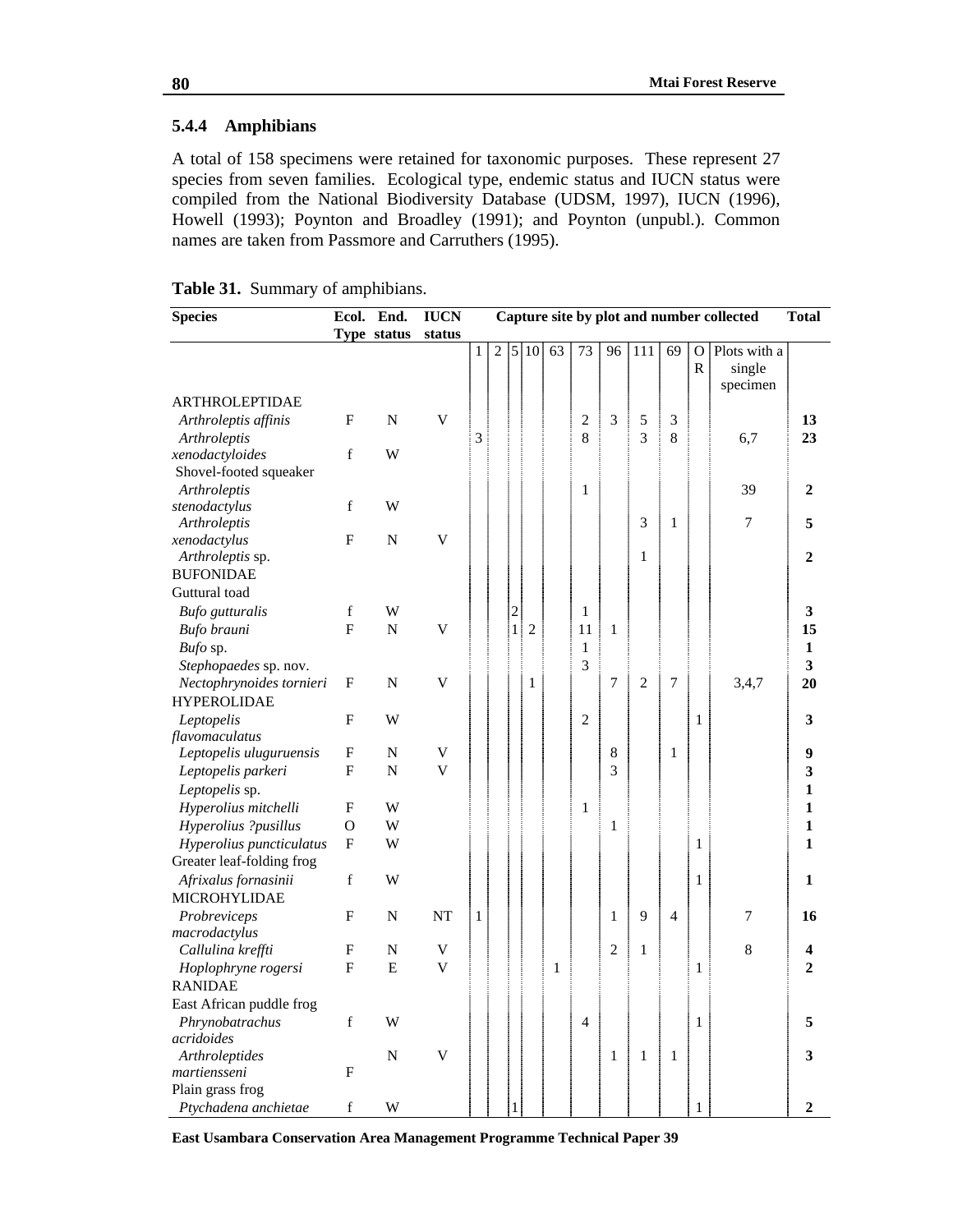#### **Mtai Forest Reserve**

#### **Table 31.** Cont.

| <b>Species</b>          |              | Ecol. End.  | <b>IUCN</b> |   | Capture site by plot and number |  |  |   |           | <b>Total</b> |       |                                                                                        |    |
|-------------------------|--------------|-------------|-------------|---|---------------------------------|--|--|---|-----------|--------------|-------|----------------------------------------------------------------------------------------|----|
|                         |              | Type status | status      |   |                                 |  |  |   | collected |              |       |                                                                                        |    |
|                         |              |             |             |   |                                 |  |  |   |           |              |       | $1 \mid 2 \mid 5 \mid 10 \mid 63 \mid 73 \mid 96 \mid 111 \mid 69 \mid 0$ Plots with a |    |
|                         |              |             |             |   |                                 |  |  |   |           |              | i R i | single                                                                                 |    |
|                         |              |             |             |   |                                 |  |  |   |           |              |       | specimen                                                                               |    |
| RANIDAE cont.           |              |             |             |   |                                 |  |  |   |           |              |       |                                                                                        |    |
| Common river frog       |              |             |             |   |                                 |  |  |   |           |              |       |                                                                                        |    |
| Rana angolensis         | f            | W           |             |   |                                 |  |  |   |           |              |       |                                                                                        |    |
| <b>PIPIDAE</b>          |              |             |             |   |                                 |  |  |   |           |              |       |                                                                                        |    |
| Tropical platanna       |              |             |             |   |                                 |  |  |   |           |              |       |                                                                                        |    |
| Xenopus muelleri        | f            | W           |             |   |                                 |  |  |   |           |              |       |                                                                                        | 2  |
| <b>SCOLECOMORPHIDAE</b> |              |             |             |   |                                 |  |  |   |           |              |       |                                                                                        |    |
| Scolecomorphus vittatus | $\mathbf{F}$ | N           | V           |   |                                 |  |  |   | 2         |              |       |                                                                                        | 2  |
| Unidentified            |              |             |             | 5 | 2                               |  |  | 2 |           |              |       | 7,8, 11                                                                                | 16 |

KEY TO ABBREVIATIONS FOR TABLE 31 (Definitions based on those described in Section 1.2).

Ecological (Ecol.) type:

• F - Forest dependent species: This is defined as primary forest only. It does not include forest edge or secondary forest;

• f - Forest dwelling but not forest dependent: Species occurring in primary forest as defined above as well as other vegetation types. Thus these are not forest-dependent species; and

• O - Non-forest species: These are species that do not occur in primary or secondary forest or forest edge.

Endemic (End,) status:

• E - Endemic: Occurring only in the Usambara mountains;

• N - Near endemic: Species with limited ranges usually only including coastal forest and/or the Eastern Arc mountains;

• W - Widespread distribution.

• V - Vulnerable

• NT - Near-threatened

IUCN status: OR - Captured outside the reserve boundaries.

• E - Endangered UK - Unknown capture location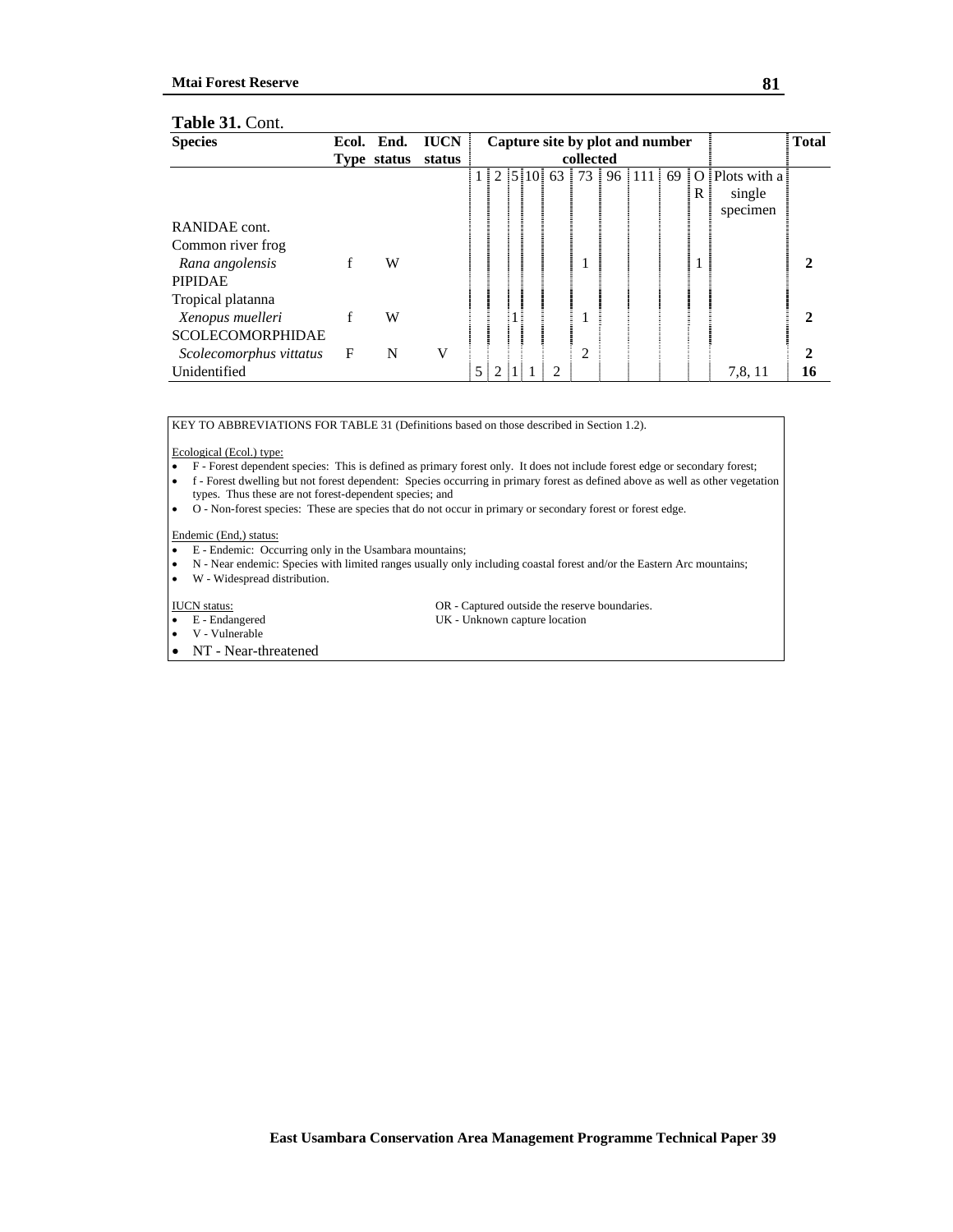| <b>Endemic</b>              |                                                                  |
|-----------------------------|------------------------------------------------------------------|
| Hoplophryne rogersi         | Usambara and Magrotto Mountains                                  |
|                             |                                                                  |
| Near-endemic                |                                                                  |
| Arthroleptis affinis        | Usambara and Udzungwa Mountains                                  |
| Arthroleptis xenodactylus   | Usambara, Nguru and Uluguru Mountains                            |
| Bufo brauni                 | Usambara, Uluguru and Udzungwa Mountains                         |
| Nectophrynoides tornieri    | East Usambara, Uluguru, Nguru and Udzungwa Mountains             |
| Scolecomorphus vittatus     | Usambara, Uluguru, N. Pare, Magrotto Mountains and lowlands near |
|                             | Usambara Mountains.                                              |
| Leptopelis flavomaculatus   | Coastal zone, also Zanzibar; from Kenya to Mozambique.           |
| Leptopelis uluguruensis     | Usambara, Uluguru, Nguru and Udzungwa Mountains.                 |
| Leptopelis parkeri          | Usambara, Uluguru and Udzungwa Mountains                         |
| Arthroleptides martiensseni | Usambara, Magrotto, Uluguru, Nguru and Udzungwa Mountains.       |
| Probreviceps macrodactylus  | Usambara, Uluguru, Rungwe and Udzungwa Mountains, Nguru          |
|                             | Mts?, Pare Mts?,                                                 |
| Callulina kreffti           | Usambara, Magrotto, Uluguru, Nguru and Udzungwa Mountains also   |
|                             | Taita Hills, Kenya.                                              |

**Table 32.** Ranges of endemic and near-endemic amphibian species recorded (Howell 1993).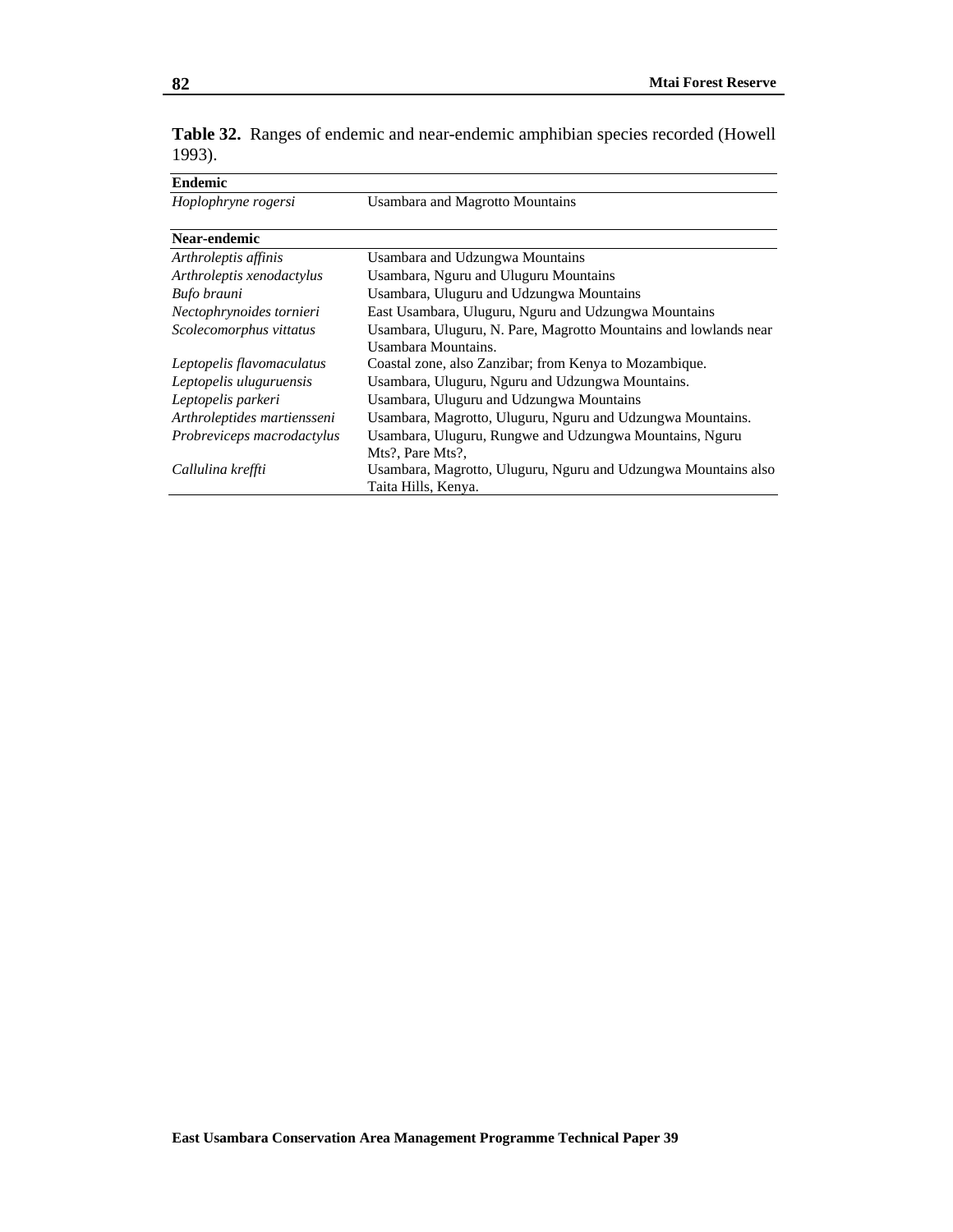

**Figure 30.** Distribution of forest dependent amphibian species.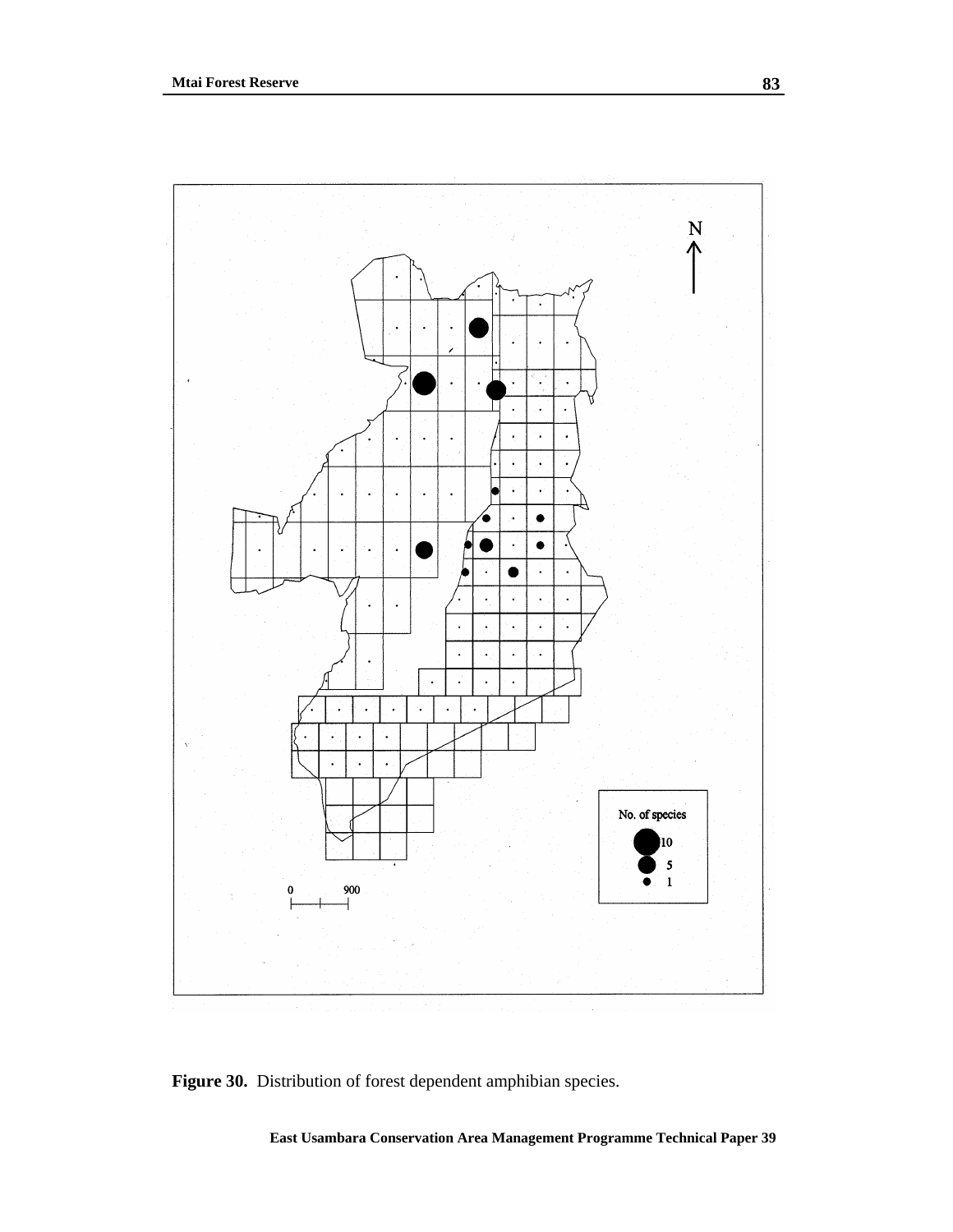

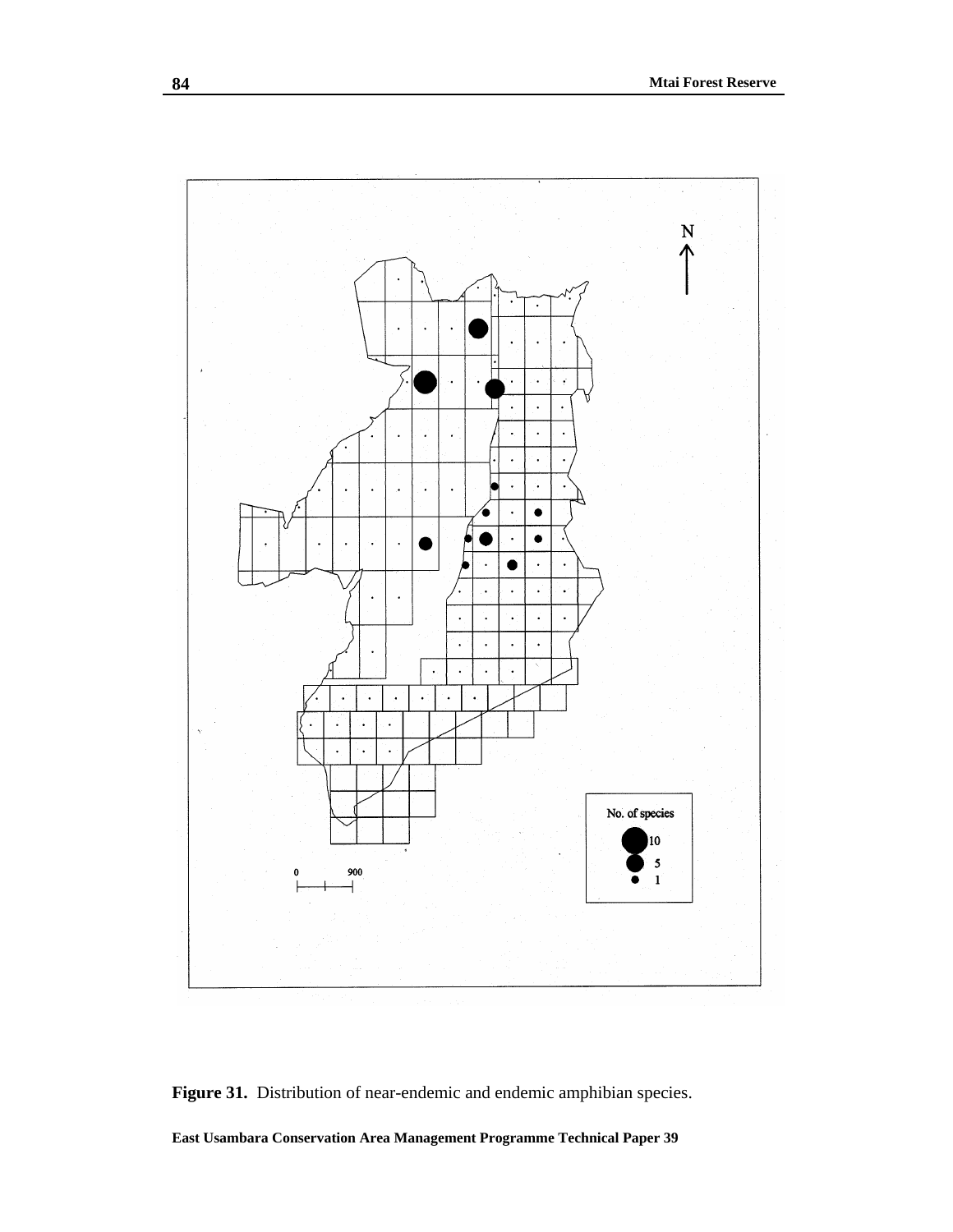#### **5.4.5 Invertebrates**

## *5.4.5.3. Butterflies*

A total of 133 specimens were retained for taxonomic purposes. These represent 55 species from five families. Ecological type and endemic status were compiled from Kielland (1990) and Larsen (1996). Identifications were provided by Steve Collins from the African Butterfly Research Institute. Nomenclature follows Kielland (1990).

|  |  | Table 33. Summary of butterflies. |
|--|--|-----------------------------------|
|--|--|-----------------------------------|

| <b>Species</b>                   | Ecol.          | End.          | <b>Capture location and</b> |                |                  |                |                | <b>Total</b>            |
|----------------------------------|----------------|---------------|-----------------------------|----------------|------------------|----------------|----------------|-------------------------|
|                                  | <b>Type</b>    | <b>Status</b> |                             |                | number collected |                |                |                         |
|                                  |                |               | 69                          | 73             | 96               | 111            | U/K            |                         |
| <b>PAPILIONIDAE</b>              |                |               |                             |                |                  |                |                |                         |
| Graphium antheus                 | $\mathbf f$    | W             |                             | 1              |                  |                |                | 1                       |
| Graphium policenes               | $\overline{F}$ | W             |                             | $\overline{2}$ |                  |                |                | $\overline{2}$          |
| Papilio dardanus                 | $\mathbf f$    | W             |                             | $\mathbf{1}$   |                  |                |                | $\mathbf{1}$            |
| Papilio nireus lyaeus            | f              | W             |                             | 1              |                  |                |                | 1                       |
| <b>PIERIDAE</b>                  |                |               |                             |                |                  |                |                |                         |
| Eurema hecabe                    | $\mathbf f$    | W             | 1                           | 5              |                  |                |                | 6                       |
| Leptosia alcesta                 | f              | W             |                             | 6              |                  |                |                | 6                       |
| Nepheronia thalassina            | $\mathbf f$    | W             |                             | 1              |                  |                |                | 1                       |
| <b>DANAIDAE</b>                  |                |               |                             |                |                  |                |                |                         |
| Danaus chrysippus                | $\mathbf f$    | W             |                             | 1              |                  |                |                | 1                       |
| Amauris niavius dominicus        | F              | W             |                             |                |                  | $\mathbf{1}$   |                | 1                       |
| <b>SATYRIDAE</b>                 |                |               |                             |                |                  |                |                |                         |
| Melanitis leda                   | $\mathbf f$    | W             |                             | 1              | $\mathbf{1}$     |                |                | $\overline{2}$          |
| Bicyclus campinus                | $\overline{F}$ | W             |                             | 3              |                  |                |                | $\overline{\mathbf{3}}$ |
| Physcaeneura jacksoni            | $\mathbf f$    | N             |                             |                |                  |                | $\mathbf{1}$   | $\mathbf{1}$            |
| NYMPHALIDAE                      |                |               |                             |                |                  |                |                |                         |
| Bebearia chriemhilda             | F              | $\mathbf N$   |                             | 2              |                  |                |                | 2                       |
| Apaturopsis cleochares schultzei | F              | W             |                             | $\,$ 8 $\,$    | 1                |                |                | 9                       |
| Charaxes acuminatus usambarensis | F              | W(E)          |                             |                | 8                |                | $\overline{c}$ | 10                      |
| Charaxes brutus alcyone          | F              | W             |                             |                |                  |                | 1              | 1                       |
| Charaxes candiope                | F              | W             |                             |                |                  |                | 5              | 5                       |
| Charaxes cithaeron               | F              | W             |                             | 1              |                  |                |                | 1                       |
| Charaxes lasti                   | F              | $\mathbf N$   |                             | 3              |                  | $\mathbf{1}$   |                | 4                       |
| Charaxes pleione oriens          | $\mathbf F$    | W             |                             |                | $\mathbf{1}$     |                |                | 1                       |
| Charaxes pollux mirabilis        | $\mathbf F$    | W(N)          | 1                           |                |                  |                | $\overline{2}$ | 3                       |
| Charaxes protoclea               | F              | W             |                             |                | $\mathbf{1}$     |                |                | $\mathbf{1}$            |
| Charaxes protoclea azota         | F              | W             |                             | 1              |                  | 1              | 1              | 3                       |
| Charaxes violetta                | F              | W             |                             | 1              |                  |                | 1              | $\overline{2}$          |
| Euphaedra neophron littoralis    | F              | W(N)          |                             | 3              |                  |                |                | $\overline{\mathbf{3}}$ |
| Euptera kinungnana               | F              | W             |                             | $\overline{2}$ | $\mathbf{1}$     |                |                | $\overline{\mathbf{3}}$ |
| Euryphura achlys                 | F              | W             |                             | $\overline{3}$ |                  |                |                | 3                       |
| Eurytela dryope                  | $\overline{F}$ | W             |                             | 3              |                  |                |                | $\overline{\mathbf{3}}$ |
| Euxanthe tiberius                | $\mathbf F$    | N             |                             |                | $\overline{c}$   | $\overline{c}$ |                | 4                       |
| Euxanthe wakefieldi              | F              | W             |                             |                | $\mathbf{1}$     |                |                | 1                       |
| Hypolimnas anthedon              | $\mathbf f$    | W             |                             | 1              |                  |                |                | 1                       |
| Hypolimnas missipus              | $\rm f$        | W             |                             | 1              |                  |                |                | 1                       |
| Neptis alta                      | f              | W             |                             | 1              |                  |                |                | $\mathbf{1}$            |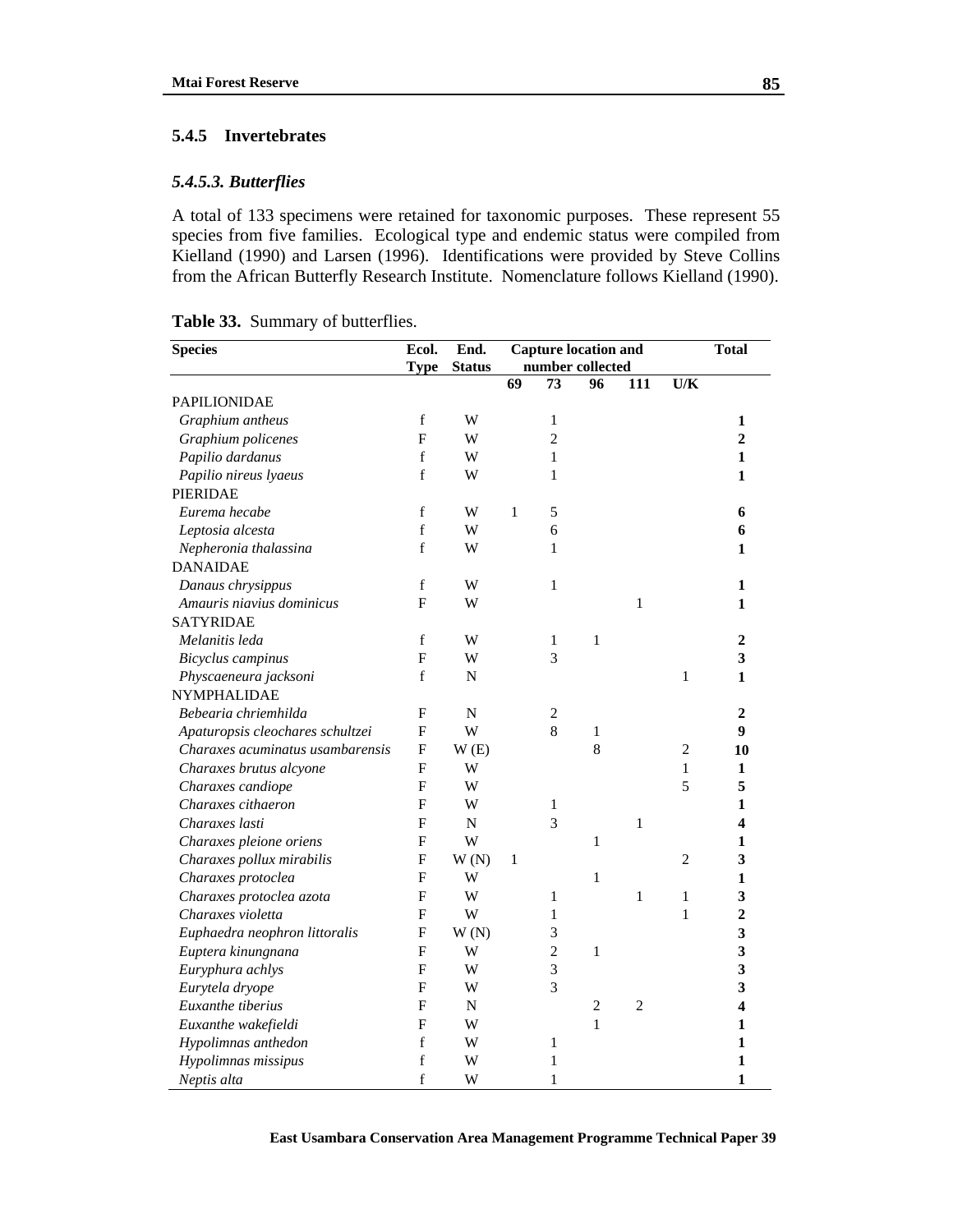| <b>Species</b>              | Ecol.        | End.          | <b>Capture location and number</b> | <b>Total</b>   |                |     |                |                  |
|-----------------------------|--------------|---------------|------------------------------------|----------------|----------------|-----|----------------|------------------|
|                             | <b>Type</b>  | <b>Status</b> |                                    | collected      |                |     |                |                  |
|                             |              |               | 69                                 | 73             | 96             | 111 | U/K            |                  |
| NYMPHALIDAE (cont.)         |              |               |                                    |                |                |     |                |                  |
| Neptis carcassoni           | F            | W             |                                    | 3              |                |     |                | 3                |
| Neptis morosa               | f            | W             |                                    | 1              |                |     |                | 1                |
| Neptis saclava              | $\mathbf f$  | W             |                                    | $\overline{2}$ |                |     |                | $\overline{2}$   |
| Neptis saclava marpessa     | f            | W             |                                    | 5              |                |     |                | 5                |
| Neptis serena               | f            | W             |                                    | $\overline{c}$ |                |     |                | $\overline{2}$   |
| Pseudacraea lucretia        | F            | W             |                                    | $\overline{7}$ |                |     |                | 7                |
| Sallya morantii             | f            | W             |                                    |                | 1              |     |                | 1                |
| <b>ACRAEIDAE</b>            |              |               |                                    |                |                |     |                |                  |
| Acraea egina                | F            | W             |                                    |                | 1              |     | 1              | $\mathbf{2}$     |
| Acraea encedana             | F            | W             |                                    | $\mathbf{1}$   |                |     |                | 1                |
| Acraea johnstoni            | F            | W             | $\overline{2}$                     |                |                |     |                | $\overline{2}$   |
| Acraea natalica             | $\mathbf{F}$ | W             |                                    | 1              |                |     |                | $\mathbf{1}$     |
| Acraea pharsalus            | F            | W             | $\overline{2}$                     |                |                |     |                | $\boldsymbol{2}$ |
| Bematistes adrasta          | F            | N             |                                    |                |                | 1   |                | $\mathbf{1}$     |
| <b>LYCAENIDAE</b>           |              |               |                                    |                |                |     |                |                  |
| Anthene kersteni            | F            | W             |                                    | 1              | $\overline{c}$ |     |                | 3                |
| Baliochila hildegarda       | F            | W             |                                    |                |                |     | 1              | 1                |
| Oboronia bueronica          | F            | N             | 1                                  |                |                |     |                | 1                |
| Pentila tropicalis mombasae | F            | W             |                                    |                |                |     | $\overline{2}$ | $\overline{2}$   |
| Zizula hylax                | $\mathbf{F}$ | W             | $\mathbf{1}$                       |                |                |     |                | 1                |
| <b>HESPERIIDAE</b>          |              |               |                                    |                |                |     |                |                  |
| Borbo gemella               | F            | W             |                                    |                |                |     | 1              | 1                |
| Coeliades chalybe           | F            | W             |                                    |                |                |     | 1              | 1                |
| Pardaleodes incerta         | F            | W             |                                    |                |                |     | $\overline{2}$ | 2                |
| Platylesches galesa         | $\mathbf{F}$ | W             | 1                                  |                |                |     |                | 1                |
| Tagiades flesus             | F            | W             |                                    | $\mathbf{1}$   |                |     | 1              | $\overline{2}$   |

#### KEY TO ABBREVIATIONS FOR TABLE 33

Ecological (Ecol.) type:

- F Forest dependent species: This is defined as primary forest only. It does not include forest edge or secondary forest;
- f Forest dwelling but not forest dependent: Species occurring in primary forest as defined above as well as other vegetation types. Thus these are not forest-dependent species; and
- O Non-forest species: These are species that do not occur in primary or secondary forest or forest edge.

#### Endemic (End,) status:

- E Endemic: Occurring only in the Usambara mountains;
- N Near endemic: Species with limited ranges usually only including coastal forest and/or the Eastern Arc mountains;<br>• W Widespread distribution.
- W Widespread distribution.
- Capture location U/K Unknown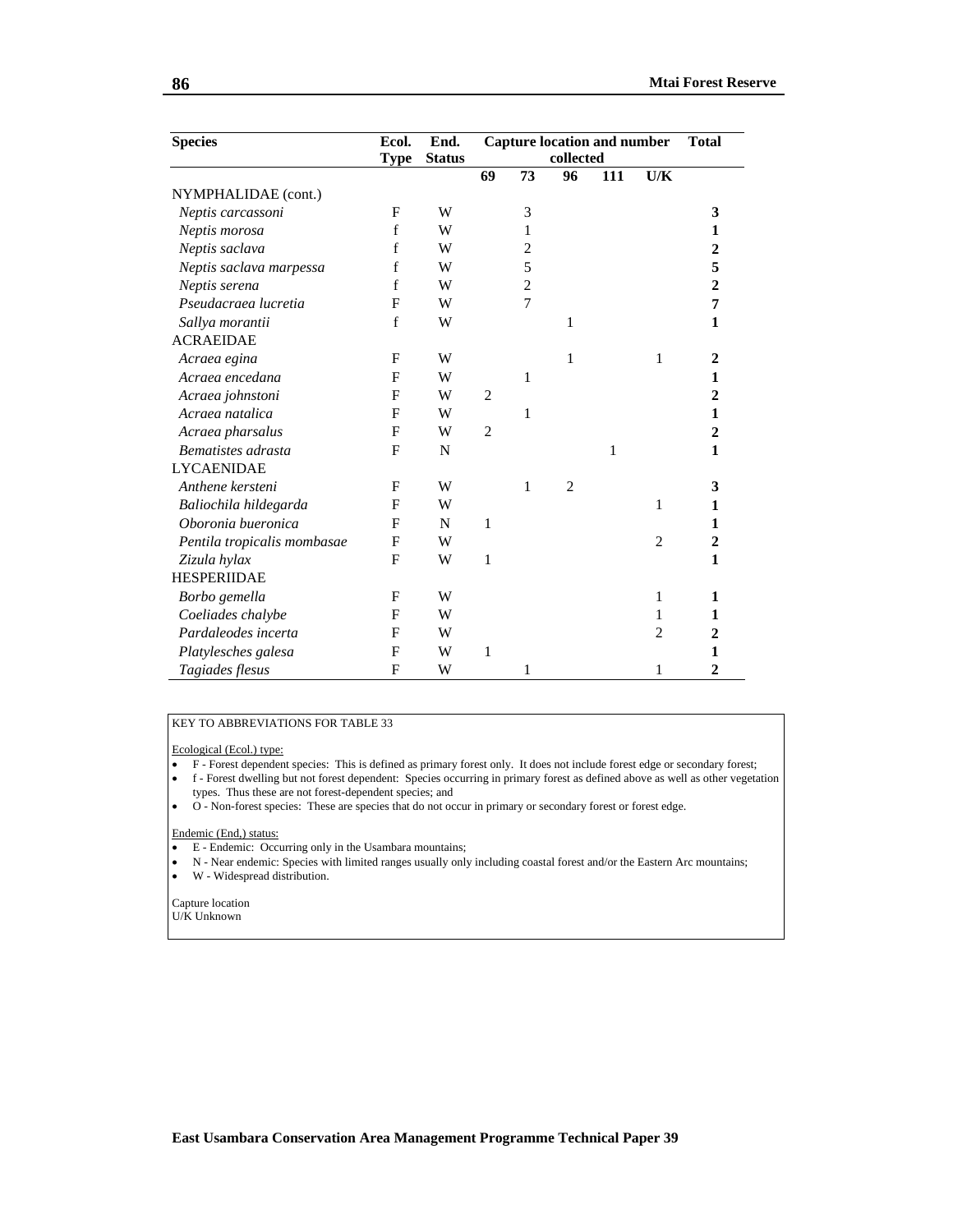#### *5.4.5.3 Molluscs*

110 specimens were retained for taxonomic purposes. These represent 33 species from six families. Endemic status is compiled from Seddon *et al.* (1996).

**Table 34.** Summary of molluscs.

| <b>Species</b>                 | <b>Endemic</b> | <b>Capture location and number</b> |                |                | <b>Total</b>   |                         |
|--------------------------------|----------------|------------------------------------|----------------|----------------|----------------|-------------------------|
|                                | status         | collected                          |                |                |                |                         |
|                                |                | 69                                 | 73             | 96             | 111            |                         |
| <b>CYCLOPHORIDAE</b>           |                |                                    |                |                |                |                         |
| Cyathopoma ?sp. nov.           |                |                                    | $\mathbf{1}$   |                |                | 1                       |
| Cyathopoma ?sp. nov.           |                |                                    |                | 4              |                | 4                       |
| Cyathopoma ?sp. nov.           |                | $\mathbf{1}$                       |                |                |                | $\mathbf{1}$            |
| MAIZANIIDAE                    |                |                                    |                |                |                |                         |
| Maizania juv.                  |                | 3                                  |                |                |                | 3                       |
| <b>SUBULINIDAE</b>             |                |                                    |                |                |                |                         |
| ?Subulina sp.                  |                | $\overline{2}$                     |                |                |                | $\boldsymbol{2}$        |
| Opeas crenatum                 | $E(E\&W)$      |                                    |                | $\overline{4}$ | $\mathbf{1}$   | 5                       |
| Pseudoglessula ? leroyi juv    |                |                                    | 1              |                |                | $\mathbf{1}$            |
| Pseudoglessula ? sp. nov       |                |                                    | $\overline{3}$ |                |                | 3                       |
| Pseudoglessula leroyi juv.     |                | 1                                  |                |                |                | $\mathbf{1}$            |
| Psuedoglessula leroyi          |                |                                    |                | 5              | $\mathfrak{Z}$ | 8                       |
| Psuedoglessula leroyi fasciata |                | 5                                  |                |                | $\overline{2}$ | 7                       |
| <b>EUCONULIDAE</b>             |                |                                    |                |                |                |                         |
| Afroguppya rumrutiensis        | W              |                                    | 6              |                |                | 6                       |
| <b>UROCYCLIDAE</b>             |                |                                    |                |                |                |                         |
| Thapsia leroyi                 |                | 8                                  |                | $\mathbf{1}$   | 5              | 14                      |
| Trochozonites usambarensis     |                | $\mathbf{1}$                       |                |                |                | 1                       |
| juv.                           |                |                                    |                |                |                |                         |
| <b>STREPTAXIDAE</b>            |                |                                    |                |                |                |                         |
| ?Gonaxis juv                   |                | $\mathbf{1}$                       |                | $\mathbf{1}$   |                | $\boldsymbol{2}$        |
| ?Gulella sp. juv.              |                | 1                                  |                | $\mathbf{1}$   |                | $\overline{2}$          |
| ?Tayloria                      |                |                                    |                |                | 1              | $\mathbf{1}$            |
| Gonaxis denticulatus           |                | $\overline{4}$                     |                |                | $\overline{4}$ | 8                       |
| Gulella ? radius               |                |                                    | $\mathbf{1}$   |                |                | 1                       |
| Gulella aenigmatica            | ${\bf N}$      | 4                                  |                |                | 1              | 5                       |
| Gulella alleni var.            |                | 1                                  |                |                |                | 1                       |
| Gulella gouldi globulosa       |                | 1                                  |                | $\mathbf{1}$   |                | $\overline{2}$          |
| Gulella grossa                 | $E$ (EU)       | $\overline{2}$                     |                |                |                | $\overline{2}$          |
| Gulella intrusa                | $E(E\&W)$      |                                    |                | 3              |                | 3                       |
| Gulella juv.                   |                |                                    | 4              |                |                | $\overline{\mathbf{4}}$ |
| Gulella lornae                 | E(E)           |                                    |                | 1              |                | 1                       |
| Gulella near radius            |                | $\overline{2}$                     |                |                |                | $\overline{2}$          |
| Gulella habibui                |                |                                    | $\mathbf{1}$   |                |                | 1                       |
| Gulella translucida            | $E(E\&W)$      | 1                                  |                |                |                | 1                       |
| Edentulina                     |                | $\mathbf{1}$                       |                |                |                | 1                       |
| Edentulina ovoidea juv.        |                | 1                                  |                |                |                | 1                       |

KEY TO ABBREVIATIONS FOR TABLE 34

Endemic (End,) status:

- E Endemic: Occurring only in the Usambara mountains;<br>• N Near endemic: Species with limited ranges usually only
- N Near endemic: Species with limited ranges usually only including coastal forest and/or the Eastern Arc mountains;

• W - Widespread distribution.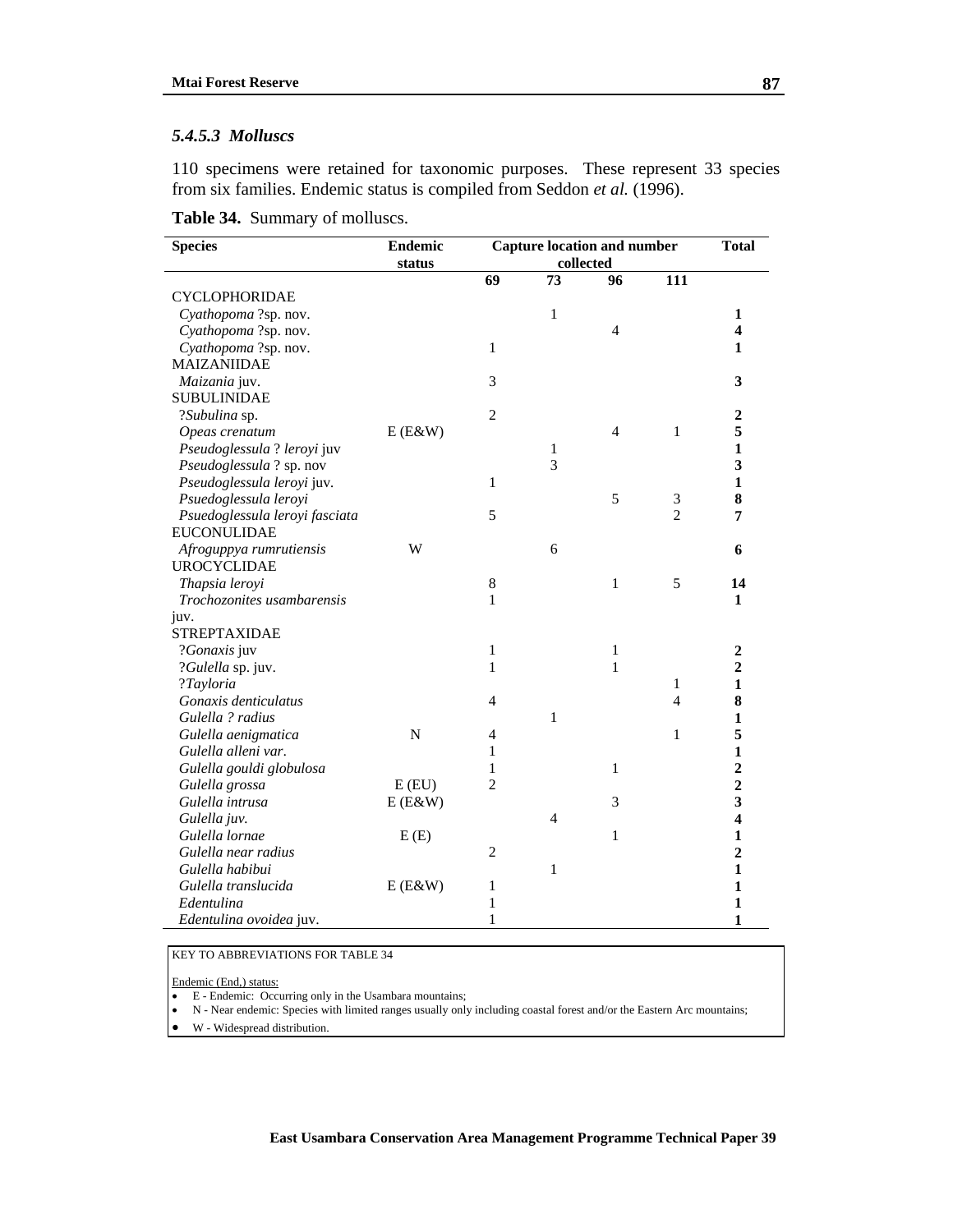# **5.5 Discussion**

# **6.5.1 Species richness and abundance**

In this section, species are examined in terms of how frequently they were recorded. Those species which have been captured or observed three or more times during the survey are considered locally common. An assumption is made that the frequency with which an animal is recorded reflects its abundance. It is recognised that some species are highly cryptic and so are easily overlooked. Such cryptic species may therefore be more abundant than is suggested by this survey. However the objective of this discussion is to identify species which may of concern because of their rarity as well as broadly to describe the typical fauna of the forest.

| <b>Taxon</b>       | <b>Number of families</b> | Number of species |
|--------------------|---------------------------|-------------------|
| Mammals (not bats) | 15                        | 31                |
| <b>Bats</b>        | 4                         | 13                |
| <b>Birds</b>       | 38                        | 94                |
| Reptiles           | 10                        | 34                |
| Amphibians         |                           | 27                |
| <b>Butterflies</b> |                           | 55                |
| <b>Molluscs</b>    |                           | 33                |

| Table 35. Summary of faunal families and species. |  |  |  |  |  |
|---------------------------------------------------|--|--|--|--|--|
|---------------------------------------------------|--|--|--|--|--|

| Taxon              | <b>Trapping Site</b> <sup>1</sup> |     |     |    |    |    |     |  |
|--------------------|-----------------------------------|-----|-----|----|----|----|-----|--|
|                    |                                   |     | 63  | 69 |    | 96 | 111 |  |
| Small mammals      | 8                                 |     |     |    |    |    |     |  |
| Reptiles           |                                   |     |     |    |    |    |     |  |
| Amphibians         | 3                                 |     |     | 8  |    |    |     |  |
| <b>Molluscs</b>    | n/a                               | n/a | n/a | 18 |    |    |     |  |
| <b>Butterflies</b> | n/a                               | n/a | n/a |    | 33 |    |     |  |

**Table 36.** Summary of capture locations of faunal species.

1 Casual collections not included

n/a these taxa were not surveyed during the first survey in 1996.

## *5.5.1.1 Mammals*

The most commonly recorded mammal was *Praomys delectorum*. Other species which appear to be common locally are *Beamys hindei*, *Grammomys dolichurus*, *Hylomyscus denniae*, *Lophuromys flavopunctatus* and *Crocidura hildegardae*. The most commonly caught bat was *Rhinolophus deckenii*. No other bats appear to be locally common.

## *5.5.1.2 Reptiles*

The most commonly caught reptile species was *Leptosiaphos kilimensis* which is listed as vulnerable by the IUCN. It was recorded 26 times. Other species which appear to be locally common are *Cnemaspis africana*, *Cnemaspis barbouri*, *Hemidactylus mabouia*, *Mabuya maculilabris*, *Bitis gabonica*, *Aparallactus werneri*, *Elapsoidea nigra*, *Buhoma vauerocegae* and *Thelotornis capensis*.

## *5.5.1.3 Amphibians*

The most commonly caught amphibian species was *Arthroleptis xenodactyloides*. Other amphibians that appear locally common are. *Arthroleptis affinis, A.* 

**88**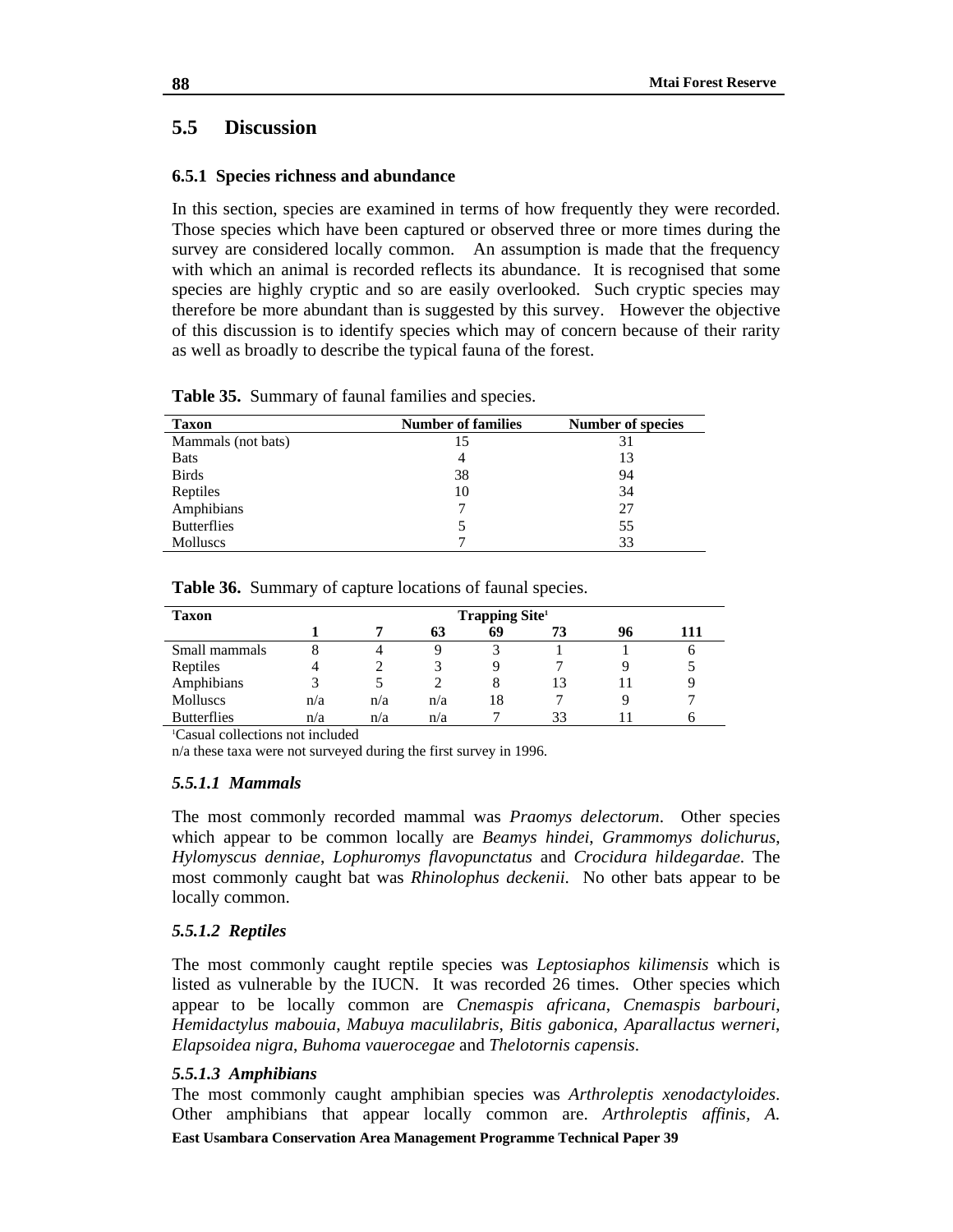*xenodactylus*, *Bufo gutturalis*, *Bufo brauni*, *Stephopaedes usambarae*, *Nectophrynoides tornieri*, *Leptopelis flavomaculatus*, *L. uluguruensis*, *Phrynobatrachus acridoides*, *Arthroleptides martiensseni*, *Probreviceps macrodactylus* and *Callulina kreffti*.

# *5.5.1.4 Butterflies*

The most commonly caught species was *Charaxes acuminatus usambarensis*. Other butterflies that appear to be locally common are: *Anthene kersteni, Apaturopsis cleochares schultzei*, *Bicyclus campinus*, *Charaxes candiope*, *Charaxes lasti*, *Charaxes pollux mirabilis*, *Charaxes protoclea azota*, *Euphaedra neophron littoralis*, *Euptera kinungnana*, *Euryphura achlys*, *Eurytela dryope*, *Euxanthe wakefieldi*, *Neptis carcassoni*, *Neptis saclava marpessa*, *Pseudacraea lucretia*, *Eurema hecabe* and *Leptosia alcesta*.

# *5.5.1.5 Molluscs*

The most commonly collected mollusc species was *Thapsia leroyi*. Other molluscs that appear to be locally common are: *Cyathopoma* ?sp. nov., *Maizania* sp., *Pseudoglessula*?sp. nov, *P. leroyi*, *Afroguppya rumrutiensis*, *Gonaxis denticulatus*, *Gulella aenigmatica*, *G. intrusa*, and *G.* sp.

# *5.5.1.6 Endemics and near-endemics*

Of the 36 species that are endemic or near-endemic to the Usambaras and were recorded during this survey, 17 appear to be locally. These are: *Cnemaspis barbouri*, *Aparallactus werneri*, *Elapsoidea nigra*, *Buhoma vauerocegae*, *Arthroleptis affinis*, *A. xenodactylus*, *Bufo brauni*, *Nectophrynoides tornieri*, *Leptopelis uluguruensis*, *Arthroleptides martiensseni*, *Probreviceps macrodactylus*, *Callulina kreffti*, *Charaxes lasti*, *Euxanthe tiberius*, *Opeas crenatum*, *Gulella aenigmatica* and *Gulella intrusa*. This does not include birds as abundance was not systematically recorded for birds.

# *5.5.1.7 Forest dependent species*

Of the 62 forest dependent species, 29 appear to be locally common. These are: *Colobus angolensis*, *Hylomyscus denniae*, *Praomys delectorum*, *Cnemaspis africana*, *Cnemaspis barbouri*, *Leptosiaphos kilimensis*, *Bitis gabonica*, *Aparallactus werneri*, *Elapsoidea nigra*, *Buhoma vauerocegae*, *Athroleptis affinis*, *Athroleptis xenodactylus*, *Bufo brauni*, *Nectophrynoides tornieri*, *Leptopelis flavomaculatus*, *Leptopelis uluguruensis, Arthroleptides martiensseni*, *Probreviceps macrodactylus*, *Callulina kreffti* and ten butterfly species. This does not include birds as their abundance was not systematically recorded. Molluscs are also not included as their ecological requirements are not known.

# *5.5.1.8 High risk species*

The locally uncommon species that are both forest dependent and near-endemic or endemic should be of conservation concern due to their low poulation density and restricted range. These species are: *Bradypodion fischeri fischeri*, *B. tenue*, *B. spinosum*, *Rhampholeon brevicaudatus*, *Lygodactylus kimhowelli*, *Prosymna semifasciata*, *Scolecomorphus vittatus*, *Leptopelis parkeri Hoplophryne rogersi*,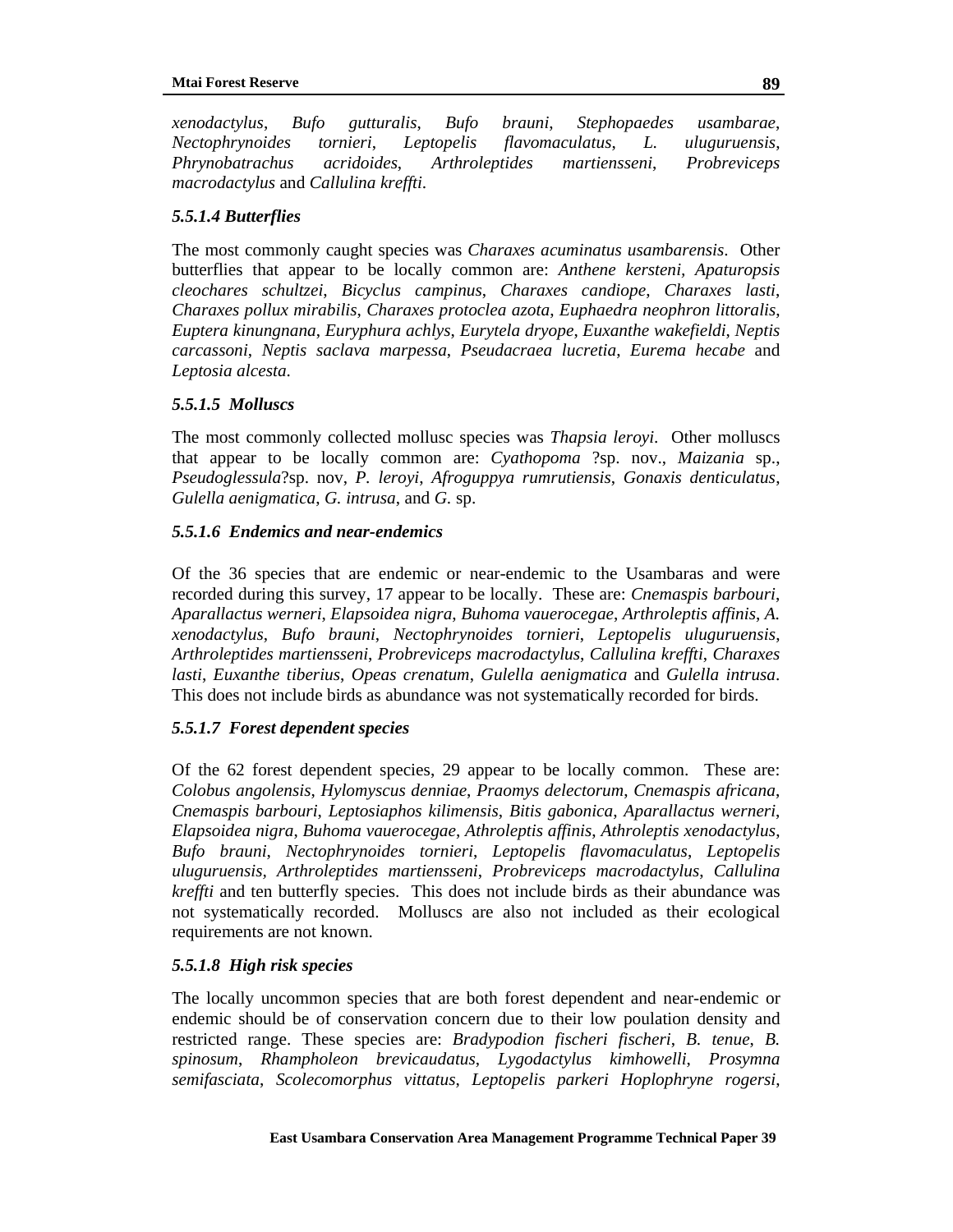*Oboronia bueronica*, *Bebearia chriemhilda* and *Bematistes adrasta*. This does not include molluscs or birds as insufficient information is available.

# **5.5.2 Ecological type**

Of the forest dependent species, nine are small mammals, 16 are reptiles, 14 are amphibians and 23 are butterflies. The forest dependent mammals were most abundant close to the ridge suggesting that this is an important area for forest dependent mammls. They were not present at the lower elevation, riverine forest trap sites in plots 73 and 96 suggesting that these areas of are of less importance for forest dependent mammals. Forest dependent reptiles and amphibians were recorded in all eight trapping sites. Similarly forest dependent butterflies were recorded in all four butterfly trapping sites.

Eight non-forest species are established in the reserve. These non-forest species are: *Rattus rattus*, *Grammomys macmillani*, *Mungos mungo*, *Sylvicapra grimmia*, *Cricetomys gambianus*, *Eptesicus rendalli*, *Rhampholeon k. kerstenii* and *Hyperolius ?pusillus*. *Rattus rattus* and *Grammomys macmillani* were both caught in Plot 1 close to the forest edge in disturbed forest. Other species appear to follow the River Muzi into the riverine forest within the reserve, these include *Mungos mungo*, *Eptesicus rendalli* and *Hyperolius pusillus*. *Cricetomys gambianus* was observed close to the forest edge in the north of the reserve and *Rhampholeon k. kerstenii* was found just outside of the reserve.

| <b>Ecological type*</b>                      | No. of species | % of total species<br>recorded |
|----------------------------------------------|----------------|--------------------------------|
| (F) Forest dependent                         | 62             | 41                             |
| (f) Forest dwelling but not forest dependent | 66             | 43                             |
| (O) Non-forest species                       | 8              | 5                              |
| Unknown                                      | 16             |                                |
| <b>Total</b>                                 | 152            | 100                            |

Table 37. Summary of ecological type of faunal species.

**\*** Not including birds or molluscs.

#### **5.5.3 Endemic Status**

The eight species which are endemic to the Usambara Mountains are: *Prosymna semifasciata*, *Bradypodion spinosum*, *Hoplophryne rogersi, Opeas crenatum, Gulella grossa, G. intrusa, G. lornae and G. translucida*. The snake *Prosymna semifasciata* was caught close to the River Muzi in undisturbed forest.

**Table 38.** Summary of endemic status of faunal species.

| <b>Endemic status</b>                            | No. of species | % of total species<br>recorded |
|--------------------------------------------------|----------------|--------------------------------|
| (E) Endemic to the Usambara Mountains            |                | 4                              |
| (N) Near-Endemic: ranges in restricted locations | 28             | 14                             |
| (W) Widespread                                   | 120            | 62                             |
| Unkown                                           | 39             | 20                             |
| <b>Total</b>                                     | 195            | 100                            |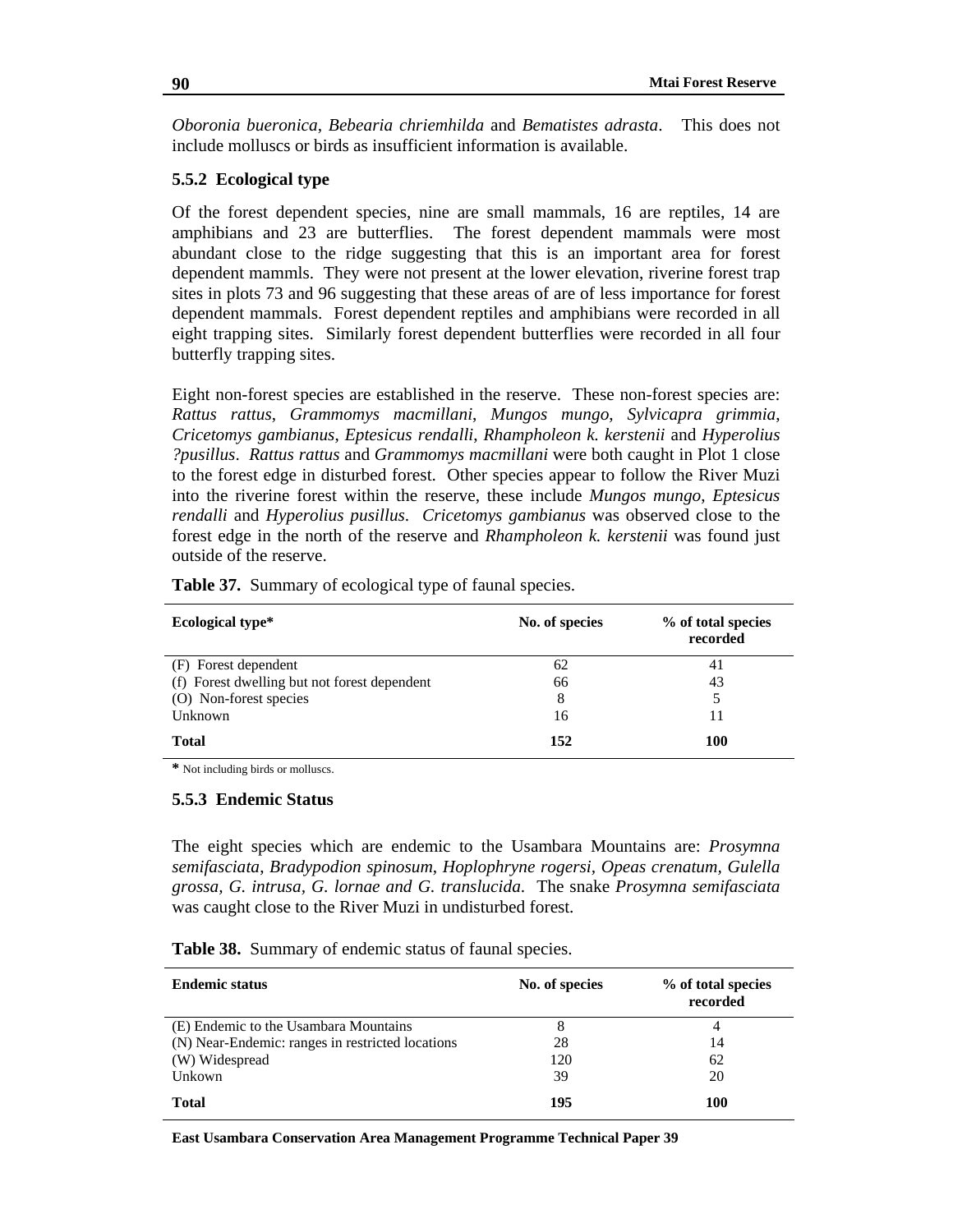# **5.5.4 CITES**

*Panthera pardus* is listed under Appendix I of CITES.

The following species are listed under CITES Appendix II: *Accipiter minullus*, *Aquila rapax*, *Buteo augur*, *Circaetus cinereus*, *Circaetus fasciolatus*, *Gypohierax angolensis*, *Kaupifalco monogrammicus*, *Lophaetus occipitalis*, *Polyboroides typus*, *Stephanoaetus coronatus, Tauraco fischeri*, *Bradypodion fischeri fischeri, B. tenue*, *B spinosum*, *Chamaeleo deremensis*, *Varanus niloticus* and *Nectophrynoides tornieri*.

# **5.5.5 IUCN Status**

According to IUCN criteria (see Section 1.2), the snake *Prosymna semifasciata* is critically endangered.

According to IUCN criteria, the survival of five species found in Mtai Forest Reserve are endangered. These are: *Bradypodion spinosum*, *Chamaeleo deremensis*, *Cnemaspis barbouri* and *Lygodactylus kimhowelli*.

According to IUCN criteria the following species are vulnerable to extinction: *Dendrohyrax validus*, *Sheppardia gunningi*, *Anthreptes rubritorques*, *Bradypodion fischeri fischeri*, *Bradypodion tenue*, *Rhampholeon brevicaudatus*, *Leptosiaphos kilimensis*, *Aparallactus werneri*, *Elapsoidea nigra*, *Buhoma vauerocegae*, *Crotaphopeltis tornieri*, *Arthroleptis affinis*, *A. xenodactylus*, *Bufo brauni*, *Nectophrynoides tornieri*, *Scolecomorphus vittatus*, *Leptopelis uluguruensis*, *Leptopelis parkeri*, *Arthroleptides martiensseni*, *Callulina kreffti* and *Hoplophryne rogersi*.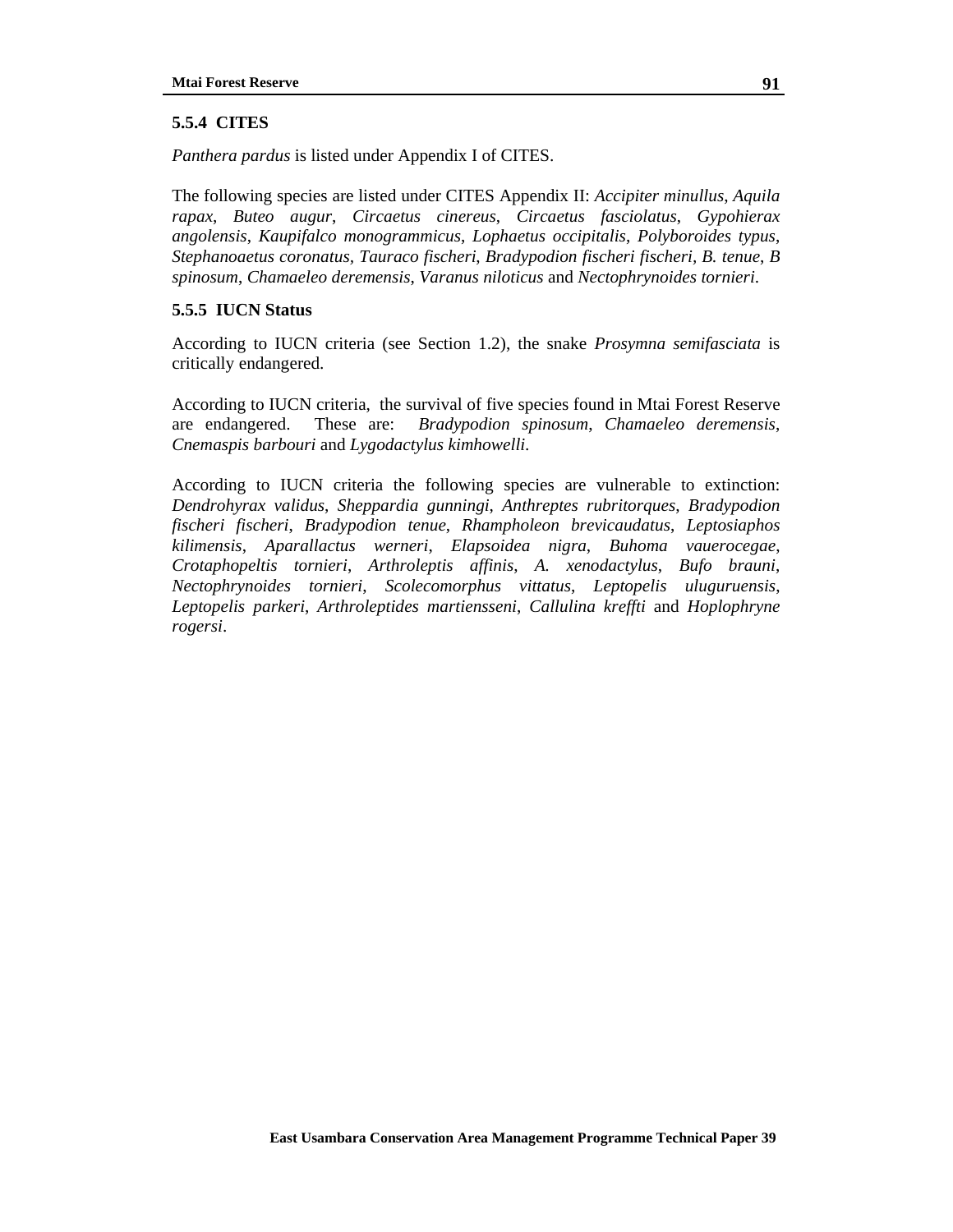

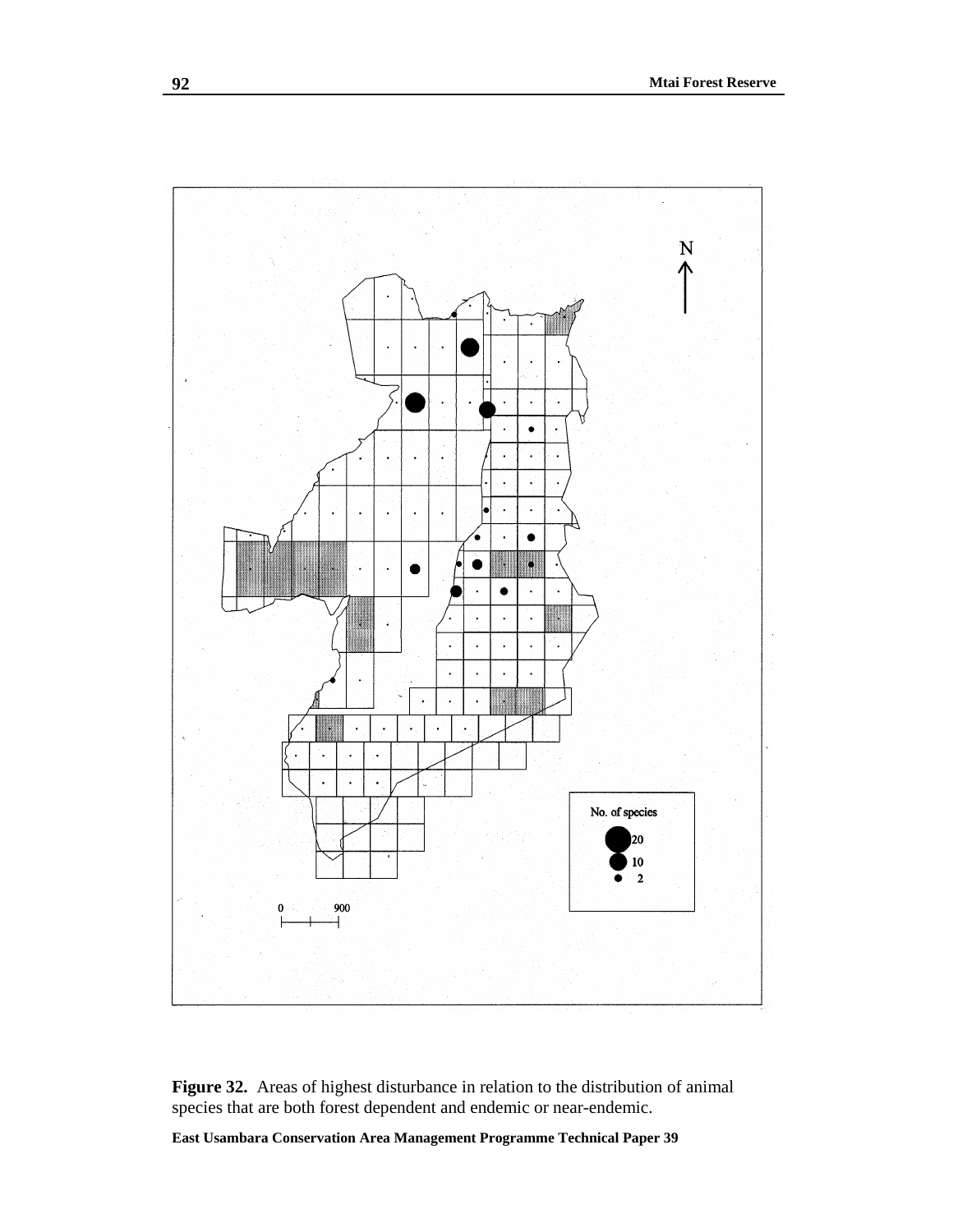# **6.0 CONCLUSION**

This report presents the raw data of the survey of Mtai Forest Reserve with preliminary descriptions and analyses in terms of ecological type and endemic status. These two factors provide an indication of three main aspects of biodiversity and conservation:

- 1. the relationship between forest dependency and endemism;
- 2. the extent to which non-forest species are established in the reserve; and
- 3. the relationship between disturbance and areas of biological value.

Mtai forest, first gazetted as a Forest Reserve in 1913, covers an area of 3107 ha in the north of the East Usambara range. With altitudes between 180 m asl and 1016 m asl, it consists of approximately 94.1% mature forest, 5% previously disturbed, colonising or poorly stocked forest, 0.7% peasant cultivation and 0.2% barren land.

# *Species Richness*

Mtai was found to contain a minimum of 271 species of trees, shrubs and herbs; 31 mammal, 94 bird, 34 reptile, 27 amphibian, 55 butterfly and 33 species of mollusc.

Relative to other forest reserves in the East Usambaras, Mtai is exceptionally diverse. It has the highest diversity of birds and reptiles and the second highest diversity of amphibians of the 11 forest reserves so far surveyed. It also has the highest botanical species richness on the basis of the vegetation plots, although more casual collections were made in Manga Forest Reserve.

# *Flora*

Five tree species and two *Saintpaulia* spp. were recorded which are endemic to the Usambara Mountains. Sixty-two species have ranges limited to the Eastern Arc and/or East African lowland forests. Eighty-eight species are dependent on primary forest only, and of these species 33 are endemic or near endemic to the Usambara mountains. There are 18 tree and shrub species typical of open habitats in the Forest Reserve. Of the 11 forest reserves currently to have been surveyed by the FT FRP, Mtai has the highest number of endemic and near-endemic plant species.

## *Fauna*

Three vertebrate species were recorded which are endemic to the Usambara mountains and 21 species were recorded as near-endemics, having ranges restricted to the Eastern Arc and/or East African lowland forests. Thirty-nine species are considered dependent only on primary forest, and of these species, 23 are also endemic or near endemic to the Usambara mountains. Eight non-forest species are in the reserve.

## *Disturbance*

Timber cutting was recorded in 85% of the plots and pole cutting was even more abundant. Pole cutting is highest close to the edge of the reserve particularly in the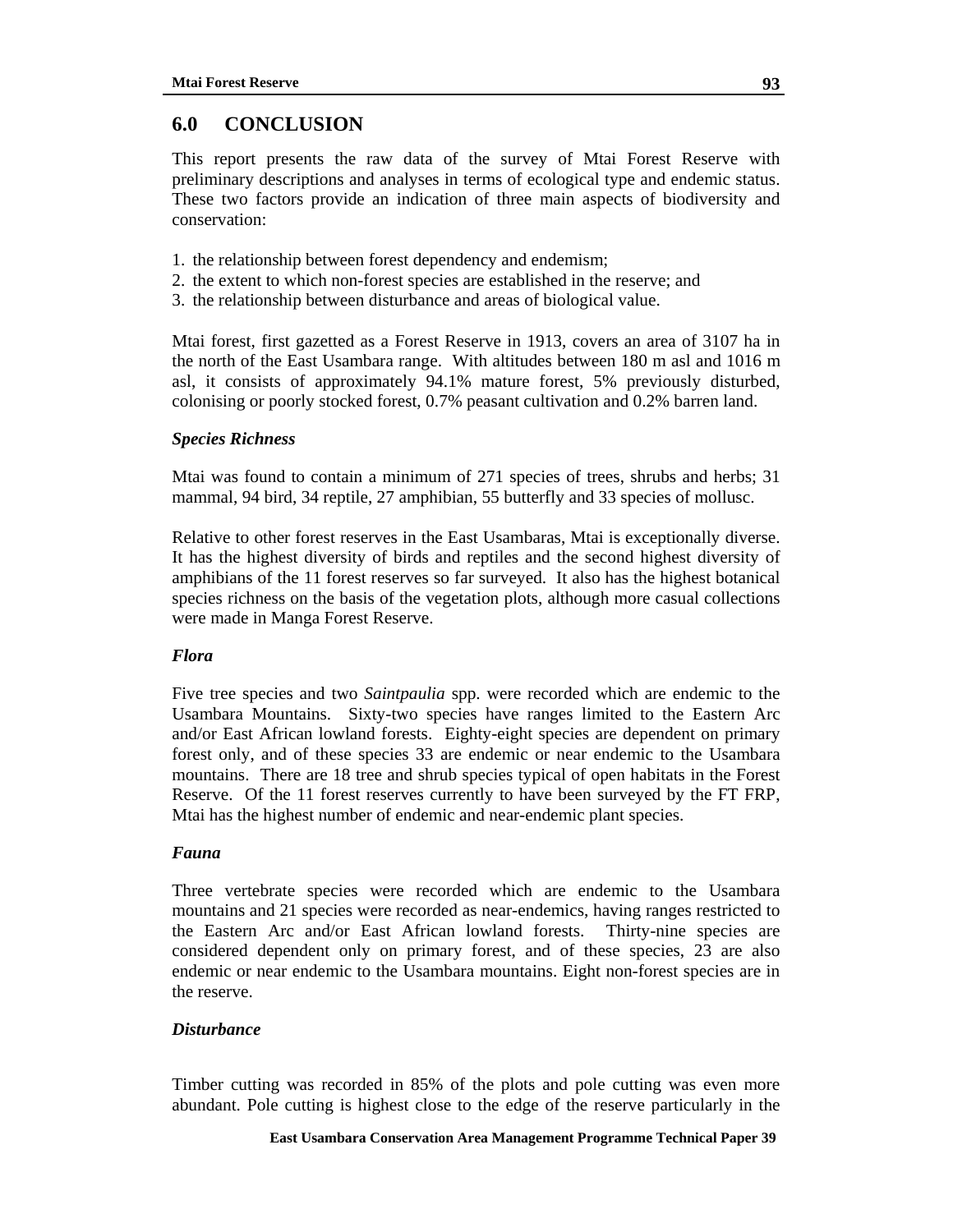west and along the path to Maramba in the east of the reserve. Timber cutting is more evenly spread throughout the reserve than pole cutting. Active pitsaws were recorded close to Maramba. 20% of the plots had been affected by fire and this appears to be the most serious cause of damage to the forest particularly at the forest edge. The forest close to the Mtai ridge is mature with lower levels of disturbance. Hunting is widespread throughout the reserve. Mining was taking place in the north east of the reserve. At the time of writing the mines had been closed by the EUCAMP.

# *Conservation*

The East Usambara Mountains are important due to their floral and faunal diversity and to their water catchment value. The forests also provide an important source of fuel wood, poles, timber, food and medicinal plants for the local people. Differences in the perceived values of the forests have caused and still cause a conflict of interest between the villagers and the forest conservation authorities. The remaining forests of the East Usambara mountains are now only small refuges of what was present just one hundred years ago (Hamilton, 1989). The area continues to be vulnerable because as the local populations increase, there will be a need for access to new agricultural land. Over the last century the forest area under protection around Mtai has been halved suggesting a corresponding loss in forest area.

As has been documented many times before, the problem of resource exploitation of the forest is that the forest is a fragile ecosystem. The soils are highly susceptible to erosion once the land has been cleared. Due to the tight nutrient recycling in the forest, once the land has been cleared the soil quickly loses fertility (Hamilton, 1989b). Soil erosion increases dramatically with the removal of the canopy cover, causing increased siltation of the rivers (Bruen, 1989). This is of great concern considering that the East Usambaras are a major water catchment site. This water is critical for the local people and also the Sigi river is the main source of water for the coastal town of Tanga. In addition, the possible long-term effect of deforestation is the apparent decrease in rainfall and increase in temperatures particularly at submontane altitudes as well as the greater unpredictability of the rainy seasons (Hamilton, 1989b).

A number of the species encountered are at risk of local extinction as they are uncommon, forest dependent and endemic or near-endemic. Degradation and fragmentation of Mtai forest will inevitably cause local extinction of some populations of these vulnerable species.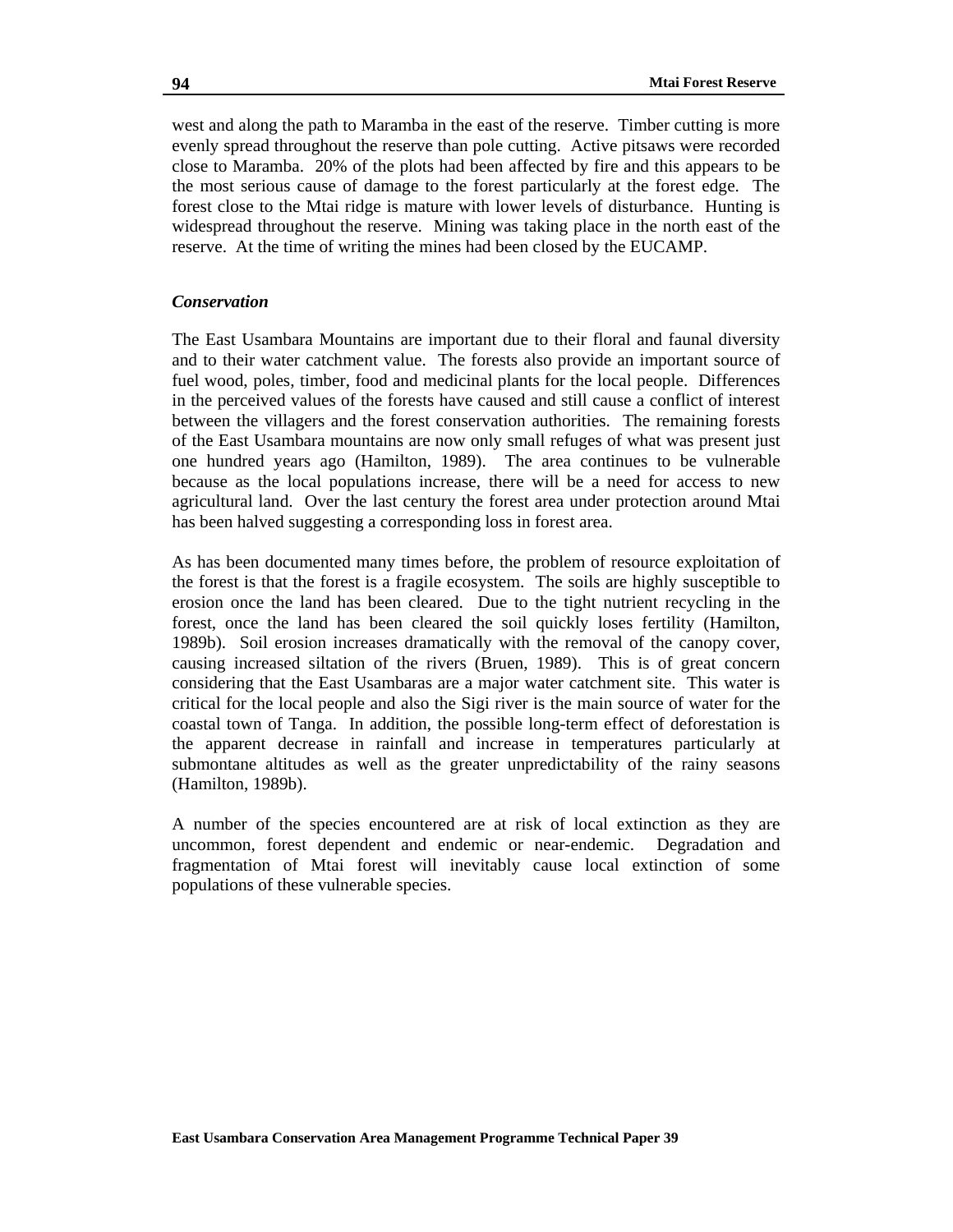## **7.0 REFERENCES**

Binggeli, P. 1989. The ecology of Maesopsis invasion and dynamics of the evergreen forest of the East Usambaras, and their implications for forest conservation and forestry practices. In A.C. Hamilton & R. Bensted-Smith (eds.). *Forest conservation in the East Usambara Mountains Tanzania.* IUCN, Gland. Pp 269-300.

Branch, B. 1994. Field Guide to the snakes and other reptiles of Southern Africa. Struik Publ., Cape Town.

Broadley, D.G. 1995. A new species of *Prosymna* Gray (Serpentes: COLUBRIDAE) from coastal forest in northeastern Tanzania. *Arnoldia Zimbabwe* 10 (4): 29 - 32.

Broadley, D.G. & Howell, K.M., in press. Reptiles. In N.D. Burgess & G.P. Clarke (eds.), *The coastal forests of eastern Africa: status, history, biodiversity & conservation*.

Broadley, D.G. & Howell, K. M. 1991 A check list of the reptiles of Tanzania, with synoptic keys. Syntarsus 1: 1 – 70.

Bruen, M. 1989. Hydrological considerations of development in the East Usambara mountains. In A.C. Hamilton & R. Bensted-Smith (eds.). *Forest conservation in the East Usambara Mountains Tanzania.* IUCN, Gland. Pp 117-139.

Collar, N.J.; Crosby, M.J. & Stattersfield, A.J. 1994. Birds to watch 2. The world list of threatened birds. Birdlife International, Cambridge.

Cunneyworth, P. & Stubblefield, L. 1996. Bamba Ridge Forest Reserve: A biodiversity survey. East Usambara Conservation Area Management Programme Technical Paper No. 31. - Forestry and Beekeeping Division & Finnish Forest and Park Service & Society for Environmental Exploration, Dar es Salaam, Vantaa & London.

Griffiths, C.J. 1993. The geological evolution of East Africa. In J.C. Lovett, & S.K. Wasser (eds.). *Biogeography and ecology of the rain forests of eastern Africa.* Cambridge University Press, Cambridge. Pp 9-22.

Groombridge (ed.) 1993. 1994 IUCN red list of threatened animals. Cambridge IUCN.

Hamilton, A.C. 1989. The place and the problem: a survey of forest types on the East Usambaras using the variable-area tree plot method. In A.C. Hamilton & R. Bensted-Smith (eds.). *Forest conservation in the East Usambara Mountains Tanzania.* IUCN, Gland. Pp 213-226.

Hamilton, A.C. 1989. History of resource utilisation and management. The pre-colonial period. In A.C. Hamilton & R. Bensted-Smith (eds.). *Forest conservation in the East Usambara Mountains Tanzania.* IUCN, Gland. Pp 213-226.

Howell, K.M. 1989. The East Usambara Fauna*.* In A.C. Hamilton & R. Bensted-Smith (eds.). *Forest conservation in the East Usambara Mountains Tanzania.* IUCN, Gland. Pp 315-355.

Howell, K.M. 1993. Herpetofauna of the eastern African forests. In J.C. Lovett, & S.K. Wasser (eds.). *Biogeography and ecology of the rain forests of eastern Africa.* Cambridge University Press, Cambridge. Pp 173-201.

Hyytiäinen, K. 1995. Land use classification and mapping for the East Usambara mountains. *East Usambara Conservation Area Management Programme.* 

IUCN 1996. 1996 IUCN Red list of threatened animals. IUCN, Gland, Switzerland.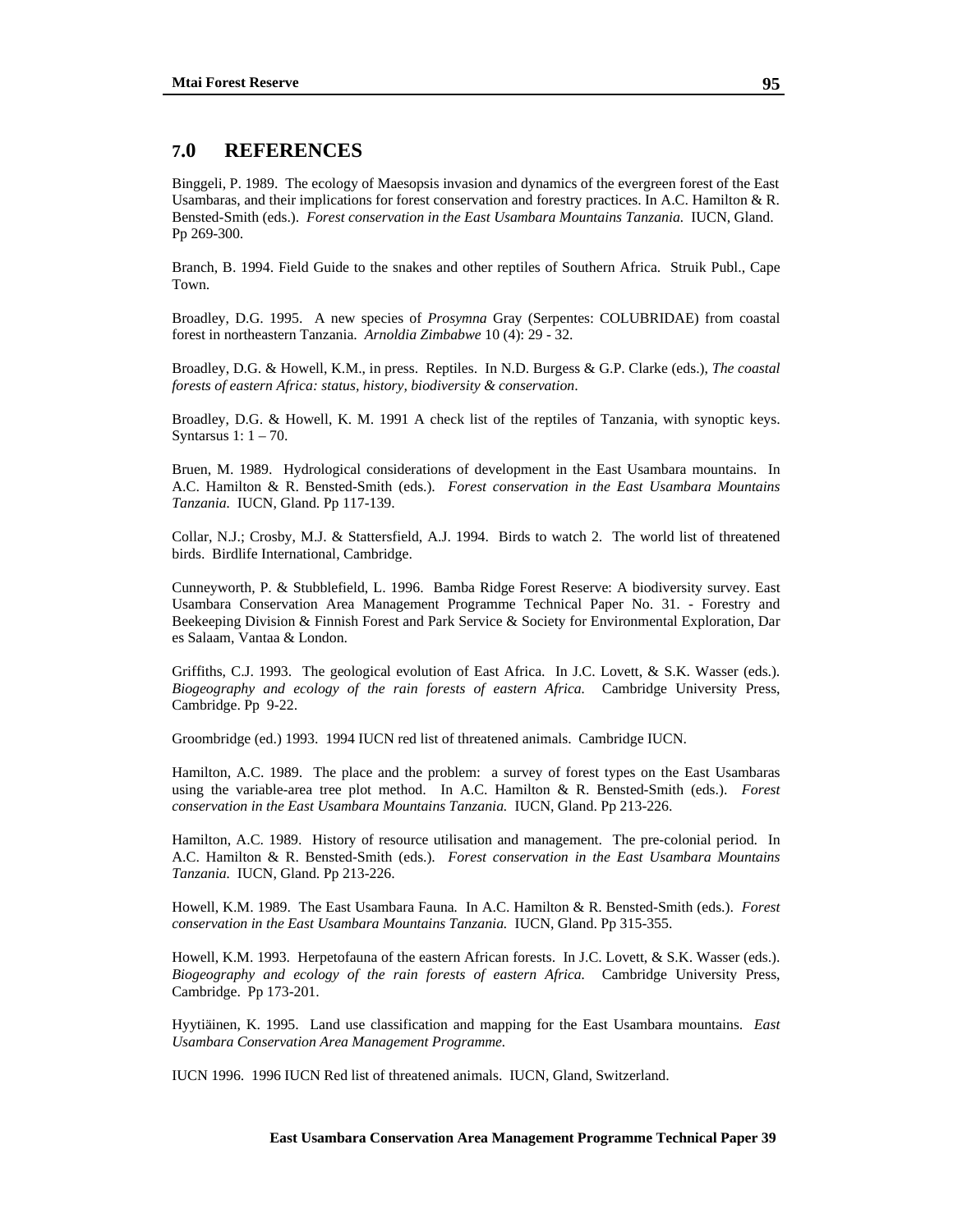Iversen, S.T. 1991a. The Usambara mountains, NE Tanzania: Phytogeography of the vascular plant flora. Uppsala University, Uppsala.

Iversen, S. T. 1991b The Usambara mountains, NE Tanzania: History, vegetation an conservation. Uppsala University, Uppsala.

Johansson S. & Sandy R. 1996. Updated Forest area information in the Usambara mountains. East Usambara Conservation Area Management Programme, working paper 20.

Kielland, J. 1990 Butterflies of Tanzania. Hill House, Melbourne/London.

Kikula, 1989. Spatial changes in forest cover on the East Usambara Mountains. In A.C. Hamilton & R. Bensted-Smith (eds.). *Forest conservation in the East Usambara Mountains Tanzania.* IUCN, Gland. Pp 79 - 86.

Kingdon, J. 1989. East African mammals. An atlas of evolution in Africa. Vol. 2A: Insectivores and bats. University of Chicago Press, Chicago.

Kingdon, J. 1974. East African Mammals. An atlas of evoluntion in Africa. Vol. 2B: Hares and rodents. University Chicago Press, Chicago.

Kingdon, J. 1997. The Kingdon field guide to African Mammals. Academic Press, London.

Kingdon, J & Howell, K. M. 1993 Mammals in the forests of Eastern Africa. In J.C. Lovett, & S.K. Wasser (eds.). *Biogeography and ecology of the rain forests of eastern Africa.* Cambridge University Press, Cambridge. Pp 229-241.

Larsen, T. B. 1996 The butterflies of Kenya and their natural history. Oxford University Press, Oxford.

Litterick, M. 1989. Assessment of water quality of the Sigi river. In A.C. Hamilton & R. Bensted-Smith (eds.). *Forest conservation in the East Usambara Mountains Tanzania.* IUCN, Gland. Pp 141- 155.

Lovett, J.C. 1989. The botanical importance of the East Usambara forests in relation to other forests in Tanzania. In A.C. Hamilton & R. Bensted-Smith (eds.). *Forest conservation in the East Usambara Mountains Tanzania.* IUCN, Gland. Pp 207-212.

Lovett, J.C. 1993. Eastern Arc moist forest flora. In J.C. Lovett, & S.K. Wasser (eds.). *Biogeography and ecology of the rain forests of eastern Africa.* Cambridge University Press, Cambridge. Pp 33-56.

Msoffe, E. 1998 Personal Communication with Nike Doggart, Tanga Catchment Forest Office.

National biodiversity database (1996). Unpubl. Department of Zoology and Marine Biology. UDSM, Dar es Salaam.

Passmore, N. I. And V. C. Carruthers 1995 South African frogs: a complete guide.Southern book publishers.

Poynton, J.C. Unpubl. Amphibians. In N.D. Burgess & G.P. Clarke (eds.), *The coastal forests of eastern Africa: status, history, biodiversity & conservation.*

Poynton J.C. & Broadley, D.G. 1991. Amphibia zambesiaca 5. Zoogeography. Ann. Natal Mus. Vol 32:221-277.

Rodgers, W.A. 1996. Biodiversity values of Tanzanian forests: A training and awareness manual for forest managers and conservationists. FAO, Dar es Salaam.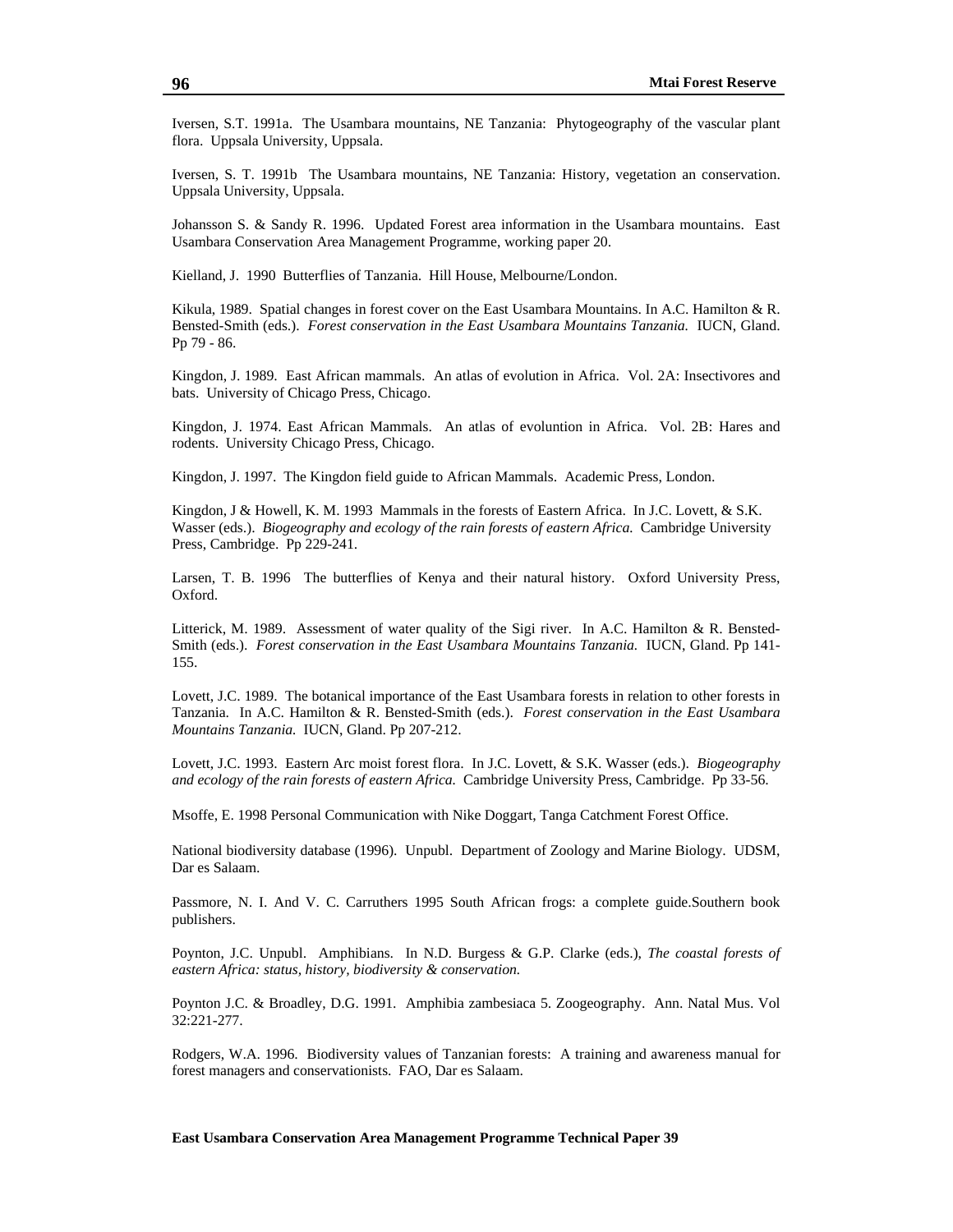Rodgers, W.A. & Homewood, K.M. 1982. The conservation of the East Usambara Mountains, Tanzania: a review of biological values and land use pressures*. Biol. J. Linn. Soc.* 24: 285-304.

Ruffo .K.; Mmari, C.; Kibuwa, S.P.; Lovett, J.; Iversen, S. & Hamilton, A.C. 1989. A preliminary list of the plant species recorded from the East Usambara forests. In A.C. Hamilton & R. Bensted-Smith (eds.). *Forest conservation in the East Usambara Mountains Tanzania.* IUCN, Gland. Pp 157-179.

Schmidt, P. 1989. Early exploitation and settlement in the Usambara mountains. In A.C. Hamilton & R. Bensted-Smith (eds.). *Forest conservation in the East Usambara Mountains Tanzania.* IUCN, Gland. Pp 357-361.

Seddon, M.B.; Tattersfield, P. & Ruparelia, B. 1996. Manual for research on Molluscan biodiversity conservation: From survey to analysis. Cardiff, U.K.

SEE, 1998. Frontier Tanzania Forest Research Programme: Methodology report. Technical Paper of the Society for Environmental Exploration, London.

Shaka, J.M., W. Kabushemera & A. Msangi. 1996. Soils and vegetation of Mtai Forest Reserve, Bombwera Division, Muheza District, Tanga. East Usambara Conservation Area Management Programme Technical Paper No. 26. - Forestry and Beekeeping Division & Finnish Forest and Park Service, Dar es Salaam & Vantaa.

Stuart, S.N. 1989. The avifauna of the East Usambara mountains. Chapter 35 - Forest conservation in the East Usambara mountains Tanzania. In A.C. Hamilton & R. Bensted-Smith (eds.). *Forest conservation in the East Usambara Mountains Tanzania.* IUCN, Gland. Pp 357-361.

Tye, A. 1994. Magoroto rainforest conservation - Proposal for establishment of a new reserve. *EUCDP, IUCN, Amani, Tanzania (unpubl.).* 

Walker, C. 1988 Signs of the Wild. Struik.

Zimmerman, D. A., D. a. Turner and D. J. Pearson. 1996. Birds of Kenya and Northern Tanzania. Russel Friedman Books.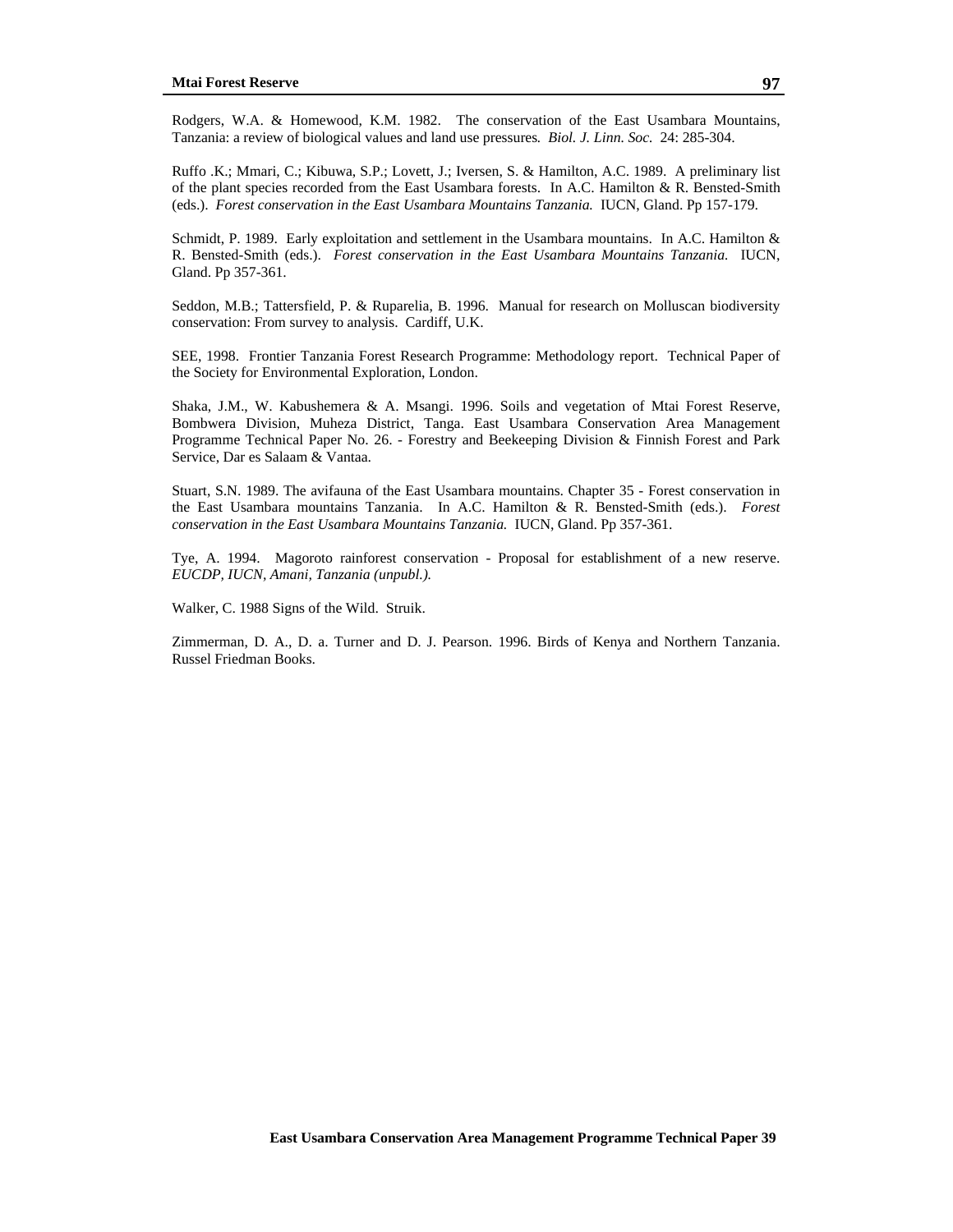# **Appendix 1:**

| <b>Plot Number</b>      | <b>Topography</b>   | <b>Altitude</b> | <b>Slope</b> | Vegetation   | <b>Canopy Height (metres)</b> |
|-------------------------|---------------------|-----------------|--------------|--------------|-------------------------------|
|                         |                     | (metres)        | (degrees)    | Condition    |                               |
| $\,1$                   | SL                  | 375             | 25           | ${\rm FC}$   | $20 - 30$                     |
| $\overline{\mathbf{c}}$ | $\operatorname{GL}$ | 420             | $20\,$       | $\mathbf M$  | $20 - 30$                     |
| $\overline{\mathbf{3}}$ | SM                  | 625             | 25           | $\mathbf M$  | $20 - 30$                     |
| $\overline{4}$          | SM                  | 800             | 30           | ${\bf P}$    | <10                           |
| 5                       | SL                  | 320             | 25           | $\mathbf M$  | $>30$                         |
| 6                       | SL                  | 450             | 30           | $\mathbf M$  | $20 - 30$                     |
| 7                       | <b>GM</b>           | 710             | 10           | $\, {\bf P}$ | 10 20                         |
| $\,8\,$                 | ${\bf SU}$          | N/A             | 45           | ${\bf P}$    | $20 - 30$                     |
| $\mathbf{9}$            | SM                  | 450             | 34           | FC           | $10 - 20$                     |
| 10                      | $\operatorname{SL}$ | 500             | 38           | ${\bf P}$    | $10 - 20$                     |
| 11                      | SM                  | 650             | 30           | $\, {\bf P}$ | $20 - 30$                     |
| 12                      | $\operatorname{SL}$ | 525             | 30           | ${\bf P}$    | $20 - 30$                     |
| 13                      | GM                  | 580             | 19           | $\mathbf M$  | $>30$                         |
| 14                      | ${\rm GU}$          | 660             | 25           | $\mathbf M$  | $20 - 30$                     |
| 15                      | ${\bf SU}$          | 780             | 37           | $\mathbf M$  | $20 - 30$                     |
| 16                      | $\operatorname{GL}$ | $\rm N/A$       | 17           | FC           | $<$ 10                        |
| 17                      | SL                  | $\rm N/A$       | 35           | $\mathbf M$  | $10 - 20$                     |
| 18                      | GU                  | N/A             | $20\,$       | ${\bf G}$    | $<$ 10                        |
| 19                      | GU                  | $\rm N/A$       | 20           | ${\bf P}$    | $20 - 30$                     |
| $20\,$                  | $\operatorname{SL}$ | 350             | 28           | ${\bf P}$    | <10                           |
| 21                      | SL                  | 350             | 25           | $\mathbf M$  | $10 - 20$                     |
| 22                      | SM                  | 390             | 30           | $\mathbf M$  | $20 - 30$                     |
| 23                      | $\operatorname{GL}$ | 250             | $10\,$       | $\, {\bf P}$ | $20 - 30$                     |
| 24                      | $\operatorname{GL}$ | 240             | 14           | ${\bf P}$    | $10 - 20$                     |
| 25                      | SM                  | 310             | 35           | FC           | $10 - 20$                     |
| 26                      | <b>GM</b>           | 340             | 20           | FC           | $10 - 20$                     |
| 27                      | GM                  | 270             | 20           | ${\bf P}$    | $>30$                         |
| 28                      | SM                  | 340             | 45           | ${\bf P}$    | $20 - 30$                     |
| 29                      | ${\bf SU}$          | 850             | 45           | $\, {\bf B}$ | $<\!\!10$                     |
| 30                      | SM                  | 400             | 35           | ${\bf P}$    | $20 - 30$                     |
| 31                      | Gulley              | 700             |              |              | $20 - 30$                     |
| 32                      | SL                  | 500             |              | ${\bf P}$    | $20 - 30$                     |
| 33                      | SL                  | N/A             |              | ${\bf P}$    | $20 - 30$                     |
| 34                      | MS                  | 570             |              | ${\bf P}$    | $>30$                         |
| 35                      | ${\bf SU}$          | 900             | 25           | M            | $20 - 30$                     |
| 36                      | ${\rm LS}$          | 540             |              | ${\bf P}$    | $>30$                         |
| 37                      | SM                  | 420             | 28           | ${\bf P}$    | $>30$                         |
| 38                      | <b>GM</b>           | 580             | $22\,$       | ${\bf P}$    | $>30$                         |
| 39                      | SM                  | 750             | 25           | ${\rm FC}$   | $20 - 30$                     |
| 40                      | SM                  | 365             | 25           | ${\rm FC}$   | $20 - 30$                     |
| 41                      | SM                  | 400             | 30           | ${\bf P}$    | $10 - 20$                     |
| 42                      | $\operatorname{GL}$ | 180             | 20           | ${\bf P}$    | $20 - 30$                     |
| 43                      | ${\bf SU}$          | 180             | 30           | ${\bf P}$    | $10 - 20$                     |
| 44                      | $\operatorname{GL}$ | 340             | $22\,$       | M            | $10 - 20$                     |
| 45                      | $\operatorname{GL}$ | 340             | 18           | EC           | $10 - 20$                     |
| 46                      | <b>GM</b>           | 310             | 10           | $\, {\bf B}$ | $10 - 20$                     |
| 47                      | ${\rm GU}$          | 400             | 10           | EC           | $20 - 30$                     |
|                         |                     |                 |              |              |                               |

# **General Plot Information**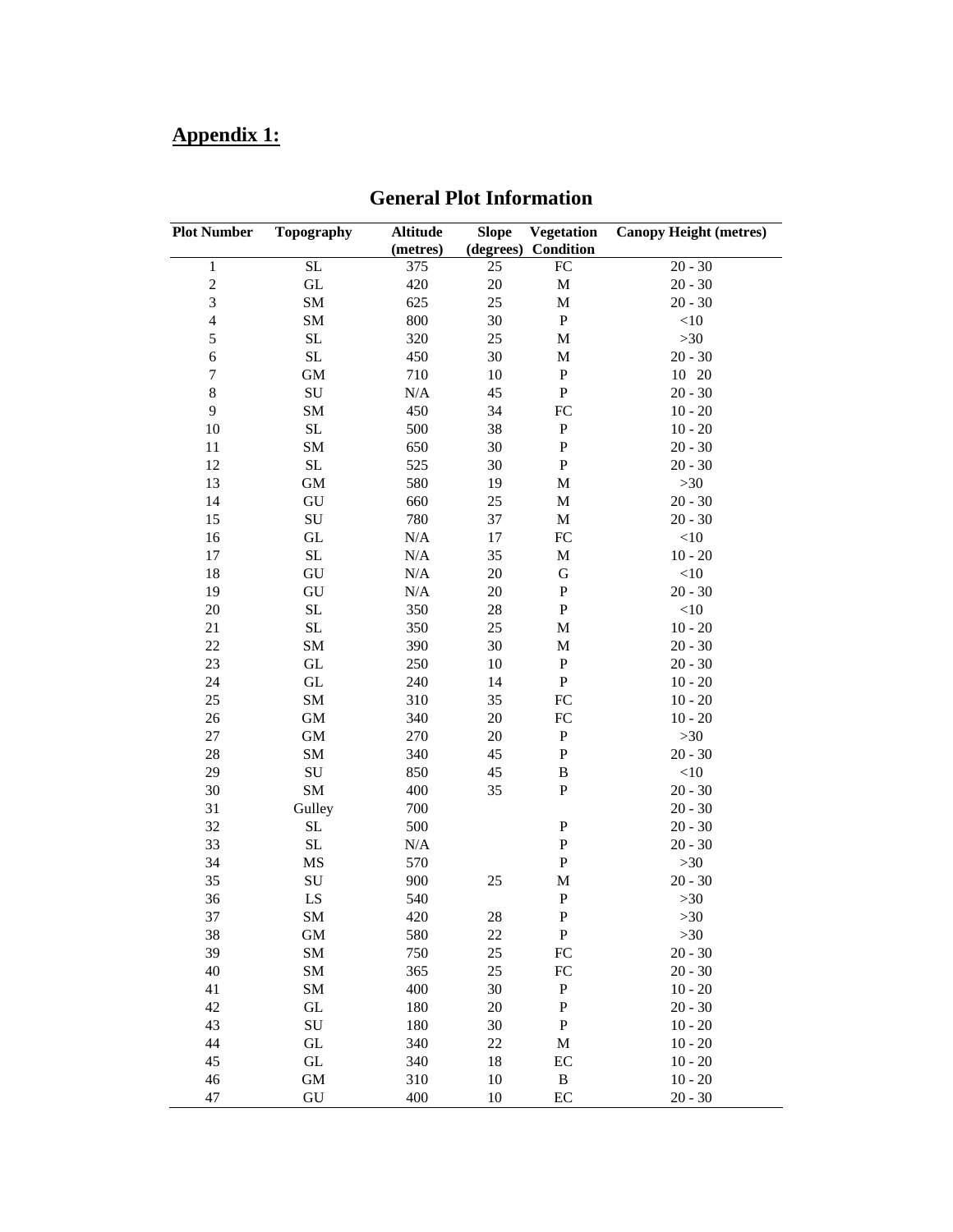| <b>Plot Number</b> | Topography          | <b>Altitude</b> | <b>Slope</b> | Vegetation   | <b>Canopy Height (metres)</b> |
|--------------------|---------------------|-----------------|--------------|--------------|-------------------------------|
|                    |                     | (metres)        | (degrees)    | Condition    |                               |
| 48                 | <b>GM</b>           | 295             | 20           | M            | $20 - 30$                     |
| 49                 | $\mbox{GM}$         | 280             | 20           | $\mathbf M$  | $20 - 20$                     |
| 50                 | ${\bf SU}$          | 790             | 26           | ${\bf P}$    | $>30$                         |
| 51                 | <b>SM</b>           | 690             | 42           | $\mathbf M$  | $>30$                         |
| 52                 | <b>GM</b>           | 760             | 15           | $\mathbf M$  | $>30$                         |
| $53 - 59$          | No vegetation plot  |                 |              |              |                               |
| $60 - 61$          | Skipped number      |                 |              |              |                               |
| 62                 | Gulley              | 700             | 30           | ${\rm FC}$   | $20 - 30$                     |
| 63                 | No vegetation plot  |                 |              |              |                               |
| 64                 | SM                  |                 | 35           | ${\rm FC}$   | $>30$                         |
| 65                 | ${\rm GU}$          | 830             | 22           | $\rm EC$     | $10 - 20$                     |
| 66                 | SM                  | 570             | $27\,$       | ${\rm FC}$   |                               |
| 67                 | SM                  | 600             | 57           | $\rm EC$     | $<\!\!10$                     |
| 68                 | ${\bf SU}$          | 740             | 35           | EC           | $<\!\!10$                     |
| 69                 | SM                  | 790             | 34           | $\mathbf M$  | $>30$                         |
| $70\,$             | ${\bf SU}$          | 620             |              | ${\bf P}$    | $<\!\!10$                     |
| 71                 | $\operatorname{GL}$ | 280             | 15           | $\, {\bf B}$ | $20 - 30$                     |
| $72\,$             | $\operatorname{GL}$ | 400             | 15           | $\mathbf M$  | $10 - 20$                     |
| 73                 | <b>SM</b>           | 640             | 28           | $\mathbf M$  | $20 - 30$                     |
| 74                 | SM                  | 500             | 35           | ${\bf P}$    | $10 - 20$                     |
| 75                 | $\operatorname{SL}$ | 300             | 25           | M            | $10 - 20$                     |
| 76                 | <b>GM</b>           | 420             | 20           | $\mathbf M$  | $10$ - $20\,$                 |
| 77                 | ${\bf SU}$          | 570             | 45           | ${\bf P}$    | $20 - 30$                     |
| $78\,$             | ${\rm FV}$          | 400             | 5            | $\mathbf M$  | $10 - 20$                     |
| 79                 | $\operatorname{GL}$ | 450             | 23           | ${\bf P}$    | $20 - 30$                     |
| $80\,$             | <b>SM</b>           | 410             | 25           | $\, {\bf B}$ | $10 - 20$                     |
| 81                 | $\rm SL$            | 350             | 35           | ${\bf P}$    | $20 - 30$                     |
| 82                 | $\operatorname{GL}$ | 490             | 20           | ${\bf P}$    | $10 - 20$                     |
| 83                 | SL                  | 290             | 25           | ${\bf P}$    | $10 - 20$                     |
| 84                 | SM                  | 450             | 36           | $\mathbf M$  | $10 - 20$                     |
| 85                 | SL                  | 200             | 30           | EC           | $10 - 20$                     |
| 86                 | SL                  |                 | 35           | EC           | $10 - 20$                     |
|                    |                     | 180             |              | ${\bf P}$    |                               |
| 87                 | ${\bf SU}$          | 850             | 30           |              | $10 - 20$                     |
| 88<br>89           | $\mbox{GM}$         | 320             | 20           | EC           | $10 - 20$                     |
|                    | $\mbox{GM}$         | 310             | 18           | $\mathbf M$  | $10 - 20$                     |
| 90                 | <b>GM</b>           | 360             | 16           | ${\bf P}$    | $10 - 20$                     |
| 91                 | <b>GM</b>           | 500             | 22           | M            | $20 - 30$                     |
| 92                 | SM                  | 700             | 32           | EC           | $10 - 20$                     |
| 93                 | ${\bf SU}$          | 890             | 38           | $\mathbf M$  | $10 - 20$                     |
| 94                 | SM                  | 450             | 27           | $\mathbf M$  | $>30$                         |
| 95                 | $\rm SL$            | 600             | 35           | $\mathbf M$  | $>30$                         |
| 96                 | <b>SM</b>           | 500             | 28           | $\mathbf M$  | $10 - 20$                     |
| 97                 | $\operatorname{GL}$ | 600             | 15           | ${\bf P}$    | $20 - 30$                     |
| 98                 | $\operatorname{SL}$ | 470             | 32           | ${\bf P}$    | $10 - 20$                     |
| 99                 | <b>SM</b>           | 540             | 25           | ${\bf P}$    | $20 - 30$                     |
| 100                | SM                  | 400             | 25           | $\mathbf M$  | $10 - 20$                     |
| 101                | ${\bf SU}$          | 815             | 32           | $\mathbf M$  | $10 - 20$                     |
| 102                | ${\rm GU}$          | 840             |              | $\mathbf M$  | $10 - 20$                     |
| 103                | $\mbox{GM}$         | 760             | 18           | $\mathbf M$  | $20 - 30$                     |
| 104                | ${\rm GU}$          | 890             | 22           | $\mathbf M$  | $10 - 20$                     |
| 105                | $\mbox{GM}$         | 770             | 14           | M            | $20 - 30$                     |
| 106                | $\mbox{GM}$         | 780             | 13           | $\mathbf M$  | $20 - 30$                     |
| 107                | <b>GM</b>           | 820             | 20           | $\mathbf M$  | $20 - 30$                     |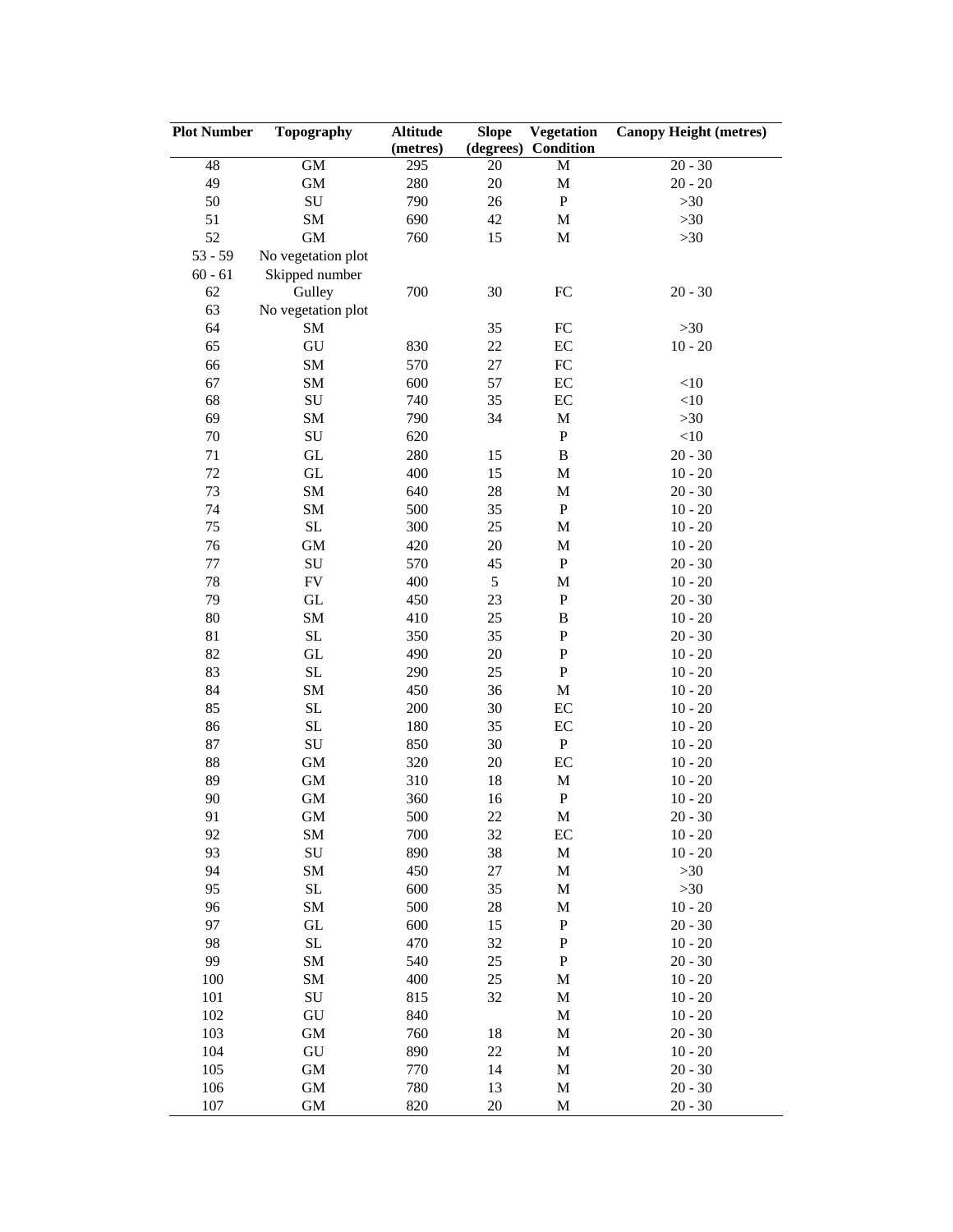| <b>Plot Number</b> | Topography         | <b>Altitude</b> | <b>Slope</b> | <b>Vegetation</b> | <b>Canopy Height (metres)</b> |
|--------------------|--------------------|-----------------|--------------|-------------------|-------------------------------|
|                    |                    | (metres)        | (degrees)    | Condition         |                               |
| 108                | No vegetation plot |                 |              |                   |                               |
| 109                | GМ                 | 840             | 25           | M                 | $10 - 20$                     |
| 110                | SL                 | 880             | 26           | M                 | $20 - 30$                     |

| Topography              | <b>Vegetation Condition</b>                         |
|-------------------------|-----------------------------------------------------|
| GL - gentle lower slope | M - mature mixed forest/more or less natural forest |
| SL - steep lower slope  | P - disturbed primary forest or secondary forest    |
| M - mid-slope           | G - grassland                                       |
| GM - gentle mid-slope   |                                                     |
| SM - steep mid-slope    |                                                     |
| GU - gentle upper slope | B - bushland and/or thicket                         |
| SU - steep upper slope  | W - woodland                                        |
| FV - flat valley floor  | FC - forest edge/colonising                         |
| RT - ridge top          | EC - former encroachment/colonising                 |
| F - mature mixed forest |                                                     |
| SG - steep gully        |                                                     |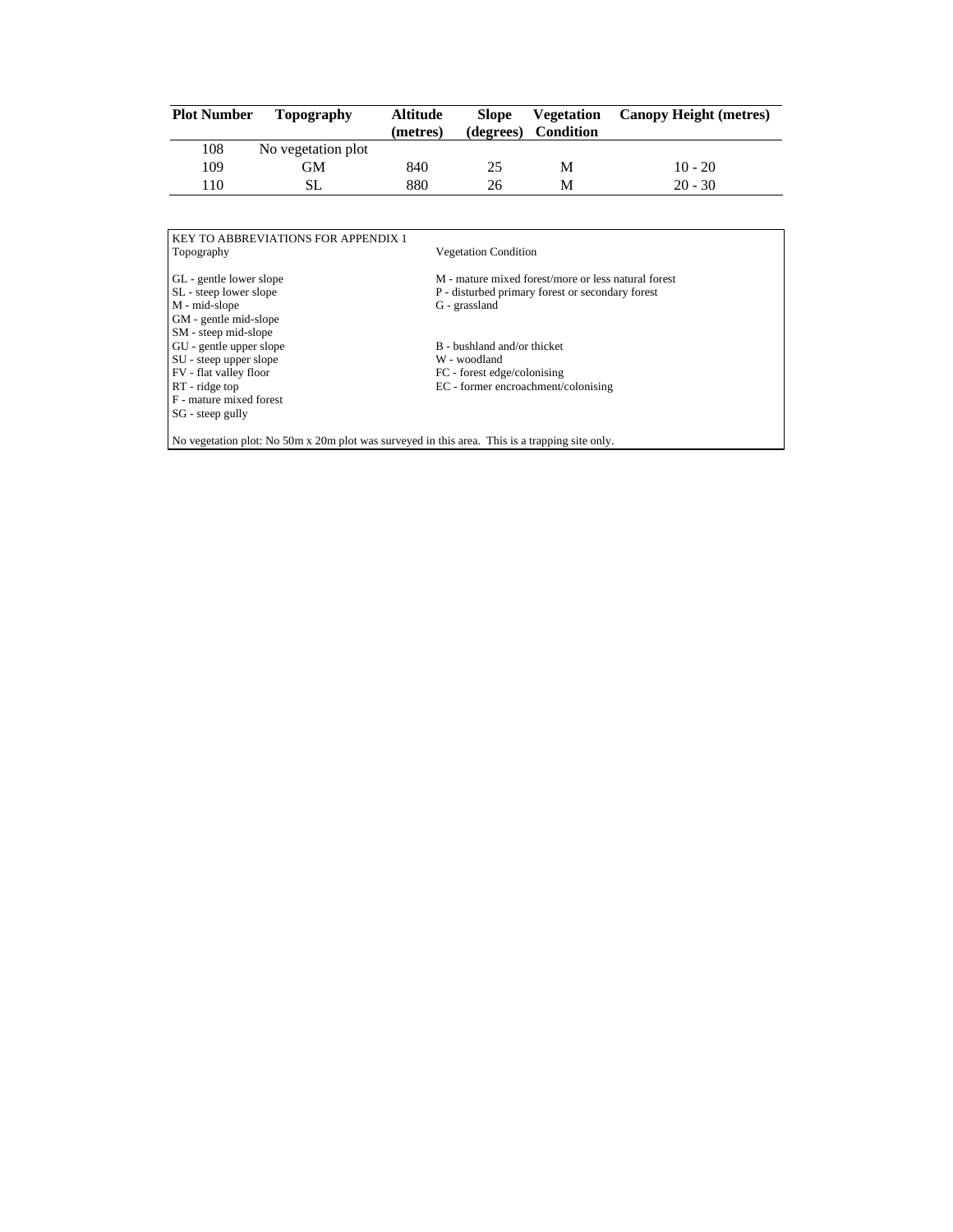# **Appendix 2:**

# **Taxonomic Verification**

# **BOTANY**

| Frank Mbago                               | Department of Botany | University of Dar es Salaam, P.O. Box<br>35060, Dar es Salaam, Tanzania |
|-------------------------------------------|----------------------|-------------------------------------------------------------------------|
| Ahmed Mndolwa<br>Charles Kisena<br>Mabula | <b>TAFORI</b>        | Silvicultural Research Centre, P.O. Box<br>95, Lushoto, Tanzania        |

# **ZOOLOGY - VERTEBRATES**

| <b>Bats and small mammals:</b> |                                           |                                                                                                                         |
|--------------------------------|-------------------------------------------|-------------------------------------------------------------------------------------------------------------------------|
| Prof. Kim Howell               | Department of Zoology                     | University of Dar es Salaam, P.O. Box<br>35060, Dar es Salaam, Tanzania<br>khowell@twiga.com                            |
| Dr. Dieter Kock                | <b>Frankfurt Zoological Museum</b>        | Saugetiere III, Senckenberg,<br>Senckenberganlage 25, 60325 Frankfurt<br>am Main, Germany<br>dkock@sng.uni-frankfurt.de |
| <b>Rodents and Shrews:</b>     |                                           |                                                                                                                         |
| Prof. Kim Howell               | Department of Zoology                     | University of Dar es Salaam, P.O. Box<br>35060, Dar es Salaam, Tanzania<br>khowell@twiga.com                            |
| Dr. Dieter Kock                | Frankfurt Zoological Museum               | Saugetiere III, Senckenberg,<br>Senckenberganlage 25, 60325 Frankfurt<br>am Main, Germany<br>dkock@sng.uni-frankfurt.de |
| Dr. W. Stanley                 | Field Museum Natural History              | Chicago, Illinois, USA<br>stanley@tfm.fmnh.org                                                                          |
| <b>Amphibians:</b>             |                                           |                                                                                                                         |
| Prof. Kim Howell               | Department of Zoology                     | University of Dar es Salaam, P.O. Box<br>35060, Dar es Salaam, Tanzania<br>khowell@twiga.com                            |
| Prof. J. Poynton               | <b>British Natural History Museum</b>     | Cromwell Road, South Kensington,<br>London, UK.                                                                         |
| <b>Reptiles:</b>               |                                           |                                                                                                                         |
| Prof. Kim Howell               | Department of Zoology                     | University of Dar es Salaam, P.O. Box<br>35060, Dar es Salaam, Tanzania<br>khowell@twiga.com                            |
| Dr. Don Broadley               | The Natural History Museum of<br>Zimbabwe | P.O. Box 240, Bulawayo, Zimbabwe<br>bfa@coldfire.dnet.co.zw                                                             |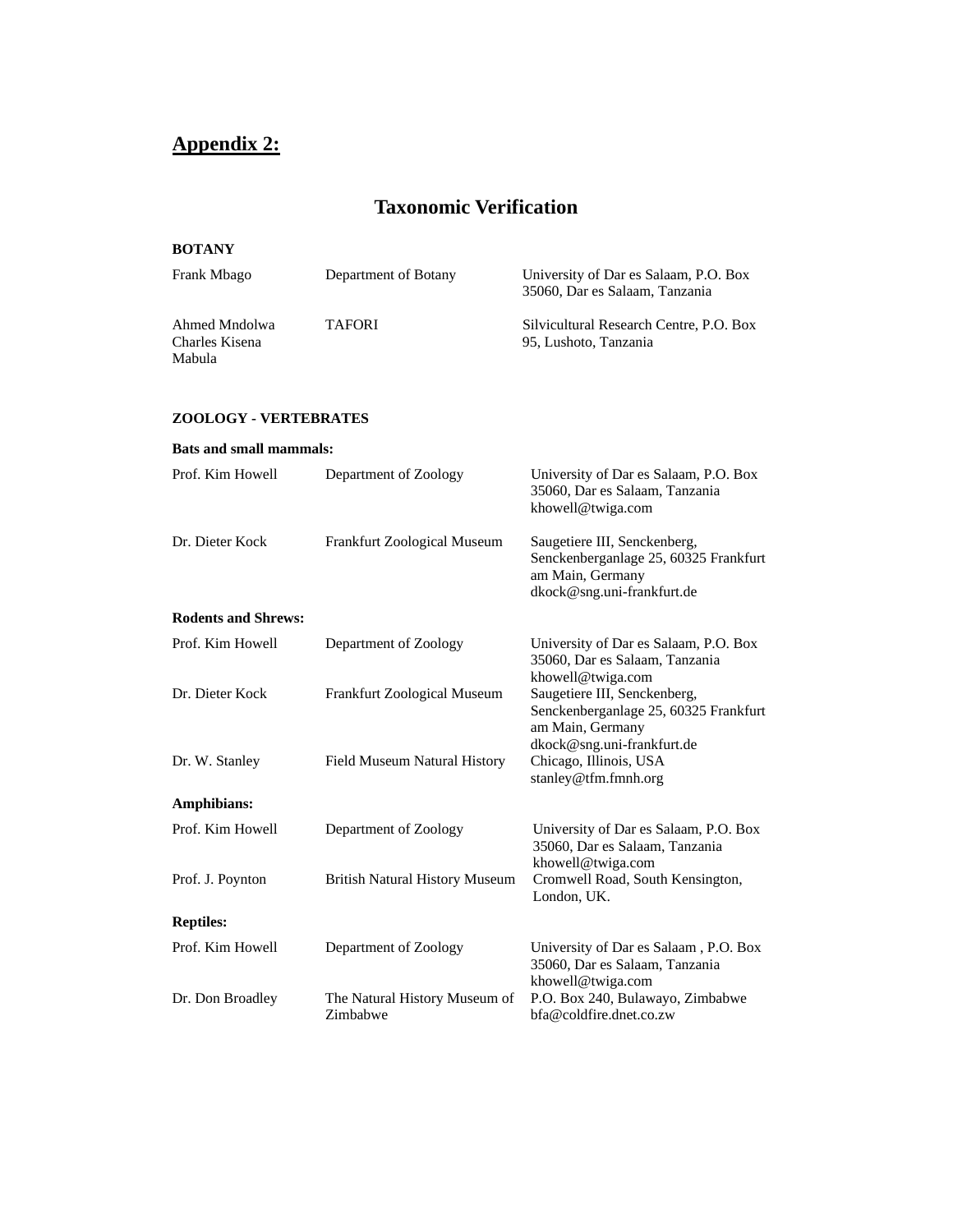## **ZOOLOGY - INVERTEBRATES**

| <b>Molluscs:</b>                            |                            |                                             |
|---------------------------------------------|----------------------------|---------------------------------------------|
| Dr. B Verdcourt                             | Kew Gardens                | Kew, Richmond, Surrey, TW7 9AF, UK          |
|                                             |                            |                                             |
| <b>Millipedes:</b>                          |                            |                                             |
| Dr R. Hoffman                               | Virginia Museum of Natural | 1001 Douglas Avenue, Martinsville,          |
|                                             | <b>History</b>             | Virginia 24112, USA<br>rhoffman@neocomm.net |
|                                             |                            |                                             |
| <b>Butterflies:</b><br><b>Steve Collins</b> | African Butterfly Research | P.O. Box 14308, Nairobi, Kenya              |
|                                             | Institute                  | collinsabri@iconnect.co.ke                  |
|                                             |                            |                                             |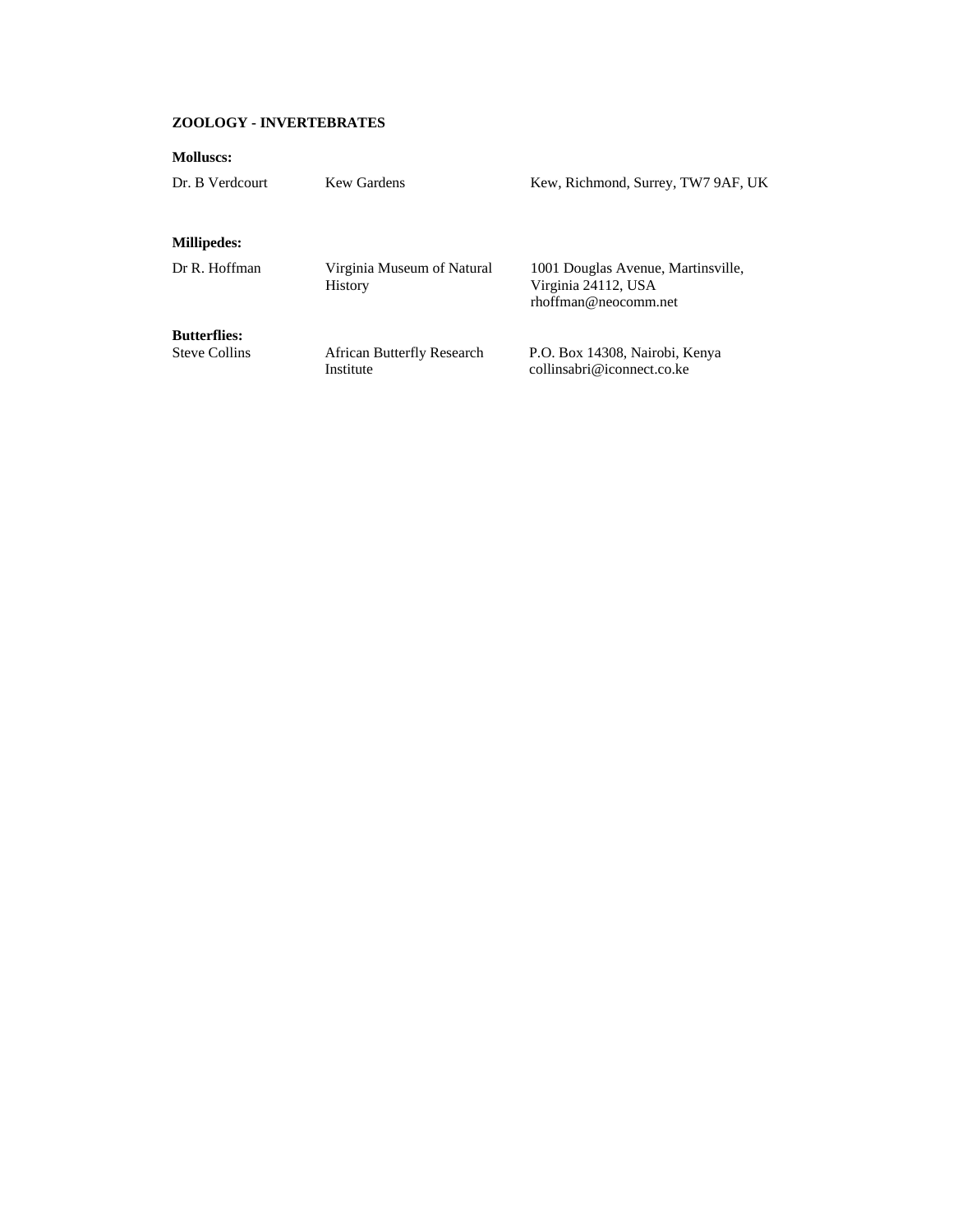#### (ISSN 1236-620X)

The East Usambara Conservation Area Management Programme Technical Papers Series consists of reports on forestry issues in the East Usambara Mountains. This series started in 1991. These reports aim to make information more widely available to staff members of the East Usambara Conservation Area Management Programme, to the Forestry and Beekeeping Division, and to other institutions and individuals concerned and interested in the conservation of the East Usambara forests.

The reports are prepared by staff members of the East Usambara Conservation Area Management Programme or by other researchers, consultants and interested individuals. The views expressed in the reports are those of the author(s).

#### **Current titles in the series are:**

1. Mwihomeke, S.T. 1991. Some notes to identify and discuss coopeation in forestry research in the East Usambara mountains.

Räsänen, P.K. 1991. Outline of a research planning programme for the East Usambara Conservation Area Management Programme.

- 2. Hyytiäinen, K. 1992. Forest management plan for Longuza teak plantations.<br>3. Seymour. M. 1992. Manual harvesting of *Maesopsis eminii* in the East Usam
- 3. Seymour, M. 1992. Manual harvesting of *Maesopsis eminii* in the East Usamabara mountains, Tanzania.
- 4. Newmark, W.D. 1992. Recommendations for wildlife corridors and the extension and management of Forest Reserves in the East Usambara mountains, Tanzania.
- 5. Häkkinen, I. & Wambura, M. 1992. A Frame plan for the Amani Nature Reserve.
- 6. Masilingi, W.M.K. 1992. Consultancy report on the legal establishment of the Amani Nature Reserve.
- 7. Binagi, E.R. 1992. Consolidation of environmental education for adults: critique of FINNIDA-funded forestry projects in Tanzania. A case study of the East Usambara Conservation Area Management Programme.
- 8. Tuominen, V. 1993. Marking of the Forest Reserve boundaries in the East Usambara mountains.
- 9. Pirttilä, I. 1993. The discharge of Sigi River as an indicator of water catchment value of the East Usambara mountains in Tanzania.
- 10. Hyytiäinen, K. 1993. Combined seed and timber production in Longuza Teak plantations, Tanzania.
- 11. Kajembe, G.C. & Mwaseba, D. 1994. The extension and communication programme for the East Usambara Conservation Area Management Programme.
- 12. Hyytiäinen, K. 1995. Land use classification and mapping for the East Usambara Mountains.
- 13. Hall, J.B. 1995. *Maesopsis eminii* and its status in the East Usambara Mountains.
- 14. Heinonen, P. 1995. PSPs in East Usambara Mountains: present findings and future recommendations.
- 15. Munuyku, F.C.N. 1995. Report on an inventory of selected proposed Forest Reserves in Muheza District, Tanga Region.
- 16. Kamugisha, S.M. & Materu, E.M.A. 1995. Preliminary results from a study on water flow and in Sigi and Bombo rivers in the East Usambara mountains.
- 17. Ellman, A., Tye, A., Rwamugira, S., Mallya, B., Mahenge, F. and Mndolwa, A. 1995. Development of forest trails and drive routes in the Amani Nature Reserve.
- 18. Ellman, A.E. 1996. Handing over the stick? Report of a village forest management and farm forestry consultancy
- 19. Katigula, M.I.L., Mmasi, S.E., Matiko, W., Mshana, L., Kijazi, M.S., Rwamugira, S. 1995. Planning ourselves. Evaluation report on the participatory planning of the EUCAMP Phase II project document.
- 20. Fowler, S. & Nyambo, B. 1996. Invasive species and biodiversity Report of a short consultancy on the potential of biological control of invasive species in Amani Nature Reserve. International Institute for Biological Control & EUCAMP.